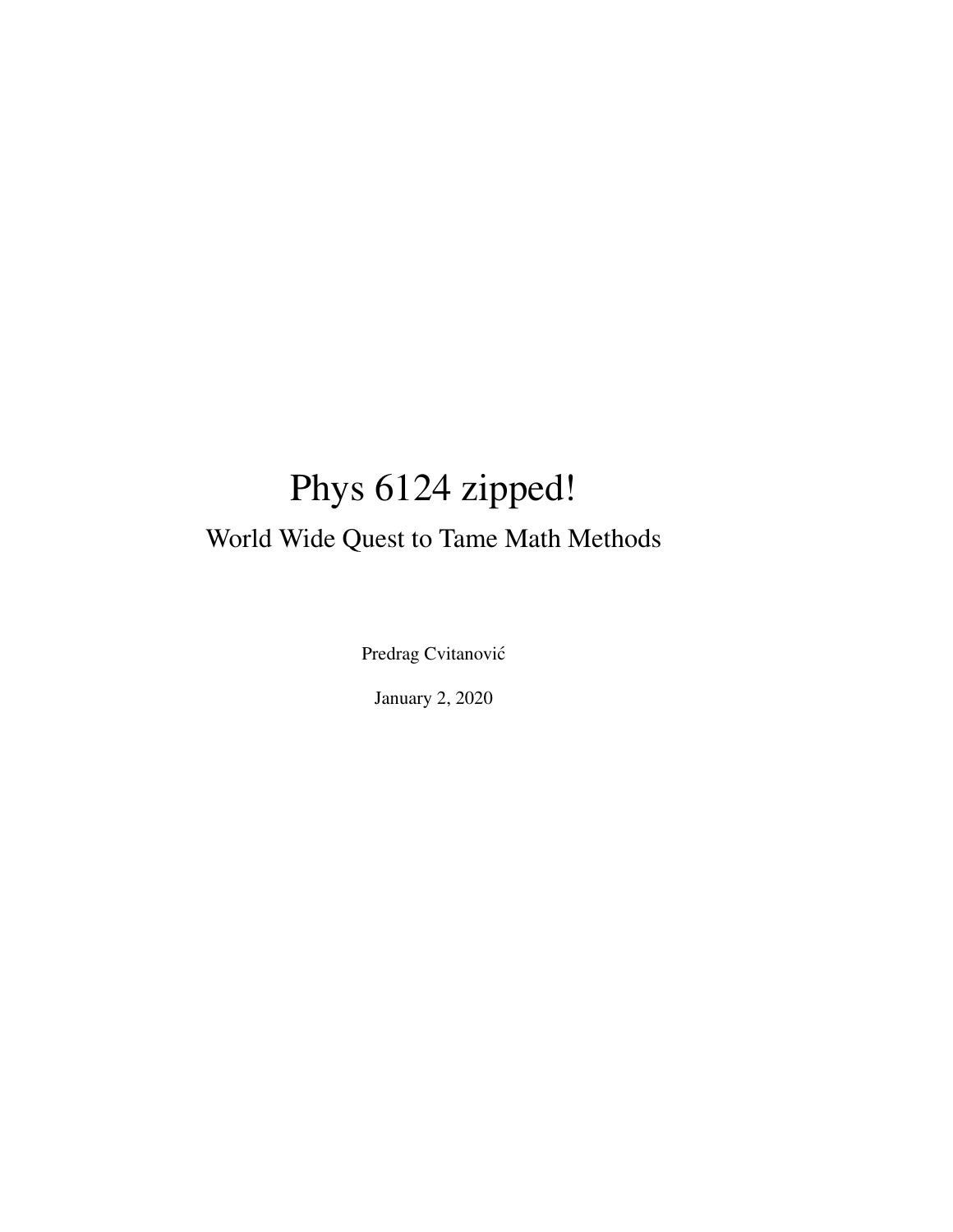### **Overview**

The career of a young theoretical physicist consists of treating the harmonic oscillator in ever-increasing levels of abstraction. — Sidney Coleman

I am leaving the course notes here, not so much for the notes themselves –they cannot be understood on their own, without the (unrecorded) live lectures– but for the hyperlinks to various source texts you might find useful later on in your research.

We change the topics covered year to year, in hope that they reflect better what a graduate student needs to know. This year's experiment are the two weeks dedicated to data analysis. Let me know whether you would have preferred the more traditional math methods fare, like Bessels and such.

If you have taken this course live, you might have noticed a pattern: Every week we start with something obvious that you already know, let mathematics lead us on, and then suddenly end up someplace surprising and highly non-intuitive.

And indeed, in the last lecture (that never took place), we turn Coleman on his head, and abandon harmonic potential for the *inverted* harmonic potential, "spatiotemporal cats" and chaos, [arXiv:1912.02940.](http://arXiv.org/abs/1912.02940)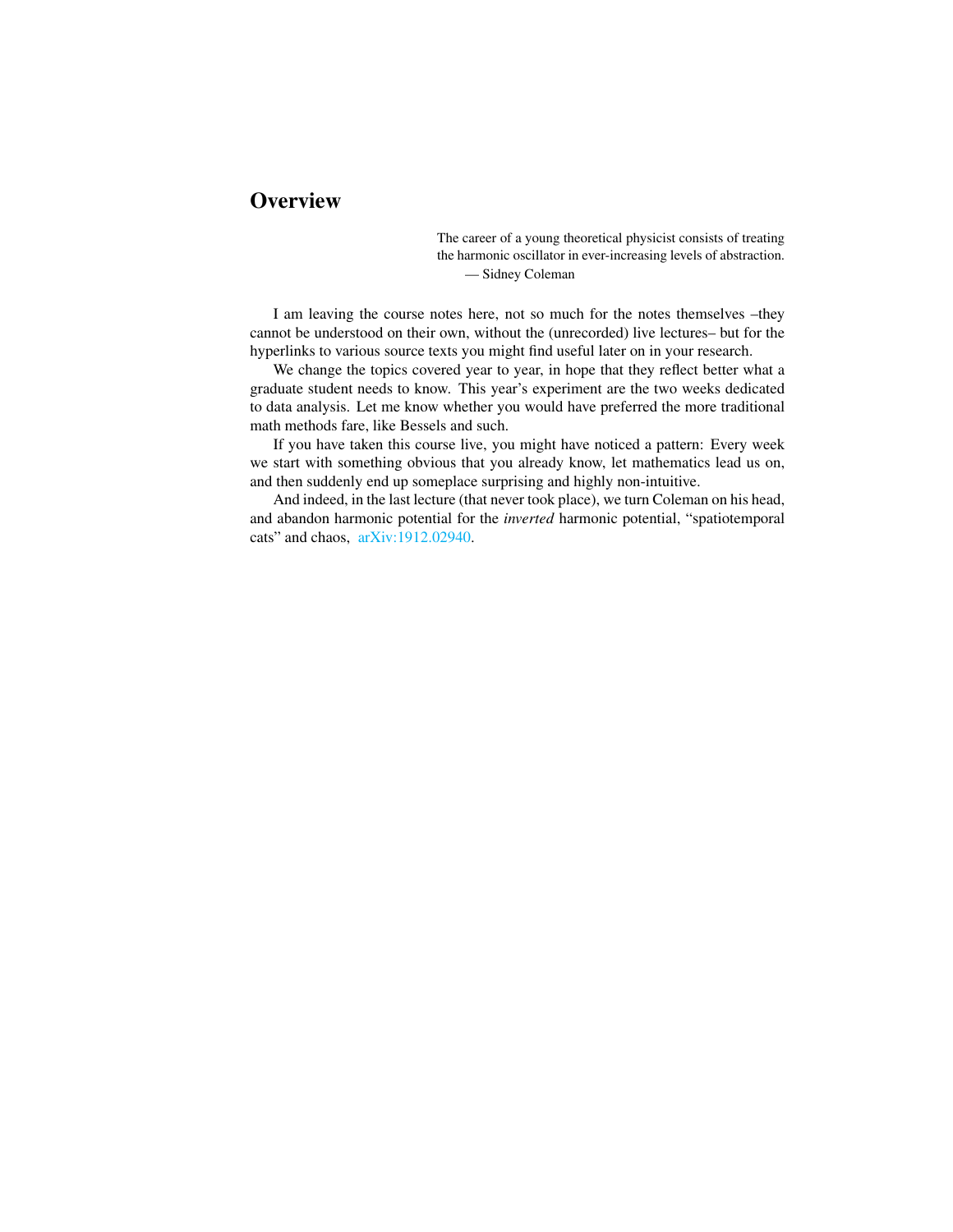# **Contents**

| 1                       | <b>Linear algebra</b>                                                            | 7      |
|-------------------------|----------------------------------------------------------------------------------|--------|
|                         | HomeworkHW1                                                                      | $\tau$ |
|                         | 11                                                                               | 8      |
|                         | 1.2                                                                              | 9      |
|                         | 1.3                                                                              | 12     |
|                         | 1.4                                                                              | 14     |
|                         | Yes, but how do you really do it? $\dots \dots \dots \dots \dots \dots$<br>1.4.1 | 18     |
|                         | exercises 20                                                                     | 19     |
| $\overline{2}$          | <b>Eigenvalue problems</b>                                                       | 23     |
|                         | HomeworkHW2                                                                      | 23     |
|                         | 2.1                                                                              | 24     |
|                         | 2.2                                                                              | 26     |
|                         |                                                                                  | 27     |
|                         | exercises 27                                                                     |        |
| 3                       | <b>Go with the flow</b>                                                          | 29     |
|                         | HomeworkHW3                                                                      | 29     |
|                         | 3.1                                                                              | 30     |
|                         | 3.2                                                                              | 31     |
|                         | 3.3                                                                              | 33     |
|                         | 3.4                                                                              | 35     |
|                         | exercises 35                                                                     | 35     |
| $\overline{\mathbf{4}}$ | <b>Complex differentiation</b>                                                   | 37     |
|                         |                                                                                  | 37     |
|                         | exercises 39                                                                     | 39     |
| 5                       | <b>Complex integration</b>                                                       | 43     |
|                         |                                                                                  | 43     |
|                         |                                                                                  | 44     |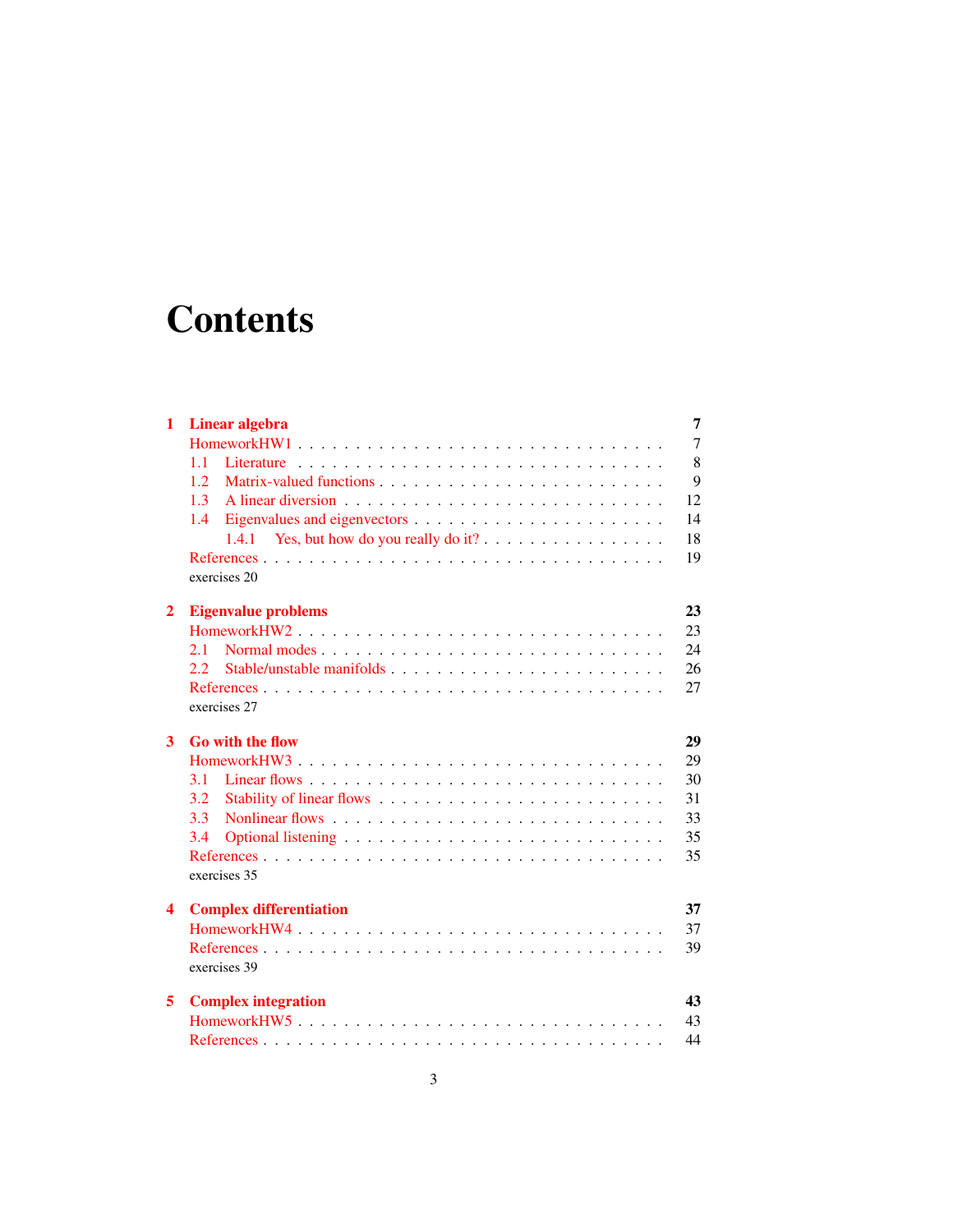### 4 CONTENTS

| 6 | <b>Cauchy - applications</b><br>HomeworkHW6<br>exercises 48                                                                                                                                        | 47<br>47<br>48                   |
|---|----------------------------------------------------------------------------------------------------------------------------------------------------------------------------------------------------|----------------------------------|
| 7 | <b>Method of steepest descent</b><br>7.1<br>7.2<br>exercises 56                                                                                                                                    | 51<br>51<br>52<br>54<br>55       |
| 8 | <b>Discrete Fourier transform</b><br>HomeworkHW8<br>exercises 60                                                                                                                                   | 59<br>59                         |
| 9 | <b>Fourier transform</b><br>HomeworkHW9<br>9.1<br>9.2<br>exercises 67                                                                                                                              | 63<br>63<br>64<br>65<br>66       |
|   | <b>10 Finite groups</b><br>exercises 76                                                                                                                                                            | 69<br>69<br>71<br>72<br>74<br>75 |
|   | 11 Continuous groups<br>11.1 It's all about class $\ldots \ldots \ldots \ldots \ldots \ldots \ldots \ldots \ldots \ldots \ldots$<br>11.3 Continuous groups: unitary and orthogonal<br>exercises 82 | 79<br>79<br>80<br>80<br>81<br>81 |
|   | 12 $SO(3)$ and $SU(2)$                                                                                                                                                                             | 85<br>85<br>87<br>89<br>90       |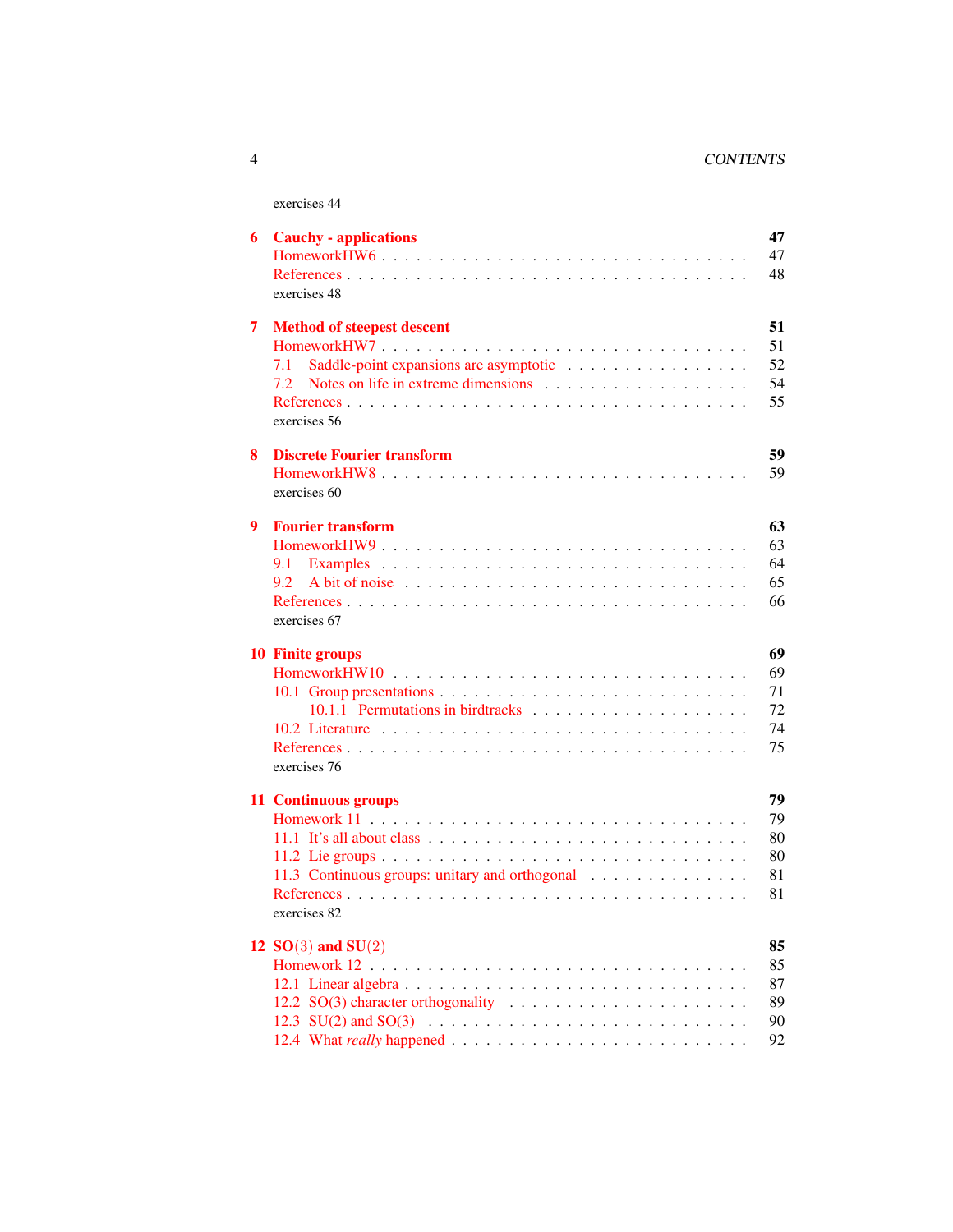| <b>CONTENTS</b> |  |  |
|-----------------|--|--|
|                 |  |  |

| exercises 93                                     | 92  |
|--------------------------------------------------|-----|
| <b>13 Probability</b>                            | 95  |
|                                                  | 95  |
| exercises 97                                     | 96  |
| <b>14 Math for experimentalists</b>              | 99  |
|                                                  | 99  |
| 14.1 Statistics for experimentalists: desiderata | 100 |
| exercises 102                                    | 102 |
| 15 (Non)linear dimensionality reduction          | 105 |
|                                                  | 105 |
|                                                  | 106 |
| exercises 107                                    | 107 |
| <b>16 Calculus of variations</b>                 | 109 |
|                                                  | 109 |
|                                                  | 110 |
| 17 The epilogue, and what next?                  | 113 |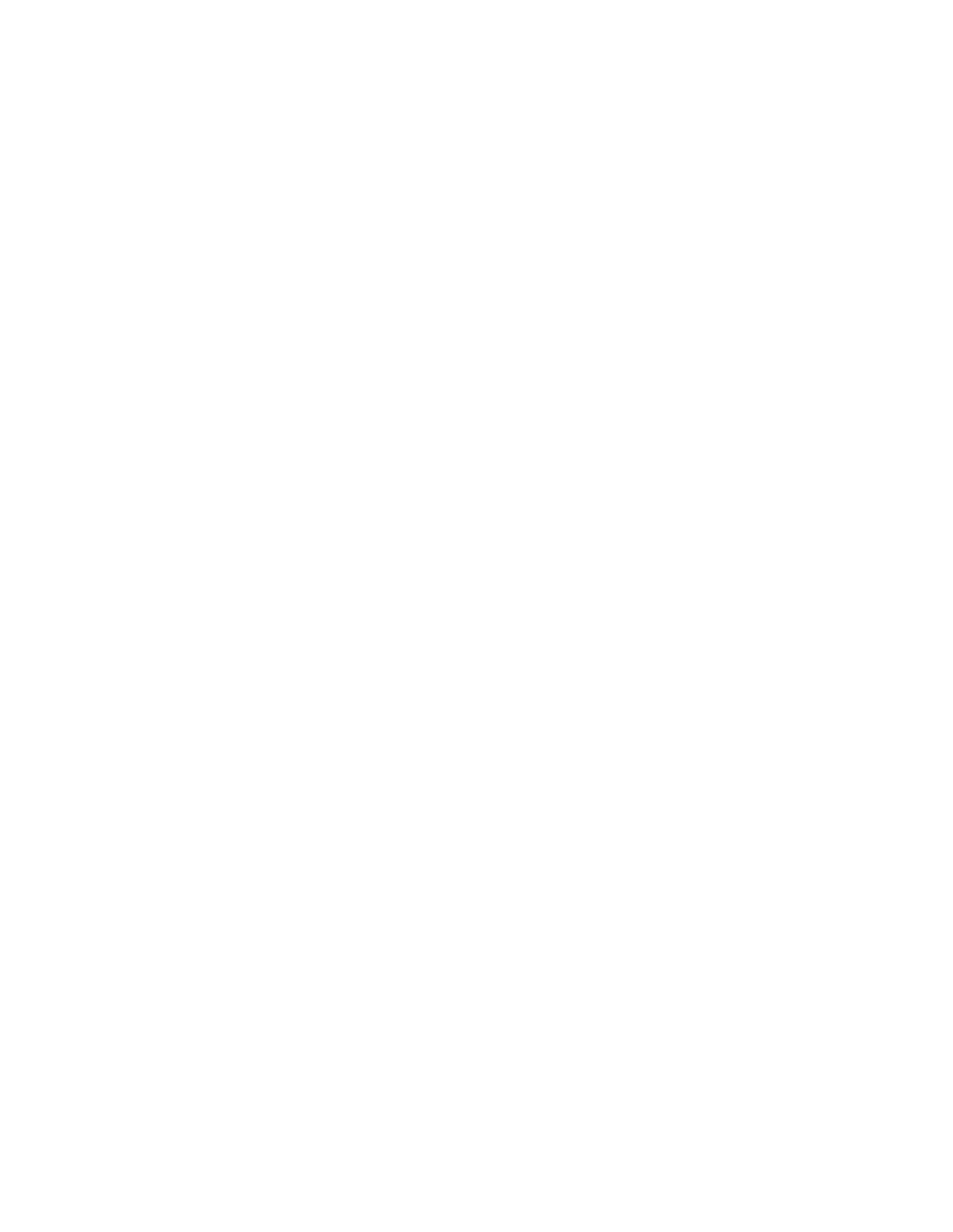# <span id="page-6-0"></span>**mathematical methods - week** 1

# Linear algebra

### <span id="page-6-1"></span>Georgia Tech PHYS-6124

Homework HW #1 due Monday, August 26, 2019

== show all your work for maximum credit,

== put labels, title, legends on any graphs

== acknowledge study group member, if collective effort

== if you are LaTeXing, here is the [source code](http://chaosbook.org/~predrag/courses/PHYS-6124-19/exerWeek1.tex)

| Exercise 1.1 Trace-log of a matrix     | 4 points |
|----------------------------------------|----------|
| Exercise 1.2 Stability, diagonal case  | 2 points |
| Exercise 1.3 Time-ordered exponentials | 4 points |

Total of 10 points = 100 % score. Extra points accumulate, can help you later if you miss a few problems.

edited September 9, 2019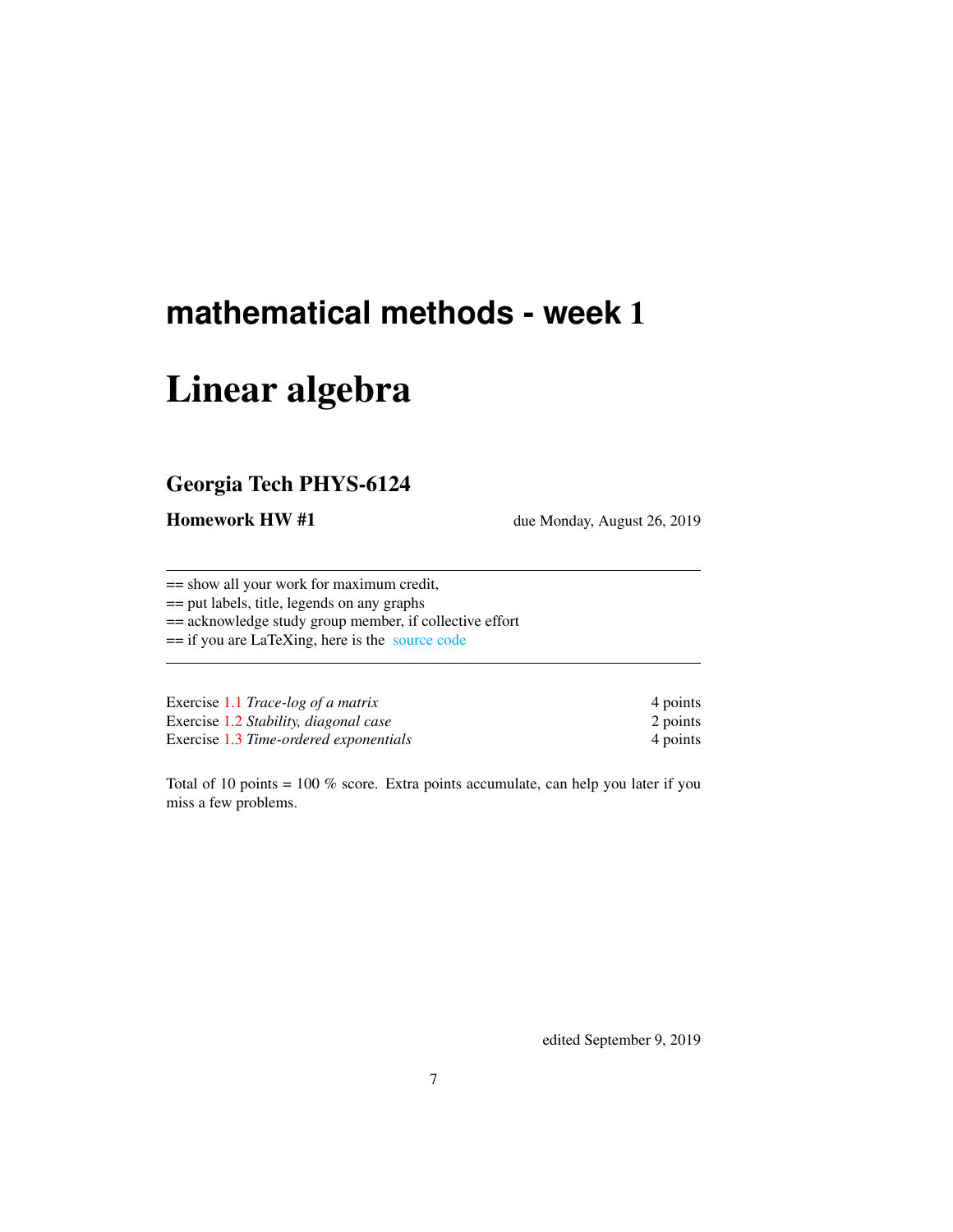### Week 1 syllabus Monday, August 19, 2019

Diagonalizing the matrix: that's the key to the whole thing. — [Governor Arnold Schwarzenegger](https://www.prairiehome.org/story/2003/11/29/guy-noir.html)

- Sect. [1.2](#page-8-0) *Matrix-valued functions* [Grigoriev notes](http://www.chaosbook.org/~predrag/courses/PHYS-6124-19/ln6.pdf) pages 6.1, 6.2 (skip *1. Mechanics inertia tensor*), 6.4, 6.5 up to "right and left eigenvectors."
- sect. [1.3](#page-11-0) *A linear diversion*

There are two representations of exponential of constant matrix, the Taylor series and the compound interest (Euler product) formulas [\(1.23\)](#page-12-0). If the matrix (for example, the Hamiltonian) changes with time, the exponential has to be timeordered. The Taylor series generalizes to the nested integrals formula [\(1.50\)](#page-19-3), and the Euler product to time-ordered product  $(1.24)$ . The first is used in formal quantum-mechanical calculations, the second in practical, numerical calculations.

- sect. [1.4](#page-13-0) *Eigenvalues and eigenvectors* Hamilton-Cayley equation, projection operators [\(1.34\)](#page-14-0), any matrix function is evaluated by spectral decomposition  $(1.37)$ . Work through example [1.3.](#page-16-0)
- Optional reading: Stone & Goldbart [Appendix A;](http://www.chaosbook.org/~predrag/courses/PHYS-6124-19/StGoAppA.pdf) Arfken & Weber [\[1\]](#page-18-1) [\(click](http://ChaosBook.org/library/ArWe05chap3.pdf) [here\)](http://ChaosBook.org/library/ArWe05chap3.pdf) Chapter 3
- Feel free to add your topics suggestions at any time: [suggestions by students](http://groups.google.com/group/gt-chaos-course/topics) [and faculty.](http://groups.google.com/group/gt-chaos-course/topics)
- [you got a new idea?](http://dfa.upc.es/websfa/fluids/alvar/html/scimax.html)

#### **Question** 1.1. Henriette Roux find course notes confusing

Q Couldn't you use one single, definitive text for methods taught in the course?

A It's a grad school, so it is research focused - I myself am (re)learning the topics that we are going through the course, using various sources. My emphasis in this course is on understanding and meaning, not on getting all signs and  $2\pi$ 's right, and I find reading about the topic from several perspectives helpful. But if you really find one book more comfortable, nearly all topics are covered in Arfken & Weber [\[1\]](#page-18-1).

### <span id="page-7-0"></span>1.1 Literature

The subject of linear algebra generates innumerable tomes of its own, and is way beyond what we can exhaustively cover. We have added to the [course homepage](http://ChaosBook.org/~predrag/courses/PHYS-6124-19/schedule.html) linear operators and matrices reading: Stone and Goldbart [\[9\]](#page-19-4), *Mathematics for Physics: A Guided Tour for Graduate Students*, [Appendix A.](http://ChaosBook.org/~predrag/courses/PHYS-6124-19/StGoAppA.pdf) This is an advanced summary where you will find almost everything one needs to know. More pedestrian and perhaps easier to read is Arfken and Weber [\[1\]](#page-18-1) [\(click here\)](http://ChaosBook.org/library/ArWe05chap3.pdf) *Mathematical Methods for Physicists: A Comprehensive Guide*.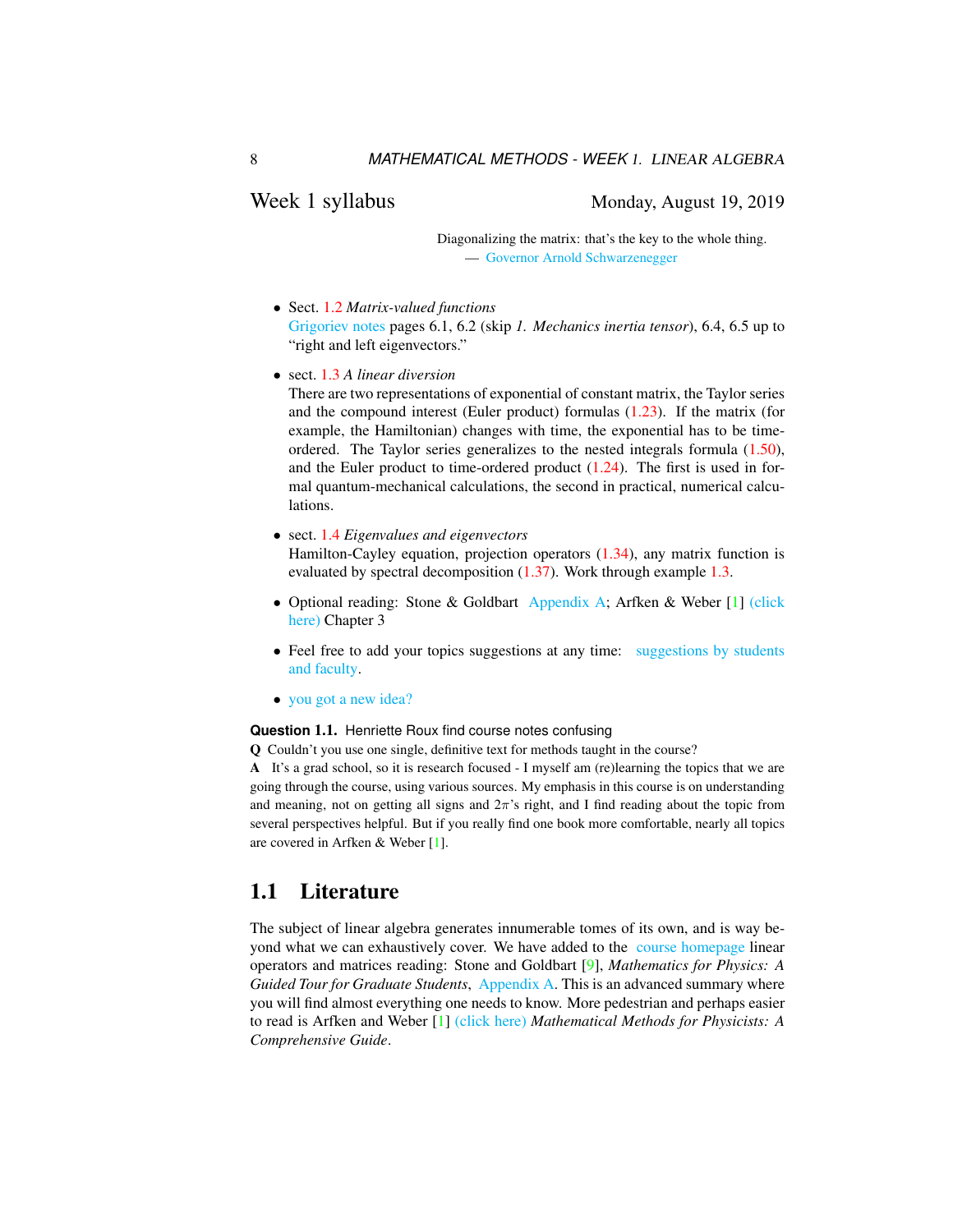### <span id="page-8-0"></span>1.2 Matrix-valued functions

What is a matrix? —Werner Heisenberg (1925) What is the matrix? —-Keanu Reeves (1999)

Why should a working physicist care about linear algebra? Physicists were blissfully ignorant of group theory until 1920's, but with Heisenberg's sojourn in Helgoland, everything changed. Quantum Mechanics was formulated as

<span id="page-8-1"></span>
$$
\phi(t) = \hat{U}^t \phi(0), \qquad \hat{U}^t = e^{-\frac{i}{\hbar}t\hat{H}}, \qquad (1.1)
$$

where  $\phi(t)$  is the quantum wave function t,  $\hat{U}^t$  is the unitary quantum evolution operator, and  $\hat{H}$  is the Hamiltonian operator. Fine, but what does this equation *mean*? In the first lecture we deconstruct it, make  $\hat{U}^t$  computationally explicit as a the time-ordered product [\(1.25\)](#page-12-2).

The matrices that have to be evaluated are very high-dimensional, in principle infinite dimensional, and the numerical challenges can quickly get out of hand. What made it possible to solve these equations analytically in 1920's for a few iconic problems, such as the hydrogen atom, are the symmetries, or in other words group theory, a subject of another course, our [group theory course.](http://birdtracks.eu/courses/PHYS-7143-19/schedule.html)

Whenever you are confused about an "operator", think "matrix". Here we recapitulate a few matrix algebra concepts that we found essential. The punch line is  $(1.40)$ : Hamilton-Cayley equation  $\prod (\mathbf{M} - \lambda_i \mathbf{1}) = 0$  associates with each distinct root  $\lambda_i$  of a matrix M a projection onto ith vector subspace

$$
P_i = \prod_{j \neq i} \frac{\mathbf{M} - \lambda_j \mathbf{1}}{\lambda_i - \lambda_j}
$$

What follows - for this week - is a jumble of Predrag's notes. If you understand the examples, we are on the roll. If not, ask :)

How are we to think of the quantum operator  $(1.1)$ 

$$
\hat{H} = \hat{T} + \hat{V}, \qquad \hat{T} = \hat{p}^2 / 2m, \qquad \hat{V} = V(\hat{q}),
$$
\n(1.2)

.

corresponding to a classical Hamiltonian  $H = T + V$ , where T is kinetic energy, and V is the potential?

Expressed in terms of basis functions, the quantum evolution operator is an infinitedimensional matrix; if we happen to know the eigenbasis of the Hamiltonian, the problem is solved already. In real life we have to guess that some complete basis set is good starting point for solving the problem, and go from there. In practice we truncate such operator representations to finite-dimensional matrices, so it pays to recapitulate a few relevant facts about matrix algebra and some of the properties of functions of finite-dimensional matrices.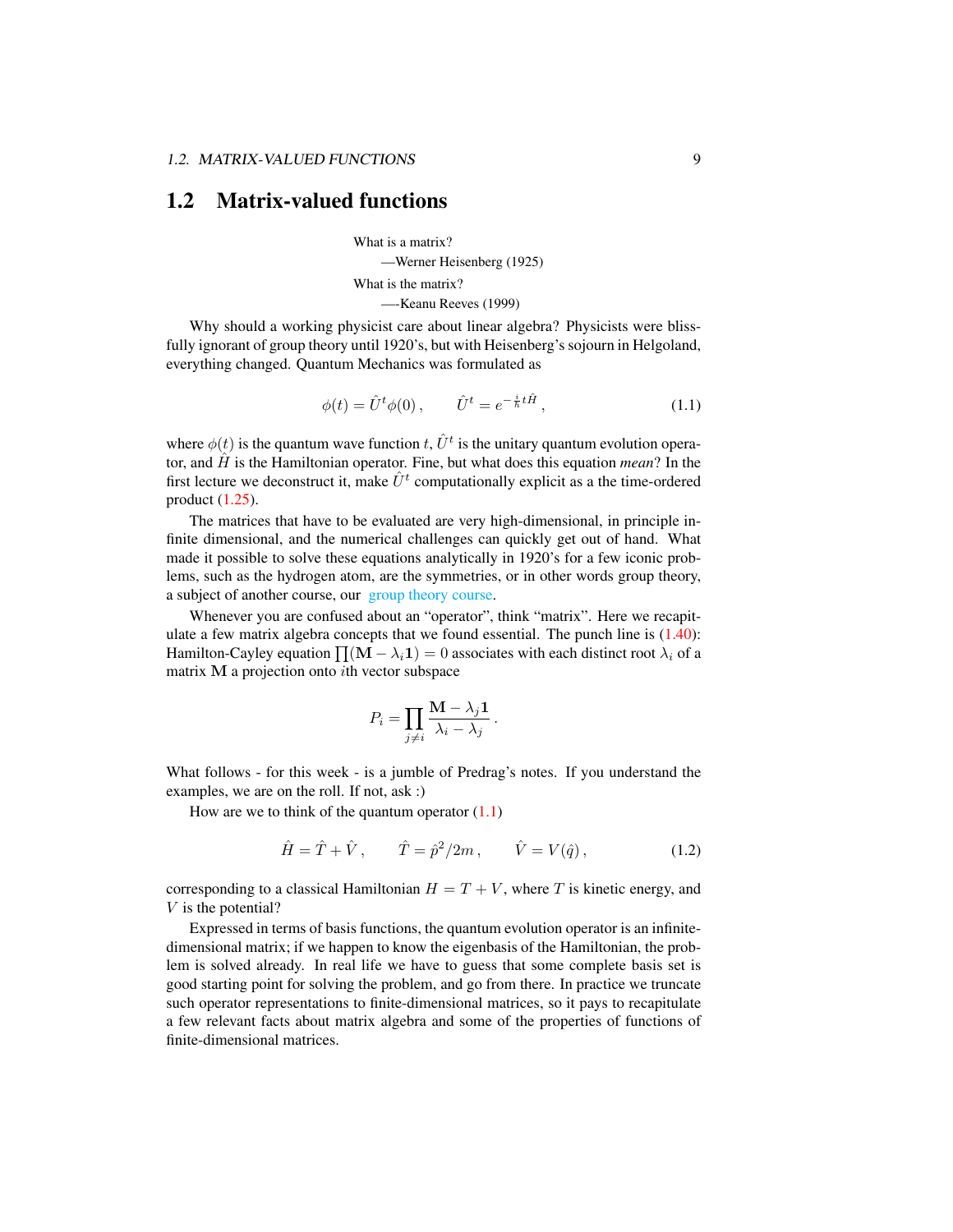Matrix derivatives. The derivative of a matrix is a matrix with elements

$$
\mathbf{A}'(x) = \frac{d\mathbf{A}(x)}{dx}, \qquad A'_{ij}(x) = \frac{d}{dx}A_{ij}(x). \tag{1.3}
$$

Derivatives of products of matrices are evaluated by the chain rule

$$
\frac{d}{dx}(\mathbf{AB}) = \frac{d\mathbf{A}}{dx}\mathbf{B} + \mathbf{A}\frac{d\mathbf{B}}{dx}.
$$
\n(1.4)

A matrix and its derivative matrix in general do not commute

$$
\frac{d}{dx}\mathbf{A}^2 = \frac{d\mathbf{A}}{dx}\mathbf{A} + \mathbf{A}\frac{d\mathbf{A}}{dx}.
$$
 (1.5)

The derivative of the inverse of a matrix, follows from  $\frac{d}{dx}(\mathbf{A}\mathbf{A}^{-1}) = 0$ :

$$
\frac{d}{dx}\mathbf{A}^{-1} = -\frac{1}{\mathbf{A}}\frac{d\mathbf{A}}{dx}\frac{1}{\mathbf{A}}.
$$
\n(1.6)

Matrix functions. A function of a single variable that can be expressed in terms of additions and multiplications generalizes to a matrix-valued function by replacing the variable by the matrix.

In particular, the exponential of a constant matrix can be defined either by its series expansion, or as a limit of an infinite product:

<span id="page-9-0"></span>
$$
e^{\mathbf{A}} = \sum_{k=0}^{\infty} \frac{1}{k!} \mathbf{A}^{k}, \qquad \mathbf{A}^{0} = \mathbf{1}
$$
 (1.7)

$$
= \lim_{N \to \infty} \left( 1 + \frac{1}{N} \mathbf{A} \right)^N \tag{1.8}
$$

The first equation follows from the second one by the binomial theorem, so these indeed are equivalent definitions. That the terms of order  $O(N^{-2})$  or smaller do not matter follows from the bound

$$
\left(1+\frac{x-\epsilon}{N}\right)^N < \left(1+\frac{x+\delta x_N}{N}\right)^N < \left(1+\frac{x+\epsilon}{N}\right)^N,
$$

where  $|\delta x_N| < \epsilon$ . If  $\lim \delta x_N \to 0$  as  $N \to \infty$ , the extra terms do not contribute. A proof for matrices would probably require defining the norm of a matrix (and, more generally, a norm of an operator acting on a Banach space) first. If you know an easy proof, let us know.

Logarithm of a matrix. The logarithm of a matrix is defined by the power series

$$
\ln(\mathbf{1} - \mathbf{A}) = -\sum_{k=1}^{\infty} \frac{\mathbf{A}^k}{k}.
$$
 (1.9)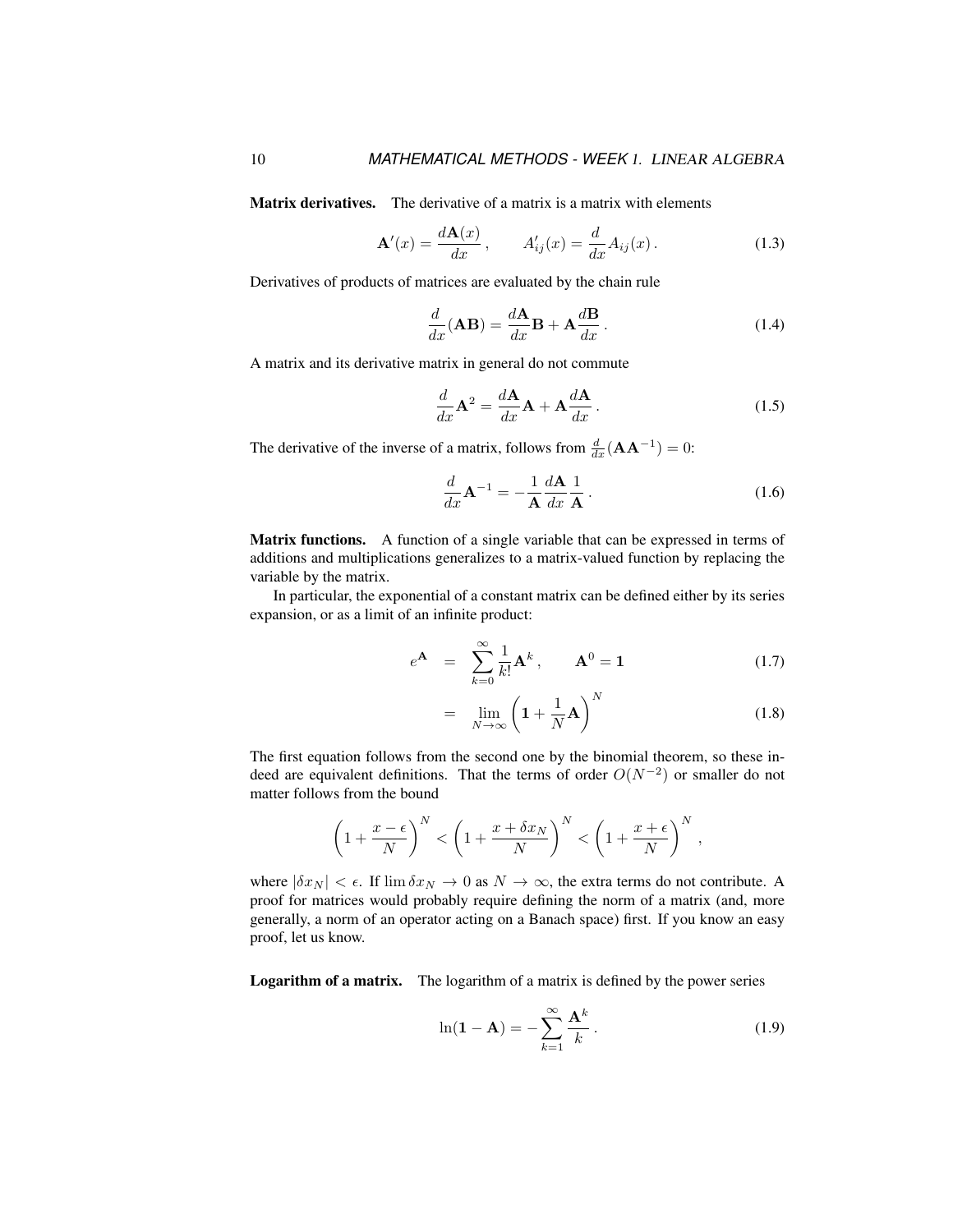log det = tr log matrix identity. Consider now the determinant

$$
\det(e^{\mathbf{A}}) = \lim_{N \to \infty} \left( \det \left( \mathbf{1} + \mathbf{A}/N \right) \right)^N.
$$

To the leading order in  $1/N$ 

$$
\det (1 + A/N) = 1 + \frac{1}{N} tr A + O(N^{-2}).
$$

hence

$$
\det e^{\mathbf{A}} = \lim_{N \to \infty} \left( 1 + \frac{1}{N} \text{tr} \, \mathbf{A} + O(N^{-2}) \right)^N = \lim_{N \to \infty} \left( 1 + \frac{\text{tr} \, \mathbf{A}}{N} \right)^N = e^{\text{tr} \, \mathbf{A}} \tag{1.10}
$$

Defining  $M = e^{A}$  we can write this as

$$
\ln \det \mathbf{M} = \text{tr} \ln \mathbf{M},\tag{1.11}
$$

a crazy useful identity that you will run into over and over again.

Functions of several matrices. Due to non-commutativity of matrices, generalization of a function of several variables to a function is not as straightforward. Expression involving several matrices depend on their commutation relations. For example, the commutator expansion

$$
e^{t\mathbf{A}}\mathbf{B}e^{-t\mathbf{A}} = \mathbf{B} + t[\mathbf{A}, \mathbf{B}] + \frac{t^2}{2}[\mathbf{A}, [\mathbf{A}, \mathbf{B}]] + \frac{t^3}{3!}[\mathbf{A}, [\mathbf{A}, [\mathbf{A}, \mathbf{B}]]] + \cdots \quad (1.12)
$$

sometimes used to establish the equivalence of the Heisenberg and Schrödinger pictures of quantum mechanics follows by recursive evaluation of  $t$  derivatives

$$
\frac{d}{dt}\left(e^{t\mathbf{A}}\mathbf{B}e^{-t\mathbf{A}}\right) = e^{t\mathbf{A}}[\mathbf{A},\mathbf{B}]e^{-t\mathbf{A}}.
$$

Expanding  $\exp(A + B)$ ,  $\exp A$ ,  $\exp B$  to first few orders using [\(1.7\)](#page-9-0) yields

$$
e^{(A+B)/N} = e^{A/N} e^{B/N} - \frac{1}{2N^2} [A, B] + O(N^{-3}),
$$
 (1.13)

and the Trotter product formula: if **B**, **C** and  $A = B + C$  are matrices, then

$$
e^{\mathbf{A}} = \lim_{N \to \infty} \left( e^{\mathbf{B}/N} e^{\mathbf{C}/N} \right)^N \tag{1.14}
$$

In particular, we can now make sense of the quantum evolution operator  $(1.1)$  as a succession of short free flights (kinetic term) interspersed by small acceleration kicks (potential term),

$$
e^{-it\hat{H}} = \lim_{N \to \infty} \left( e^{-i\Delta t \hat{T}} e^{-i\Delta t \hat{V}} \right)^N, \qquad \Delta t = t/N, \qquad (1.15)
$$

where we have set  $\hbar = 1$ .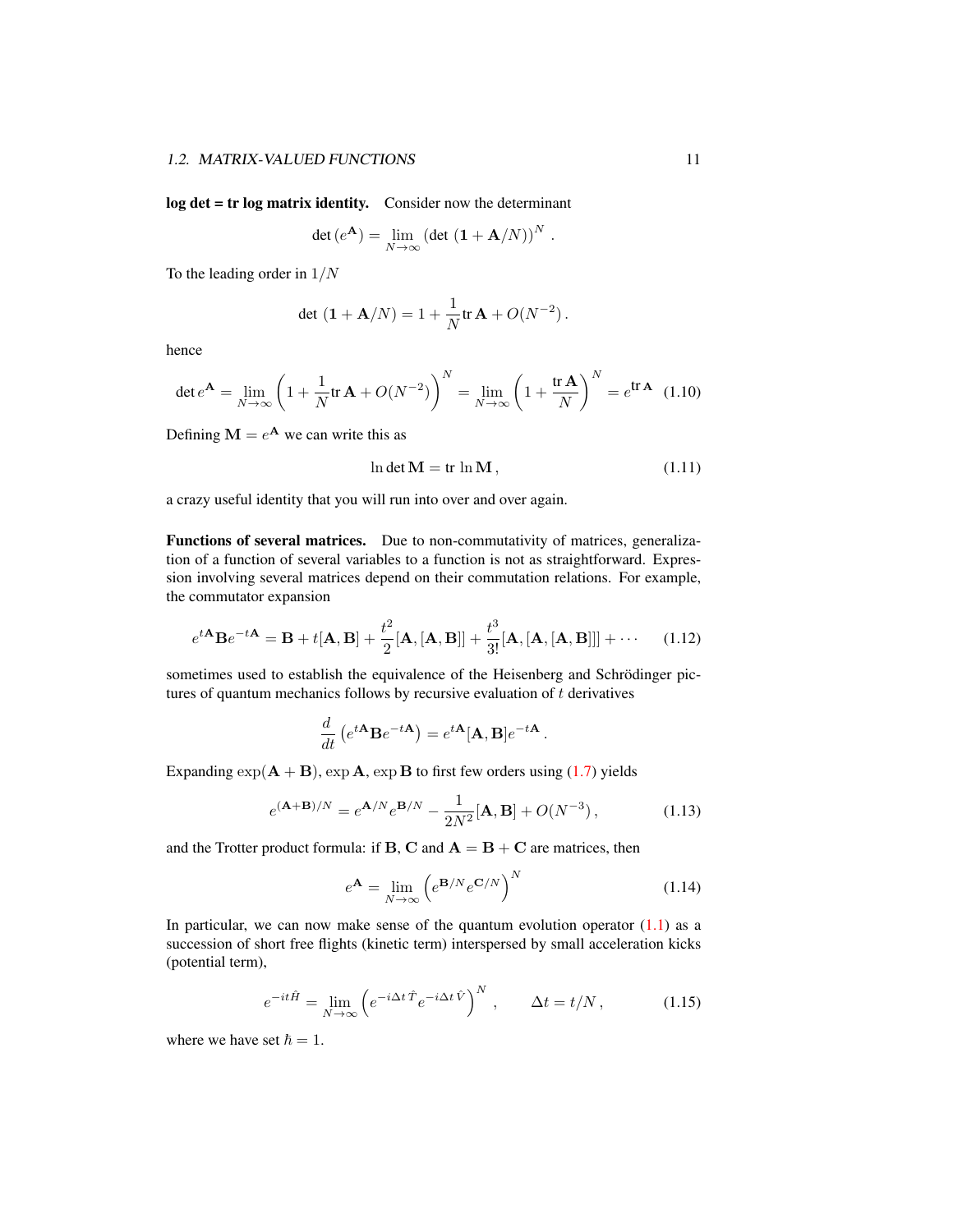### <span id="page-11-0"></span>1.3 A linear diversion

(Notes based of [ChaosBook.org/chapters/stability.pdf\)](http://ChaosBook.org/chapters/stability.pdf)

Linear fields are the simplest vector fields, described by linear differential equations which can be solved explicitly, with solutions that are good for all times. The state space for linear differential equations is  $\mathcal{M} = \mathbb{R}^d$ , and the equations of motion are written in terms of a vector  $x$  and a constant stability matrix  $A$  as

<span id="page-11-1"></span>
$$
\dot{x} = v(x) = Ax. \tag{1.16}
$$

Solving this equation means finding the state space trajectory

$$
x(t) = (x_1(t), x_2(t), \dots, x_d(t))
$$

passing through a given initial point  $x_0$ . If  $x(t)$  is a solution with  $x(0) = x_0$  and  $y(t)$  another solution with  $y(0) = y_0$ , then the linear combination  $ax(t) + by(t)$  with  $a, b \in \mathbb{R}$  is also a solution, but now starting at the point  $ax_0 + by_0$ . At any instant in time, the space of solutions is a  $d$ -dimensional vector space, spanned by a basis of  $d$ linearly independent solutions.

How do we solve the linear differential equation  $(1.16)$ ? If instead of a matrix equation we have a scalar one,  $\dot{x} = \lambda x$  , the solution is  $x(t) = e^{t\lambda}x_0$  . In order to solve the d-dimensional matrix case, it is helpful to rederive this solution by studying what happens for a short time step  $\delta t$ . If time  $t = 0$  coincides with position  $x(0)$ , then

<span id="page-11-2"></span>
$$
\frac{x(\delta t) - x(0)}{\delta t} = \lambda x(0),\tag{1.17}
$$

which we iterate  $m$  times to obtain Euler's formula for compounding interest

<span id="page-11-3"></span>
$$
x(t) \approx \left(1 + \frac{t}{m}\lambda\right)^m x(0) \approx e^{t\lambda} x(0). \tag{1.18}
$$

The term in parentheses acts on the initial condition  $x(0)$  and evolves it to  $x(t)$  by taking m small time steps  $\delta t = t/m$ . As  $m \to \infty$ , the term in parentheses converges to  $e^{t\lambda}$ . Consider now the matrix version of equation [\(1.17\)](#page-11-2):

$$
\frac{x(\delta t) - x(0)}{\delta t} = A x(0). \tag{1.19}
$$

A representative point x is now a vector in  $\mathbb{R}^d$  acted on by the matrix A, as in [\(1.16\)](#page-11-1). Denoting by 1 the identity matrix, and repeating the steps  $(1.17)$  and  $(1.18)$  we obtain Euler's formula for the exponential of a matrix:

<span id="page-11-4"></span>
$$
x(t) = Jt x(0), \t Jt = etA = \lim_{m \to \infty} \left( 1 + \frac{t}{m} A \right)^m.
$$
 (1.20)

We will find this definition for the exponential of a matrix helpful in the general case, where the matrix  $A = A(x(t))$  varies along a trajectory.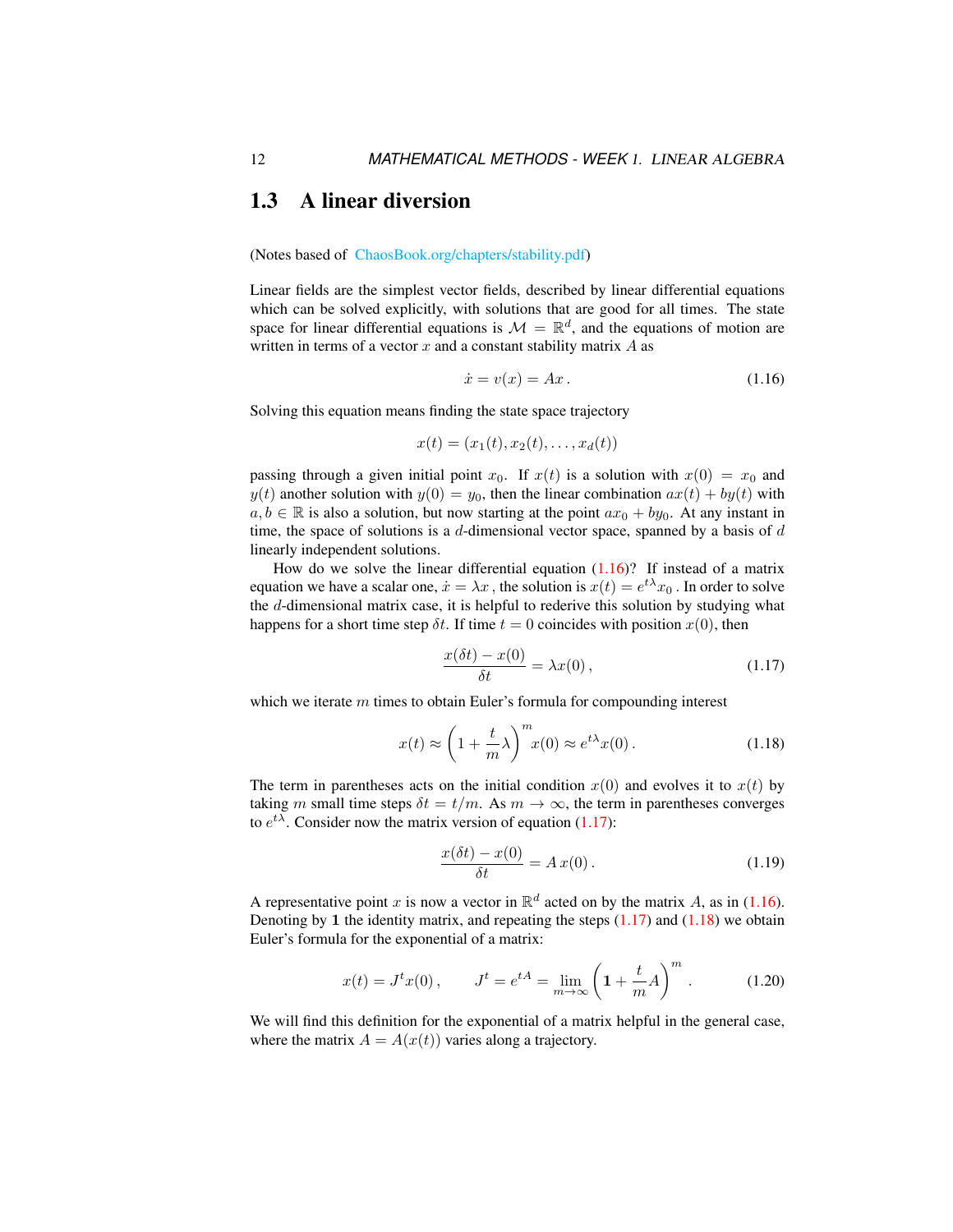Now that we have some feeling for the qualitative behavior of a linear flow, we are ready to return to the nonlinear case. Consider an infinitesimal perturbation of the initial state,  $x_0 + \delta x(x_0, 0)$ . How do we compute the exponential [\(1.20\)](#page-11-4) that describes linearized perturbation  $\delta x(x_0, t)$ ?

$$
x(t) = ft(x0), \quad \delta x(x0, t) = Jt(x0) \delta x(x0, 0).
$$
 (1.21)

The equations are linear, so we should be able to integrate them–but in order to make sense of the answer, we derive this integration step by step. The Jacobian matrix is computed by integrating the equations of variations

$$
\dot{x}_i = v_i(x), \quad \dot{\delta x}_i = \sum_j A_{ij}(x)\delta x_j \tag{1.22}
$$

Consider the case of a general, non-stationary trajectory  $x(t)$ . The exponential of a constant matrix can be defined either by its Taylor series expansion or in terms of the Euler limit [\(1.20\)](#page-11-4):

<span id="page-12-0"></span>
$$
e^{tA} = \sum_{k=0}^{\infty} \frac{t^k}{k!} A^k = \lim_{m \to \infty} \left( 1 + \frac{t}{m} A \right)^m.
$$
 (1.23)

Taylor expanding is fine if  $A$  is a constant matrix. However, only the second, taxaccountant's discrete step definition of an exponential is appropriate for the task at hand. For dynamical systems, the local rate of neighborhood distortion  $A(x)$  depends on where we are along the trajectory. The linearized neighborhood is deformed along the flow, and the m discrete time-step approximation to  $J<sup>t</sup>$  is therefore given by a generalization of the Euler product [\(1.23\)](#page-12-0):

<span id="page-12-1"></span>
$$
J^{t} = \lim_{m \to \infty} \prod_{n=m}^{1} (1 + \delta t A(x_{n})) = \lim_{m \to \infty} \prod_{n=m}^{1} e^{\delta t A(x_{n})}
$$
(1.24)  
= 
$$
\lim_{m \to \infty} e^{\delta t A(x_{m})} e^{\delta t A(x_{m-1})} \cdots e^{\delta t A(x_{2})} e^{\delta t A(x_{1})},
$$

where  $\delta t = (t - t_0)/m$ , and  $x_n = x(t_0 + n\delta t)$ . Indexing of the products indicates that the successive infinitesimal deformation are applied by multiplying from the left. The  $m \to \infty$  limit of this procedure is the formal integral

<span id="page-12-2"></span>
$$
J_{ij}^{t}(x_0) = \left[ \mathbf{T}e^{\int_0^t d\tau A(x(\tau))} \right]_{ij}, \qquad (1.25)
$$

where **T** stands for time-ordered integration, *defined* as the continuum limit of the suc-cessive multiplications [\(1.24\)](#page-12-1). This integral formula for  $J<sup>t</sup>$  is the finite time companion exercise [1.3](#page-19-2) of the differential definition

<span id="page-12-3"></span>
$$
\dot{J}(t) = A(t)J(t),\tag{1.26}
$$

with the initial condition  $J(0) = 1$ . The definition makes evident important properties of Jacobian matrices, such as their being multiplicative along the flow,

$$
J^{t+t'}(x) = J^{t'}(x') J^t(x), \qquad \text{where } x' = f^t(x_0), \tag{1.27}
$$

which is an immediate consequence of the time-ordered product structure of  $(1.24)$ . However, in practice  $J$  is evaluated by integrating differential equation [\(1.26\)](#page-12-3) along with the ODEs  $(3.6)$  that define a particular flow.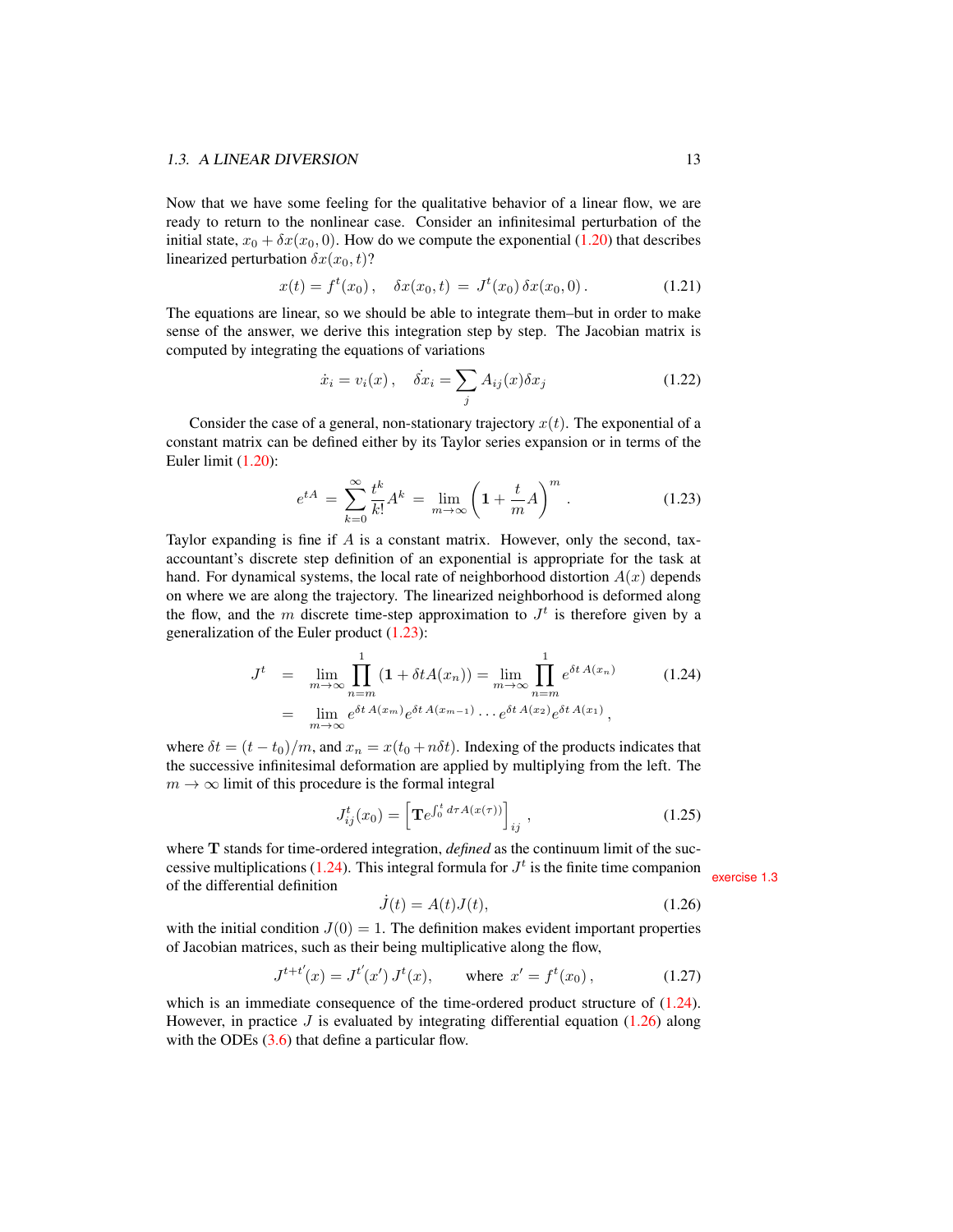### <span id="page-13-0"></span>1.4 Eigenvalues and eigenvectors

10. Try to leave out the part that readers tend to skip. — Elmore Leonard's Ten Rules of Writing.

**Eigenvalues** of a  $\left[ d \times d \right]$  matrix M are the roots of its characteristic polynomial

<span id="page-13-4"></span>
$$
\det(\mathbf{M} - \lambda \mathbf{1}) = \prod(\lambda_i - \lambda) = 0.
$$
 (1.28)

Given a nonsingular matrix M, det  $M \neq 0$ , with all  $\lambda_i \neq 0$ , acting on d-dimensional vectors  $x$ , we would like to determine *eigenvectors*  $e^{(i)}$  of M on which M acts by scalar multiplication by eigenvalue  $\lambda_i$ 

<span id="page-13-1"></span>
$$
\mathbf{M}\,\mathbf{e}^{(i)} = \lambda_i \mathbf{e}^{(i)}\,. \tag{1.29}
$$

If  $\lambda_i \neq \lambda_j$ ,  $e^{(i)}$  and  $e^{(j)}$  are linearly independent. There are at most d distinct eigenvalues, which we assume have been computed by some method, and ordered by their real parts, Re  $\lambda_i \geq$  Re  $\lambda_{i+1}$ .

If all eigenvalues are distinct  $e^{(j)}$  are d linearly independent vectors which can be used as a (non-orthogonal) basis for any d-dimensional vector  $\mathbf{x} \in \mathbb{R}^d$ 

<span id="page-13-2"></span>
$$
\mathbf{x} = x_1 \,\mathbf{e}^{(1)} + x_2 \,\mathbf{e}^{(2)} + \dots + x_d \,\mathbf{e}^{(d)}.
$$
 (1.30)

From [\(1.29\)](#page-13-1) it follows that

$$
(\mathbf{M} - \lambda_i \mathbf{1}) \mathbf{e}^{(j)} = (\lambda_j - \lambda_i) \mathbf{e}^{(j)},
$$

matrix  $\bf (M- \lambda_j 1)$  annihilates  ${\bf e}^{(j)}$ , the product of all such factors annihilates any vector, and the matrix M satisfies its characteristic equation

<span id="page-13-3"></span>
$$
\prod_{i=1}^{d} (\mathbf{M} - \lambda_i \mathbf{1}) = 0.
$$
 (1.31)

This humble fact has a name: the Hamilton-Cayley theorem. If we delete one term from this product, we find that the remainder projects  $x$  from  $(1.30)$  onto the corresponding eigenspace:

$$
\prod_{j \neq i} (\mathbf{M} - \lambda_j \mathbf{1}) \mathbf{x} = \prod_{j \neq i} (\lambda_i - \lambda_j) x_i e^{(i)}.
$$

Dividing through by the  $(\lambda_i - \lambda_j)$  factors yields the *projection operators* 

$$
P_i = \prod_{j \neq i} \frac{\mathbf{M} - \lambda_j \mathbf{1}}{\lambda_i - \lambda_j},\tag{1.32}
$$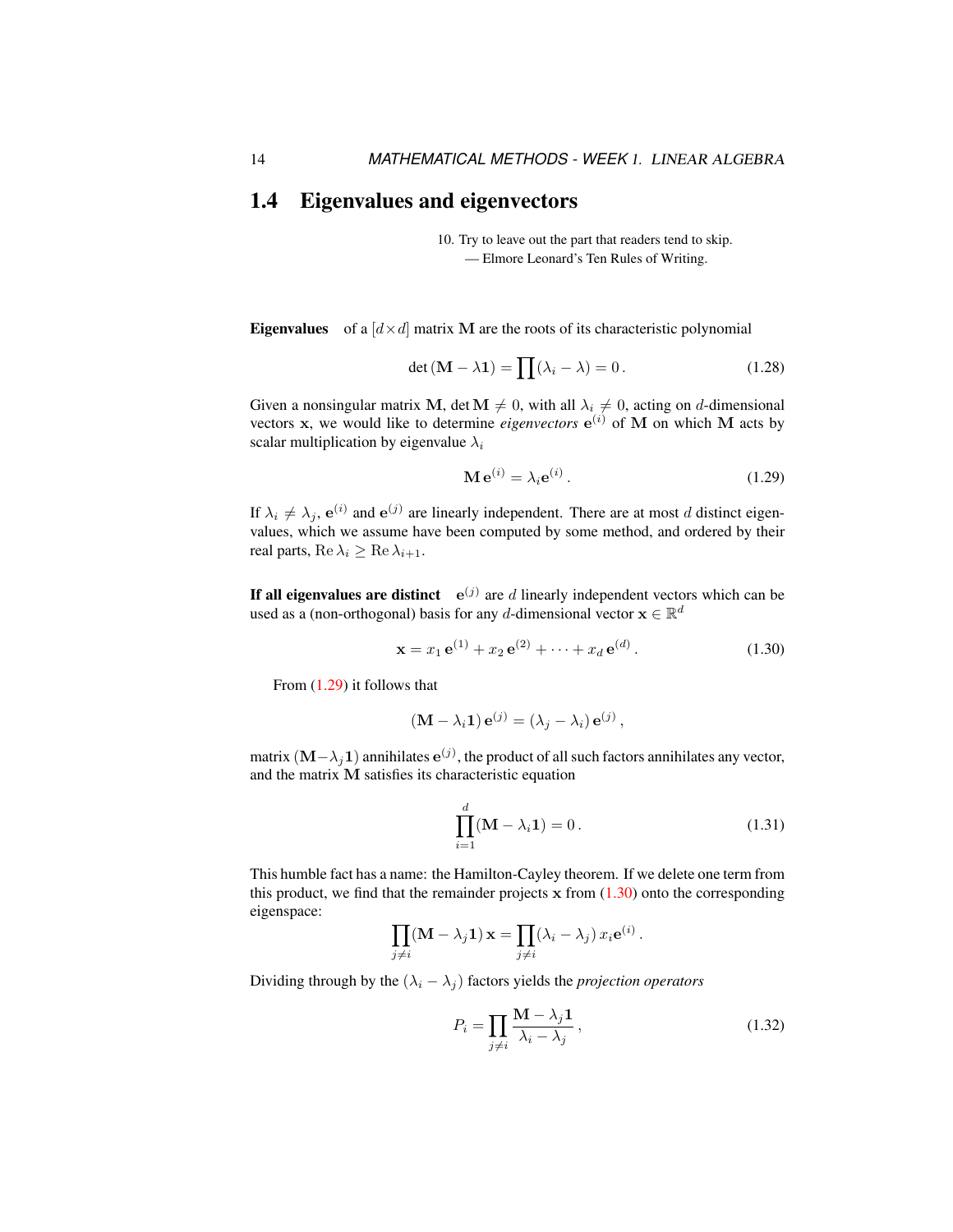#### 1.4. EIGENVALUES AND EIGENVECTORS 15

which are *orthogonal* and *complete*:

<span id="page-14-3"></span>
$$
P_i P_j = \delta_{ij} P_j, \quad \text{(no sum on } j), \qquad \sum_{i=1}^r P_i = \mathbf{1}, \tag{1.33}
$$

with the dimension of the *i*th subspace given by  $d_i = \text{tr } P_i$ . For each distinct eigenvalue  $\lambda_i$  of M,

<span id="page-14-0"></span>
$$
(\mathbf{M} - \lambda_j \mathbf{1})P_j = P_j(\mathbf{M} - \lambda_j \mathbf{1}) = 0, \qquad (1.34)
$$

the colums/rows of  $P_i$  are the right/left eigenvectors  $e^{(k)}$ ,  $e_{(k)}$  of M which (provided M is not of Jordan type, see example [1.1\)](#page-14-2) span the corresponding linearized subspace.

The main take-home is that once the distinct non-zero eigenvalues  $\{\lambda_i\}$  are computed, projection operators are polynomials in M which need no further diagonaliza-tions or orthogonalizations. It follows from the characteristic equation [\(1.34\)](#page-14-0) that  $\lambda_i$  is the eigenvalue of  $M$  on  $P_i$  subspace:

$$
\mathbf{M} P_i = \lambda_i P_i \qquad \text{(no sum on } i\text{)}.
$$
\n(1.35)

Using  $M = M 1$  and completeness relation [\(1.33\)](#page-14-3) we can rewrite M as

<span id="page-14-6"></span>
$$
\mathbf{M} = \lambda_1 P_1 + \lambda_2 P_2 + \dots + \lambda_d P_d. \tag{1.36}
$$

Any matrix function  $f(\mathbf{M})$  takes the scalar value  $f(\lambda_i)$  on the  $P_i$  subspace,  $f(\mathbf{M}) P_i =$  $f(\lambda_i) P_i$ , and is thus easily evaluated through its *spectral decomposition* 

<span id="page-14-1"></span>
$$
f(\mathbf{M}) = \sum_{i} f(\lambda_i) P_i.
$$
 (1.37)

This, of course, is the reason why anyone but a fool works with irreducible reps: they reduce matrix (AKA "operator") evaluations to manipulations with numbers.

By [\(1.34\)](#page-14-0) every column of  $P_i$  is proportional to a right eigenvector  $e^{(i)}$ , and its every row to a left eigenvector  $e_{(i)}$ . In general, neither set is orthogonal, but by the idempotence condition [\(1.33\)](#page-14-3), they are mutually orthogonal,

<span id="page-14-5"></span>
$$
\mathbf{e}_{(i)} \cdot \mathbf{e}^{(j)} = c \, \delta_i^j \,. \tag{1.38}
$$

The non-zero constant  $c$  is convention dependent and not worth fixing, unless you feel nostalgic about Clebsch-Gordan coefficients. We shall set  $c = 1$ . Then it is convenient to collect all left and right eigenvectors into a single matrix.

<span id="page-14-2"></span>**Example** 1.1. *Degenerate eigenvalues. While for a matrix with generic real elements all eigenvalues are distinct with probability 1, that is not true in presence of symmetries, or spacial parameter values (bifurcation points). What can one say about situation where*  $d_{\alpha}$  *eigenvalues are degenerate,*  $\lambda_{\alpha} = \lambda_i = \lambda_{i+1} = \cdots = \lambda_{i+d_{\alpha}-1}$ ? *Hamilton-Cayley [\(1.31\)](#page-13-3) now takes form*

<span id="page-14-4"></span>
$$
\prod_{\alpha=1}^{r} (\mathbf{M} - \lambda_{\alpha} \mathbf{1})^{d_{\alpha}} = 0, \qquad \sum_{\alpha} d_{\alpha} = d. \tag{1.39}
$$

*We distinguish two cases:*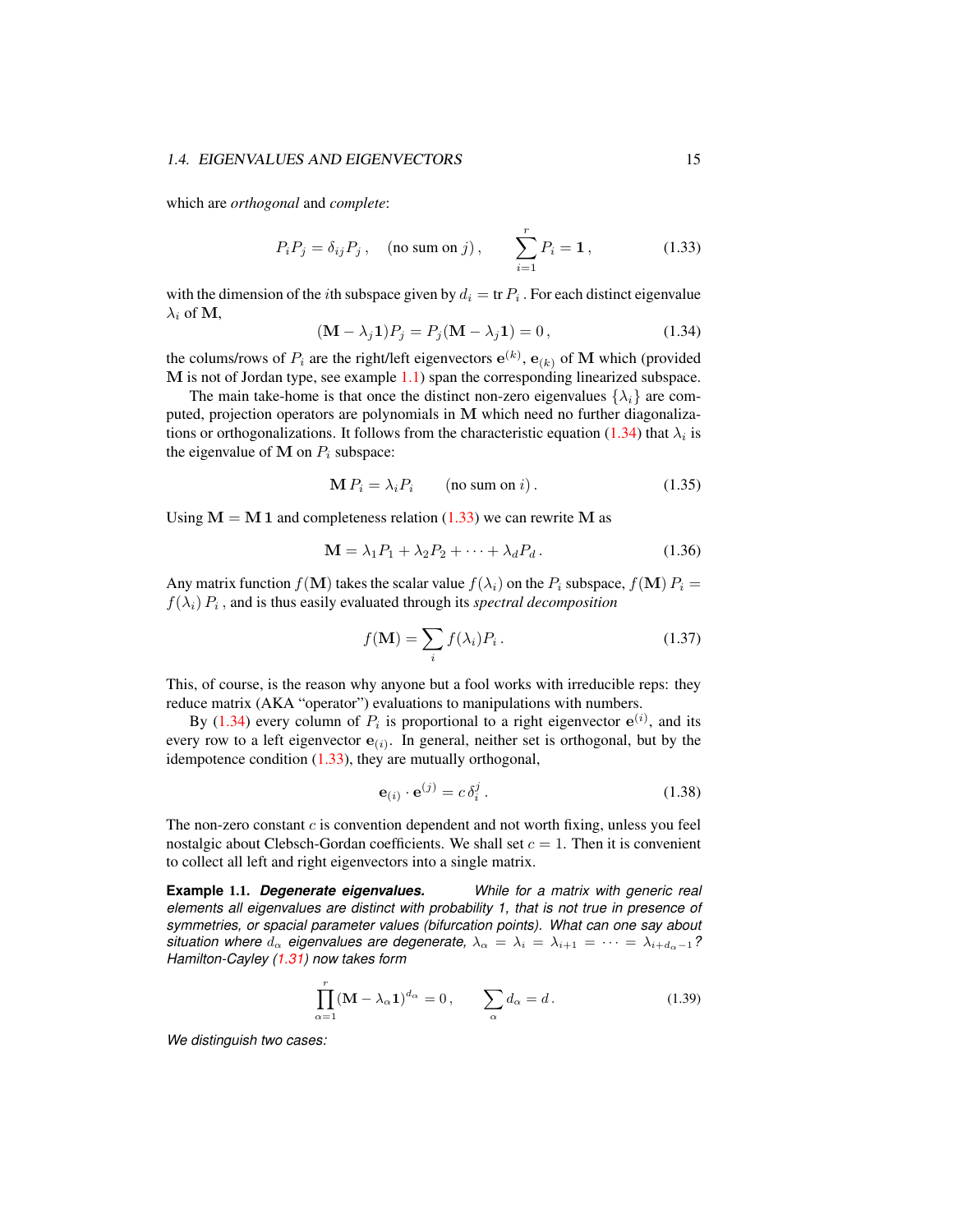M can be brought to diagonal form. *The characteristic equation [\(1.39\)](#page-14-4) can be replaced by the minimal polynomial,*

<span id="page-15-0"></span>
$$
\prod_{\alpha=1}^{r} (\mathbf{M} - \lambda_{\alpha} \mathbf{1}) = 0, \qquad (1.40)
$$

*where the product includes each distinct eigenvalue only once. Matrix* M *acts multiplicatively*

$$
\mathbf{M} \,\mathbf{e}^{(\alpha,k)} = \lambda_i \mathbf{e}^{(\alpha,k)},\tag{1.41}
$$

on a  $d_{\alpha}$ -dimensional subspace spanned by a linearly independent set of basis eigenvectors  $\{e^{(\alpha,1)}, e^{(\alpha,2)}, \cdots, e^{(\alpha,d_\alpha)}\}$ . This is the easy case. Luckily, if the degeneracy is *due to a finite or compact symmetry group, relevant* M *matrices can always be brought to such Hermitian, diagonalizable form.*

M can only be brought to upper-triangular, Jordan form. *This is the messy case, so we only illustrate the key idea in example [1.2.](#page-15-1)*

<span id="page-15-1"></span>**Example** 1.2. *Decomposition of 2-dimensional vector spaces: Enumeration of every possible kind of linear algebra eigenvalue / eigenvector combination is beyond what we can reasonably undertake here. However, enumerating solutions for the simplest case, a general* [2×2] *non-singular matrix*

$$
\mathbf{M} = \left[ \begin{array}{cc} M_{11} & M_{12} \\ M_{21} & M_{22} \end{array} \right]
$$

*takes us a long way toward developing intuition about arbitrary finite-dimensional matrices. The eigenvalues*

<span id="page-15-2"></span>
$$
\lambda_{1,2} = \frac{1}{2} \text{tr} \, \mathbf{M} \pm \frac{1}{2} \sqrt{(\text{tr} \, \mathbf{M})^2 - 4 \det \mathbf{M}}
$$
\n(1.42)

.

*are the roots of the characteristic (secular) equation [\(1.28\)](#page-13-4):*

<span id="page-15-3"></span>
$$
\det (\mathbf{M} - \lambda \mathbf{1}) = (\lambda_1 - \lambda)(\lambda_2 - \lambda)
$$
  
=  $\lambda^2 - \text{tr} \mathbf{M} \lambda + \det \mathbf{M} = 0.$ 

Distinct eigenvalues case *has already been described in full generality. The left/right eigenvectors are the rows/columns of projection operators*

$$
P_1 = \frac{\mathbf{M} - \lambda_2 \mathbf{1}}{\lambda_1 - \lambda_2}, \qquad P_2 = \frac{\mathbf{M} - \lambda_1 \mathbf{1}}{\lambda_2 - \lambda_1}, \qquad \lambda_1 \neq \lambda_2.
$$
 (1.43)

**Degenerate eigenvalues.** *If*  $\lambda_1 = \lambda_2 = \lambda$ , we distinguish two cases: (a) M can be *brought to diagonal form. This is the easy case. (b)* M *can be brought to* Jordan form*, with zeros everywhere except for the diagonal, and some 1's directly above it; for a*  $[2 \times 2]$ *matrix the Jordan form is*

$$
\mathbf{M} = \begin{bmatrix} \lambda & 1 \\ 0 & \lambda \end{bmatrix}, \qquad \mathbf{e}^{(1)} = \begin{bmatrix} 1 \\ 0 \end{bmatrix}, \ \mathbf{v}^{(2)} = \begin{bmatrix} 0 \\ 1 \end{bmatrix}.
$$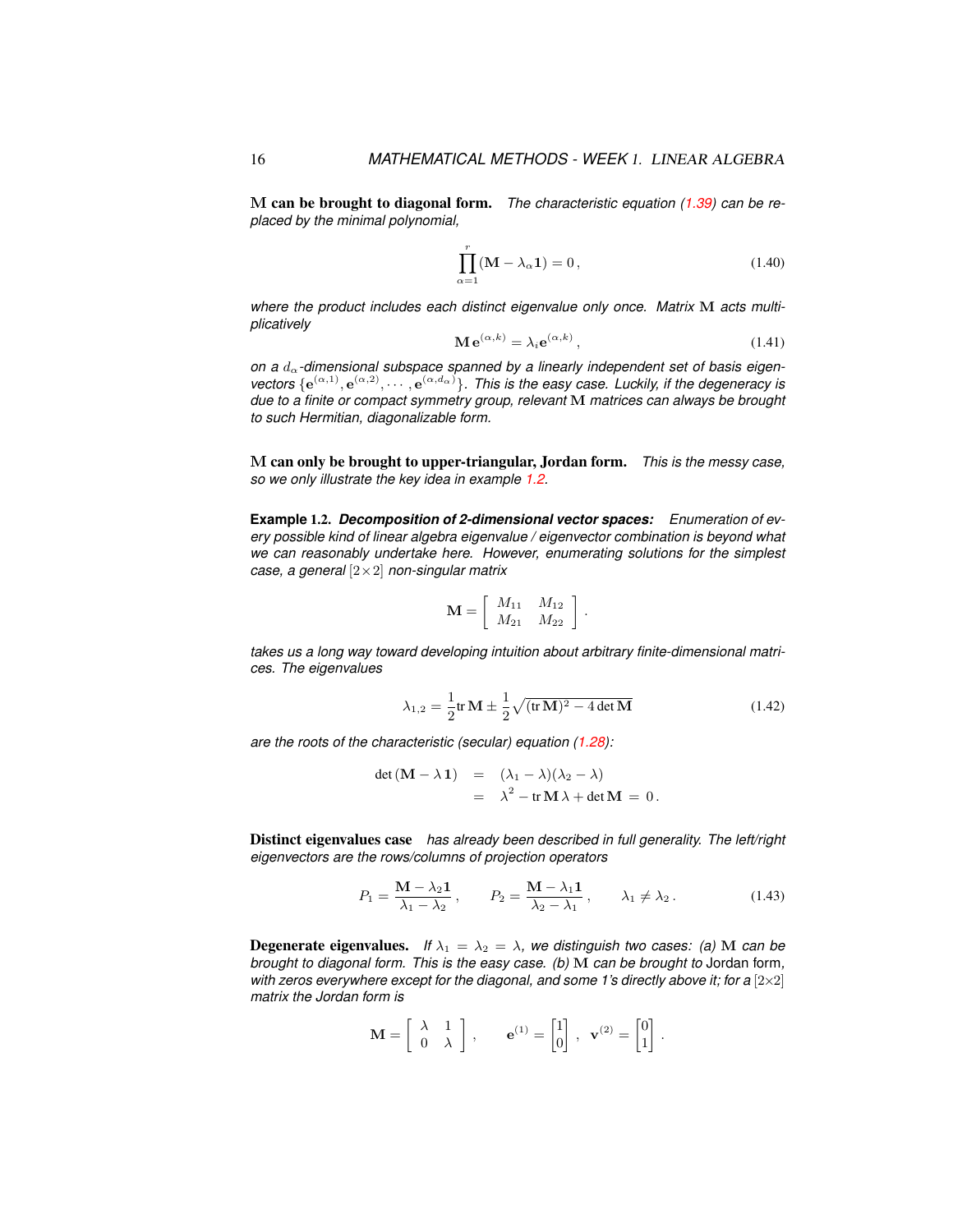${\bf v}^{(2)}$  helps span the 2-dimensional space,  $({\bf M}-\lambda)^2{\bf v}^{(2)}=0,$  but is not an eigenvector,  $a$ s  $Mv^{(2)} = \lambda v^{(2)} + e^{(1)}$ . For every such Jordan  $[d_\alpha \times d_\alpha]$  block there is only one *eigenvector per block. Noting that*

$$
\mathbf{M}^m = \left[ \begin{array}{cc} \lambda^m & m \lambda^{m-1} \\ 0 & \lambda^m \end{array} \right]
$$

we see that instead of acting multiplicatively on  $\mathbb{R}^2$ , Jacobian matrix  $J^t = \exp(t\mathbf{M})$ 

$$
e^{t\mathbf{M}}\begin{pmatrix} u \\ v \end{pmatrix} = e^{t\lambda} \begin{pmatrix} u+tv \\ v \end{pmatrix}
$$
 (1.44)

,

*picks up a power-low correction. That spells trouble (logarithmic term* ln t *if we bring the extra term into the exponent).*

<span id="page-16-0"></span>**Example** 1.3. *Projection operator decomposition in 2 dimensions: Let's illustrate how the distinct eigenvalues case works with the* [2×2] *matrix*

$$
\mathbf{M} = \left[ \begin{array}{cc} 4 & 1 \\ 3 & 2 \end{array} \right]
$$

.

*Its eigenvalues*  $\{\lambda_1, \lambda_2\} = \{5, 1\}$  *are the roots of [\(1.42\)](#page-15-2):* 

$$
\det (M - \lambda 1) = \lambda^2 - 6\lambda + 5 = (5 - \lambda)(1 - \lambda) = 0.
$$

*That* M *satisfies its secular equation (Hamilton-Cayley theorem) can be verified by explicit calculation:*

$$
\left[\begin{array}{cc}4 & 1\\3 & 2\end{array}\right]^2 - 6\left[\begin{array}{cc}4 & 1\\3 & 2\end{array}\right] + 5\left[\begin{array}{cc}1 & 0\\0 & 1\end{array}\right] = \left[\begin{array}{cc}0 & 0\\0 & 0\end{array}\right].
$$

*Associated with each root*  $\lambda_i$  *is the projection operator [\(1.43\)](#page-15-3)* 

$$
P_1 = \frac{1}{4}(\mathbf{M} - \mathbf{1}) = \frac{1}{4} \begin{bmatrix} 3 & 1 \\ 3 & 1 \end{bmatrix}
$$
 (1.45)

$$
P_2 = \frac{1}{4}(\mathbf{M} - 5 \cdot \mathbf{1}) = \frac{1}{4} \begin{bmatrix} 1 & -1 \\ -3 & 3 \end{bmatrix}.
$$
 (1.46)

*Matrices*  $P_i$  *are orthonormal and complete, The dimension of the ith subspace is given* by  $d_i = \text{tr } P_i$ ; *in case at hand both subspaces are 1-dimensional. From the characteristic equation it follows that*  $P_i$  *satisfies the eigenvalue equation* M  $P_i = \lambda_i P_i$ . *Two consequences are immediate. First, we can easily evaluate any function of* M *by spectral decomposition, for example*

$$
\mathbf{M}^7 - 3 \cdot \mathbf{1} = (5^7 - 3)P_1 + (1 - 3)P_2 = \begin{bmatrix} 58591 & 19531 \\ 58593 & 19529 \end{bmatrix}.
$$

*Second, as*  $P_i$  *satisfies the eigenvalue equation, its every column is a right eigenvector, and every row a left eigenvector. Picking first row/column we get the eigenvectors:*

$$
\begin{array}{rcl} \{{\bf e}^{(1)},{\bf e}^{(2)}\} &=& \{ \begin{bmatrix} 1 \\ 1 \end{bmatrix}, \begin{bmatrix} 1 \\ -3 \end{bmatrix} \} \\ \{{\bf e}_{(1)},{\bf e}_{(2)}\} &=& \{ \begin{bmatrix} 3 \\ 1 \end{bmatrix}, \begin{bmatrix} 1 \\ -1 \end{bmatrix} \}, \end{array}
$$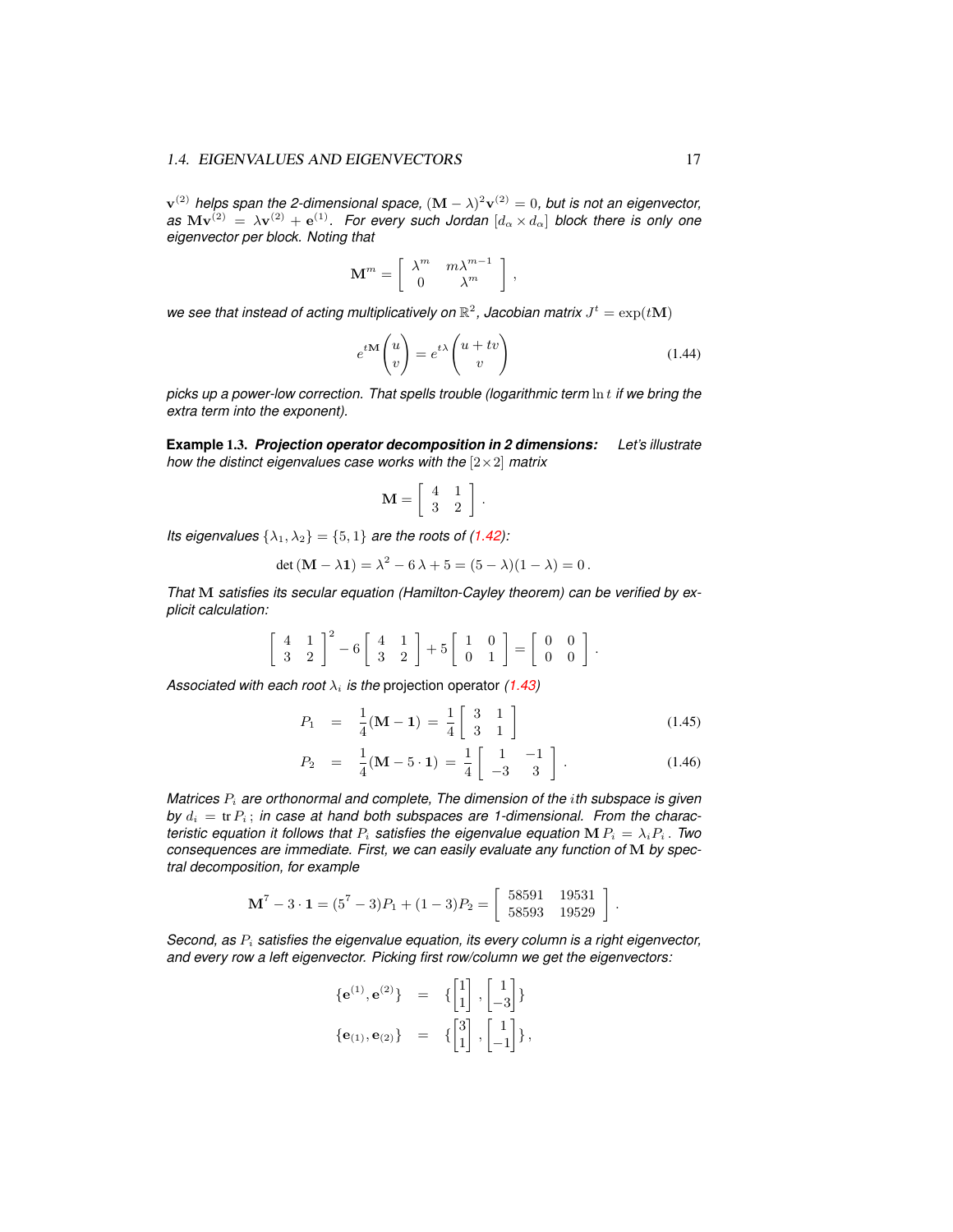with overall scale arbitrary. The matrix is not symmetric, so  $\{e^{(j)}\}$  do not form an orthogonal basis. The left-right eigenvector dot products  ${\bf e}_{(j)}\cdot{\bf e}^{(k)}$ , however, are orthogonal *as in [\(1.38\)](#page-14-5), by inspection. (Continued in example [2.2.](#page-25-1))*

**Example** 1.4. *Computing matrix exponentials. If* A *is diagonal (the system is un-* $\mathit{coupled}$ ), then  $e^{tA}$  is given by

$$
\exp\left(\begin{array}{cccc} \lambda_1 t & & & \\ & \lambda_2 t & & \\ & & \ddots & \\ & & & \lambda_d t \end{array}\right) = \left(\begin{array}{cccc} e^{\lambda_1 t} & & & \\ & e^{\lambda_2 t} & & \\ & & \ddots & \\ & & & e^{\lambda_d t} \end{array}\right).
$$

*If* A is diagonalizable,  $A = FDF^{-1}$ , where D is the diagonal matrix of the eigen*values of* A *and* F *is the matrix of corresponding eigenvectors, the result is simple:*  $A^n = (FDF^{-1})(FDF^{-1}) \dots (FDF^{-1}) = FD^nF^{-1}.$  Inserting this into the Taylor se*ries for*  $e^x$  gives  $e^{At} = Fe^{Dt}F^{-1}$ .

*But* A *may not have* d *linearly independant eigenvectors, making* F *singular and forcing us to take a different route. To illustrate this, consider* [2×2] *matrices. For any linear system in* R 2 *, there is a similarity transformation*

$$
B = U^{-1}AU,
$$

*where the columns of* U *consist of the generalized eigenvectors of* A *such that* B *has one of the following forms:*

$$
B = \left[ \begin{array}{cc} \lambda & 0 \\ 0 & \mu \end{array} \right], \qquad B = \left[ \begin{array}{cc} \lambda & 1 \\ 0 & \lambda \end{array} \right], \qquad B = \left[ \begin{array}{cc} \mu & -\omega \\ \omega & \mu \end{array} \right].
$$

*These three cases, called normal forms, correspond to* A *having (1) distinct real eigenvalues, (2) degenerate real eigenvalues, or (3) a complex pair of eigenvalues. It follows that*

$$
e^{Bt} = \begin{bmatrix} e^{\lambda t} & 0 \\ 0 & e^{\mu t} \end{bmatrix}, \qquad e^{Bt} = e^{\lambda t} \begin{bmatrix} 1 & t \\ 0 & 1 \end{bmatrix}, \qquad e^{Bt} = e^{at} \begin{bmatrix} \cos bt & -\sin bt \\ \sin bt & \cos bt \end{bmatrix},
$$

and  $e^{At} = Ue^{Bt}U^{-1}$ . What we have done is classify all  $[2 \times 2]$  matrices as belonging to *one of three classes of geometrical transformations. The first case is scaling, the second is a shear, and the third is a combination of rotation and scaling. The generalization of these normal forms to* R d *is called the Jordan normal form. (J. Halcrow)*

### <span id="page-17-0"></span>1.4.1 Yes, but how do you really do it?

As M has only real entries, it will in general have either real eigenvalues (over-damped oscillator, for example), or complex conjugate pairs of eigenvalues (under-damped oscillator, for example). That is not surprising, but also the corresponding eigenvectors can be either real or complex. All coordinates used in defining the flow are real numbers, so what is the meaning of a *complex* eigenvector?

If two eigenvalues form a complex conjugate pair,  $\{\lambda_k, \lambda_{k+1}\} = \{\mu + i\omega, \mu - i\omega\},\$ they are in a sense degenerate: while a real  $\lambda_k$  characterizes a motion along a line, a complex  $\lambda_k$  characterizes a spiralling motion in a plane. We determine this plane by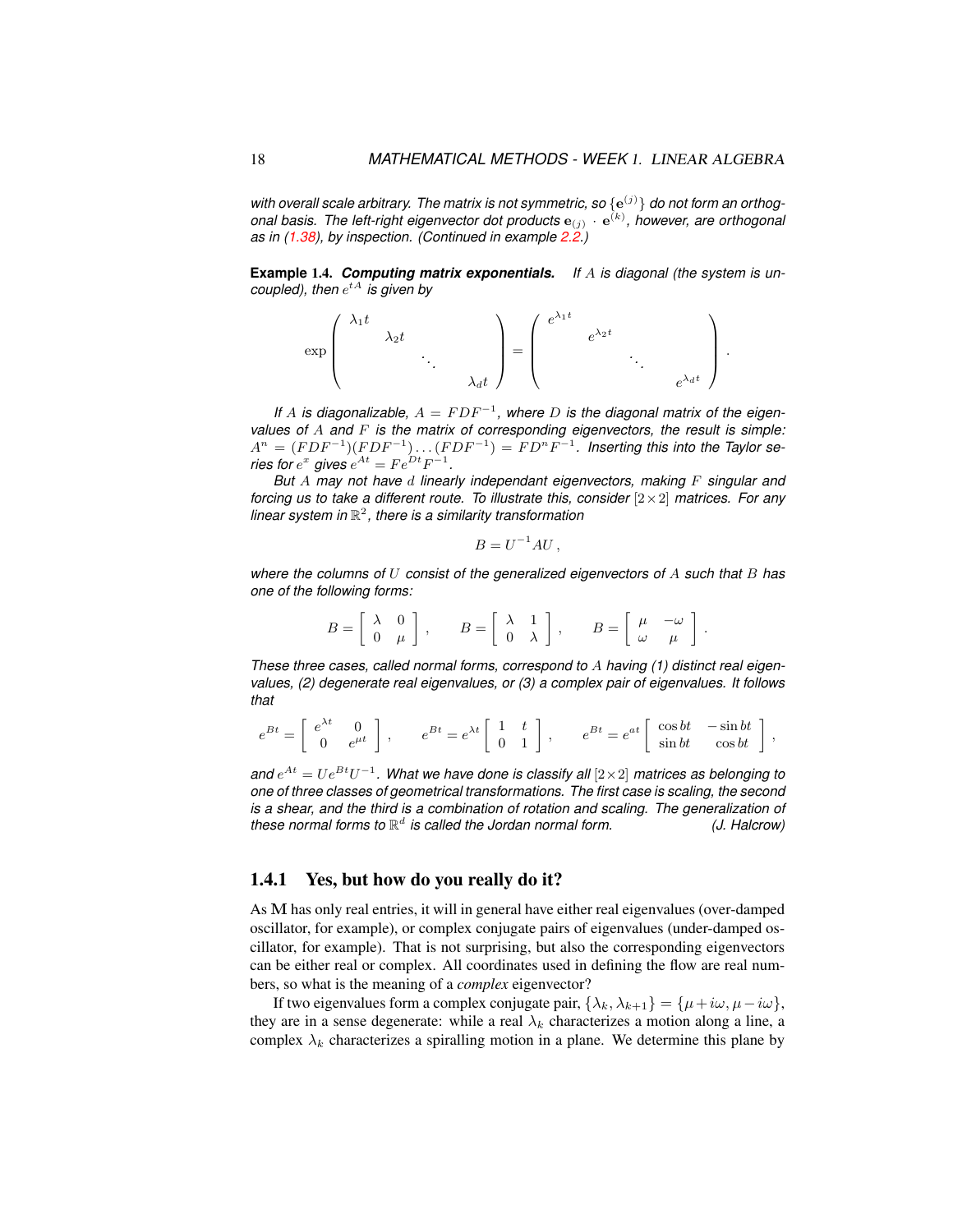#### REFERENCES 19

replacing the corresponding complex eigenvectors by their real and imaginary parts,  ${e^{(k)}, e^{(k+1)}} \rightarrow {Re e^{(k)}, Im e^{(k)}}$ , or, in terms of projection operators:

$$
P_k = \frac{1}{2}(R + iQ), \qquad P_{k+1} = P_k^*,
$$

where  $R = P_k + P_{k+1}$  is the subspace decomposed by the kth complex eigenvalue pair, and  $Q = (P_k - P_{k+1})/i$ , both matrices with real elements. Substitution

$$
\begin{bmatrix} P_k \\ P_{k+1} \end{bmatrix} = \frac{1}{2} \begin{bmatrix} 1 & i \\ 1 & -i \end{bmatrix} \begin{bmatrix} R \\ Q \end{bmatrix},
$$

suggest introduction of a det  $U = 1$ , special unitary matrix

$$
U = \frac{e^{i\pi/2}}{\sqrt{2}} \begin{bmatrix} 1 & i \\ 1 & -i \end{bmatrix}
$$
 (1.47)

which brings the  $\lambda_k P_k + \lambda_{k+1} P_{k+1}$  complex eigenvalue pair in the spectral decomposition into the real form,

$$
U^{\top} \begin{bmatrix} \mu + i\omega & 0 \\ 0 & \mu - i\omega \end{bmatrix} U = \begin{bmatrix} \mu & -\omega \\ \omega & \mu \end{bmatrix}.
$$

$$
[P_k, P_{k+1}] \begin{bmatrix} \lambda & 0 \\ 0 & \lambda^* \end{bmatrix} \begin{bmatrix} P_k \\ P_{k+1} \end{bmatrix} = [R, Q] \begin{bmatrix} \mu & -\omega \\ \omega & \mu \end{bmatrix} \begin{bmatrix} R \\ Q \end{bmatrix},
$$
(1.48)

where we have dropped the superscript  $(k)$  for notational brevity.

To summarize, spectrally decomposed matrix M acts along lines on subspaces corresponding to real eigenvalues, and as a  $[2\times 2]$  rotation in a plane on subspaces corresponding to complex eigenvalue pairs.

### **Commentary**

**Remark** 1.1. Projection operators. The construction of projection operators given in sect.  $1.4.1$  is taken from refs.  $[2, 3]$  $[2, 3]$  $[2, 3]$ . Who wrote this down first we do not know, lineage certainly goes all the way back to Lagrange polynomials [\[8\]](#page-19-7), but projection operators tend to get drowned in sea of algebraic details. Arfken and Weber [\[1\]](#page-18-1) ascribe spectral decomposition [\(1.37\)](#page-14-1) to Sylvester. Halmos  $[4]$  is a good early reference - but we like Harter's exposition  $[5-7]$  $[5-7]$  best, for its multitude of specific examples and physical illustrations. In particular, by the time we get to  $(1.34)$  we have tacitly assumed full diagonalizability of matrix M. That is the case for the compact groups we will study here (they are all subgroups of  $U(n)$ ) but not necessarily in other applications. A bit of what happens then (nilpotent blocks) is touched upon in example [1.2.](#page-15-1) Harter in his lecture Harter's [lecture 5](https://www.youtube.com/watch?v=jLO7-Pks0QM) (starts about min. 31 into the lecture) explains this in great detail - its well worth your time.

### <span id="page-18-0"></span>References

<span id="page-18-1"></span>[1] G. B. Arfken and H. J. Weber, *[Mathematical Methods for Physicists: A Compre](http://books.google.com/books?vid=ISBN9780120598762)[hensive Guide](http://books.google.com/books?vid=ISBN9780120598762)*, 6th ed. (Academic, New York, 2005).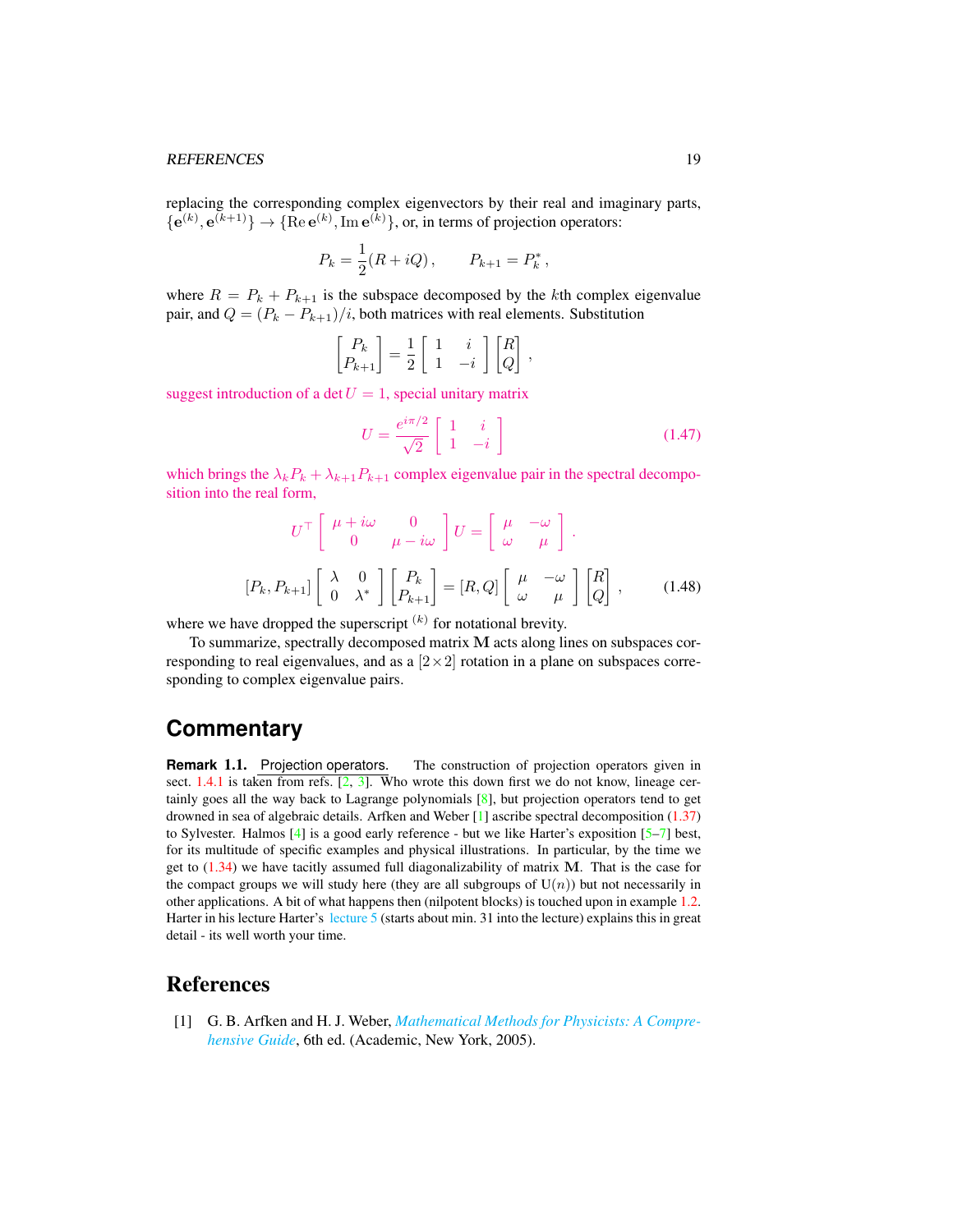- <span id="page-19-5"></span>[2] P. Cvitanović, ["Group theory for Feynman diagrams in non-Abelian gauge the](http://dx.doi.org/10.1103/PhysRevD.14.1536)[ories",](http://dx.doi.org/10.1103/PhysRevD.14.1536) Phys. Rev. D 14[, 1536–1553 \(1976\).](https://doi.org/10.1103/PhysRevD.14.1536)
- <span id="page-19-6"></span>[3] P. Cvitanović, [Classical and exceptional Lie algebras as invariance algebras,](http://birdtracks.eu/refs/OxfordPrepr.pdf) Oxford Univ. preprint 40/77, unpublished., 1977.
- <span id="page-19-8"></span>[4] P. R. Halmos, *[Finite-Dimensional Vector Spaces](http://books.google.com/books?vid=ISBN9780691090955)* (Princeton Univ. Press, Princeton NJ, 1948).
- <span id="page-19-9"></span>[5] W. G. Harter, ["Algebraic theory of ray representations of finite groups",](http://dx.doi.org/10.1063/1.1664901) [J. Math.](https://doi.org/10.1063/1.1664901) Phys. 10[, 739–752 \(1969\).](https://doi.org/10.1063/1.1664901)
- [6] W. G. Harter, *[Principles of Symmetry, Dynamics, and Spectroscopy](http://www.uark.edu/ua/modphys/markup/PSDS_Info.html)* (Wiley, New York, 1993).
- <span id="page-19-10"></span>[7] W. G. Harter and N. dos Santos, ["Double-group theory on the half-shell and the](http://dx.doi.org/10.1119/1.11134) [two-level system. I. Rotation and half-integral spin states",](http://dx.doi.org/10.1119/1.11134) [Amer. J. Phys.](https://doi.org/10.1119/1.11134) 46, [251–263 \(1978\).](https://doi.org/10.1119/1.11134)
- <span id="page-19-7"></span>[8] K. Hoffman and R. Kunze, *[Linear Algebra](http://dx.doi.org/10.2307/3617032)*, 2nd ed. (Prentice-Hall, Englewood Cliffs NJ, 1971).
- <span id="page-19-4"></span>[9] M. Stone and P. Goldbart, *[Mathematics for Physics: A Guided Tour for Graduate](http://dx.doi.org/10.1017/cbo9780511627040) [Students](http://dx.doi.org/10.1017/cbo9780511627040)* (Cambridge Univ. Press, Cambridge, 2009).

### **Exercises**

<span id="page-19-0"></span>1.1. Trace-log of a matrix. Prove that

$$
\det M = e^{\text{tr}\ln M}.
$$

for an arbitrary nonsingular finite dimensional matrix  $M$ , det  $M \neq 0$ .

<span id="page-19-1"></span>1.2. Stability, diagonal case. Verify that for a diagonalizable matrix  $A$  the exponential is also diagonalizable

$$
J^{t} = e^{tA} = U^{-1} e^{tA_D} U, \quad A_D = UAU^{-1}.
$$
 (1.49)

<span id="page-19-2"></span>1.3. **Time-ordered exponentials.** Given a time dependent matrix  $A(t)$ , show that the timeordered exponential

$$
J(t) = \mathbf{T}e^{\int_0^t d\tau A(\tau)}
$$

may be written as

<span id="page-19-3"></span>
$$
J(t) = \mathbf{1} + \sum_{m=1}^{\infty} \int_0^t dt_1 \int_0^{t_1} dt_2 \cdots \int_0^{t_{m-1}} dt_m A(t_1) A(t_2) \cdots A(t_m).
$$
 (1.50)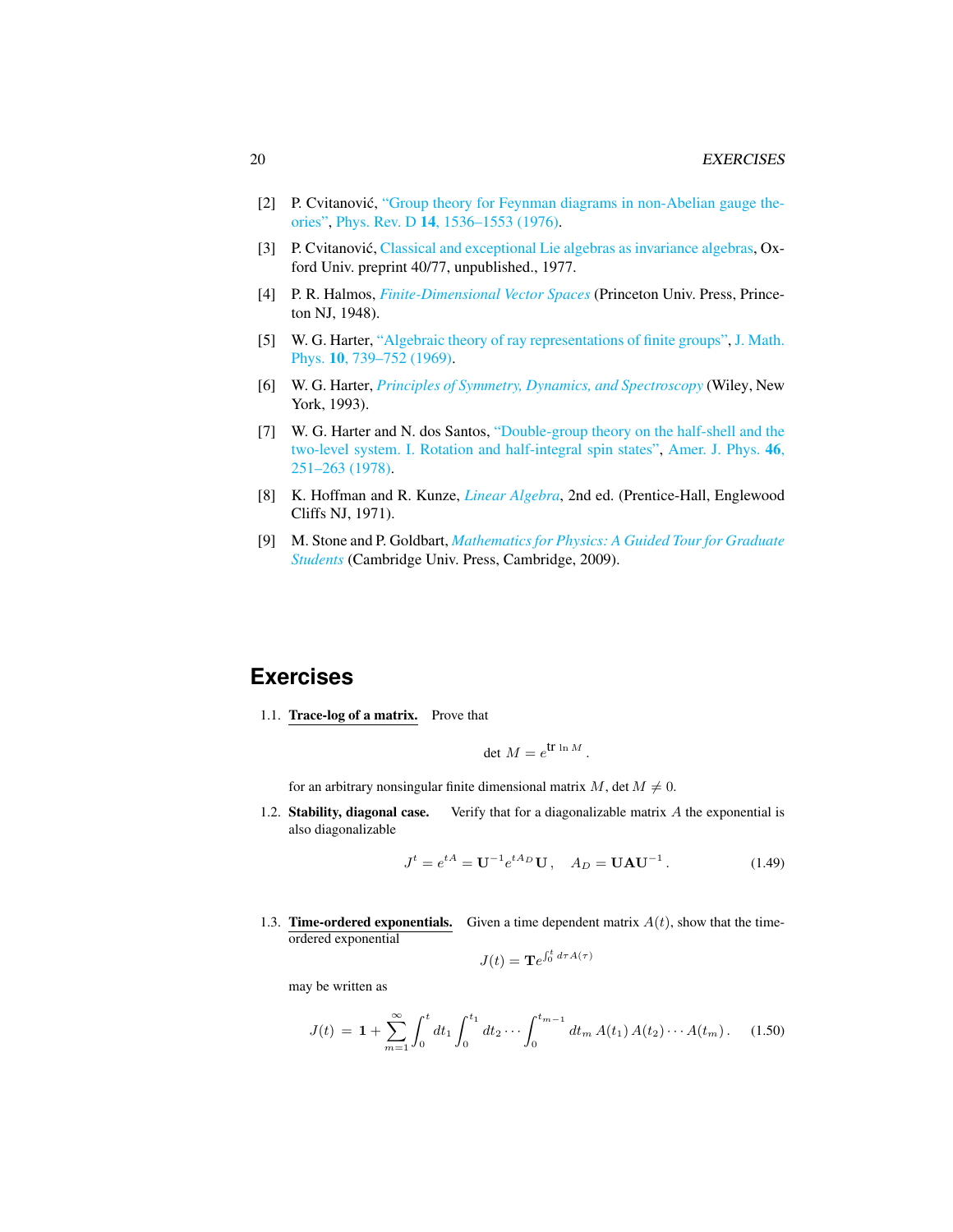#### EXERCISES 21

(Hint: for a warmup, consider summing elements of a finite-dimensional symmetric matrix  $S = S^{\top}$ . Use the symmetry to sum over each matrix element once; [\(1.50\)](#page-19-3) is a continuous limit generalization, for an object symmetric in  $m$  variables. If you find this hint confusing, ignore it:) Verify, by using this representation, that  $J(t)$  satisfies the equation

$$
\dot{J}(t) = A(t)J(t),
$$

with the initial condition  $J(0) = 1$ .

- 1.4. Real representation of complex eigenvalues. (Verification of example [3.2.](#page-31-0))  $\lambda_k, \lambda_{k+1}$ eigenvalues form a complex conjugate pair,  $\{\lambda_k, \lambda_{k+1}\} = {\mu + i\omega, \mu - i\omega}$ . Show that
	- (a) corresponding projection operators are complex conjugates of each other,

$$
P = P_k , \qquad P^* = P_{k+1} ,
$$

where we denote  $P_k$  by  $P$  for notational brevity.

(b)  $P$  can be written as

$$
P = \frac{1}{2}(R + iQ),
$$

where  $R = P_k + P_{k+1}$  and Q are matrices with real elements.

(c)

$$
\begin{bmatrix} P_k \\ P_{k+1} \end{bmatrix} = \frac{1}{2} \begin{bmatrix} 1 & i \\ 1 & -i \end{bmatrix} \begin{bmatrix} R \\ Q \end{bmatrix}
$$

.

(d) The  $\cdots + \lambda_k P_k + \lambda_k^* P_{k+1} + \cdots$  complex eigenvalue pair in the spectral decom-position [\(1.36\)](#page-14-6) is now replaced by a real  $[2\times2]$  matrix

$$
\cdots + \left[ \begin{array}{cc} \mu & -\omega \\ \omega & \mu \end{array} \right] \left[ \begin{array}{c} R \\ Q \end{array} \right] + \cdots
$$

or whatever you find the clearest way to write this real representation.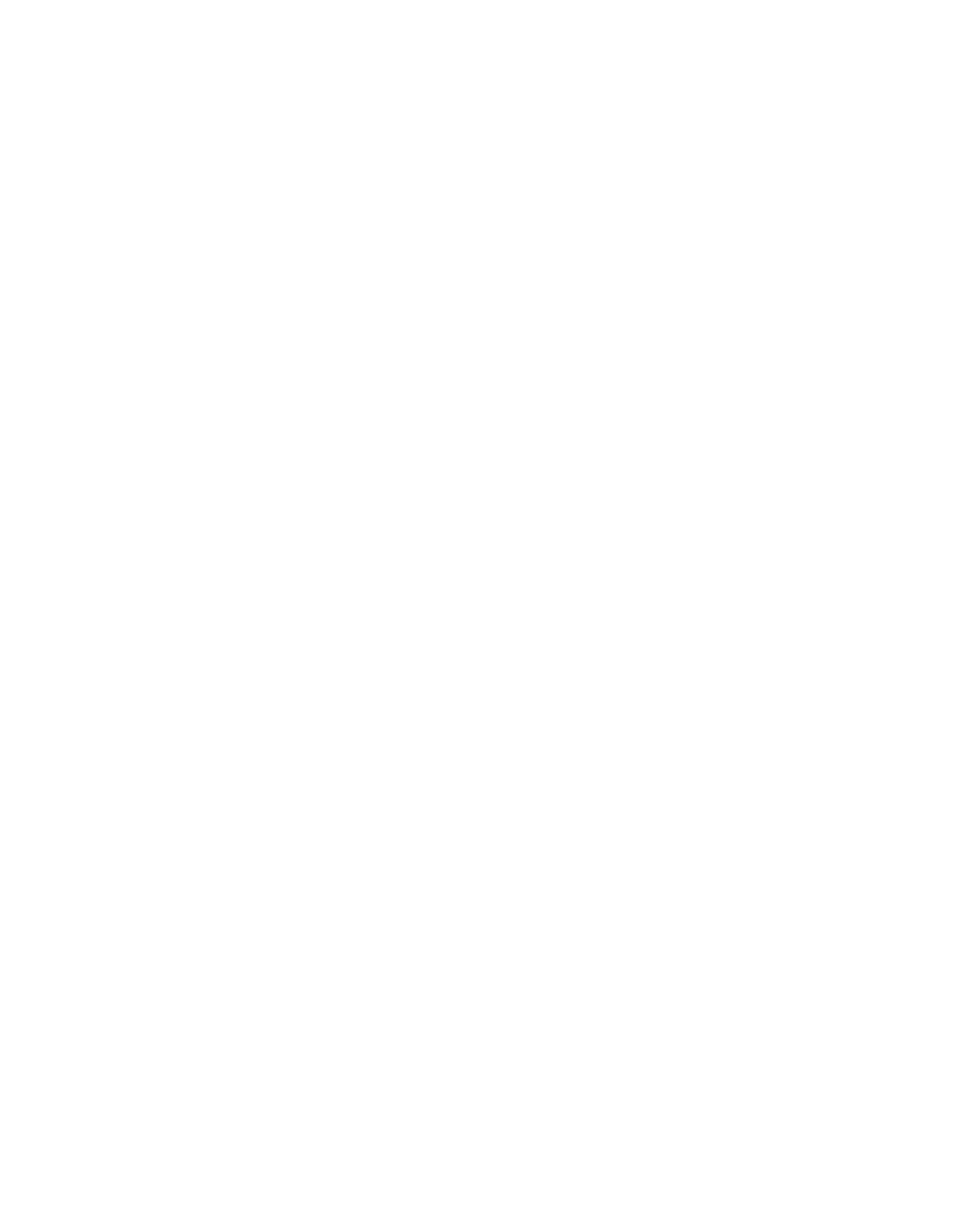# <span id="page-22-0"></span>**mathematical methods - week** 2

# Eigenvalue problems

### <span id="page-22-1"></span>Georgia Tech PHYS-6124

Homework HW #2 due Wednesday, September 4, 2019

== show all your work for maximum credit, == put labels, title, legends on any graphs

== acknowledge study group member, if collective effort

Exercise [2.1](#page-26-1) *Three masses on a loop* 8 points

Bonus points Exercise [2.2](#page-26-2) *A simple stable/unstable manifolds pair* 4 points

edited September 9, 2019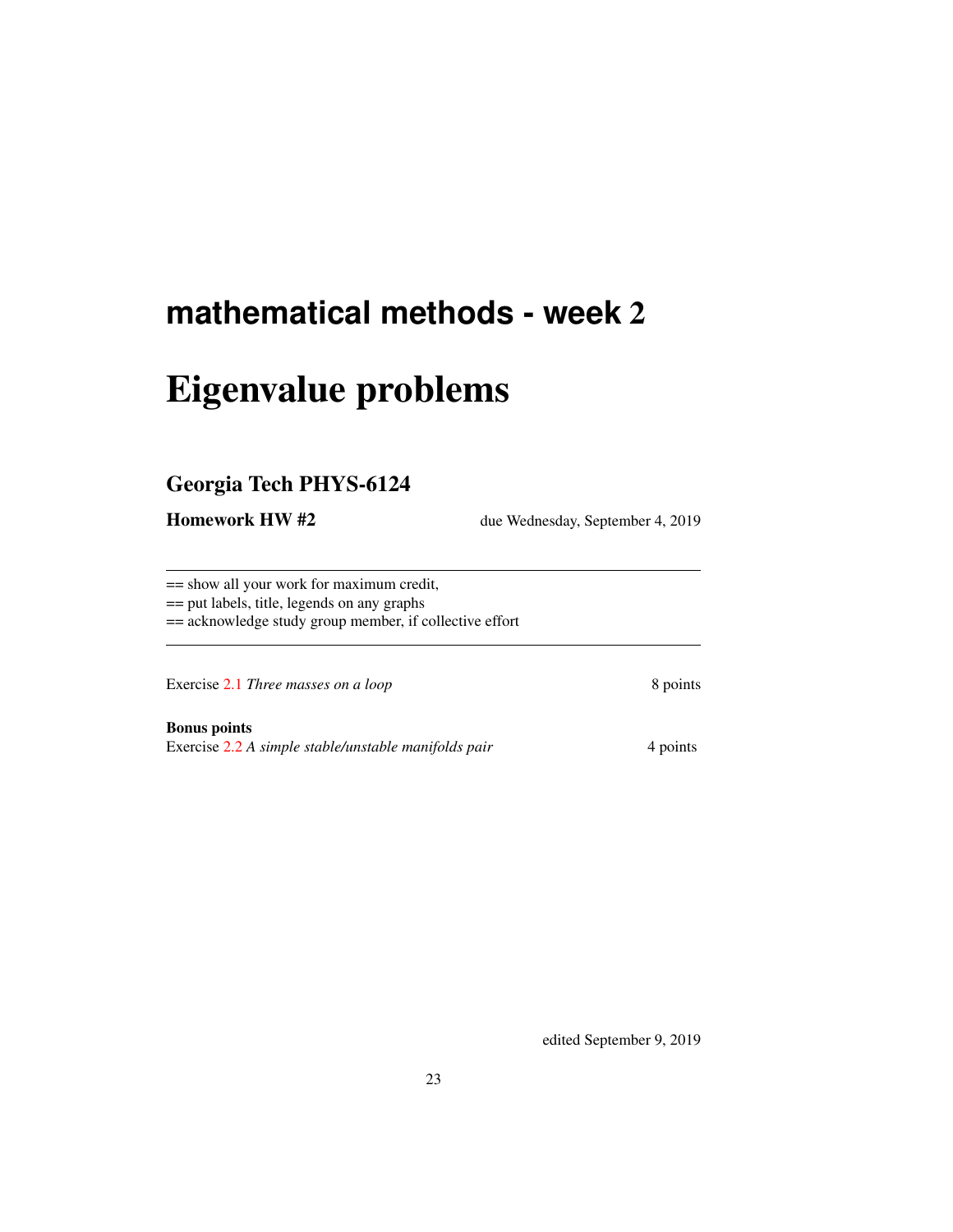- Intro to normal modes: example [2.1](#page-23-1) *Vibrations of a classical CO*<sup>2</sup> *molecule*
- Work through Grigoriev notes [8 Normal modes](http://ChaosBook.org/~predrag/courses/PHYS-6124-19/ln8.pdf)
- Linear stability : example [2.2](#page-25-0) *Stable/unstable manifolds*
- Optional reading: Stone & Goldbart [Appendix A;](http://www.chaosbook.org/~predrag/courses/PHYS-6124-19/StGoAppA.pdf) Arfken & Weber Arfken and Weber [\[1\]](#page-26-3) [\(click here\)](http://ChaosBook.org/library/ArWe05chap3.pdf) Chapter 3
- Optional: Work through Grigoriev notes [p. 6.6 crankshaft;](http://chaosbook.org/~predrag/courses/PHYS-6124-19/ln6.pdf)

The big idea of this is week is *symmetry*: If our physical problem is defined by a (perhaps complicated) Hamiltonian  $H$ , another matrix  $M$  (hopefully a very simple matrix) is a symmetry if it commutes with the Hamiltonian

$$
[\mathbf{M}, \mathbf{H}] = 0. \tag{2.1}
$$

Than we can use the spectral decomposition  $(1.37)$  of M to block-diagonalize H into a sum of lower-dimensional sub-matrices,

$$
\mathbf{H} = \sum_{i} \mathbf{H}_{i}, \qquad \mathbf{H}_{i} = P_{i} \mathbf{H} P_{i}, \qquad (2.2)
$$

and thus significantly simplify the computation of eigenvalues and eigenvectors of H, the matrix of physical interest.

### <span id="page-23-0"></span>2.1 Normal modes

<span id="page-23-1"></span>**Example** 2.1. *Vibrations of a classical CO*<sup>2</sup> *molecule: Consider one carbon and two oxygens constrained to the* x*-axis [\[1\]](#page-26-3) and joined by springs of stiffness* k*, as shown in figure [2.1.](#page-24-0) Newton's second law says*

<span id="page-23-2"></span>
$$
\ddot{x}_1 = -\frac{k}{M}(x_1 - x_2) \n\ddot{x}_2 = -\frac{k}{m}(x_2 - x_3) - \frac{k}{m}(x_2 - x_1) \n\ddot{x}_3 = -\frac{k}{M}(x_3 - x_2).
$$
\n(2.3)

*The normal modes, with time dependence*  $x_i(t) = x_i \exp(i t \omega)$ , *are the common frequency* ω *vibrations that satisfy [\(2.3\)](#page-23-2),*

$$
\mathbf{Hx} = \begin{pmatrix} A & -A & 0 \\ -a & 2a & -a \\ 0 & -A & A \end{pmatrix} \begin{pmatrix} x_1 \\ x_2 \\ x_3 \end{pmatrix} = \omega^2 \begin{pmatrix} x_1 \\ x_2 \\ x_3 \end{pmatrix} \,, \tag{2.4}
$$

*where*  $a = k/m$ ,  $A = k/M$ . Secular determinant det  $(\mathbf{H} - \omega^2 \mathbf{1}) = 0$  now yields a cubic equation for  $\omega^2$ .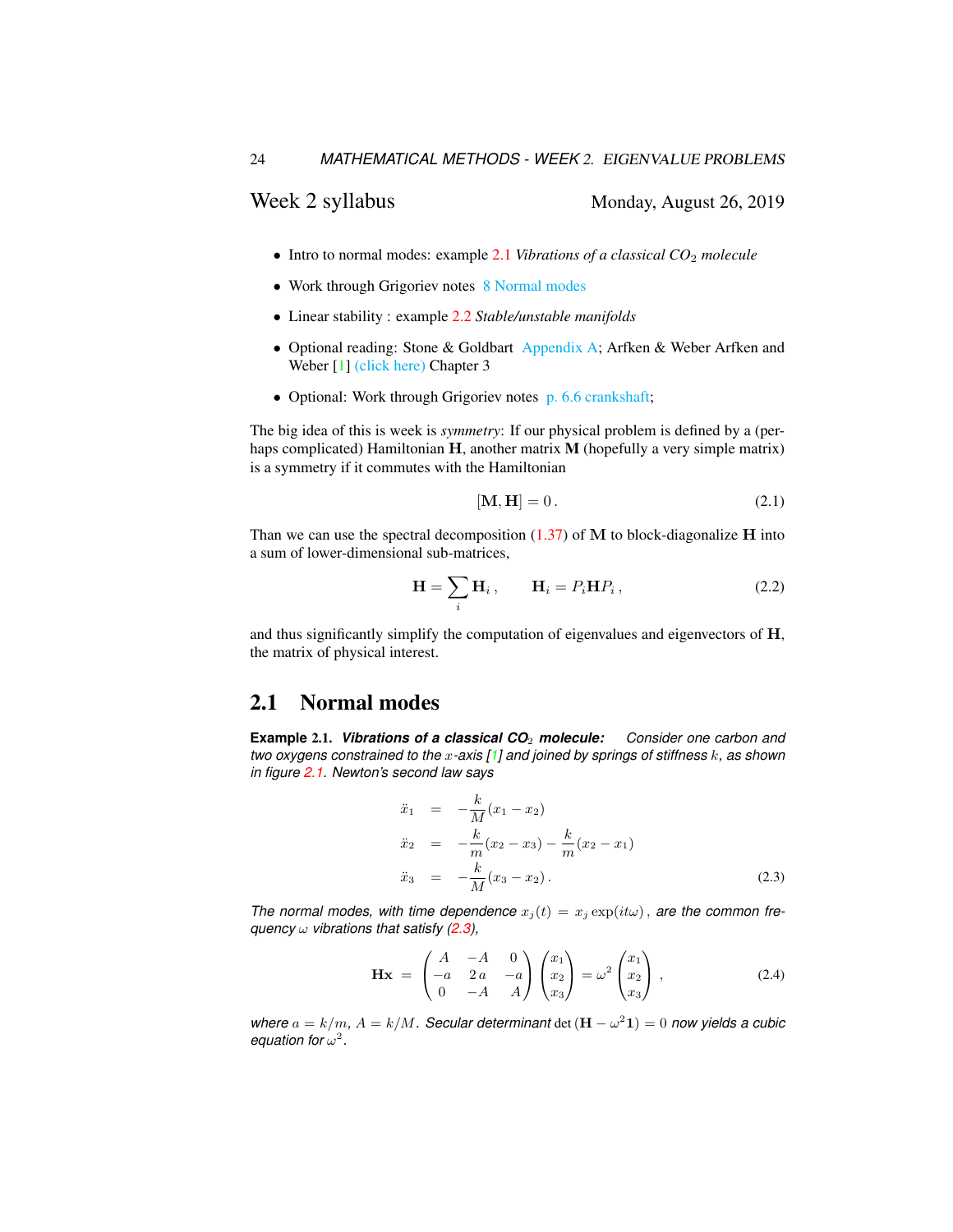

<span id="page-24-0"></span>Figure 2.1: A classical colinear  $CO<sub>2</sub>$  molecule [\[1\]](#page-26-3).

*You might be tempted to stick this* [3×3] *matrix into* Mathematica *or whatever, but please do that in some other course. What would understood by staring at the output? In this course we think.*

*First thing to* always *ask yourself is: does the system have a* symmetry*? Yes! Note that the CO<sub>2</sub> molecule [\(2.3\)](#page-23-2)* of figure [2.1](#page-24-0) is invariant under  $x_1 \leftrightarrow x_3$  interchange, i.e., *coordinate relabeling by matrix* σ *that commutes with our law of motion* H*,*

<span id="page-24-2"></span>
$$
\sigma = \begin{pmatrix} 0 & 0 & 1 \\ 0 & 1 & 0 \\ 1 & 0 & 0 \end{pmatrix}, \quad \sigma \mathbf{H} = \mathbf{H}\sigma = \begin{pmatrix} 0 & -A & A \\ -a & 2a & -a \\ A & -A & 0 \end{pmatrix}.
$$
 (2.5)

We can now use the symmetry operator  $\sigma$  to simplify the calculation. As  $\sigma^2 =$ 1*, its eigenvalues are* ±1*, and the corresponding symmetrization, anti-symmetrization* projection operators *[\(1.43\)](#page-15-3) are*

$$
P_{+} = \frac{1}{2}(\mathbf{1} + \sigma), \qquad P_{-} = \frac{1}{2}(\mathbf{1} - \sigma). \tag{2.6}
$$

*The dimensions*  $d_i = \text{tr } P_i$  *of the two subspaces are* 

<span id="page-24-1"></span>
$$
d_+ = 2, \qquad d_- = 1. \tag{2.7}
$$

*As* σ *and* H *commute, we can now use spectral decomposition [\(1.37\)](#page-14-1) to block-diagonalize* H *to a 1-dimensional and a 2-dimensional matrix.*

*On the 1-dimensional antisymmetric subspace, the trace of a* [ $1 \times 1$ ] *matrix equals its sole matrix element equals it eigenvalue*

$$
\lambda_{-} = \mathbf{H} P_{-} = \frac{1}{2} (\text{tr } \mathbf{H} - \text{tr } \mathbf{H} \sigma) = (a + A) - a = \frac{k}{M},
$$

so the corresponding eigenfrequency is  $\omega_-^2 = k/M$ . To understand its physical mean*ing, write out the antisymmetric subspace projection operator [\(2.7\)](#page-24-1) explicitly. Its nonvanishing columns are proportional to the sole eigenvector*

$$
P_{-} = \frac{1}{2} \begin{pmatrix} 1 & 0 & -1 \\ 0 & 0 & 0 \\ -1 & 0 & 1 \end{pmatrix} \Rightarrow \mathbf{e}^{(-)} = \begin{pmatrix} 1 \\ 0 \\ -1 \end{pmatrix}.
$$
 (2.8)

*In this subspace the outer oxygens are moving in opposite directions, with the carbon stationary.*

*On the 2-dimensional symmetric subspace, the trace yields the sum of the remaining two eigenvalues*

$$
\lambda_{+} + \lambda_{0} = \text{tr } \mathbf{H} P_{+} = \frac{1}{2} (\text{tr } \mathbf{H} + \text{tr } \mathbf{H} \sigma) = (a + A) + a = \frac{k}{M} + 2 \frac{k}{m}.
$$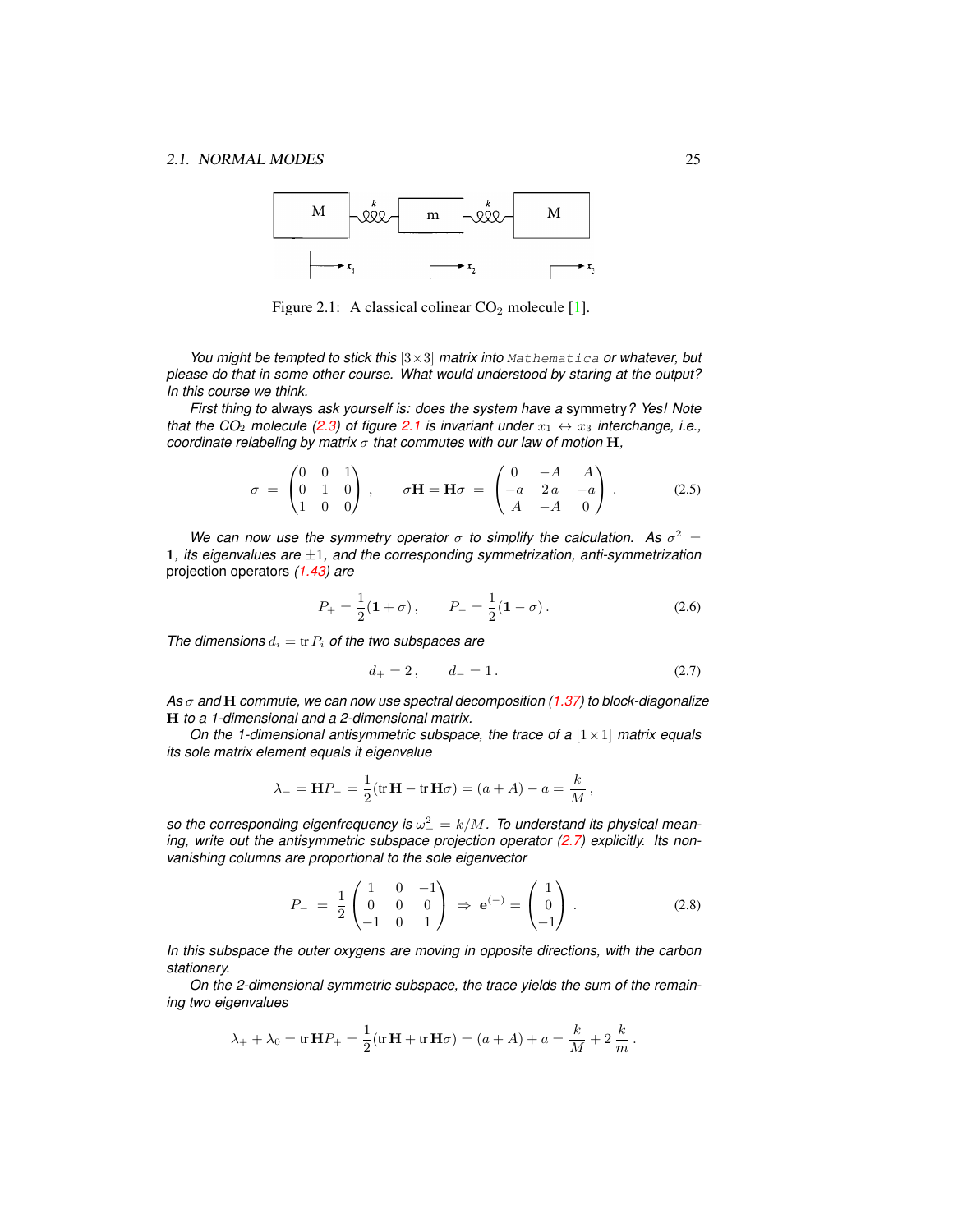*We could disentangle the two eigenfrequencies by evaluating* tr  $H^2P_+$ *, for example, but thinking helps again.*

*There is still another, translational symmetry, so obvious that we forgot it; if we change the origin of the x-axis, the three coordinates*  $x_j \rightarrow x_j - \delta x$  *change, for any continuous translation* δx*, but the equations of motion [\(2.3\)](#page-23-2) do not change their form,*

$$
\mathbf{H}\mathbf{x} = \mathbf{H}\mathbf{x} + \mathbf{H}\delta\mathbf{x} = \omega^2 \mathbf{x} \Rightarrow \mathbf{H}\delta\mathbf{x} = 0.
$$
 (2.9)

*So any translation*  $e^{(0)} = \delta x = (\delta x, \delta x, \delta x)$  *is a nul, 'zero mode' eigenvector of* H *in [\(2.5\)](#page-24-2), with eigenvalue*  $\lambda_0 = \omega_0^2 = 0$ , and thus the remaining eigenfrequency is  $\omega_+^2\,=\,k/M+2\,k/m.$  As we can add any nul eigenvector  ${\rm e}^{(0)}$  to the corresponding  $e^{(+)}$  eigenvector, there is some freedom in choosing  $e^{(+)}$ . One visualization of the cor*responding eigenvector is the carbon moving opposite to the two oxygens, with total momentum set to zero.*

### <span id="page-25-0"></span>2.2 Stable/unstable manifolds

<span id="page-25-3"></span>Figure 2.2: The stable/unstable manifolds of the equilibrium  $(x_a, x_a) = (0, 0)$  of 2-dimensional flow  $(2.10)$ .



<span id="page-25-1"></span>**Example** 2.2. *A simple stable/unstable manifolds pair: Consider the 2-dimensional ODE system*

<span id="page-25-2"></span>
$$
\frac{dx}{dt} = -x, \quad \frac{dy}{dt} = y + x^2, \tag{2.10}
$$

*The flow through a point*  $x(0) = x_0, y(0) = y_0$  *can be integrated* 

<span id="page-25-4"></span>
$$
x(t) = x_0 e^{-t}, \quad y(t) = (y_0 + x_0^2/3) e^t - x_0^2 e^{-2t}/3.
$$
 (2.11)

*Linear stability of the flow is described by the stability matrix*

$$
\mathbf{A} = \left( \begin{array}{cc} -1 & 0 \\ 2x & 1 \end{array} \right). \tag{2.12}
$$

*The flow is hyperbolic, with a real expanding/contracting eigenvalue pair*  $\lambda_1 = 1$ ,  $\lambda_2 =$  $-1$ , and area preserving. The right eigenvectors at the point  $(x, y)$ 

$$
\mathbf{e}^{(1)} = \begin{pmatrix} 0 \\ 1 \end{pmatrix}, \qquad \mathbf{e}^{(2)} = \begin{pmatrix} 1 \\ -x \end{pmatrix}. \tag{2.13}
$$

*can be obtained by acting with the projection operators (see* example [1.2](#page-15-1) Decomposition of 2-dimensional vector spaces*)*

<span id="page-25-5"></span>
$$
P_i = \frac{\mathbf{A} - \lambda_j \mathbf{1}}{\lambda_i - \lambda_j} : \qquad P_1 = \begin{bmatrix} 0 & 0 \\ x & 1 \end{bmatrix}, \quad P_2 = \begin{bmatrix} 1 & 0 \\ -x & 0 \end{bmatrix} \tag{2.14}
$$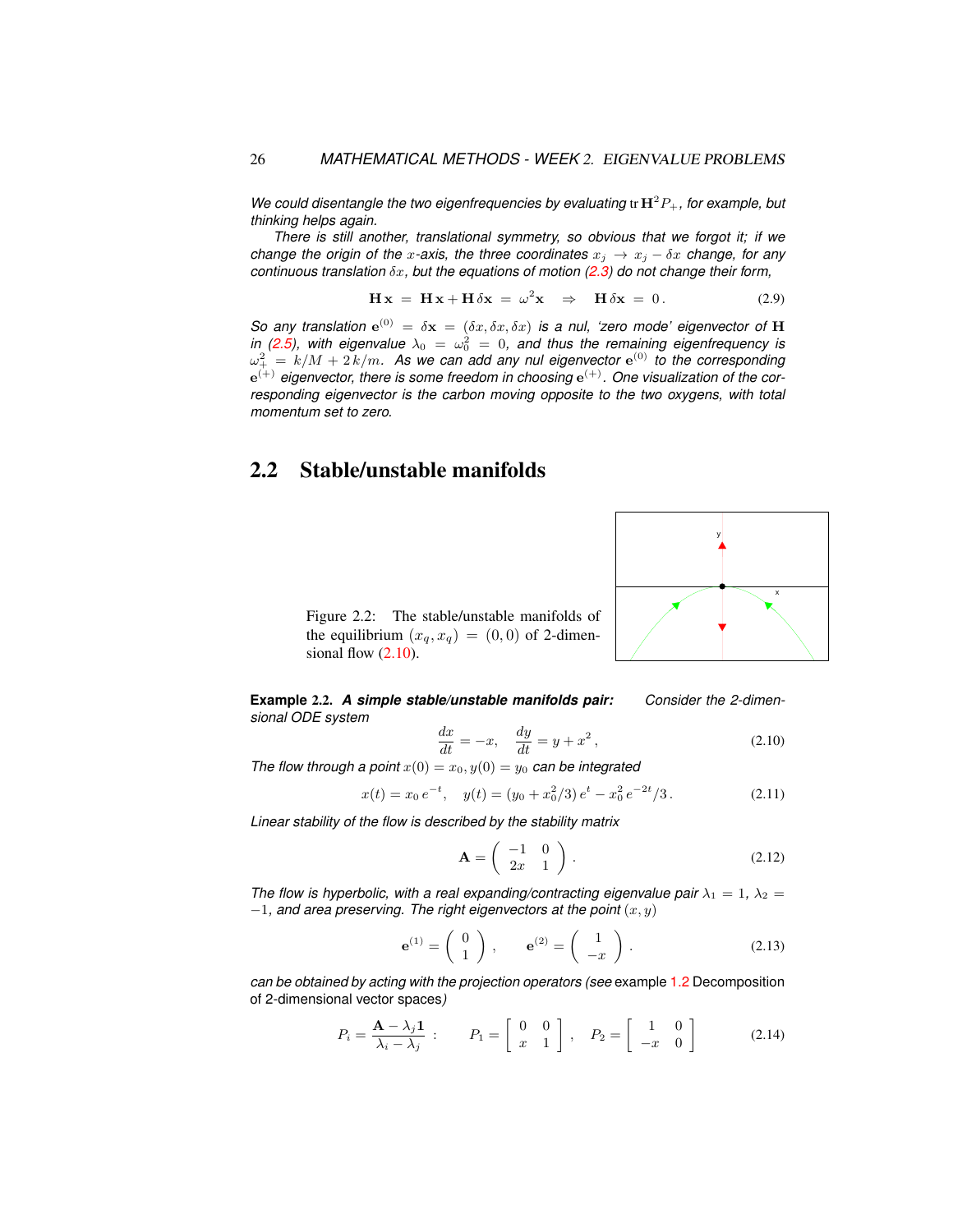

Figure 2.3: Three identical masses are constrained to move on a hoop, connected by three identical springs such that the system wraps completely around the hoop. Find the normal modes.

<span id="page-26-4"></span>*on an arbitrary vector. Matrices*  $P_i$  *are orthonormal and complete.* 

*The flow has a degenerate pair of equilibria at*  $(x_q, y_q) = (0, 0)$ *, with eigenvalues (stability exponents),*  $\lambda_1 = 1$ ,  $\lambda_2 = -1$ *, eigenvectors*  $e^{(1)} = (0, 1)$ ,  $e^{(2)} = (1, 0)$ *. The unstable manifold is the* y *axis, and the stable manifold is given by (see figure [2.2\)](#page-25-3)*

<span id="page-26-5"></span>
$$
y_0 + \frac{1}{3}x_0^2 = 0 \Rightarrow y(t) + \frac{1}{3}x(t)^2 = 0.
$$
 (2.15)

*(N. Lebovitz)*

### <span id="page-26-0"></span>References

<span id="page-26-3"></span>[1] G. B. Arfken and H. J. Weber, *[Mathematical Methods for Physicists: A Compre](http://books.google.com/books?vid=ISBN9780120598762)[hensive Guide](http://books.google.com/books?vid=ISBN9780120598762)*, 6th ed. (Academic, New York, 2005).

## **Exercises**

- <span id="page-26-1"></span>2.1. Three masses on a loop. Three identical masses, connected by three identical springs, are constrained to move on a circle hoop as shown in figure [2.3.](#page-26-4) Find the normal modes. Hint: write down coupled harmonic oscillator equations, guess the form of oscillatory solutions. Then use basic matrix methods, i.e., find zeros of a characteristic determinant, find the eigenvectors, etc.. (Kimberly Y. Short)
- <span id="page-26-2"></span>2.2. A simple stable/unstable manifolds pair. Integrate flow  $(2.10)$ , verify  $(2.11)$ . Check that the projection matrices  $P_i$  [\(2.14\)](#page-25-5) are orthonormal and complete. Use them to construct right and left eigenvectors; check that they are mutually orthogonal. Explain why is  $(2.15)$  the equation for the stable manifold. (N. Lebovitz)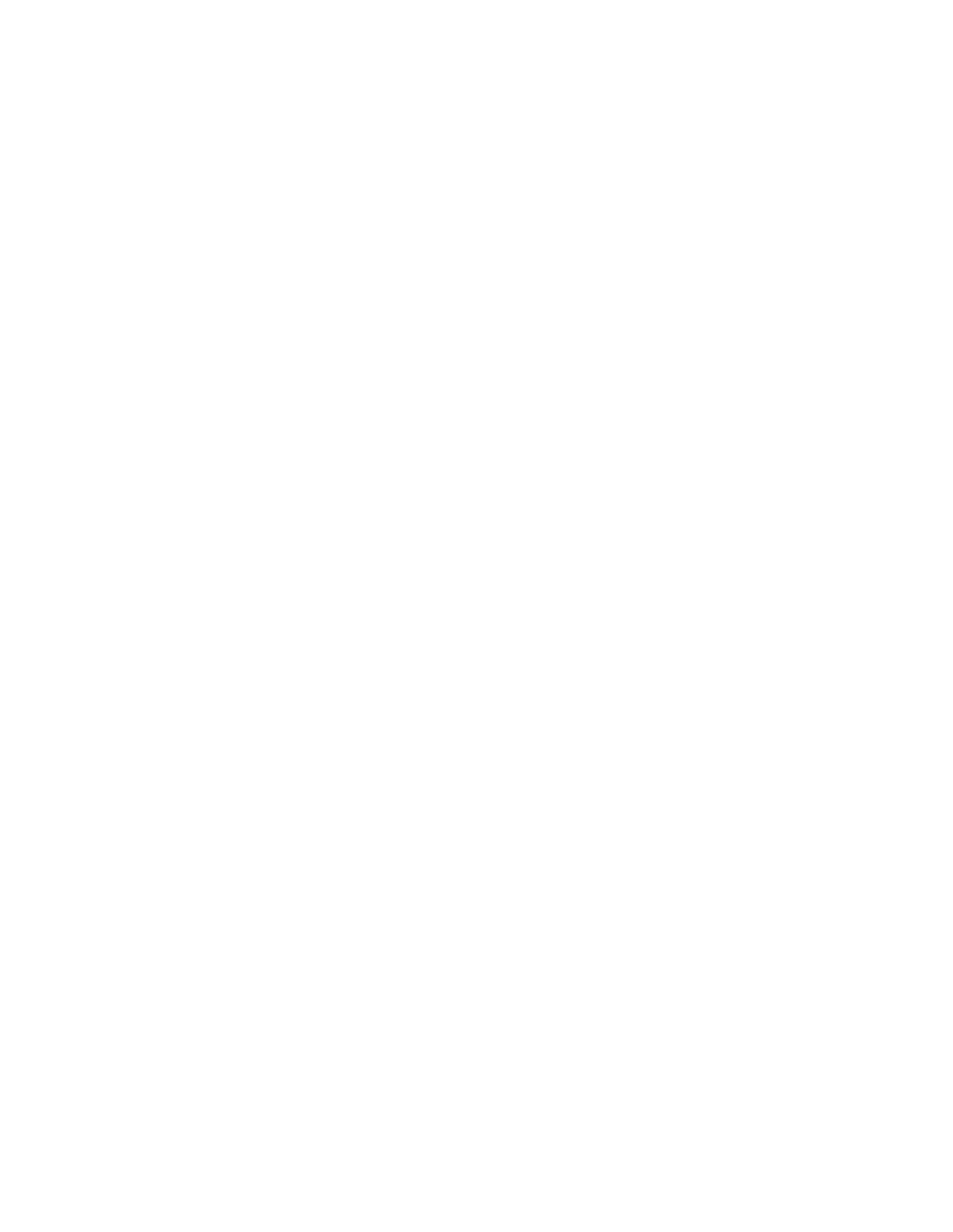## <span id="page-28-0"></span>**mathematical methods - week** 3

# Go with the flow

### <span id="page-28-1"></span>Georgia Tech PHYS-6124

Homework HW #3 due Monday, September 9, 2019

== show all your work for maximum credit, == put labels, title, legends on any graphs == acknowledge study group member, if collective effort

Exercise [3.1](#page-34-2) *Rotations in a plane* 4 points Exercise [3.2](#page-35-0) *Visualizing 2-dimensional linear flows* 6 points

#### Bonus points

Exercise [3.3](#page-35-1) *Visualizing Duffing flow* 3 points Exercise [3.4](#page-35-2) *Visualizing Lorenz flow* 2 points Exercise [3.5](#page-35-3) *A limit cycle with analytic Floquet exponent* 6 points

Total of 10 points = 100 % score. Extra points accumulate, can help you later if you miss a few problems.

edited September 4, 2019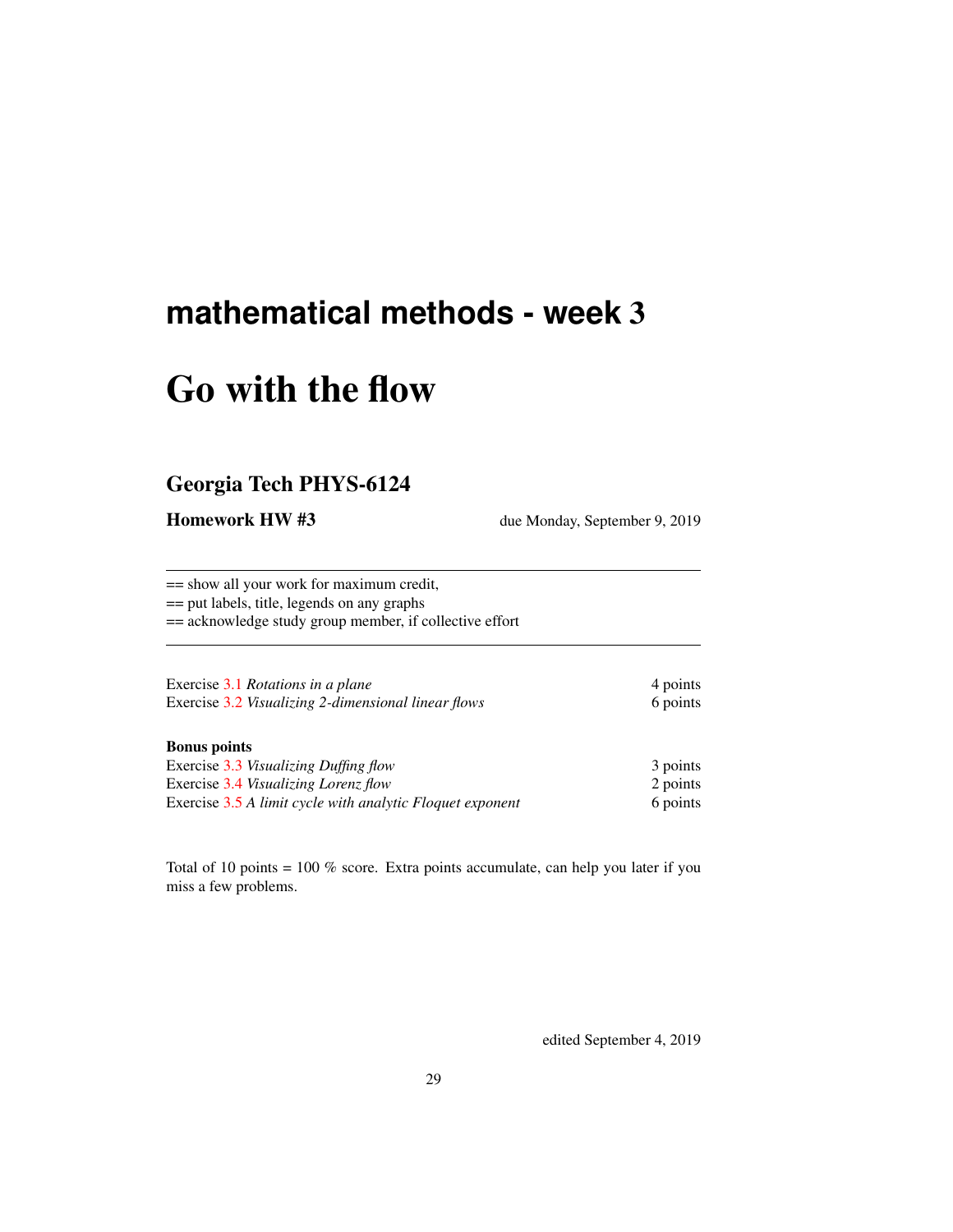Week 3 syllabus Wednesday, September 4, 2019

- Sect. [3.1](#page-29-0) *Linear flows*
- Sect. [3.2](#page-30-0) *Stability of linear flows*
- Optional reading: Sect. [3.3](#page-32-0) *Nonlinear flows*
- Sect. [3.4](#page-34-0) *Optional listening*

Typical ordinary differential equations course spends most of time teaching you how to solve linear equations, and for those our spectral decompositions are very instructive. Nonlinear differential equations (as well as the differential geometry) are much harder, but still (as we already discussed in sect. [1.3\)](#page-11-0), linearizations of flows are a very powerful tool.

### <span id="page-29-0"></span>3.1 Linear flows

Linear is good, nonlinear is bad. —Jean Bellissard

(Notes based of [ChaosBook.org/chapters/flows.pdf\)](http://ChaosBook.org/chapters/flows.pdf)

A *dynamical system* is defined by specifying a state space M, and a law of motion, typically an ordinary differential equation (ODE), first order in time,

$$
\dot{x} = v(x). \tag{3.1}
$$

The vector field  $v(x)$  can be any nonlinear function of x, so it pays to start with a simple example. *Linear* dynamical system is the simplest example, described by linear differential equations which can be solved explicitly, with solutions that are good for all times. The state space for linear differential equations is  $\mathcal{M} = \mathbb{R}^d$ , and the equations of motion are written in terms of a state space point  $x$  and a constant  $A$  as

<span id="page-29-1"></span>
$$
\dot{x} = Ax. \tag{3.2}
$$

Solving this equation means finding the state space trajectory

$$
x(t) = (x_1(t), x_2(t), \dots, x_d(t))
$$

passing through a given initial point  $x_0$ . If  $x(t)$  is a solution with  $x(0) = x_0$  and  $y(t)$  another solution with  $y(0) = y_0$ , then the linear combination  $ax(t) + by(t)$  with  $a, b \in \mathbb{R}$  is also a solution, but now starting at the point  $ax_0 + by_0$ . At any instant in time, the space of solutions is a  $d$ -dimensional vector space, spanned by a basis of  $d$ linearly independent solutions.

Solution of  $(3.2)$  is given by the exponential of a constant matrix

$$
x(t) = J^t x_0, \qquad (3.3)
$$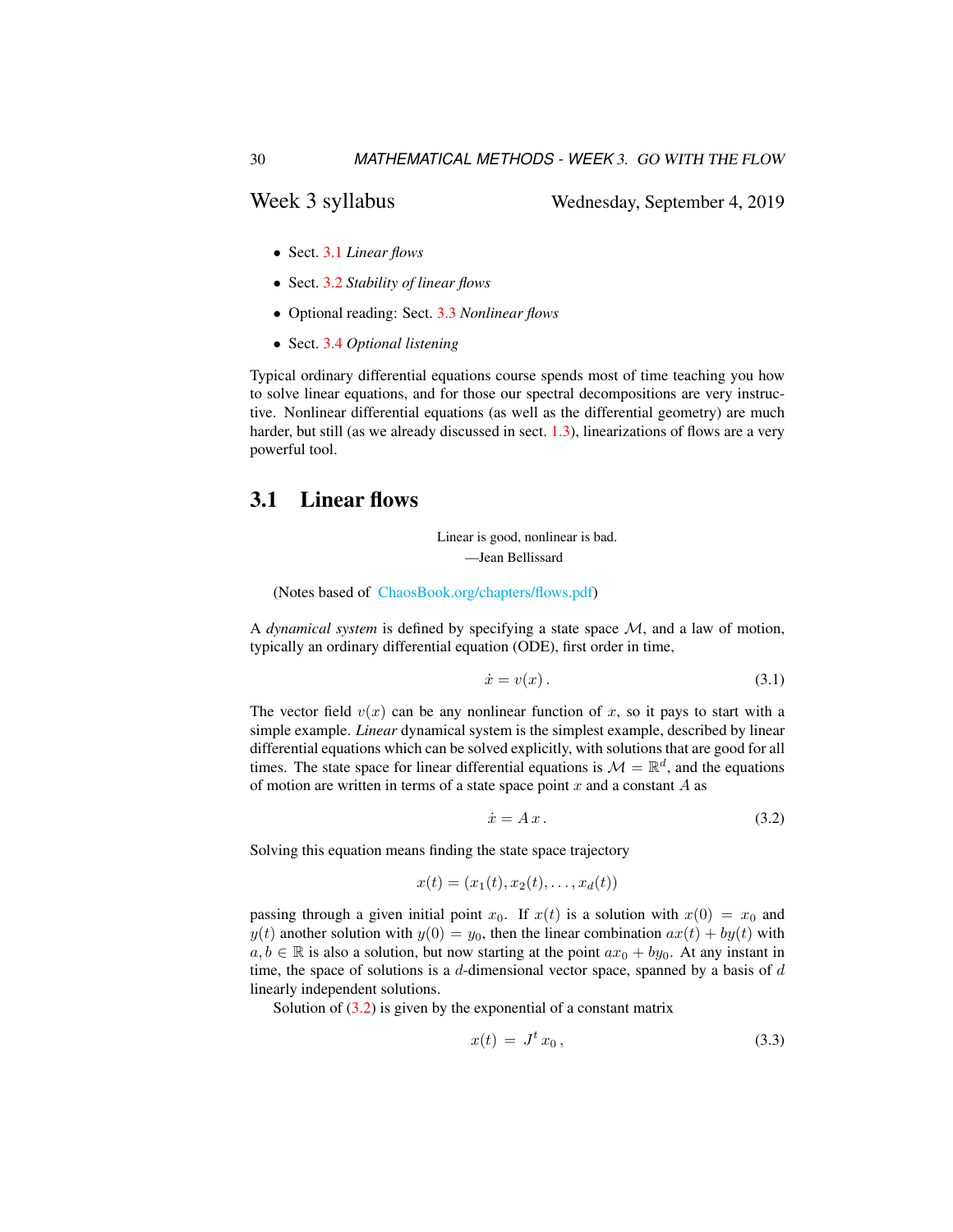usually defined by its series expansion  $(1.7)$ :

$$
J^{t} = e^{tA} = \sum_{k=0}^{\infty} \frac{t^{k}}{k!} A^{k}, \qquad A^{0} = 1, \qquad (3.4)
$$

and that is why we started the course by defining functions of matrices, and in particular the matrix exponential. As we discuss next, that means that depending on the eigenvalues of the matrix  $A$ , solutions of linear ordinary differential equations are either growing or shrinking exponentially (over-damped oscillators; cosh's, sinh's), or oscillating (under-damped oscillators; cos's, sin's).

### <span id="page-30-0"></span>3.2 Stability of linear flows

The system of linear *equations of variations* for the displacement of the infinitesimally close neighbor  $x + \delta x$  follows from the flow equations [\(3.2\)](#page-29-1) by Taylor expanding to linear order

$$
\dot{x}_i + \dot{\delta x}_i = v_i(x + \delta x) \approx v_i(x) + \sum_j \frac{\partial v_i}{\partial x_j} \delta x_j.
$$

The infinitesimal deviation vector  $\delta x$  is thus transported along the trajectory  $x(x_0, t)$ , with time variation given by

$$
\frac{d}{dt}\delta x_i(x_0, t) = \sum_j \left. \frac{\partial v_i}{\partial x_j}(x) \right|_{x = x(x_0, t)} \delta x_j(x_0, t).
$$
\n(3.5)

As both the displacement and the trajectory depend on the initial point  $x_0$  and the time t, we shall often abbreviate the notation to  $x(x_0, t) \rightarrow x(t) \rightarrow x$ ,  $\delta x_i(x_0, t) \rightarrow$  $\delta x_i(t) \rightarrow \delta x$  in what follows. Taken together, the set of equations

<span id="page-30-1"></span>
$$
\dot{x}_i = v_i(x), \quad \dot{\delta x}_i = \sum_j A_{ij}(x)\delta x_j \tag{3.6}
$$

governs the dynamics in the tangent bundle  $(x, \delta x) \in T\mathcal{M}$  obtained by adjoining the d-dimensional tangent space  $\delta x \in T \mathcal{M}_x$  to every point  $x \in \mathcal{M}$  in the d-dimensional state space  $\mathcal{M} \subset \mathbb{R}^d$ . The *stability matrix* or *velocity gradients matrix* 

$$
A_{ij}(x) = \frac{\partial}{\partial x_j} v_i(x) \tag{3.7}
$$

describes the instantaneous rate of shearing of the infinitesimal neighborhood of  $x(t)$ by the flow. In case at hand, the linear flow [\(3.2\)](#page-29-1), with  $v(x) = Ax$ , the stability matrix

$$
A_{ij}(x) = \frac{\partial}{\partial x_j} v_i(x) = A_{ij}
$$
\n(3.8)

is a space- and time-independent constant matrix.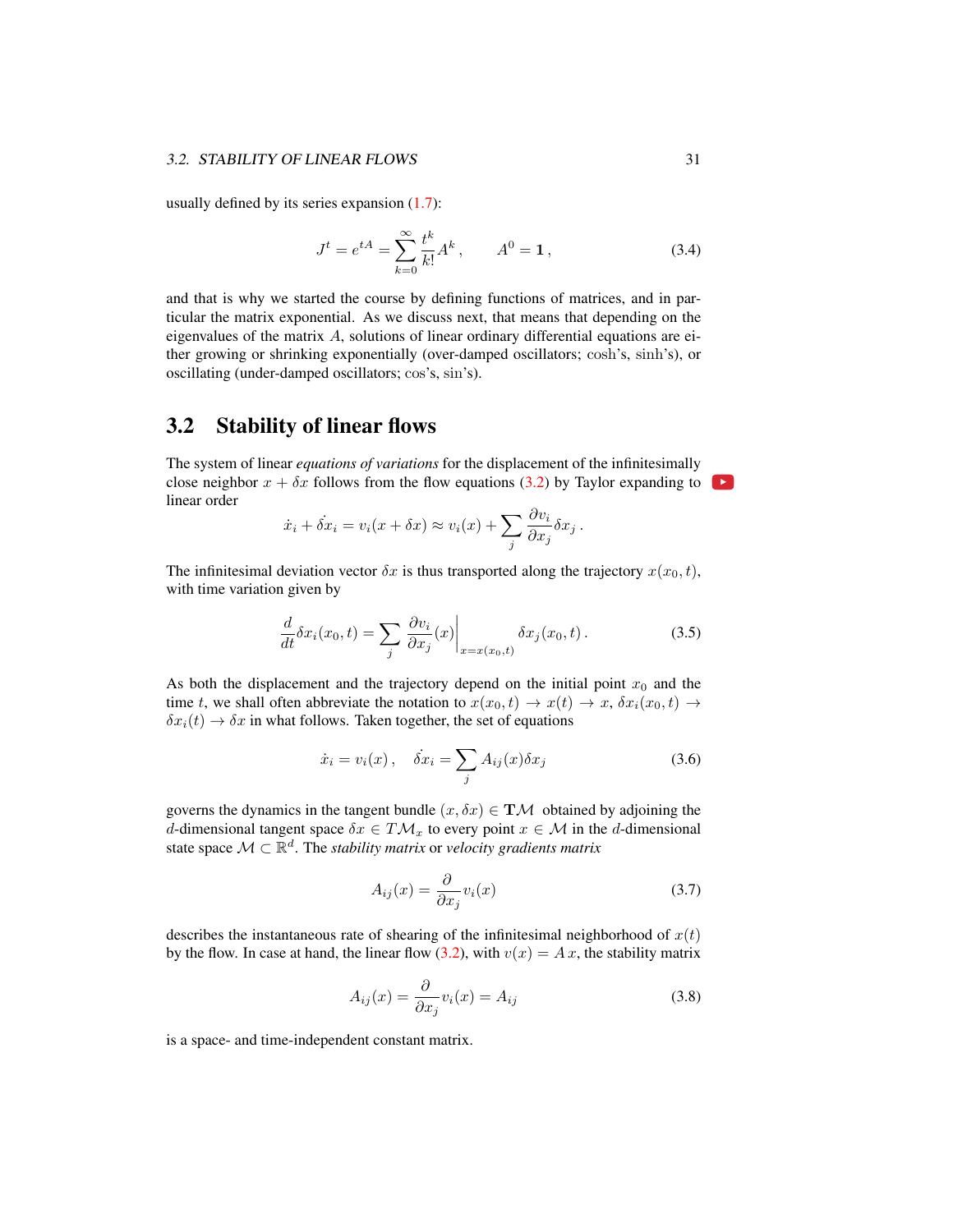Consider an infinitesimal perturbation of the initial state,  $x_0 + \delta x$ . The perturbation  $\delta x(x_0, t)$  evolves as  $x(t)$  itself, so

$$
\delta x(t) = J^t \delta x(0). \tag{3.9}
$$

The equations are linear, so we can integrate them. In general, the Jacobian matrix  $J<sup>t</sup>$ is computed by integrating the *equations of variations*

$$
\dot{x}_i = v_i(x), \quad \dot{\delta x}_i = \sum_j A_{ij}(x)\delta x_j, \tag{3.10}
$$

but for linear ODEs everything is known once eigenvalues and eigenvectors of A are known.

**Example** 3.1. *Linear stability of 2-dimensional flows: For a 2-dimensional flow the eigenvalues*  $\lambda_1, \lambda_2$  *of A are either real, leading to a linear motion along their eigenvectors,*  $x_j(t) = x_j(0) \exp(t\lambda_j)$ , or form a complex conjugate pair  $\lambda_1 = \mu + i\omega$ ,  $\lambda_2 =$  $\mu - i\omega$ , *leading to a circular or spiral motion in the*  $[x_1, x_2]$  *plane, see example* [3.2.](#page-31-0)



<span id="page-31-1"></span>Figure 3.1: Streamlines for several typical 2 dimensional flows: saddle (hyperbolic), in node (attracting), center (elliptic), in spiral.

*These two possibilities are refined further into sub-cases depending on the signs of the real part. In the case of real*  $\lambda_1 > 0$ ,  $\lambda_2 < 0$ ,  $x_1$  *grows exponentially with time, and*  $x_2$ *contracts exponentially. This behavior, called a* saddle*, is sketched in figure [3.1,](#page-31-1) as are the remaining possibilities: in/out nodes, inward/outward spirals, and the center. The magnitude of out-spiral*  $|x(t)|$  *diverges exponentially when*  $\mu > 0$ , and in-spiral contracts *into*  $(0,0)$  *when*  $\mu < 0$ *; whereas, the phase velocity*  $\omega$  *controls its oscillations.* 

*If eigenvalues*  $\lambda_1 = \lambda_2 = \lambda$  *are degenerate, the matrix might have two linearly independent eigenvectors, or only one eigenvector, see example [1.1.](#page-14-2) We distinguish two cases: (a)* A *can be brought to diagonal form and (b)* A *can be brought to* Jordan form*, which (in dimension 2 or higher) has zeros everywhere except for the repeating eigenvalues on the diagonal and some 1's directly above it. For every such Jordan* [d<sup>α</sup> ×dα] *block there is only one eigenvector per block.*

*We sketch the full set of possibilities in figures [3.1](#page-31-1) and [3.2.](#page-32-1)*

<span id="page-31-0"></span>**Example** 3.2. *Complex eigenvalues: in-out spirals. As* M *has only real entries, it will in general have either real eigenvalues, or complex conjugate pairs of eigenvalues. Also the corresponding eigenvectors can be either real or complex. All coordinates used*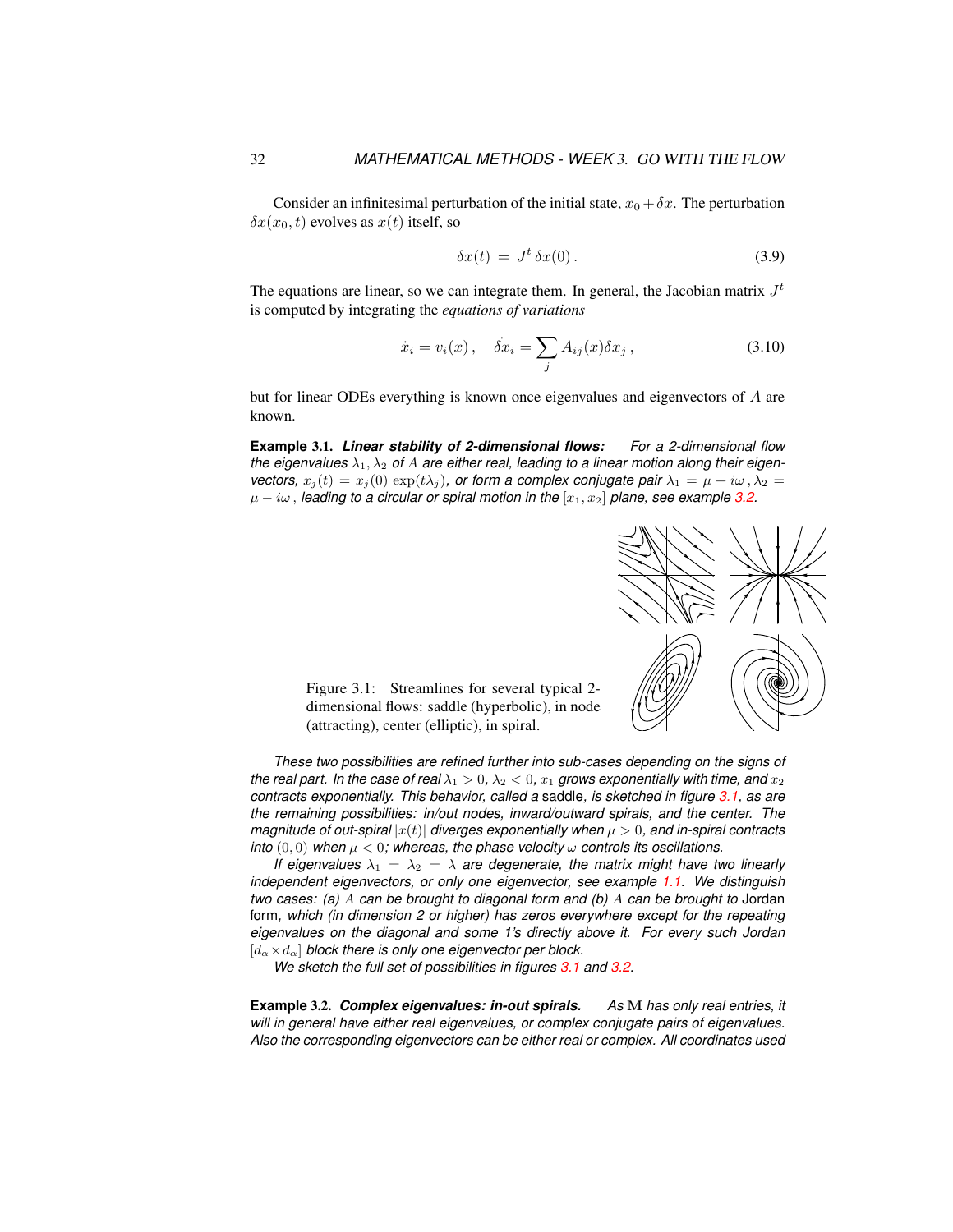

<span id="page-32-1"></span>Figure 3.2: Qualitatively distinct types of exponents  $\{\lambda_1, \lambda_2\}$  of a  $[2 \times 2]$  Jacobian matrix.

*in defining a dynamical flow are real numbers, so what is the meaning of a* complex *eigenvector?*

*If*  $\lambda_k, \lambda_{k+1}$  *eigenvalues that lie within a diagonal* [2×2] *sub-block*  $M' \subset M$  *form a complex conjugate pair,*  $\{\lambda_k, \lambda_{k+1}\} = \{\mu + i\omega, \mu - i\omega\}$ , the corresponding complex eigenvectors can be replaced by their real and imaginary parts,  $\{{\bf e}^{(k)},{\bf e}^{(k+1)}\}\rightarrow$  ${Re}e^{(k)}, Im e^{(k)}\}$ . In this 2-dimensional real representation,  $\mathbf{M}' \to A$ , the block A is a sum of the rescaling×identity and the generator of rotations in the  $\{ \rm{Re}\, e^{(1)}, \rm{Im}\, e^{(1)} \}$ *plane.*

<span id="page-32-2"></span>
$$
A = \begin{bmatrix} \mu & -\omega \\ \omega & \mu \end{bmatrix} = \mu \begin{bmatrix} 1 & 0 \\ 0 & 1 \end{bmatrix} + \omega \begin{bmatrix} 0 & -1 \\ 1 & 0 \end{bmatrix}.
$$
 (3.11)

*Trajectories of*  $\dot{\mathbf{x}} = A\mathbf{x}$ , given by  $\mathbf{x}(t) = J^t \mathbf{x}(0)$ , where (omitting  $e^{(3)}$ ,  $e^{(4)}$ ,  $\cdots$  eigen*directions)*

$$
J^{t} = e^{tA} = e^{t\mu} \begin{bmatrix} \cos \omega t & -\sin \omega t \\ \sin \omega t & \cos \omega t \end{bmatrix},
$$
 (3.12)

*spiral in/out around*  $(x, y) = (0, 0)$ *, see figure* [3.1,](#page-31-1) with the rotation period T and the radial expansion /contraction multiplier along the  $e^{(j)}$  eigen-direction per a turn of the *spiral:* exercise [3.1](#page-34-2)

$$
T = 2\pi/\omega, \qquad \Lambda_{radial} = e^{T\mu} \,. \tag{3.13}
$$

*We learn that the typical turnover time scale in the neighborhood of the equilibrium*  $(x, y) = (0, 0)$  *is of order* ≈ T *(and not, let us say, 1000 T, or* 10<sup>-2</sup>T).

### <span id="page-32-0"></span>3.3 Nonlinear flows

While linear flows are prettily analyzed in terms of defining matrices and their eigenmodes, understanding nonlinear flows requires many tricks and insights. These days, we start by integrating them, by any numerical code you feel comfortable with: Matlab, Python, Mathematica, Julia, c++, whatever.

We have already made a foray into nonlinearity in example [2.2](#page-25-1) *A simple stable/unstable manifolds pair*, but that was a bit of a cheat - it is really an example of a nonautonomous flow in variable  $y(t)$ , driven by external forcing by  $x(t)$ . Duffing flow of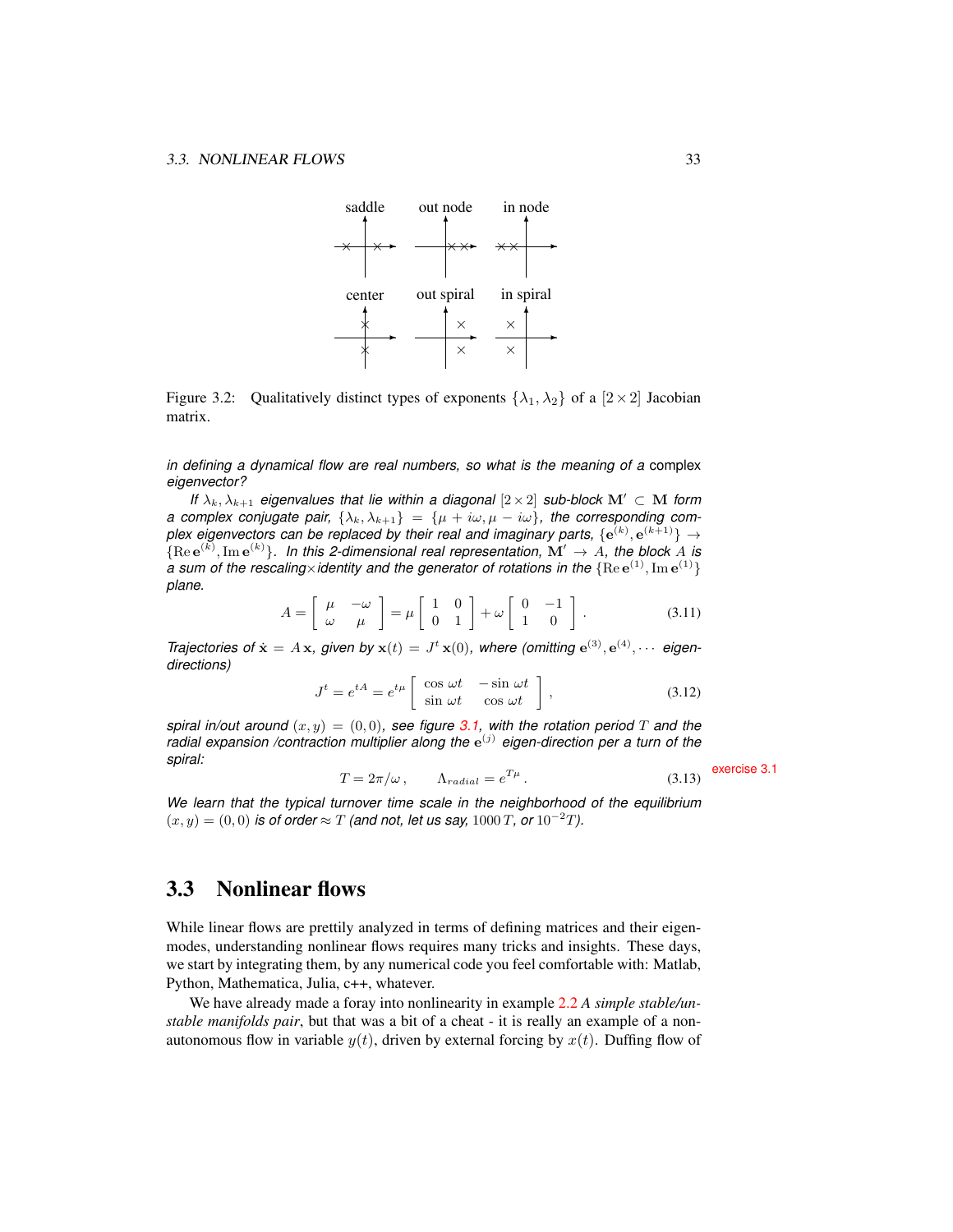

<span id="page-33-3"></span>Figure 3.3: (a) The 2-dimensional vector field for the Duffing system [\(3.14\)](#page-33-0), together with a short trajectory segment. (b) The flow lines. Each 'comet' represents the same time interval of a trajectory, starting at the tail and ending at the head. The longer the comet, the faster the flow in that region. (From ChaosBook [\[1\]](#page-34-3))

example [3.3](#page-33-1) is a typical 2-dimensional flow, with a 'nonlinear oscialltor' limit cycle. Real fun only starts in 3 dimensions, with example [3.4](#page-33-2) *Lorenz strange attractor*.

For purposes of this course, it would be good if you coded the next two examples, and just played with their visualizations, without further analysis (that would take us into altogether different [ChaosBook.org/course1\)](http://ChaosBook.org/course1).

<span id="page-33-1"></span>**Example** 3.3. A 2-dimensional vector field  $v(x)$ . A simple example of a flow is *afforded by the unforced Duffing system*

<span id="page-33-0"></span>
$$
\dot{x}(t) = y(t) \n\dot{y}(t) = -0.15 y(t) + x(t) - x(t)^3
$$
\n(3.14)

plotted in figure [3.3.](#page-33-3) The 2-dimensional velocity vectors  $v(x) = (x, y)$  are drawn super*imposed over the configuration coordinates*  $(x, y)$  *of state space*  $M$ *.* 



<span id="page-33-4"></span>Figure 3.4: Lorenz "butterfly" strange attractor. (From ChaosBook [\[1\]](#page-34-3))

<span id="page-33-2"></span>**Example** 3.4. *Lorenz strange attractor. Lorenz equation*

<span id="page-33-5"></span>
$$
\dot{x} = v(x) = \begin{bmatrix} \dot{x} \\ \dot{y} \\ \dot{z} \end{bmatrix} = \begin{bmatrix} \sigma(y-x) \\ \rho x - y - xz \\ xy - bz \end{bmatrix}
$$
(3.15)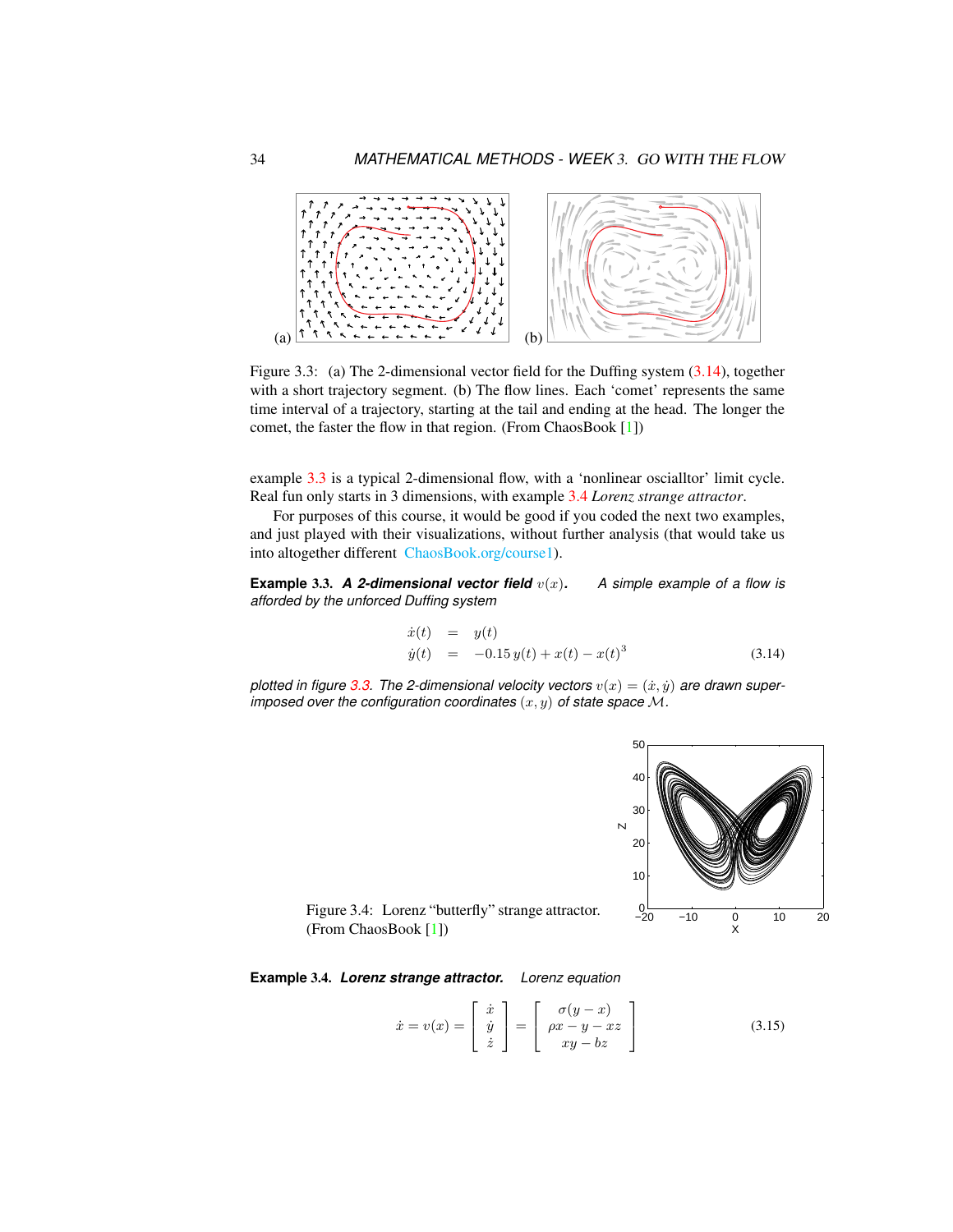*has played a key role in the history of 'deterministic chaos' for many reasons that you can read about elsewhere [\[1\]](#page-34-3). All computations that follow will be performed for the Lorenz parameter choice*  $\sigma = 10, b = 8/3, \rho = 28$ . *For these parameter values the long-time dynamics is confined to the strange attractor depicted in figure [3.4.](#page-33-4)* 

### <span id="page-34-0"></span>3.4 Optional listening

If you do not know [Emmy Noether,](https://photos.app.goo.gl/2cWxT6j4kRLytrCQ8) one of the great mathematicians of the 20th century, the time to make up for that is [now.](https://www.bbc.co.uk/programmes/m00025bw) All symmetries we will use in this course are for kindergartners: [flips, slides and turns.](https://www.youtube.com/watch?v=A5u6J8WugyU) Noether, however, found a profound connections between these and invariants of our world - masses, charges, elementary particles. Then the powerful plutocrats of Germany made a clown the Chancellor of German Reich, because they could easily control him. They were wrong, and that's why you are not getting this lecture in German. Noether lost interest in physics and went on to shape much of what is today called pure mathematics.

There are no doubt many online courses vastly better presented than this one - here is a glimpse into our competition:

[MIT 18.085](http://www.youtube.com/watch?v=0oBJN8F616U) Computational Science and Engineering I .

### <span id="page-34-1"></span>References

<span id="page-34-3"></span>[1] R. Mainieri, P. Cvitanović, and E. A. Spiegel, ["Go with the flow",](http://ChaosBook.org/paper.shtml#flows) in *[Chaos:](http://ChaosBook.org/paper.shtml#flows) [Classical and Quantum](http://ChaosBook.org/paper.shtml#flows)*, edited by P. Cvitanovic, R. Artuso, R. Mainieri, G. ´ Tanner, and G. Vattay (Niels Bohr Inst., Copenhagen, 2019).

### **Exercises**

<span id="page-34-2"></span>3.1. Rotations in a plane: In order to understand the role complex eigenvalues in exam-ple [3.2](#page-31-0) play, it is helpful to show by exponentiation  $J^t = \exp(tA) = \sum_{k=0}^{\infty} t^k A^k / k!$ with pure imaginary  $A$  in  $(3.11)$ , that

$$
A = \omega \left( \begin{array}{cc} 0 & -1 \\ 1 & 0 \end{array} \right) ,
$$

generates a rotation in the  ${Re e^{(1)}, Im e^{(1)}}$  plane,

$$
J^{t} = e^{At} = \cos \omega t \begin{pmatrix} 1 & 0 \\ 0 & 1 \end{pmatrix} + \sin \omega t \begin{pmatrix} 0 & -1 \\ 1 & 0 \end{pmatrix}
$$
  
= 
$$
\begin{pmatrix} \cos \omega t & -\sin \omega t \\ \sin \omega t & \cos \omega t \end{pmatrix}.
$$
 (3.16)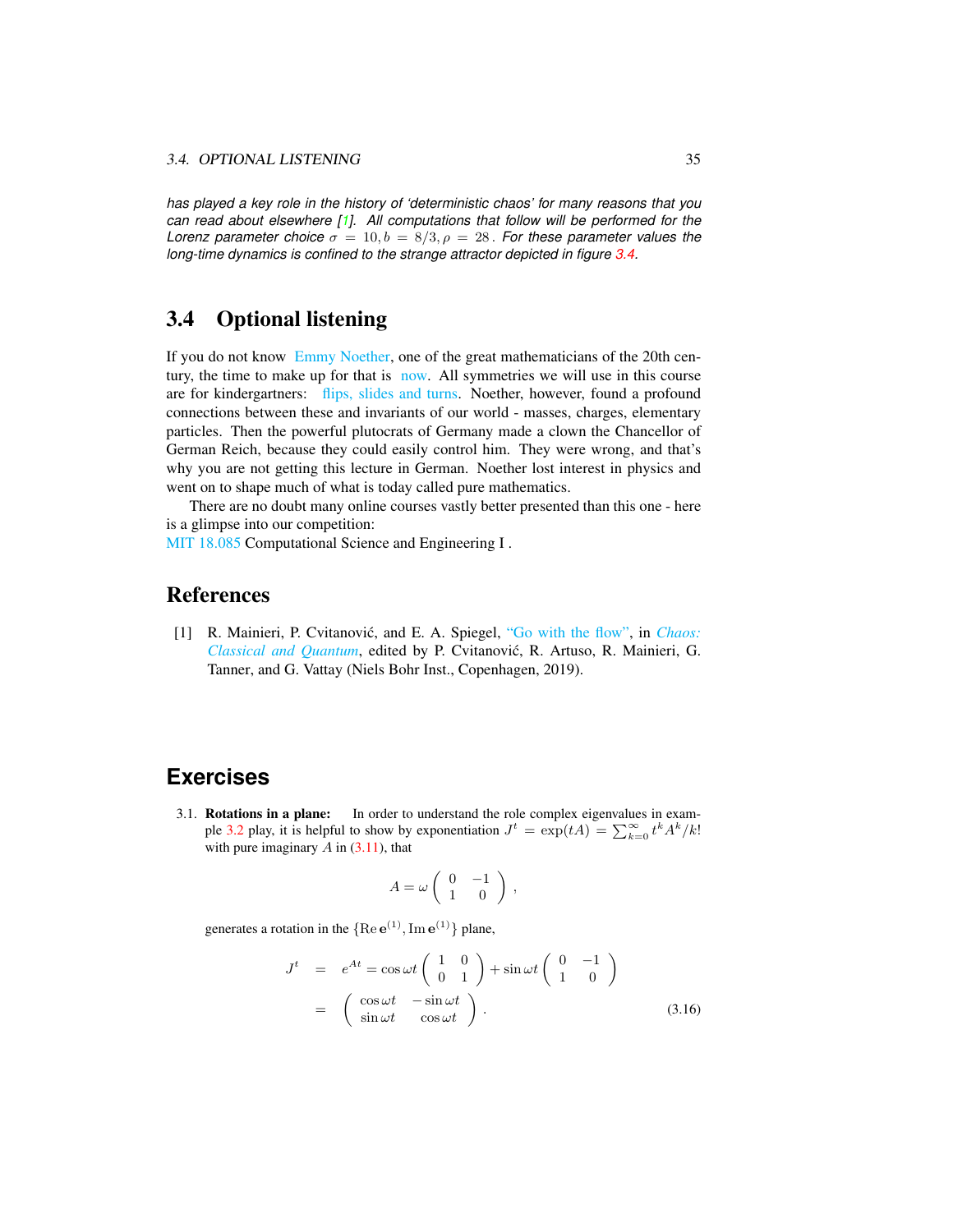<span id="page-35-0"></span>3.2. Visualizing 2-dimensional linear flows. Either use any integration routine to integrate numerically, or plot the analytic solution of the linear flow  $(3.2)$  for all examples of qualitatively different eigenvalue pairs of figure  $3.2$ . As noted in  $(1.42)$ , the eigenvalues

$$
\lambda_{1,2} = \frac{1}{2} \text{tr} \, A \pm \frac{1}{2} \sqrt{(\text{tr} \, A)^2 - 4 \det A}
$$

depend only on  $tr A$  and  $det A$ , so you can get two examples by choosing any  $A$  such that tr  $A = 0$  (symplectic or Hamiltonian flow), vary det A. For other examples choose A such that det  $A = 1$ , vary tr A. Do your plots capture the qualitative features of the examples of figure [3.1?](#page-31-1)

- <span id="page-35-1"></span>3.3. Visualizing Duffing flow. Use any integration routine to integrate numerically the Duffing flow [\(3.14\)](#page-33-0). Take a grid of initial points, integrate each for some short time  $\delta t$ . Does your result look like the vector field of figure [3.3?](#page-33-3) What does a generic long-time trajectory look like?
- <span id="page-35-2"></span>3.4. Visualizing Lorenz flow. Use any integration routine to integrate numerically the Lorenz flow [\(3.15\)](#page-33-5). Does your result look like the 'strange attractor' of figure [3.4?](#page-33-4)
- <span id="page-35-3"></span>3.5. A limit cycle with analytic Floquet exponent. There are only two examples of nonlinear flows for which the Floquet multipliers can be evaluated analytically. Both are cheats. One example is the 2-dimensional flow

$$
\dot{q} = p + q(1 - q^2 - p^2) \n\dot{p} = -q + p(1 - q^2 - p^2).
$$

Determine all periodic solutions of this flow, and determine analytically their Floquet exponents. Hint: go to polar coordinates  $(q, p) = (r \cos \theta, r \sin \theta)$ . G. Bard Ermentrout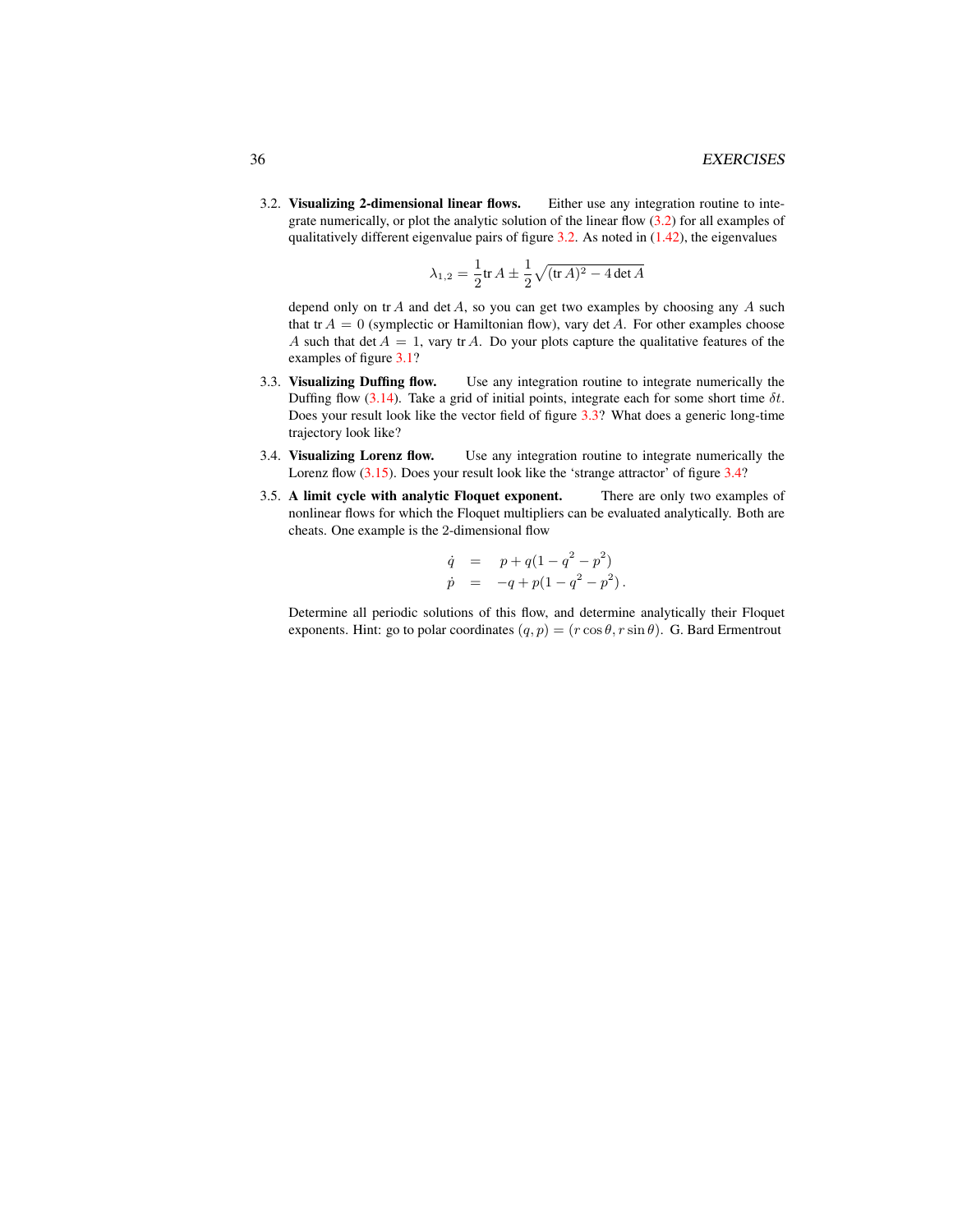# Complex differentiation

# Georgia Tech PHYS-6124

Homework HW #4 due Monday, September 16, 2019

== show all your work for maximum credit,

== put labels, title, legends on any graphs

== acknowledge study group member, if collective effort

== if you are LaTeXing, here is the [exerWeek4.tex](http://chaosbook.org/~predrag/courses/PHYS-6124-19/exerWeek4.tex)

Exercise [4.2](#page-38-0) *Complex arithmetic* 10 (+3 bonus) points Exercise [4.5](#page-40-0) *Circles and lines with complex numbers* 3 points

### Bonus points

Exercise [4.1](#page-38-1) *Complex arithmetic – principles* 6 points 6 points

Total of 13 points = 100 % score. Extra points accumulate, can help you later if you miss a few problems.

edited September 22, 2019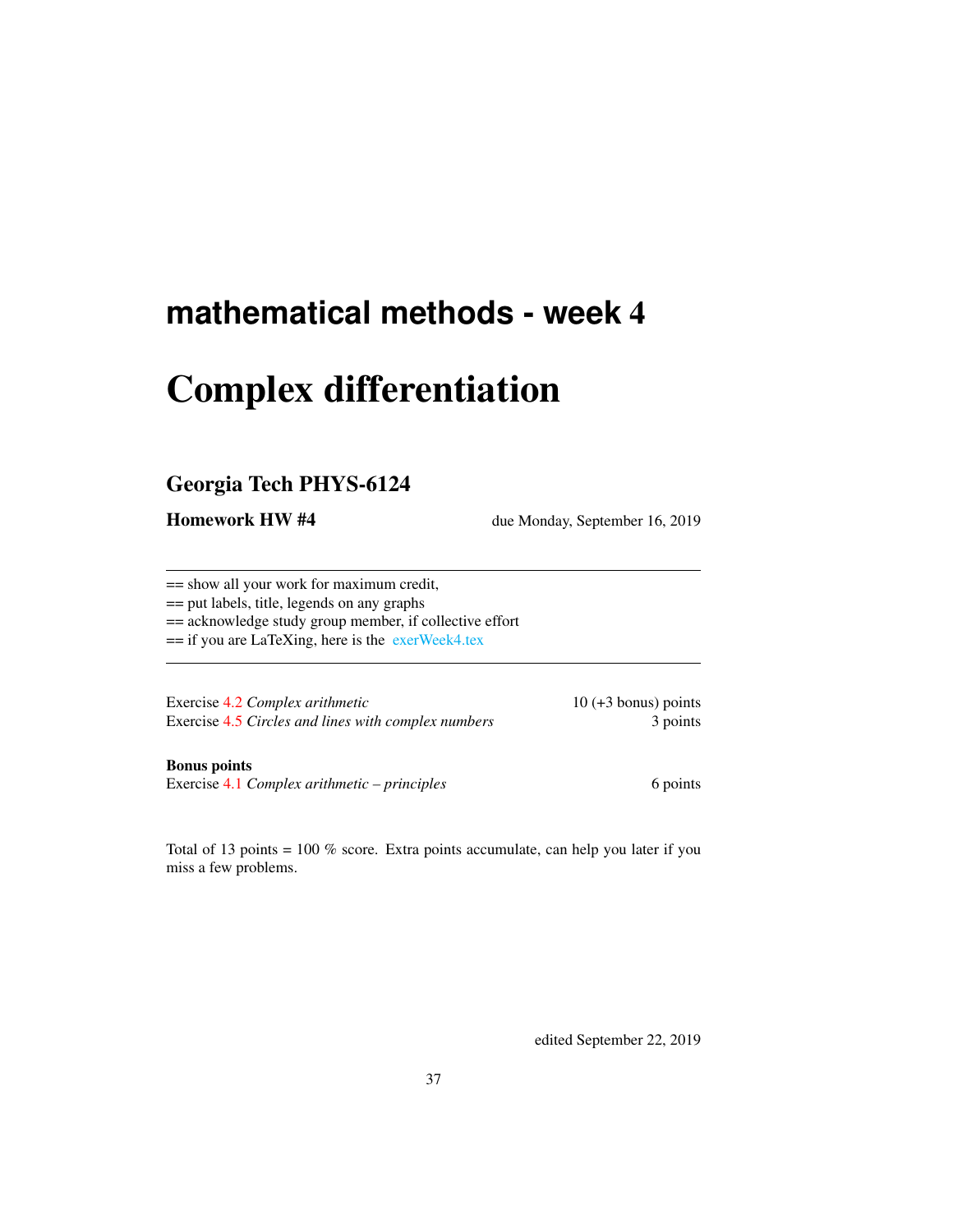Week 4 syllabus Monday, September 9, 2019

Complex variables; History; algebraic and geometric insights; De Moivre's formula; roots of unity; functions of complex variables as mappings; differentiation of complex functions; Cauchy-Riemann conditions; analytic functions; Riemann surfaces; conformal mappings.

Mon Goldbart pages  $1/10 - 1/120$ 

Wed Goldbart pages 1/130 - 1/140 (skipped: Riemann sphere) Goldbart pages 1/200 - 1/260 (complex differentiation)

Fri Goldbart pages 1/270 - 1/340

#### Optional reading

- Grigoriev notes [pages 2.1 2.3](http://ChaosBook.org/~predrag/courses/PHYS-6124-19/ln2.pdf)
- Stone and Goldbart [\[4\]](#page-38-2) [\(click here\)](http://ChaosBook.org/library/StGoChap17.pdf) Chapter 17 sect. 17.1
- Arfken and Weber [\[2\]](#page-38-3) [\(click here\)](http://ChaosBook.org/library/ArWe05chap6.pdf) Chapter 6 sects. 6.1 6.2,
- Ahlfors [\[1\]](#page-38-4) [\(click here\)](http://ChaosBook.org/library/Ahlfors53.pdf)
- Needham [\[3\]](#page-38-5) [\(click here\)](http://ChaosBook.org/library/Needham97.pdf)

From now on, copyright-protected references are on a password protected site. What password? Have your ears up in the class; the password will be posted on the Canvas for a week or so, so remember to write it down.

> <span id="page-37-0"></span>Figure 4.1: A unit vector e multiplied by a real number  $D$  traces out a circle of points in the complex plane. Multiplication by the imaginary unit *i* rotates a complex vector by 90<sup>0</sup>, so  $D\mathbf{e} + \mathbf{e}$ ite is a tangent to this circle, a line parametrized by a real number  $t$ .



#### **Question** 4.1. Henriette Roux asks

Q You made us do exercise [4.5,](#page-40-0) but you did not cover this in class? I left it blank!

A Mhm. I told you that complex numbers can be understood as vectors in the complex plane, vectors that can be added and multiplied by scalars. I told you that the multiplication by the imaginary unit i rotates a complex vector by  $90^0$ . I told you that in the polar representation, complex numbers define circle parametrized by their argument (phase). For example, a line is defined by its orientation  $e$ , and its shortest distance to the origin is along the vector  $De$ , of length D, see figure [4.1.](#page-37-0)

The point of the exercise is that if you use your high school sin's and cos's, this simple formula (and the other that have to do with circles) is a mess.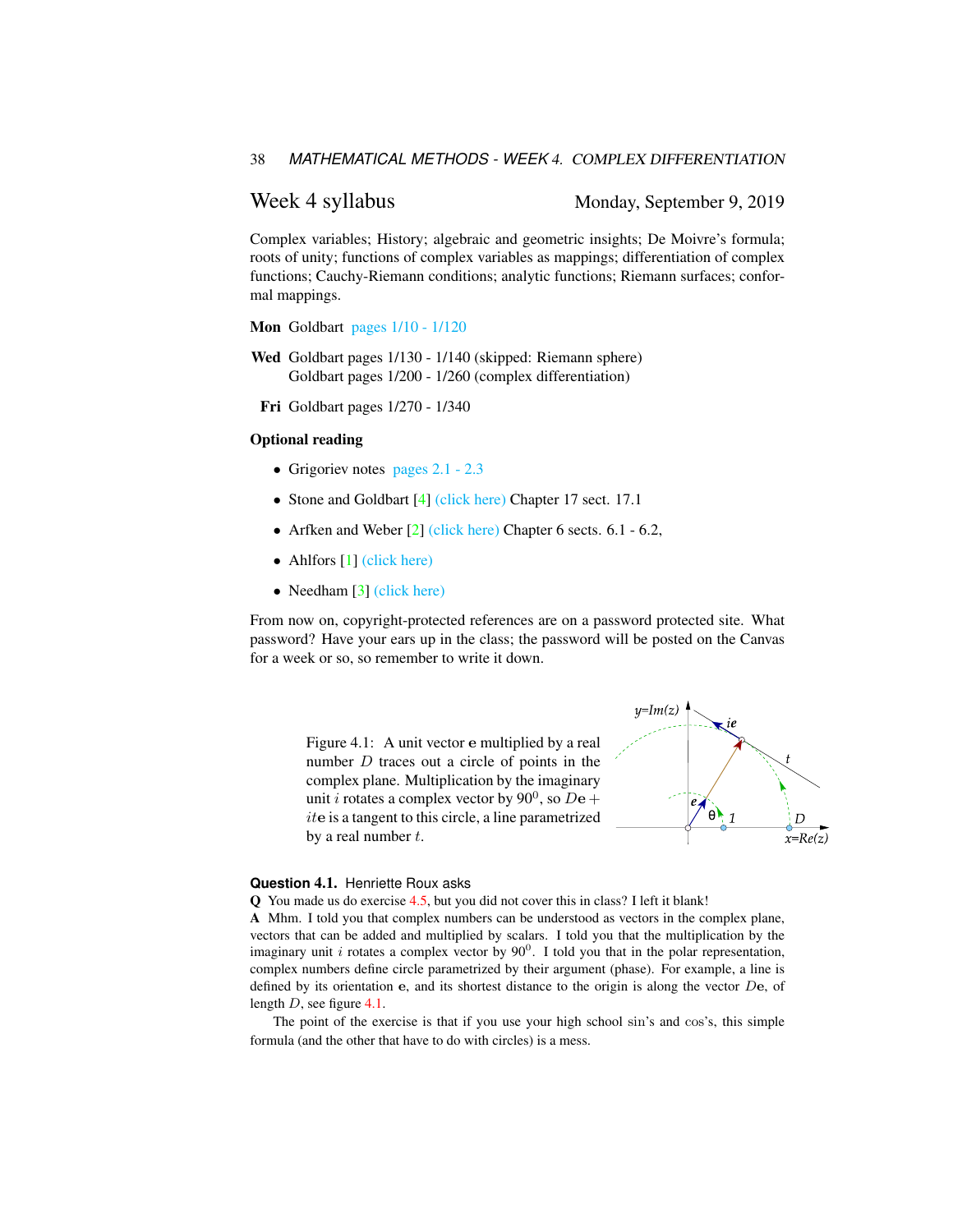#### REFERENCES 39

## References

- <span id="page-38-4"></span>[1] L. V. Ahlfors, *[Complex Analysis](http://books.google.com/books?vid=ISBN9780070006577)*, 3rd ed. (Mc Graw Hill, 1979).
- <span id="page-38-3"></span>[2] G. B. Arfken and H. J. Weber, *[Mathematical Methods for Physicists: A Compre](http://books.google.com/books?vid=ISBN9780120598762)[hensive Guide](http://books.google.com/books?vid=ISBN9780120598762)*, 6th ed. (Academic, New York, 2005).
- <span id="page-38-5"></span>[3] T. Needham, *[Visual Complex Analysis](http://books.google.com/books?vid=ISBN9780198534464)* (Oxford Univ. Press, Oxford UK, 1997).
- <span id="page-38-2"></span>[4] M. Stone and P. Goldbart, *[Mathematics for Physics: A Guided Tour for Graduate](http://dx.doi.org/10.1017/cbo9780511627040) [Students](http://dx.doi.org/10.1017/cbo9780511627040)* (Cambridge Univ. Press, Cambridge, 2009).

# **Exercises**

- <span id="page-38-1"></span>4.1. Complex arithmetic – principles: (Ahlfors [\[1\]](#page-38-4), pp. 1-3, 6-8)
	- (a) (bonus) Show that  $\frac{A+iB}{C+iD}$  is a complex number provided that  $C^2 + D^2 \neq 0$ . Show that an efficient way to compute a quotient is to multiply numerator and denominator by the conjugate of the denominator. Apply this scheme to compute the quotient  $\frac{A+iB}{C+iD}$ .
	- (b) (bonus) By considering the equation  $(x + iy)^2 = (A + iB)$  for real x, y, A and B, compute the square root of  $A + iB$  explicitly for the case  $B \neq 0$ . Repeat for the case  $B = 0$ . (To avoid confusion it is useful to adopt he convention that square roots of positive numbers have real signs.) Observe that the square root of any complex number exists and has two (in general complex) opposite values.
	- (c) (bonus) Show that  $\overline{z_1 + z_2} = \overline{z_1} + \overline{z_2}$  and that  $\overline{z_1 z_2} = \overline{z_1} \overline{z_2}$ . Hence show that  $z_1/z_2 = \overline{z_1}/\overline{z_2}$ . Note the more general result that for any rational operation R applied to the set of complex numbers  $z_1, z_2, \ldots$  we have  $\overline{R(z_1, z_2, \ldots)}$  $R(\bar{z}_1, \bar{z}_2, \ldots)$ . Hence, show that if  $\zeta$  solves  $a_n z^n + a_{n-1} z^{n-1} + \cdots + a_0 = 0$ then  $\overline{\zeta}$  solves  $\overline{a}_n z^n + \overline{a}_{n-1} z^{n-1} + \cdots + \overline{a}_0 = 0$ .
	- (d) (bonus) Show that  $|z_1 z_2| = |z_1||z_2|$ . Note that this extends to arbitrary finite products  $|z_1 z_2 ...| = |z_1| |z_2| ...$  Hence show that  $|z_1/z_2| = |z_1|/|z_2|$ . Show that  $|z_1 + z_2|^2 = |z_1|^2 + |z_2|^2 + 2\text{Re } z_1 \bar{z}_2$  and that  $|z_1 - z_2|^2 = |z_1|^2 + |z_2|^2 - 2\text{Im } z_1$  $2$ Re  $z_1 \bar{z}_2$ .

## <span id="page-38-0"></span>4.2. Complex arithmetic. (Ahlfors [\[1\]](#page-38-4), pp. 2-4, 6, 8, 9, 11)

(a) Find the values of

$$
(1+2i)^3
$$
,  $\frac{5}{-3+4i}$ ,  $\left(\frac{2+i}{3-2i}\right)$ ,  
 $(1+i)^N + (1-i)^N$  for  $N = 1, 2, 3, ...$ 

(b) If  $z = x + iy$  (with x and y real), find the real and imaginary parts of

$$
z^4
$$
,  $\frac{1}{z}$ ,  $\frac{z-1}{z+1}$ ,  $\frac{1}{z^2}$ .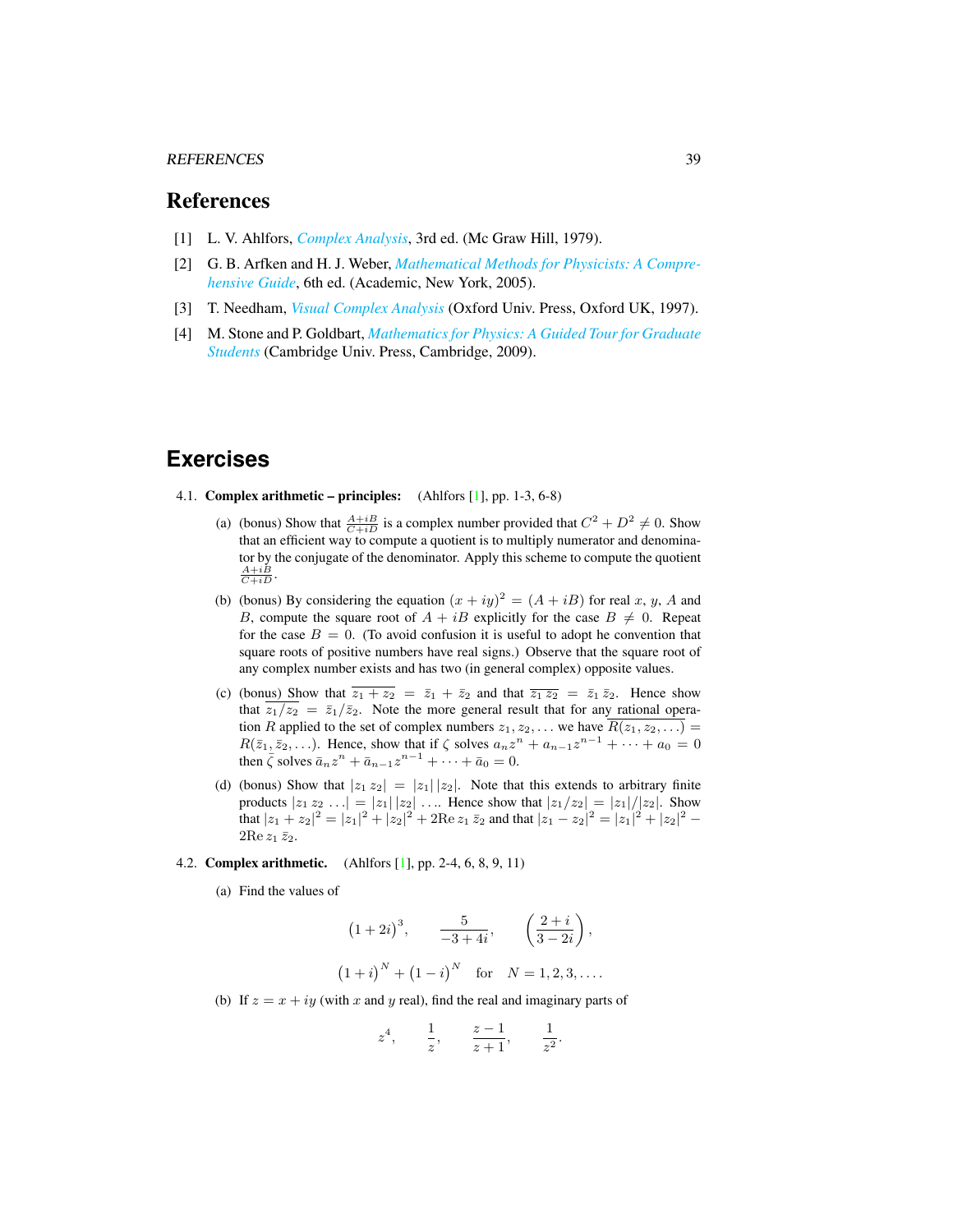#### 40 EXERCISES

(c) Show that, for all combinations of signs,

$$
\left(\frac{-1 \pm i\sqrt{3}}{2}\right)^3 = 1, \qquad \left(\frac{\pm 1 \pm i\sqrt{3}}{2}\right)^6 = 1.
$$

- (d) By using their Cartesian representations, compute  $\sqrt{i}$ ,  $\sqrt{-i}$ ,  $\sqrt{1+i}$  and  $\sqrt{\frac{1-i\sqrt{3}}{2}}$ .
- (e) By using the Cartesian representation, find the four values of  $\sqrt[4]{-1}$ .
- (f) By using their Cartesian representations, compute  $\sqrt[4]{i}$  and  $\sqrt[4]{-i}$ .
- (g) Solve the following quadratic equation (with real  $A, B, C$  and  $D$ ) for complex  $z$ :

$$
z^2 + (A + iB)z + C + iD = 0.
$$

(h) Show that the system of all matrices of the form

$$
\left[\begin{array}{cc}A&B\\-B&A\end{array}\right]
$$

(with real  $A$  and  $B$ ), when combined by matrix addition and matrix multiplication, is isomorphic to the field of complex numbers.

- (i) Verify by calculation that the values of  $z/(z^2+1)$  for  $z = x + iy$  and  $z = x iy$ are conjugate.
- (j) Find the absolute values of

$$
-2i(3+i)(2+4i)(1+i), \qquad \frac{(3+4i)(-1+2i)}{(-1-i)(3-i)}.
$$

(k) Prove that, for complex a and b, if either  $|a| = 1$  or  $|b| = 1$  then

$$
\left|\frac{a-b}{1-\bar{a}b}\right| = 1.
$$

What exception must be made if  $|a| = |b| = 1$ ?

- (l) Show that there are complex numbers z satisfying  $|z a| + |z + a| = 2|c|$  if and only if  $|a| \leq |c|$ . If this condition is fulfilled, what are the smallest and largest values of  $|z|$ ?
- (m) Prove the complex form of Lagrange's identity, viz., for complex  $\{a_j, b_j\}$

$$
\Big|\sum_{j=1}^n a_j b_j\Big|^2 = \sum_{j=1}^n |a_j|^2 \sum_{j=1}^n |b_j|^2 - \sum_{1 \le j < k \le n} |a_j \overline{b}_k - a_k \overline{b}_j|^2.
$$

#### 4.3. Complex inequalities – principles: (Ahlfors [\[1\]](#page-38-4), pp. 9-11)

- (a) (bonus) Show that  $-|z| \leq \text{Re } z \leq |z|$  and that  $-|z| \leq \text{Im } z \leq |z|$ . When do the equalities  $\text{Re } z = |z|$  or  $\text{Im } z = |z|$  hold?
- (b) (bonus) Derive the so-called triangle inequality  $|z_1 + z_2| \le |z_1| + |z_2|$ . Note that it extends to arbitrary sums:  $|z_1 + z_2 + \cdots| \leq |z_1| + |z_2| + \cdots$ . Under what circumstances does the equality hold? Show that  $|z_1 - z_2| \geq ||z_1| - |z_2||$ .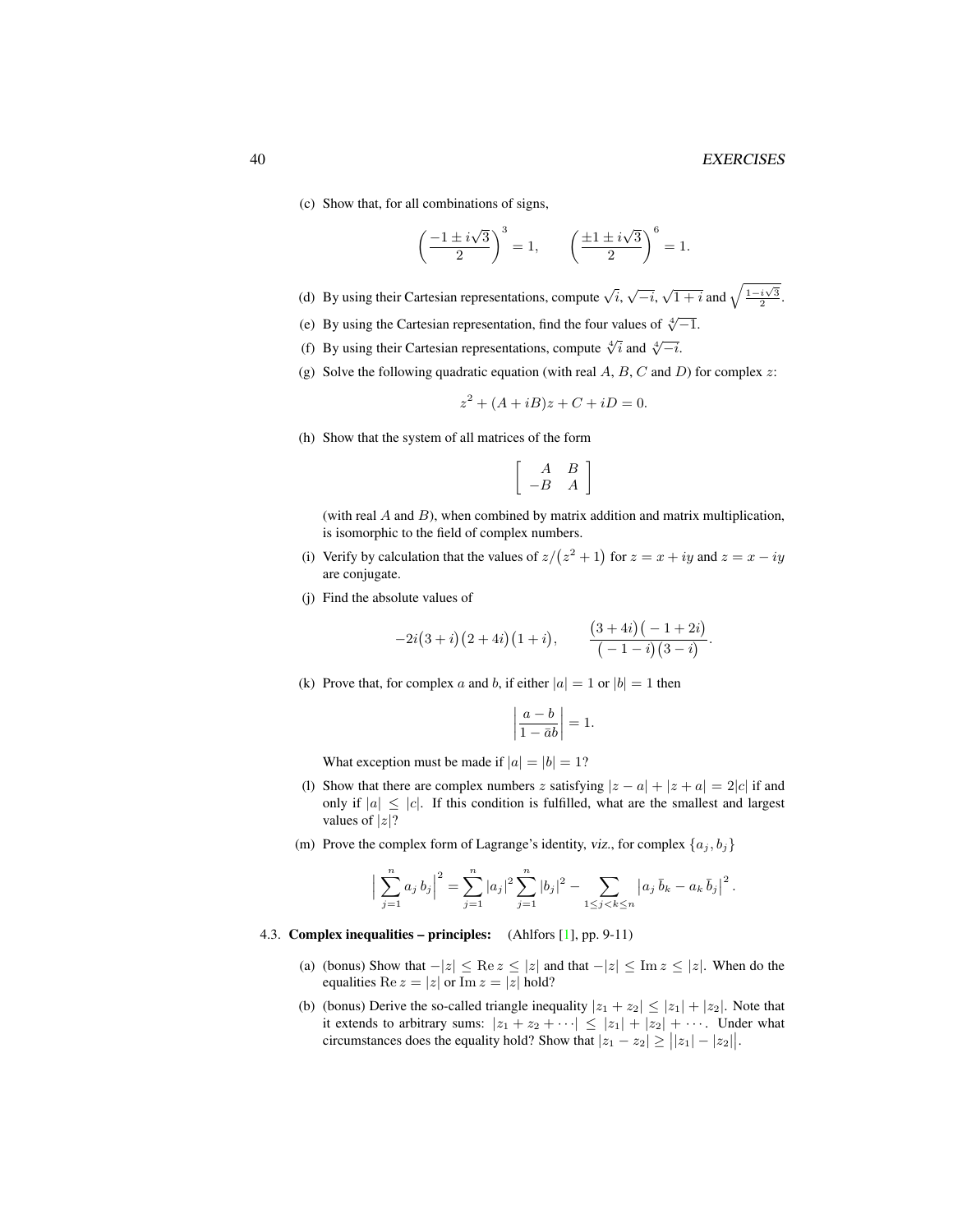#### EXERCISES 41

(c) (bonus) Derive Cauchy's inequality, i.e., show that

$$
\Big|\sum_{j=1}^n w_j z_j\Big|^2 \le \Big|\sum_{j=1}^n |w_j|^2 \Big|\sum_{j=1}^n |z_j|^2.
$$

#### 4.4. Complex inequalities: (Ahlfors [\[1\]](#page-38-4), p. 11)

- (a) (bonus) Prove that, for complex a and b such that  $|a| < 1$  and  $|b| < 1$ , we have  $|(a - b)/(1 - \bar{a}b)| < 1.$
- (b) (bonus) Let  $\{a_j\}_{j=1}^n$  be a set of n complex variables and let  $\{\lambda_j\}_{j=1}^n$  be a set of n real variables.

If  $|a_j| < 1$ ,  $\lambda_j \ge 0$  and  $\sum_{j=1}^n \lambda_j = 1$ , show that  $\left| \sum_{j=1}^n \lambda_j a_j \right| < 1$ .

#### <span id="page-40-0"></span>4.5. Circles and lines with complex numbers: (Needham [\[3\]](#page-38-5) p. 46)

- (a) If  $c$  is a fixed complex number and  $R$  is a fixed real number, explain with a picture why  $|z - c| = R$  is the equation of a circle. Given that z satisfies the equation  $|z + 3 - 4i| = 2$ , find the minimum and maximum values of  $|z|$  and the corresponding positions of z.
- (b) Consider the two straight lines in the complex plane that make an angle  $(\pi/2) + \phi$ with the real axis and lie a distance  $D$  from the origin. Show that points  $z$  on the lines satisfy one or other of Re  $(\cos \phi - i \sin \phi)z = \pm D$ .
- (c) Consider the circle of points obeying  $|z (D + R)(\cos \phi + i \sin \phi)| = R$ . Give the centre of this circle and its radius. Determine what happens to this circle in the  $R \to \infty$  limit. (Note: In the *extended* complex plane the properties of circles and lines are unified. For this reason they are sometimes referred to as *circlines*.)

### 4.6. Plane geometry with complex numbers: (Ahlfors [\[1\]](#page-38-4), p. 15)

- (a) Prove that if the points  $a_1, a_2$  and  $a_3$  are the vertices of an equilateral triangle then  $a_1 a_1 + a_2 a_2 + a_3 a_3 = a_1 a_2 + a_2 a_3 + a_3 a_1.$
- (b) Suppose that  $\alpha$  and  $\beta$  are two vertices of a square in the complex plane. Find the two other vertices in all possible cases.
- (c) (bonus) Find the center and the radius of the circle that circumscribes the triangle having vertices  $a_1$ ,  $a_2$  and  $a_3$ . Express the result in symmetric form.
- (d) (bonus) Find the symmetric points of the complex number  $z$  with respect to each of the lines that bisect the coordinate axes.

#### 4.7. More plane geometry with complex numbers: (Needham [\[3\]](#page-38-5) p. 16)

Consider the quadrilateral having *sides* given by the complex numbers  $2a_1$ ,  $2a_2$ ,  $2a_3$ and  $2a_4$ , and construct the squares on these sides. Now consider the two line-segments joining the centres of squares on opposite sides of the quadrilateral. Show that these line-segments are perpendicular and of equal length.

#### 4.8. More plane geometry with complex numbers: (Ahlfors [\[1\]](#page-38-4), p. 9, 17)

- (a) Find the conditions under which the equation  $az + b\overline{z} + c = 0$  (with complex a,  $b$  and  $c$ ) in one complex unknown  $z$  has exactly one solution, and compute that solution. When does the equation represent a line?
- (b) (bonus) Write the equation of an ellipse, hyperbola and parabola in complex form.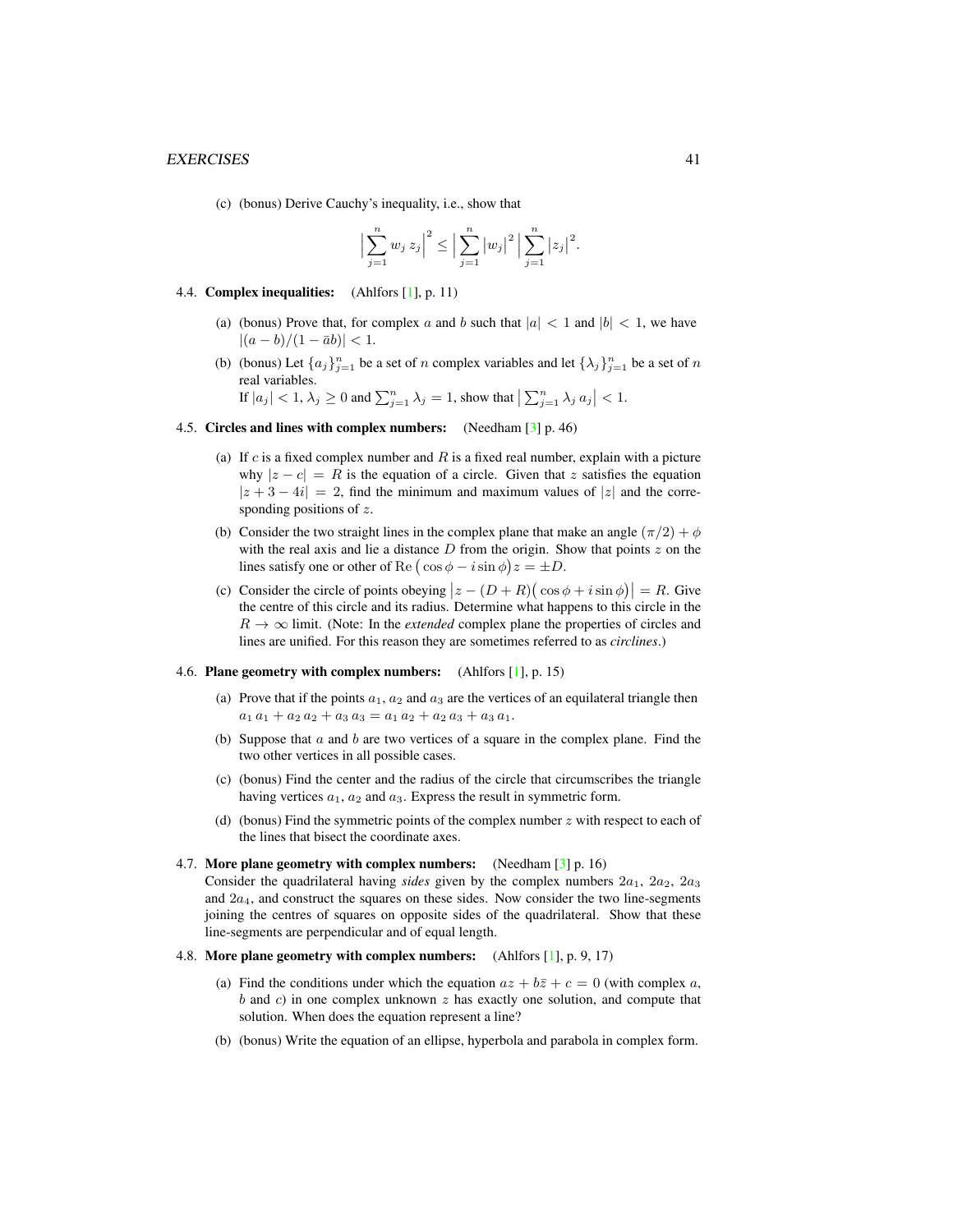- (c) (bonus) Show, using complex numbers, that the diagonals of a parallelogram bisect each other.
- (d) (bonus) Show, using complex numbers, that the diagonals of a rhombus are orthogonal.
- (e) (bonus) Show that the midpoints of parallel chords to a circle lie on a diameter perpendicular to the chords.
- (f) (bonus) Show that all circles that pass through a and  $1/a$  intersect the circle  $|z| = 1$ at right angles.
- 4.9. Number theory with complex numbers: (Needham [\[3\]](#page-38-5) p. 45)

Here is a basic fact that has many uses in number theory: *If two integers can be expressed as the sum of two squares then so can their product*. Prove this result by considering  $|(A + iB)(C + iD)|^2$  for integers A, B, C and D.

- 4.10. Trigonometry with complex numbers: (Ahlfors [\[1\]](#page-38-4), pp. 16-17)
	- (a) Express  $\cos 3\phi$ ,  $\cos 4\phi$  and  $\sin 5\phi$  in terms of  $\cos \phi$  and  $\sin \phi$ .
	- (b) Simplify  $1 + \cos \phi + \cos 2\phi + \cdots + \cos N\phi$  and  $\sin \phi + \sin 2\phi + \sin 3\phi + \cdots$  $\sin N\phi$ .
	- (c) Express the fifth and tenth roots of unity in algebraic form.
	- (d) (bonus) If  $\omega$  is given by  $\omega = \cos(2\pi/N) + i \sin(2\pi/N)$  (for  $N = 0, 1, 2, ...$ ), show that, for any integer H that is not a multiple of N,  $1 + \omega^H + \omega^{2H} + \cdots$  $\omega^{(N-1)H} = 0$ . What is the value of  $1 - \omega^H + \omega^{2H} - \cdots + (-1)^{N-1} \omega^{(N-1)H}$ ?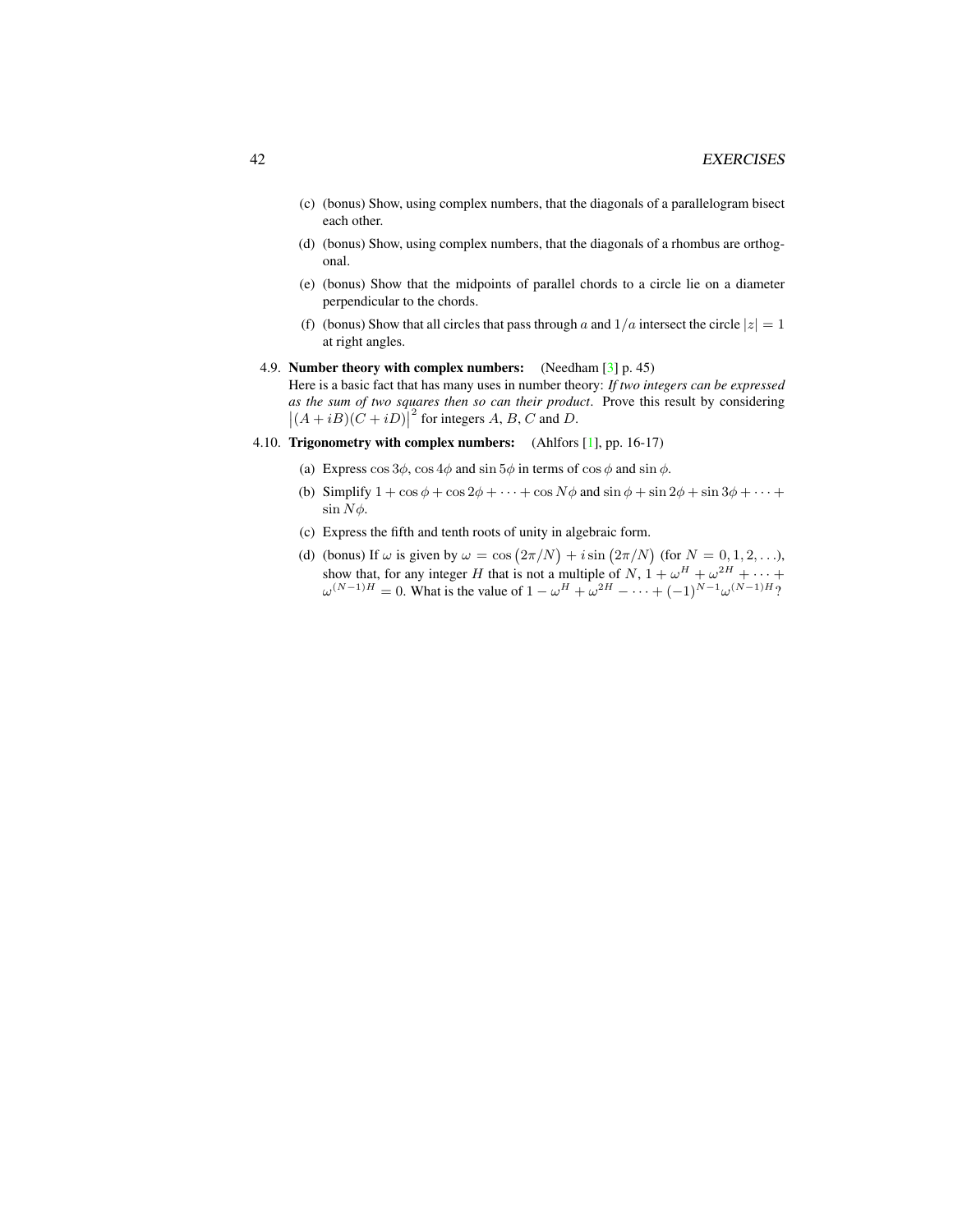# Complex integration

# Georgia Tech PHYS-6124

Homework HW #5 due Monday, September 23, 2019

== show all your work for maximum credit,

== put labels, title, legends on any graphs

== acknowledge study group member, if collective effort

== if you are LaTeXing, here is the [source code](http://chaosbook.org/~predrag/courses/PHYS-6124-19/exerWeek5.tex)

Exercise [5.1](#page-43-0) *More holomorphic mappings* 10 (+6 bonus) points

Total of 10 points = 100 % score. Extra points accumulate, can help you later if you miss a few problems.

edited September 22, 2019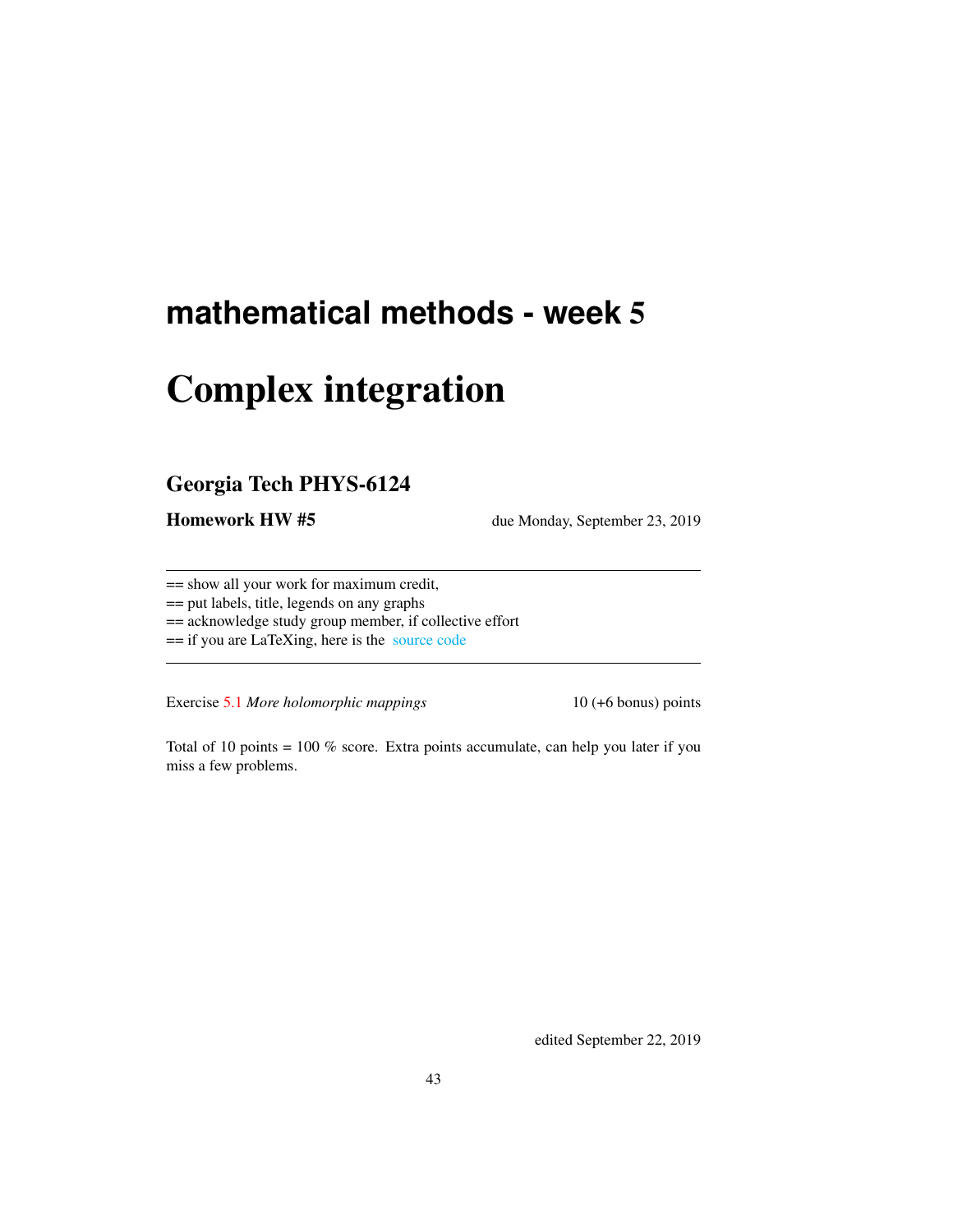# Week 5 syllabus September 16, 2019

Mon Goldbart pages  $1/400 - 1/580$ 

Wed Goldbart pages  $2/10 - 2/96$  (contour integration)

Fri Goldbart pages 2/130 -2/150; 2/270 - 2/280 (derivation of Cauchy Theorem)

### Optional reading

- Goldbart pages  $3/10 3/140$  (Cauchy contour integral)
- Grigoriev [pages 3.1 3.3](http://ChaosBook.org/~predrag/courses/PHYS-6124-19/ln3.pdf) (Cauchy contour integral)
- Arfken and Weber  $[1]$  [\(click here\)](http://ChaosBook.org/library/ArWe05chap6.pdf) Chapter 6 sects.  $6.3 6.4$ , on Cauchy contour integral

### **Question** 5.1. Henriette Roux asks

Q What do you mean when you write "Determine the possibilities" in exercise [5.1](#page-43-0) (b)? A Fair enough. I rewrote the text in the exercise.

# References

<span id="page-43-1"></span>[1] G. B. Arfken and H. J. Weber, *[Mathematical Methods for Physicists: A Compre](http://books.google.com/books?vid=ISBN9780120598762)[hensive Guide](http://books.google.com/books?vid=ISBN9780120598762)*, 6th ed. (Academic, New York, 2005).

# **Exercises**

- <span id="page-43-0"></span>5.1. More holomorphic mappings. Needham, pp. 211-213
	- (a) (**bonus**) Use the Cauchy-Riemann conditions to verify that the mapping  $z \mapsto \overline{z}$  is not holomorphic.
	- (b) The mapping  $z \mapsto z^3$  acts on an infinitesimal shape and the image is examined. It is found that the shape has been rotated by  $\pi$ , and its linear dimensions expanded by 12. Determine the possibilities for the original location of the shape, i.e., find all values of the complex number  $z$  for which an infinitesimal shape at  $z$  is rotated by  $\pi$ , and its linear dimensions expanded by 12. Hint: write z in polar form, first find the appropriate  $r = |z|$ , then find all values of the phase of z such that  $\arg(z^3) = \pi$ .
	- (c) Consider the map  $z \mapsto \overline{z}^2/z$ . Determine the geometric effect of this mapping. By considering the effect of the mapping on two small arrows emanating from a typical point  $z$ , one arrow parallel and one perpendicular to  $z$ , show that the map fails to produce an *amplitwist*.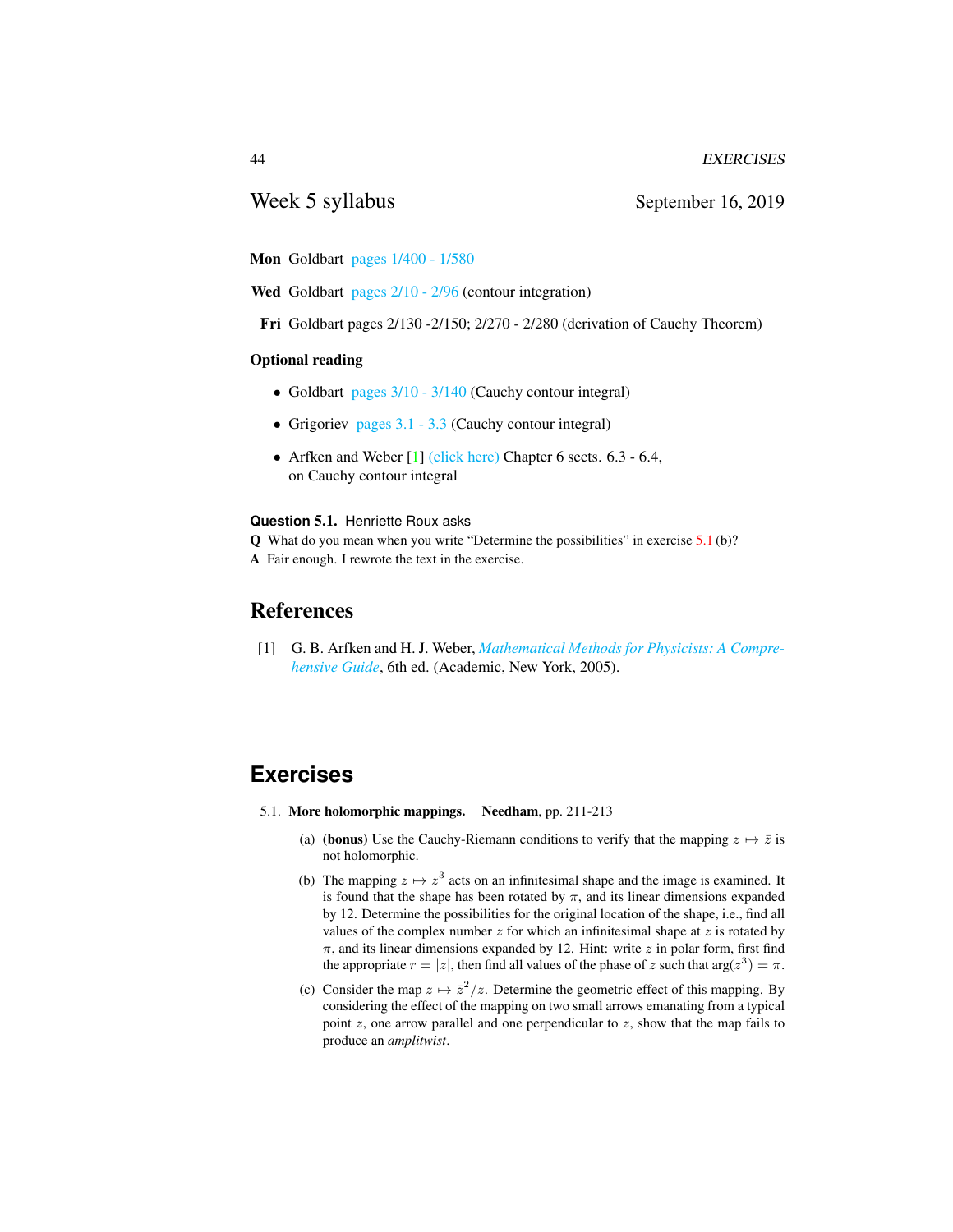#### EXERCISES 45

- (d) The interior of a simple closed curve  $\mathcal C$  is mapped by a holomorphic mapping into the exterior of the image of  $C$ . If  $z$  travels around the curve counterclockwise, which way does the image of  $z$  travel around the image of  $C$ ?
- (e) Consider the mapping produced by the function  $f(x+iy) = (x^2 + y^2) + i(y/x)$ .
	- (i) Find and sketch the curves that are mapped by  $f$  into horizontal and vertical lines. Notice that  $f$  appears to be conformal.
	- (ii) Now show that  $f$  is *not* in fact a conformal mapping by considering the images of a pair of lines (e.g. , one vertical and one horizontal).
	- (iii) By using the Cauchy-Riemann conditions confirm that  $f$  is not conformal.
	- (iv) Show that no choice of  $v(x, y)$  makes  $f(x + iy) = (x^2 + y^2) + iv(x, y)$ holomorphic.
- (f) (bonus) Show that if  $f$  is holomorphic on some connected region then each of the following conditions forces  $f$  to reduce to a constant:

(i) Re  $f(z) = 0$ ; (ii)  $|f(z)| = \text{const.}$ ; (iii)  $\bar{f}(z)$  is holomorphic too.

(g) (**bonus**) Suppose that the holomorphic mapping  $z \mapsto f(z)$  is expressed in terms of the modulus R and argument  $\Phi$  of f, i.e.,  $f(z) = R(x, y) \exp i\Phi(x, y).$ 

Determine the form of the Cauchy-Riemann conditions in terms of  $R$  and  $\Phi$ .

- (h) (i) By sketching the image of an infinitesimal rectangle under a holomorphic mapping, determine the the local magnification factor for the area and compare it with that for a infinitesimal line. Re-derive this result by examining the Jacobian determinant for the transformation.
	- (ii) Verify that the mapping  $z \mapsto \exp z$  satisfies the Cauchy-Riemann conditions, and compute  $(\exp z)'$ .
	- (iii) (bonus) Let S be the square region given by  $A B \leq \text{Re } z \leq A + B$  and  $-B \leq \text{Im } z \leq B$  with A and B positive. Sketch a typical S for which  $B < A$ and sketch the image  $\tilde{S}$  of S under the mapping  $z \mapsto \exp z$ .
	- (iv) (bonus) Deduce the ratio (area of  $\tilde{S}$ )/(area of S), and compute its limit as  $B\to 0^+.$
	- (v) (bonus) Compare this limit with the one you would expect from part (i).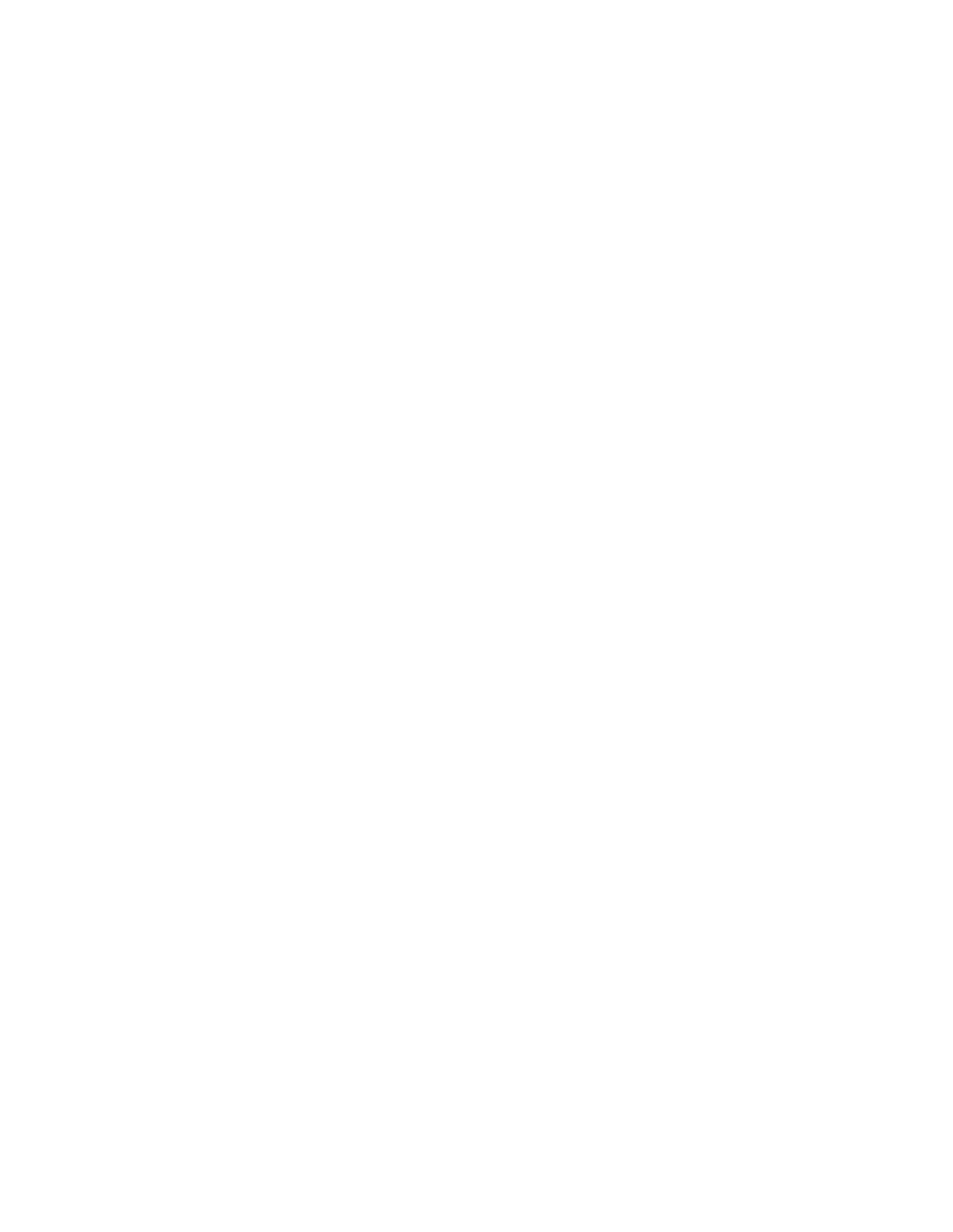# Cauchy - applications

# Georgia Tech PHYS-6124

Homework HW #6 due Monday, September 30, 2019

== show all your work for maximum credit,

== put labels, title, legends on any graphs

== acknowledge study group member, if collective effort

== if you are LaTeXing, here is the [source code](http://chaosbook.org/~predrag/courses/PHYS-6124-19/exerWeek6.tex)

Exercise [6.2](#page-48-0) *Fresnel integral* 7 points

Exercise [6.1](#page-47-0) *Complex integration* (a) 4; (b) 2; (c) 2; and (d) 3 points

Bonus points

Exercise [6.4](#page-49-0) *Cauchy's theorem via Green's theorem in the plane* 6 points

Total of 16 points = 100 % score. Extra points accumulate, can help you later if you miss a few problems.

edited September 25, 2019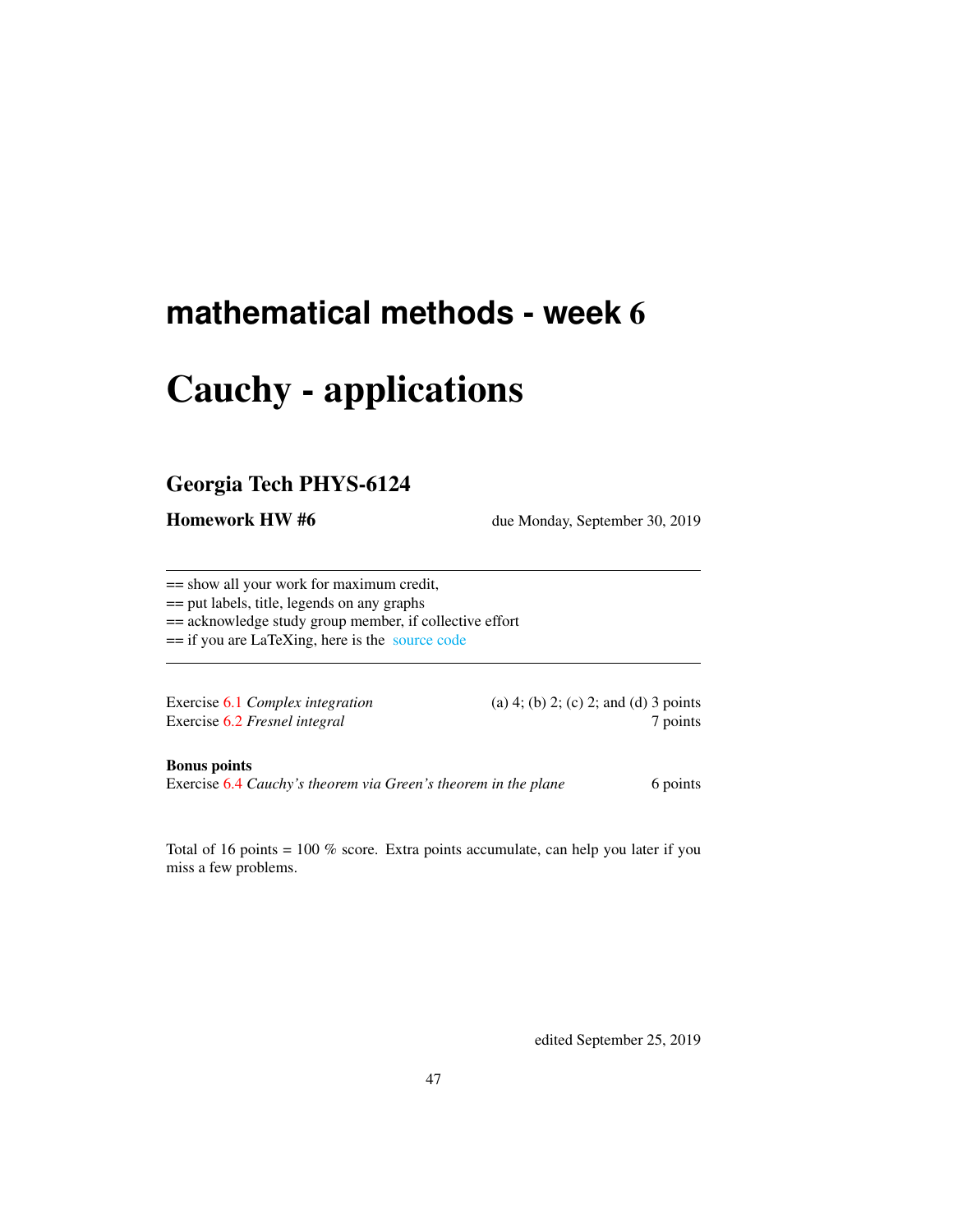## Week 6 syllabus September 23, 2019

- Mon Goldbart [pages 3/10 3/30; 3/60 3/70](http://ChaosBook.org/~predrag/courses/PHYS-6124-19/PG93B-Cauchy.pdf) (Cauchy integral formula)
- Wed Goldbart pages 3/80 3/110 (singularities; Laurent series) Grigoriev [pages 3.4 - 3.5b](http://ChaosBook.org/~predrag/courses/PHYS-6124-19/ln3.pdf) (evaluation of integrals)
- Fri Grigoriev [pages 3.4 3.5b](http://ChaosBook.org/~predrag/courses/PHYS-6124-19/ln3.pdf) (evaluation of integrals) Goldbart [pages 4/10 - 4/100](http://ChaosBook.org/~predrag/courses/PHYS-6124-19/PG93B-Causality.pdf) (linear response)

### Optional reading

- Arfken and Weber  $[1]$  [\(click here\)](http://ChaosBook.org/library/ArWe05chap6.pdf) Chapter 6 sects.  $6.3 6.4$ , on Cauchy contour integral
- Arfken and Weber [\[1\]](#page-47-1) Chapter 6 sects. 6.5 6.8, on Laurent expansion, cuts, mappings
- Arfken and Weber [\[1\]](#page-47-1) [\(click here\)](http://ChaosBook.org/library/ArWe05chap7.pdf) Chapter 7 sects. 7.1 7.2, on residues
- Stone and Goldbart [\[2\]](#page-47-2) [\(click here\)](http://ChaosBook.org/library/StGoChap17.pdf) Chapter 17 sect. 17.2 17.4

### **Question** 6.1. Henriette Roux had asked

Q You made us do exercise [4.5,](#page-40-0) but you did not cover this in class? What's up with that? I left it blank!

A Mhm. Check the discussion of this problem in the updated week 4 [notes.](http://ChaosBook.org/~predrag/courses/PHYS-6124-19/week4.pdf)

## References

- <span id="page-47-1"></span>[1] G. B. Arfken and H. J. Weber, *[Mathematical Methods for Physicists: A Compre](http://books.google.com/books?vid=ISBN9780120598762)[hensive Guide](http://books.google.com/books?vid=ISBN9780120598762)*, 6th ed. (Academic, New York, 2005).
- <span id="page-47-2"></span>[2] M. Stone and P. Goldbart, *[Mathematics for Physics: A Guided Tour for Graduate](http://dx.doi.org/10.1017/cbo9780511627040) [Students](http://dx.doi.org/10.1017/cbo9780511627040)* (Cambridge Univ. Press, Cambridge, 2009).

# **Exercises**

- <span id="page-47-0"></span>6.1. Complex integration.
	- (a) Write down the values of  $\oint_C (1/z) dz$  for each of the following choices of C: (i)  $|z| = 1$ , (ii)  $|z - 2| = 1$ , (iii)  $|z - 1| = 2$ . Then confirm the answers the hard way, using parametric evaluation.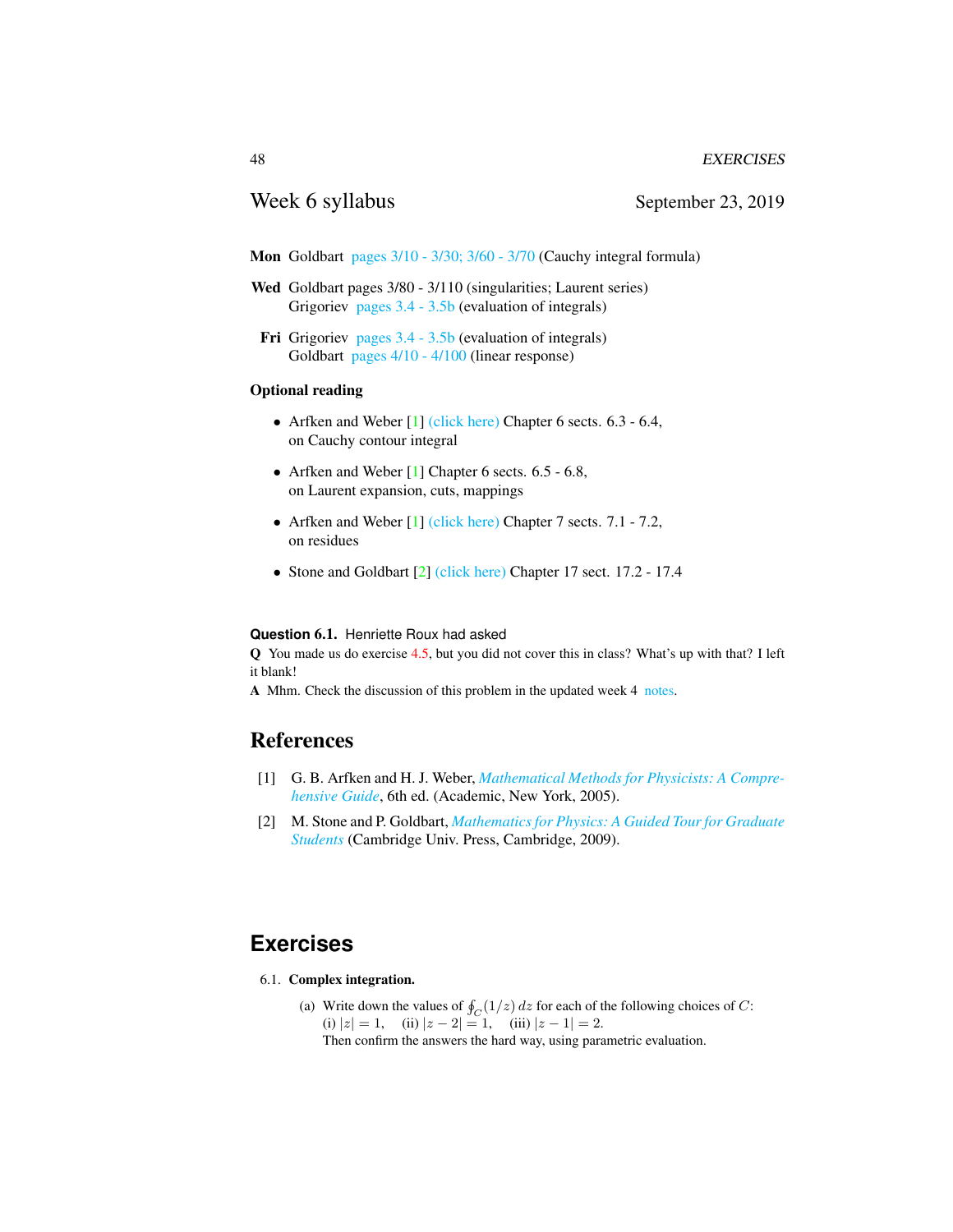- (b) Evaluate parametrically the integral of  $1/z$  around the square with vertices  $\pm 1 \pm i$ .
- (c) Confirm by parametric evaluation that the integral of  $z<sup>m</sup>$  around an origin centered circle vanishes, except when the integer  $m = -1$ .
- (d) Evaluate  $\int_{1+i}^{3-2i} dz \sin z$  in two ways: (i) via the fundamental theorem of (complex) calculus, and (ii) (bonus) by choosing any path between the end-points and using real integrals.

### <span id="page-48-0"></span>6.2. Fresnel integral.

We wish to evaluate the  $I = \int_0^\infty \exp(ix^2) dx$ . To do this, consider the contour integral  $I_R = \int_{C(R)} \exp(i z^2) dz$ , where  $C(R)$  is the closed circular sector in the upper half-plane with boundary points 0, R and  $R \exp(i\pi/4)$ . Show that  $I_R = 0$  and that  $\lim_{R\to\infty} \int_{C_1(R)} \exp(i z^2) dz = 0$ , where  $C_1(R)$  is the contour integral along the circular sector from R to  $R \exp(i\pi/4)$ . [Hint: use  $\sin x \ge (2x/\pi)$  on  $0 \le x \le \pi/2$ .] Then, by breaking up the contour  $C(R)$  into three components, deduce that

$$
\lim_{R \to \infty} \left( \int_0^R \exp\left(ix^2\right) dx - e^{i\pi/4} \int_0^R \exp\left(-r^2\right) dr \right) = 0
$$

and, from the well-known result of real integration  $\int_0^\infty \exp(-x^2) dx = \sqrt{\pi}/2$ , deduce that  $I = e^{i\pi/4}\sqrt{\pi/2}$ .

### <span id="page-48-1"></span>6.3. Fresnel integral.

(a) Derive the Fresnel integral

$$
\frac{1}{\sqrt{2\pi}}\int_{-\infty}^{\infty} dx \ e^{-\frac{x^2}{2ia}} = \sqrt{ia} = |a|^{1/2} e^{i\frac{\pi}{4} \frac{a}{|a|}}.
$$

Consider the contour integral  $I_R = \int_{C(R)} \exp(i z^2) dz$ , where  $C(R)$  is the closed circular sector in the upper half-plane with boundary points 0, R and R  $\exp(i\pi/4)$ . Show that  $I_R = 0$  and that  $\lim_{R \to \infty} \int_{C_1(R)} \exp(i z^2) dz = 0$ , where  $C_1(R)$  is the contour integral along the circular sector from R to  $R \exp(i\pi/4)$ . [Hint: use  $\sin x \ge (2x/\pi)$  on  $0 \le x \le \pi/2$ . Then, by breaking up the contour  $C(R)$  into three components, deduce that

$$
\lim_{R \to \infty} \left( \int_0^R \exp\left(ix^2\right) dx - e^{i\pi/4} \int_0^R \exp\left(-r^2\right) dr \right)
$$

vanishes, and, from the real integration  $\int_0^\infty \exp(-x^2) dx = \sqrt{\pi/2}$ , deduce that

$$
\int_0^\infty \exp(i x^2) dx = e^{i\pi/4} \sqrt{\pi}/2.
$$

Now rescale x by real number  $a \neq 0$ , and complete the derivation of the Fresnel integral.

(b) In exercise  $9.2$  the exponent in the d-dimensional Gaussian integrals is real, so the real symmetric matrix  $M$  in the exponent has to be strictly positive definite. However, in quantum physics one often has to evaluate the d-dimenional Fresnel integral

$$
\frac{1}{(2\pi)^{d/2}}\int d^d\phi e^{-\frac{1}{2i}\phi^\top\cdot M^{-1}\cdot\phi+i\phi\cdot J}\,,
$$

with a Hermitian matrix  $M$ . Evaluate it. What are conditions on its spectrum in order that the integral be well defined?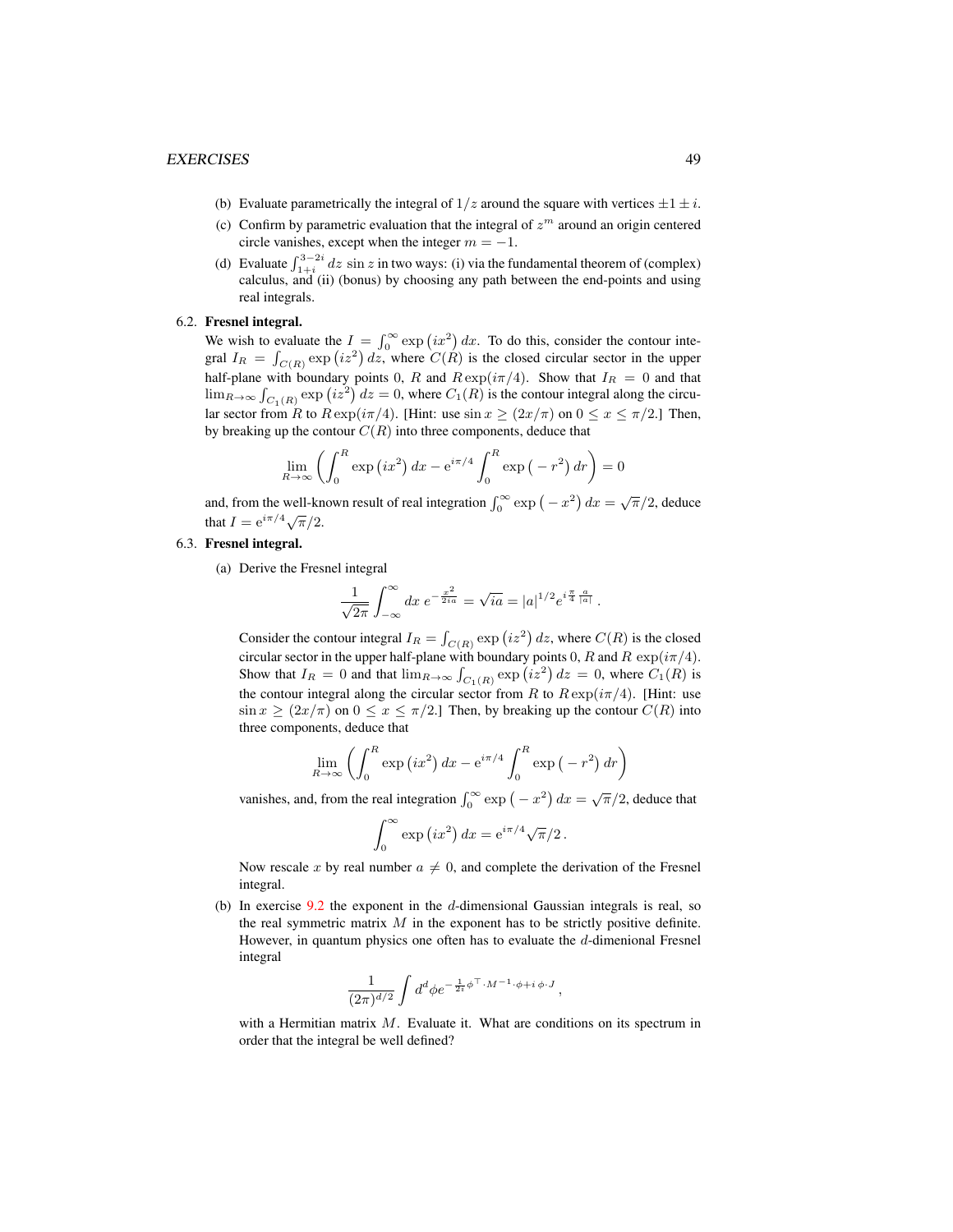<span id="page-49-0"></span>6.4. Cauchy's theorem via Green's theorem in the plane. Express the integral  $\oint_C dz f(z)$ of the analytic function  $f = u+iv$  around the simple contour C in parametric form, apply the two-dimensional version of Gauss' theorem (a.k.a. Green's theorem in the plane), and invoke the Cauchy-Riemann conditions. Hence establish Cauchy's theorem  $\oint_C dz f(z) =$ 0.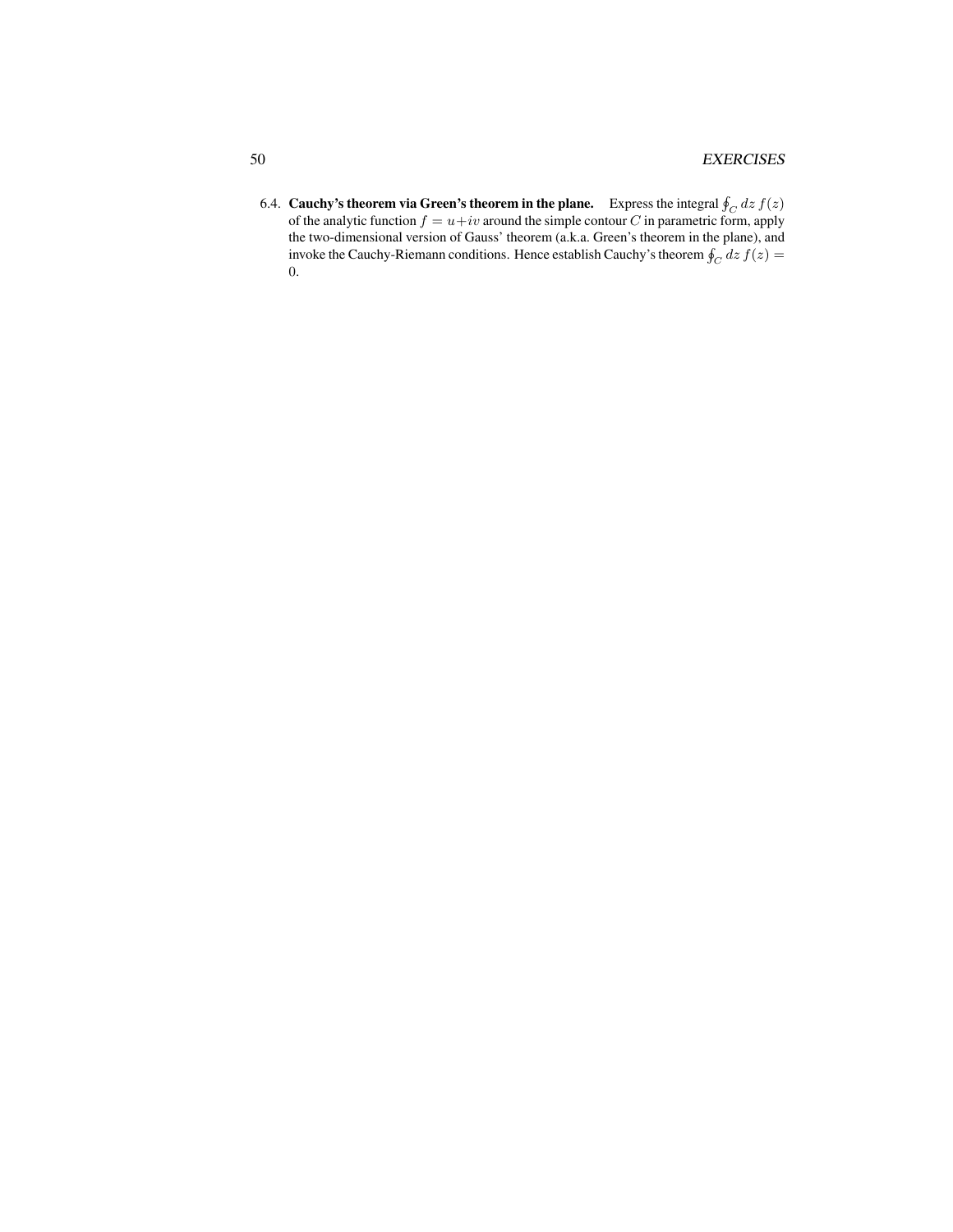# Method of steepest descent

# Georgia Tech PHYS-6124

Homework HW #7 due Monday, October 7, 2019

== show all your work for maximum credit,

== put labels, title, legends on any graphs

== acknowledge study group member, if collective effort

== if you are LaTeXing, here is the [source code](http://chaosbook.org/~predrag/courses/PHYS-6124-19/exerWeek7.tex)

Exercise [7.1](#page-55-0) *In high dimensions any two vectors are (nearly) orthogonal* 16 points

Bonus points Exercise [7.2](#page-57-0) *Airy function for large arguments* 10 points

Total of 16 points = 100 % score. Extra points accumulate, can help you later if you miss a few problems.

edited October 6, 2019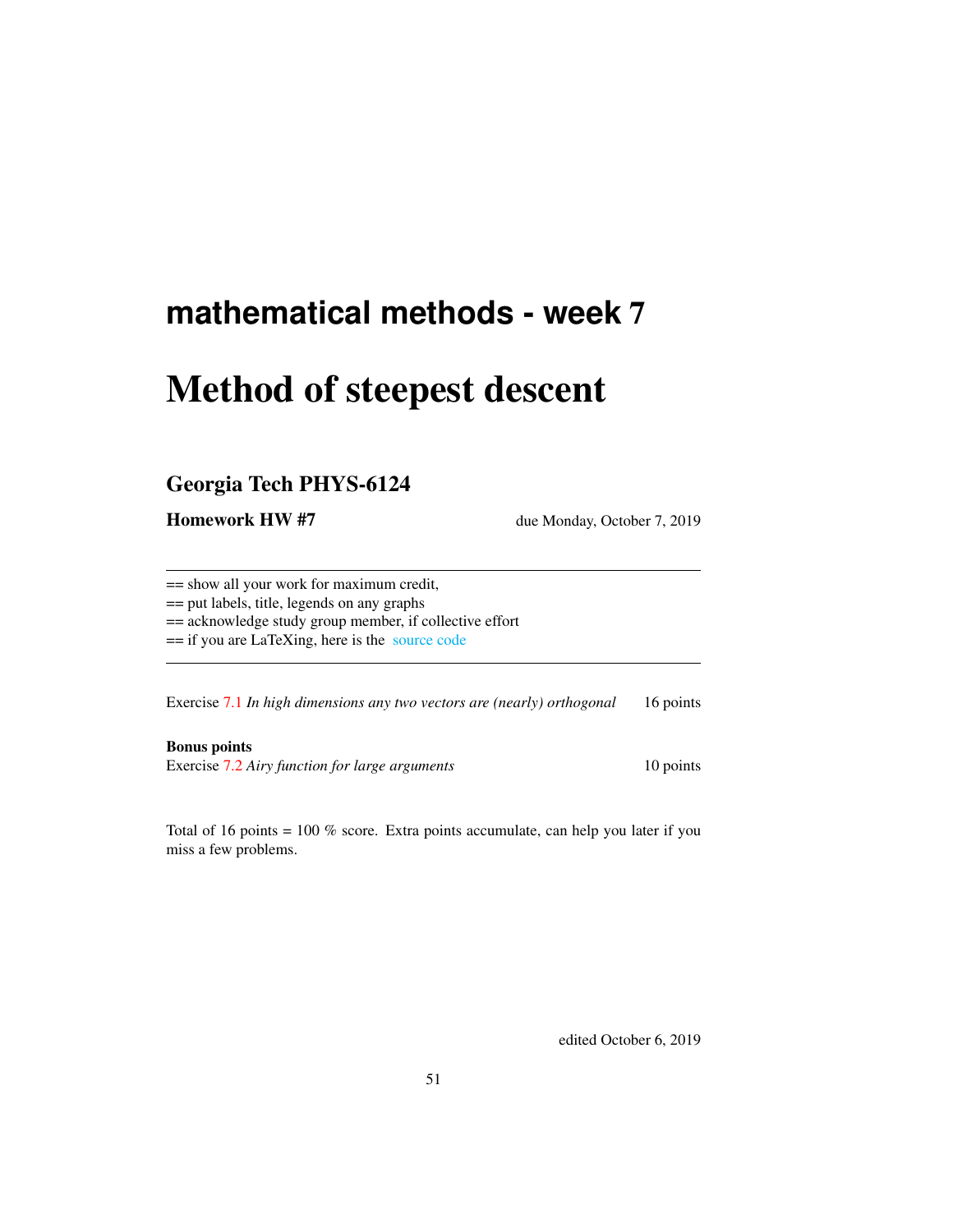## Week 7 syllabus September 30, 2019

Jensen's theorem: saddle point method; Gamma, Airy function estimates;

Mon Arfken and Weber [\[1\]](#page-54-0) [\(click here\)](http://ChaosBook.org/library/ArWe05chap7.pdf) Chapter 7 sect. 7.3 *Method of steepest descents*

Wed discusses [Grigoriev notes:](http://ChaosBook.org/~predrag/courses/PHYS-6124-19/ln13.pdf) Gamma, Airy functions, Sterling formula

Fri Sect. [7.1](#page-51-0) *Saddle-point expansions are asymptotic*

#### Optional reading

- Arfken and Weber [\[1\]](#page-54-0) [\(click here\)](http://ChaosBook.org/library/ArWe05chap8.pdf) Chapter 8 has interesting tidbits about the Gamma function. Beta function is also often encountered.
- Branch-cut integrals, see Arfken and Weber example 7.1.6.

Apropos Jensen: the most popular Danish family names are 1. Jensen 303,089 2. Nielsen 296,850 3. Hansen 248,968. This out of population of 5.5 million.

## <span id="page-51-0"></span>7.1 Saddle-point expansions are asymptotic

The first trial ground for testing our hunches about field theory is the *zero-dimensional field theory*, the field theory of a lattice consisting of one point, in case of the " $\phi^4$ theory" given a humble 1-dimensional integral

<span id="page-51-2"></span>
$$
Z[J] = \int \frac{d\phi}{\sqrt{2\pi}} e^{-\phi^2/2 - g\phi^4/4 + \phi J}.
$$
 (7.1)

The idea of the saddle-point expansions is to keep the Gaussian part  $\phi^2/2$  ("free field", with a quadratic  $H_0$  "Hamiltonian") as is, and expand the rest ( $H_1$  "interacting Hamiltonian") as a power series, and then evaluate the perturbative corrections using the moments formula

$$
\int \frac{d\phi}{\sqrt{2\pi}} \phi^n e^{-\phi^2/2} = \left(\frac{d}{dJ}\right)^n e^{J^2/2}\Big|_{J=0} = (n-1)!! \text{ if } n \text{ even, } 0 \text{ otherwise.}
$$

In this zero-dimensional theory the  $n$ -point correlation is a number exploding combinatorially, as  $(n - 1)$ !!. And here our troubles start.

To be concrete, let us work out the *exact* zero-dimensional  $\phi^4$  field theory in the saddle-point expansion to all orders:

<span id="page-51-1"></span>
$$
Z[0] = \sum_{n} Z_n g^n,
$$
  
\n
$$
Z_n = \frac{(-1)^n}{n! 4^n} \int \frac{d\phi}{\sqrt{2\pi}} \phi^{4n} e^{-\phi^2/2} = \frac{(-1)^n}{16^n n!} \frac{(4n)!}{(2n)!}.
$$
 (7.2)

The Stirling formula  $n! = \sqrt{2\pi} n^{n+1/2} e^{-n}$  yields for large  $n$ 

<span id="page-51-3"></span>
$$
g^n Z_n \approx \frac{1}{\sqrt{n\pi}} \left(\frac{4g}{e}n\right)^n.
$$
 (7.3)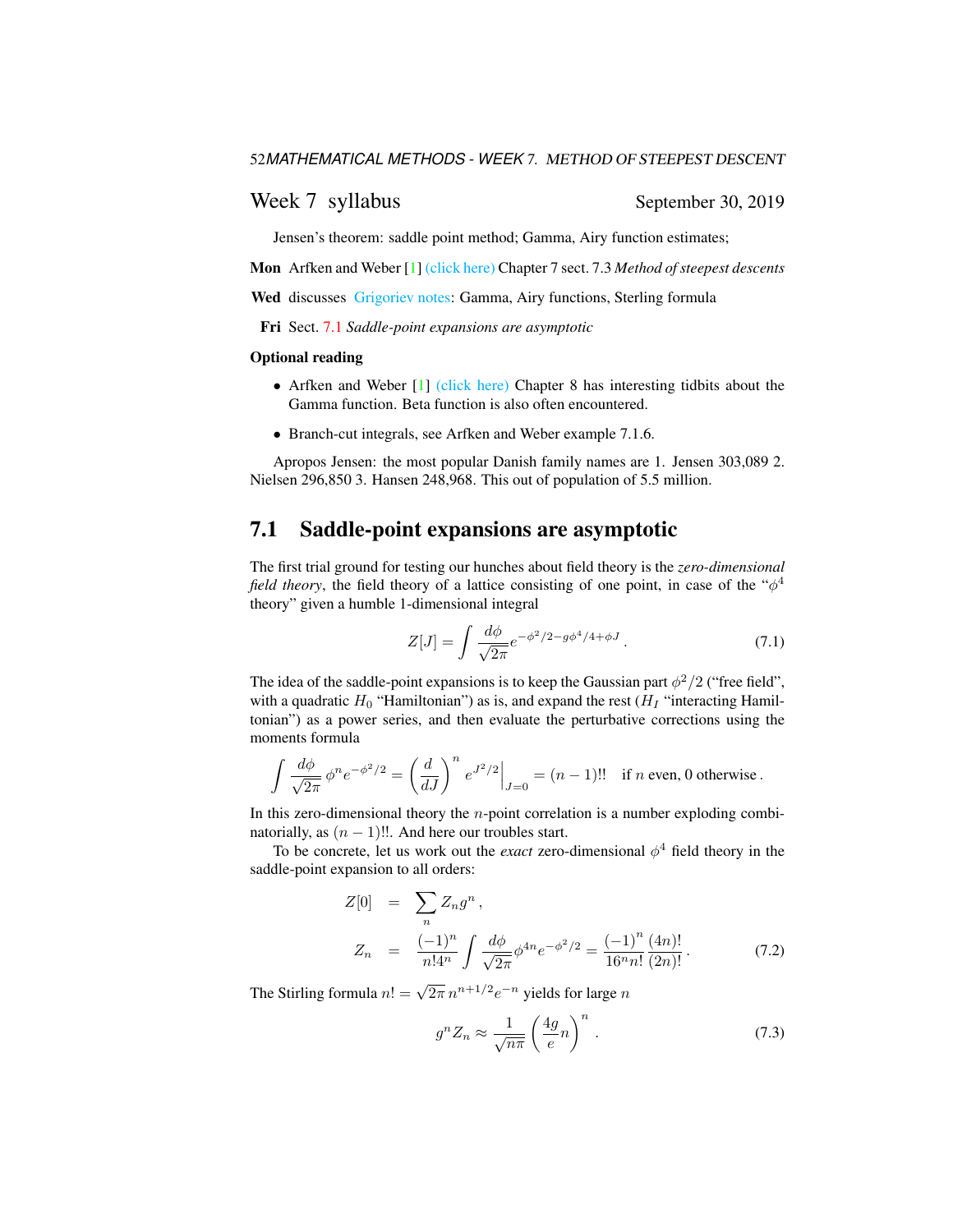

<span id="page-52-0"></span>Figure 7.1: Plot of the saddle-point estimate of  $Z_n$  vs. the exact result [\(7.2\)](#page-51-1) for  $g = 0.1, g = 0.02, g = 0.01.$ 

As the coefficients of the parameter  $g^n$  are blowing up combinatorially, no matter how small  $g$  might be, the perturbation expansion is not convergent! Why? Consider again [\(7.1\)](#page-51-2). We have tacitly assumed that  $g > 0$ , but for  $g < 0$ , the potential is unbounded for large  $\phi$ , and the integrand explodes. Hence the partition function in not analytic at the  $g = 0$  point.

Is the whole enterprise hopeless? As we shall now show, even though divergent, the perturbation series is an *asymptotic* expansion, and an asymptotic expansion can be extremely good  $[5]$ . Consider the residual error after inclusion of the first n perturbative corrections:

$$
R_n = \left| Z(g) - \sum_{m=0}^n g^m Z_m \right|
$$
  
=  $\int \frac{d\phi}{\sqrt{2\pi}} e^{-\phi^2/2} \left| e^{-g\phi^4/4} - \sum_{m=0}^n \frac{1}{m!} \left( -\frac{g}{4} \right)^m \phi^{4m} \right|$   
 $\leq \int \frac{d\phi}{\sqrt{2\pi}} e^{-\phi^2/2} \frac{1}{(n+1)!} \left( \frac{g\phi^4}{4} \right)^{n+1} = g^{n+1} |Z_{n+1}| .$  (7.4)

The inequality follows from the convexity of exponentials, a generalization of the inequality  $e^x \ge 1 + x$ . The error decreases as long as  $g^n |Z_n|$  decreases. From [\(7.3\)](#page-51-3) the minimum is reached at  $4g n_{min} \approx 1$ , with the minimum error

$$
g^{n}Z_{n}|_{min} \approx \sqrt{\frac{4g}{\pi}} \, e^{-1/4g}.\tag{7.5}
$$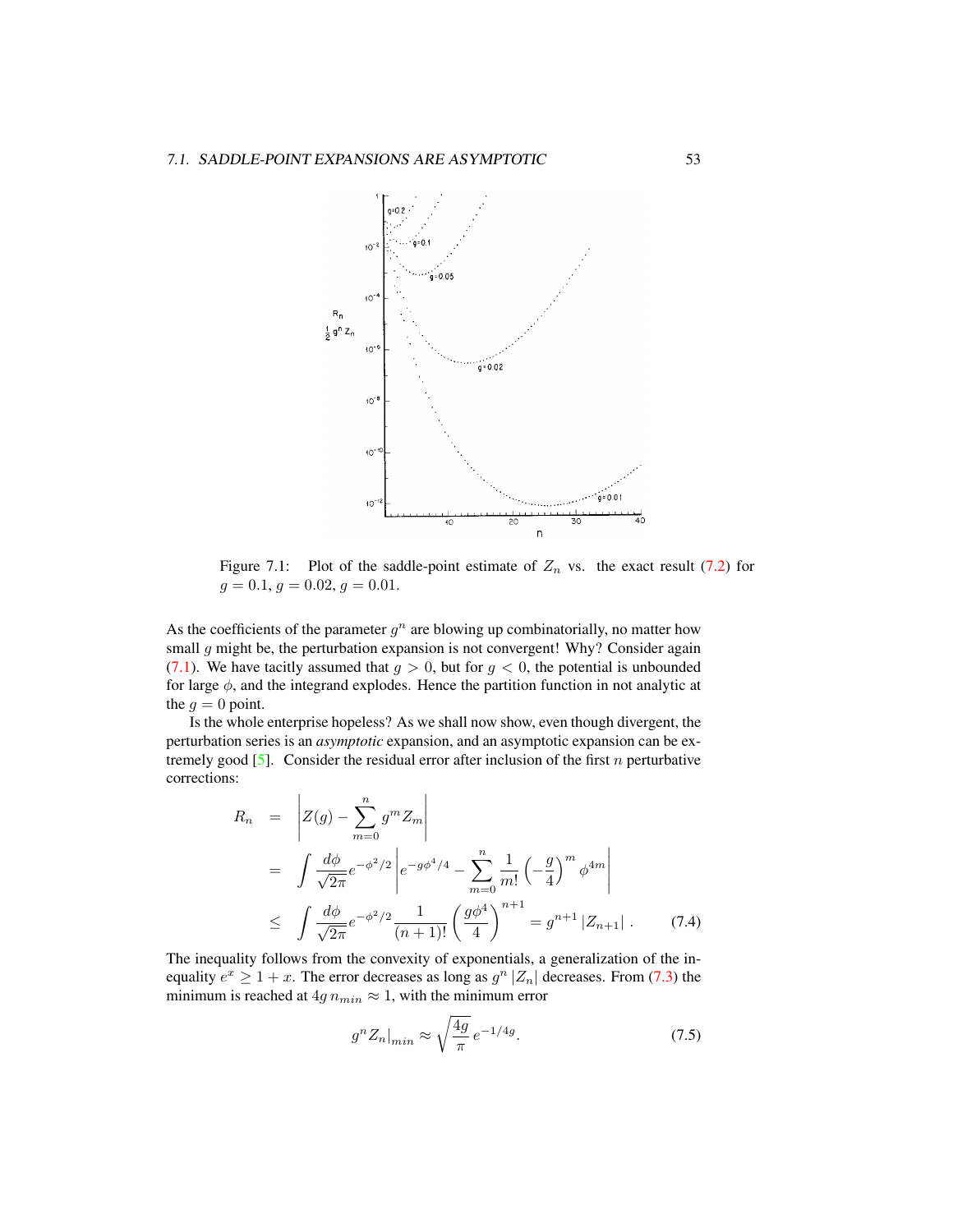As illustrated by the figure [7.1,](#page-52-0) a perturbative expansion can be, for all practical purposes, very accurate. In Quantum ElectroDynamics, or QED, this argument had led Dyson to suggest that the QED perturbation expansions are good to  $n_{min} \approx 1/\alpha \approx$ 137 terms. Due to the complicated relativistic, spinorial and gauge invariance structure of perturbative QED, there is not a shred of evidence that this is so. The very best calculations performed so far stop at  $n \leq 5$ .

2019-06-01 Predrag I find Córdova, Heidenreich, Popolitov and Shakirov [\[3\]](#page-54-2) *Orbifolds and exact solutions of strongly-coupled matrix models* very surprising. The introduction is worth reading. They compute analytically the matrix model (QFT in zero dimensions) partition function for trace potential

$$
S[X] = \text{tr}(X^r), \qquad \text{integer } r \ge 2. \tag{7.6}
$$

Their "non-perturbative ambiguity" in the case of the  $N = 1$  cubic matrix model seem to amount to the Stokes phenomenon, i.e., choice of integration contour for the Airy function.

Unlike the weak coupling expansions, the strong coupling expansion of

$$
Z = \frac{1}{2\pi} \int dx e^{-\frac{1}{2g^2}x^2 - x^4},\tag{7.7}
$$

is convergent, not an asymptotic series.

There is a negative dimensions type duality  $N \rightarrow -N$ , their eq. (3.27). The loop equations, their eq. (2.10), are also interesting - they seem to essentially be the Dyson-Schwinger equations and Ward identities in my book's [\[4\]](#page-54-3) formulation of QFT.

# 7.2 Notes on life in extreme dimensions

You can safely ignore this section, it's "math methods," as much as Predrag's musings about current research...

Exercise [7.1](#page-55-0) is something that anyone interested in computational neuroscience [\[8\]](#page-55-1) and/or machine learning already knows. It is also something that many a contemporary physicist *should* know; a daily problem for all of us, from astrophysics to fluid physics to biologically inspired physics is how to visualize large, extremely large data sets.

Possibly helpful references:

*Distribution of dot products between [two random unit vectors](http://stats.stackexchange.com/questions/85916/distribution-of-dot-products-between-two-random-unit-vectors-in-mathbbrd).* They denote  $Z =$  $\langle X, Y \rangle = \sum X_i Y_i$ . Define

$$
f_{Z_i}(z_i) = \int_{-\infty}^{\infty} f_{X_i, Y_i}(x, \frac{z_i}{x}) \frac{1}{|x|} dx
$$

then since  $Z = \sum Z_i$ ,

$$
f_Z(z) = \int_{-\infty}^{\infty} \cdots \int_{-\infty}^{\infty} f_{Z_1,\ldots,Z_D}(z_1,\ldots,z_d) \, \delta(z - \sum z_i) \, dz_1 \ldots dz_d \, .
$$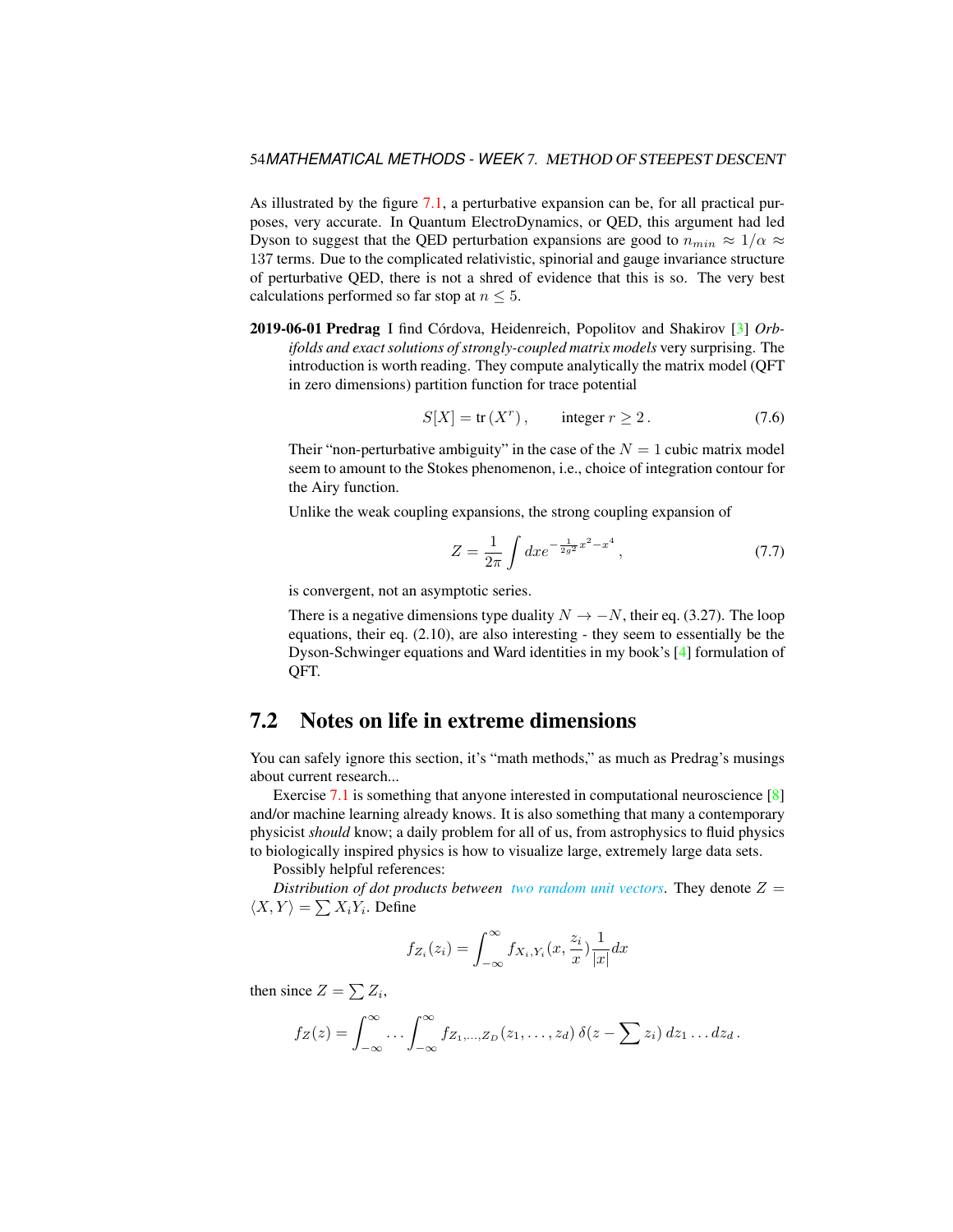#### REFERENCES 55

There is a Georgia Tech paper on this [\[12\]](#page-55-2). See also [cosine similarity](http://en.wikipedia.org/wiki/Cosine_similarity) and [Mathworld.](http://mathworld.wolfram.com/Hypersphere.html) There is even a [python tutorial.](http://pyevolve.sourceforge.net/wordpress/?p=2497) [scikit-learn](http://scikit-learn.org) is supposed to be 'The de facto Machine Learning package for Python'.

**Remark 7.1.** High-dimensional flows and their visualizations. Dynamicist's vision of turbulence was formulated by Eberhard Hopf in his seminal 1948 paper [\[11\]](#page-55-3). Computational neuroscience grapples with closely related visualization and modeling issues [\[6,](#page-54-4) [7\]](#page-54-5). Much about high-dimensional state spaces is counterintuitive. The literature on why the expectation value of the angle between any two high-dimensional vectors picked at random is  $90^\circ$  is mostly about spikey spheres: see the draft of the Hopcroft and Kannan [\[10\]](#page-55-4) [book](http://research.microsoft.com/en-US/people/kannan/book-no-solutions-aug-21-2014.pdf) and [Ravi Kannan'](https://www.cs.cmu.edu/~venkatg/teaching/CStheory-infoage/)s course; [lecture notes](http://math.arizona.edu/~flaschka/Topmatter/527files/concentration.pdf) by Hermann Flaschka on *Some geometry in high-dimensional spaces*; [Wegman](http://sankhya.isical.ac.in/search/64a2/64a2031.pdf) [and Solka](http://sankhya.isical.ac.in/search/64a2/64a2031.pdf) [\[13\]](#page-55-5) visualizations of high-dimensional data; Spruill paper [\[12\]](#page-55-2); a lively mathoverflow.org [thread](http://mathoverflow.net/questions/25983/intuitive-crutches-for-higher-dimensional-thinking) on "Intuitive crutches for higher dimensional thinking."

The 'good' coordinates, introduced in ref. [\[9\]](#page-55-6) are akin in spirit to the low-dimensional projections of the POD modeling [\[2\]](#page-54-6), in that both methods aim to capture key features and dynamics of the system in just a few dimensions. But the ref. [\[9\]](#page-55-6) method is very different from POD in a key way: we construct basis sets from *exact solutions of the fully-resolved dynamics* rather than from the empirical eigenfunctions of the POD. Exact solutions and their linear stability modes (a) characterize the spatially-extended states precisely, as opposed to the truncated expansions of the POD, (b) allow for different basis sets and projections for different purposes and different regions of state space, (c) these low-dimensional projections are not meant to suggest low-dimensional ODE models; they are only visualizations, every point in these projections is still a point the full state space, and (d) the method is not limited to Fourier mode bases.

## References

- <span id="page-54-0"></span>[1] G. B. Arfken and H. J. Weber, *[Mathematical Methods for Physicists: A Compre](http://books.google.com/books?vid=ISBN9780120598762)[hensive Guide](http://books.google.com/books?vid=ISBN9780120598762)*, 6th ed. (Academic, New York, 2005).
- <span id="page-54-6"></span>[2] N. Aubry, P. Holmes, J. L. Lumley, and E. Stone, ["The dynamics of coherent](http://dx.doi.org/10.1017/S0022112088001818) [structures in the wall region of turbulent boundary layer",](http://dx.doi.org/10.1017/S0022112088001818) [J. Fluid Mech.](https://doi.org/10.1017/S0022112088001818) 192, [115–173 \(1988\).](https://doi.org/10.1017/S0022112088001818)
- <span id="page-54-2"></span>[3] C. Córdova, B. Heidenreich, A. Popolitov, and S. Shakirov, ["Orbifolds and exact](http://dx.doi.org/10.1007/s00220-017-3072-x) [solutions of strongly-coupled matrix models",](http://dx.doi.org/10.1007/s00220-017-3072-x) [Commun Math Phys](https://doi.org/10.1007/s00220-017-3072-x) 361, 1235– [1274 \(2018\).](https://doi.org/10.1007/s00220-017-3072-x)
- <span id="page-54-3"></span>[4] P. Cvitanovic,´ *[Field Theory](http://ChaosBook.org/FieldTheory)*, Notes prepared by E. Gyldenkerne (Nordita, Copenhagen, 1983).
- <span id="page-54-1"></span>[5] R. B. Dingle, *[Asymptotic Expansions: Their Derivation and Interpretation](http://dx.doi.org/10.2307/2005758)* (Academic Press, London, 1973).
- <span id="page-54-4"></span>[6] A. Farshchian, J. A. Gallego, J. P. Cohen, Y. Bengio, L. E. Miller, and S. A. Solla, [Adversarial domain adaptation for stable brain-machine interfaces,](https://openreview.net/forum?id=Hyx6Bi0qYm) in [In](https://openreview.net/forum?id=Hyx6Bi0qYm)[ternational Conference on Learning Representations](https://openreview.net/forum?id=Hyx6Bi0qYm) (2019), pp. 1–14.
- <span id="page-54-5"></span>[7] J. A. Gallego, M. G. Perich, R. H. Chowdhury, S. A. Solla, and L. E. Miller, A stable, long-term cortical signature underlying consistent behavior, 2018.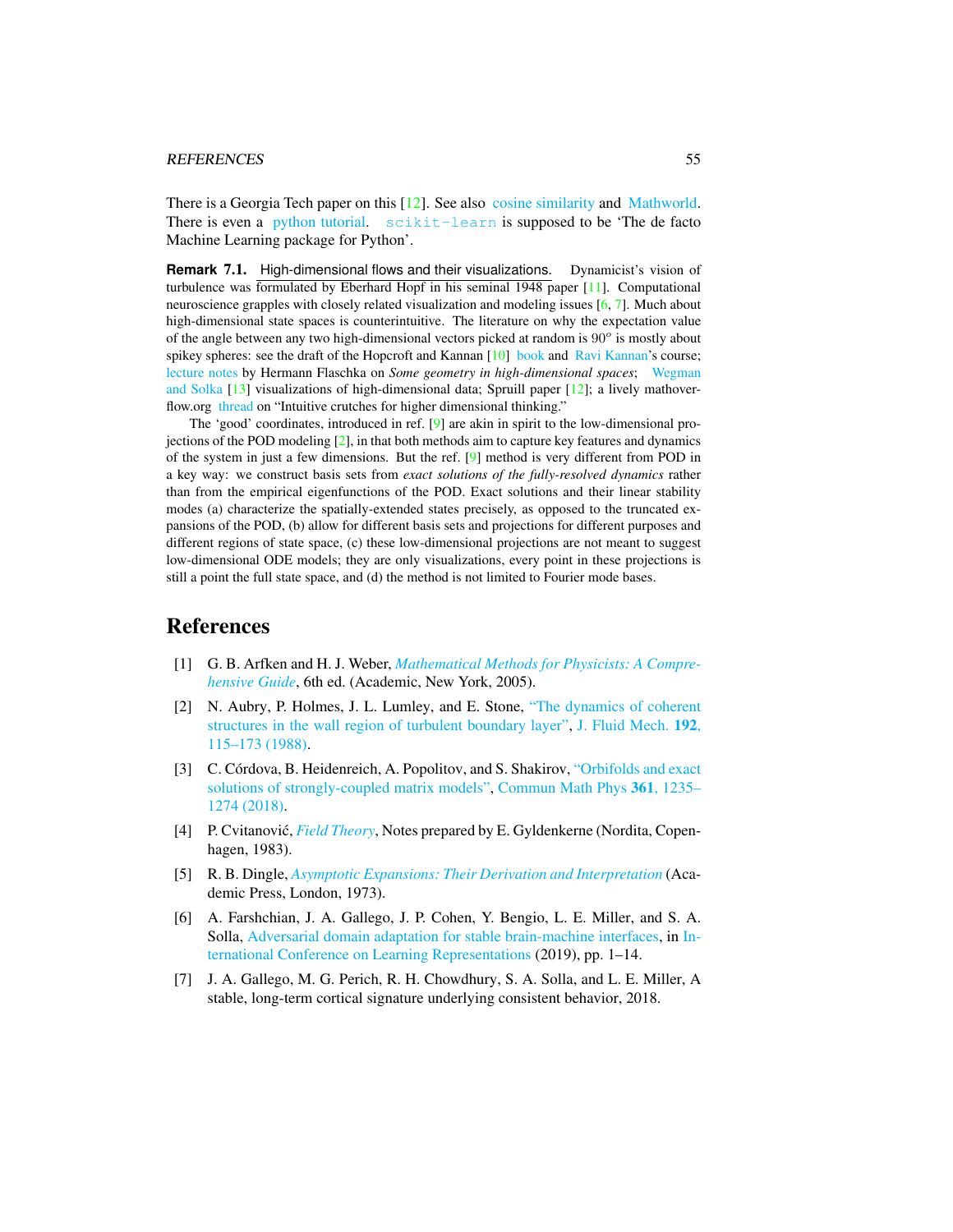- <span id="page-55-1"></span>[8] J. A. Gallego, M. G. Perich, S. N. Naufel, C. Ethier, S. A. Solla, and L. E. Miller, ["Cortical population activity within a preserved neural manifold underlies mul](http://dx.doi.org/10.1038/s41467-018-06560-z)[tiple motor behaviors",](http://dx.doi.org/10.1038/s41467-018-06560-z) [Nat. Commun.](https://doi.org/10.1038/s41467-018-06560-z) 9, 4233 (2018).
- <span id="page-55-6"></span>[9] J. F. Gibson, J. Halcrow, and P. Cvitanović, ["Visualizing the geometry of state](http://dx.doi.org/10.1017/S002211200800267X)[space in plane Couette flow",](http://dx.doi.org/10.1017/S002211200800267X) J. Fluid Mech. 611[, 107–130 \(2008\).](https://doi.org/10.1017/S002211200800267X)
- <span id="page-55-4"></span>[10] J. Hopcroft and R. Kannan, [Foundations of Data Science,](http://research.microsoft.com/en-US/people/kannan/book-no-solutions-aug-21-2014.pdf) 2014.
- <span id="page-55-3"></span>[11] E. Hopf, ["A mathematical example displaying features of turbulence",](http://dx.doi.org/10.1002/cpa.3160010401) [Com](https://doi.org/10.1002/cpa.3160010401)[mun. Pure Appl. Math.](https://doi.org/10.1002/cpa.3160010401) 1, 303–322 (1948).
- <span id="page-55-2"></span>[12] M. C. Spruill, ["Asymptotic distribution of coordinates on high dimensional spheres",](http://dx.doi.org/10.1214/ecp.v12-1294) [Elect. Comm. in Probab.](https://doi.org/10.1214/ecp.v12-1294) 12, 234–247 (2007).
- <span id="page-55-5"></span>[13] E. J. Wegman and J. L. Solka, ["On some mathematics for visualizing high di](http://www.jstor.org/stable/25051404)[mensional data",](http://www.jstor.org/stable/25051404) [Sankhya: Indian J. Statistics, Ser. A](http://www.jstor.org/stable/25051404) 64, 429–452 (2002).

# **Exercises**

<span id="page-55-0"></span>7.1. In high dimensions any two vectors are (nearly) orthogonal. Among humble plumbers laboring with extremely high-dimensional ODE discretizations of fluid and other PDEs, there is an inclination to visualize the  $\infty$ -dimensional state space flow by projecting it onto a basis constructed from a few random coordinates, let's say the 2nd Fourier mode along the spatial  $x$  direction against the 4th Chebyshev mode along the  $y$ direction. It's easy, as these are typically the computational degrees of freedom. As we will now show, it's easy but not smart, with vectors representing the dynamical states of interest being almost orthogonal to any such random basis.

Suppose your state space  $M$  is a real 10 247-dimensional vector space, and you pick from it two vectors  $x_1, x_2 \in \mathcal{M}$  at random. What is the angle between them likely to be? In the literature you might run into this question, formulated as the 'cosine similarity'

$$
\cos(\theta_{12}) = \frac{{x_1}^\top \cdot x_2}{|x_1| \, |x_2|} \,. \tag{7.8}
$$

Two vectors with the same orientation have a cosine similarity of 1, two vectors at  $90^\circ$ have a similarity of 0, and two vectors diametrically opposed have a similarity of -1. By asking for 'angle between two vectors' we have implicitly assumed that there exist is a dot product

$$
x_1^\top \cdot x_2 = |x_1| |x_2| \cos(\theta_{12}),
$$

so let's make these vectors unit vectors,  $|x_i| = 1$ . When you think about it, you would be hard put to say what 'uniform probability' would mean for a vector  $x \in \mathcal{M} = \mathbb{R}^{10\,247}$ , but for a unit vector it is obvious: probability that x direction lies within a solid angle  $d\Omega$ is  $d\Omega/$ (unit hyper-sphere surface).

So what is the surface of the unit sphere (or, the total solid angle) in  $d$  dimensions? One way to compute it is to evaluate the Gaussian integral

$$
I_d = \int_{-\infty}^{\infty} dx_1 \cdots dx_d \, e^{-\frac{1}{2} \left( x_1^2 + \cdots + x_d^2 \right)} \tag{7.9}
$$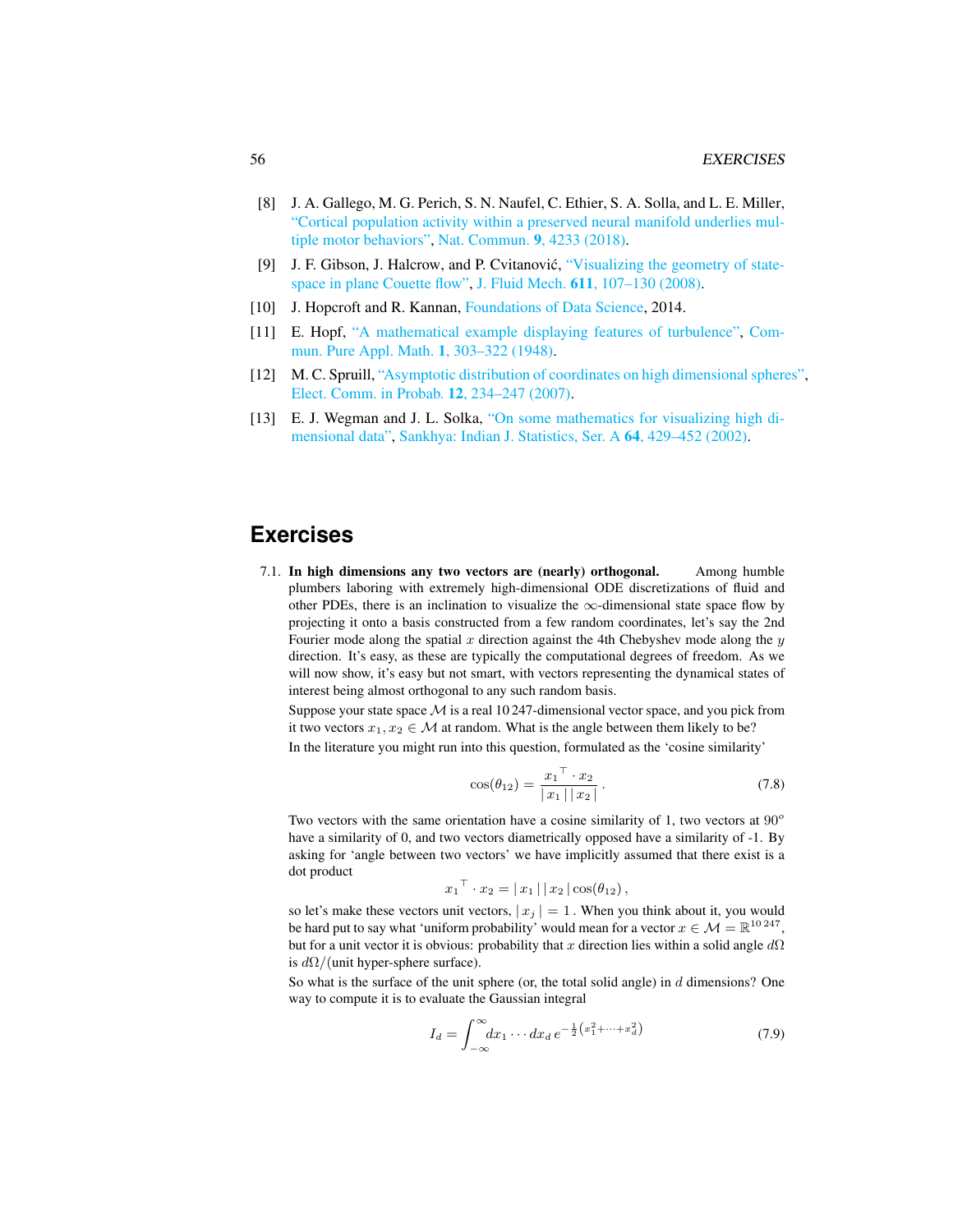in cartesian and polar coordinates. Show that

- (a) In cartesian coordinates  $I_d = (2\pi)^{d/2}$ .
- (b) Show, by examining the form of the integrand in the polar coordinates, that for an arbitrary, even complex dimension  $d \in \mathbb{C}$

<span id="page-56-0"></span>
$$
S_{d-1} = 2\pi^{d/2} / \Gamma(d/2). \tag{7.10}
$$

In QFT, or Quantum Field Theory, integrals over 4-momenta are brought to polar form and evaluated as functions of a complex dimension parameter d. This procedure is called the 'dimensional regularization'.

(c) Recast the integrals in polar coordinate form. You know how to compute this integral in 2 and 3 dimensions. Show by induction that the surface  $S_{d-1}$  of unit d-ball, or the total solid angle in even and odd dimensions is given by

$$
S_{2k} = \frac{2(2\pi)^k}{(2k-1)!!}, \qquad S_{2k+1} = \frac{2\pi^{k+1}}{k!}.
$$
 (7.11)

However irritating to Data Scientists (these are just the Gamma function [\(7.10\)](#page-56-0) written out as factorials), the distinction between even and odd dimensions is not silly - in Cartan's classification of all compact Lie groups, special orhtogonal groups  $SO(2k)$  and  $SO(2k+1)$  belong to two distinct infinite families of special orthogonal symmetry groups, with implications for physics in 2, 3 and 4 dimensions. For example, by the [hairy ball theorem,](http://www.newscientist.com/blogs/nstv/2011/12/one-minute-math-why-you-cant-comb-a-hairy-ball.html) there can be no non-vanishing continuous tangent vector field on even-dimensional d-spheres; you cannot smoothly comb hair on a 3-dimensional ball.

- (d) Check your formula for  $d = 2$  (1-sphere, or the circle) and  $d = 3$  (2-sphere, or the sphere).
- (e) What limit does  $S_d$  does tend to for large  $d$ ? (Hint: it's not what you think. Try Sterling's formula).

So now that we know the volume of a sphere, what is a the most likely angle between two vectors  $x_1, x_2$  picked at random? We can rotate coordinates so that  $x_1$  is aligned with the 'z-axis' of the hypersphere. An angle  $\theta$  then defines a meridian around the 'z-axis'.

(f) Show that probability  $P(\theta)d\theta$  of finding two vectors at angle  $\theta$  is given by the area of the meridional strip of width  $d\theta$ , and derive the formula for it:

$$
P(\theta) = \frac{1}{\sqrt{\pi}} \frac{\Gamma(d/2)}{\Gamma((d-1)/2)}.
$$

(One can write analytic expression for this in terms of beta functions, but it is unnecessary for the problem at hand).

(g) Show that for large d the probability  $P(\theta)$  tends to a normal distribution with mean  $\theta = \pi/2$  and variance  $1/d$ .

So, in d-dimensional vector space the two random vectors are nearly orthogonal, within accuracy of  $\theta = \pi/2 \pm 1/d$ .

*Null distribution:* For data which can be negative as well as positive, the null distribution for cosine similarity is the distribution of the dot product of two independent random unit vectors. This distribution has a mean of zero and a variance of  $1/d$  (where d is the number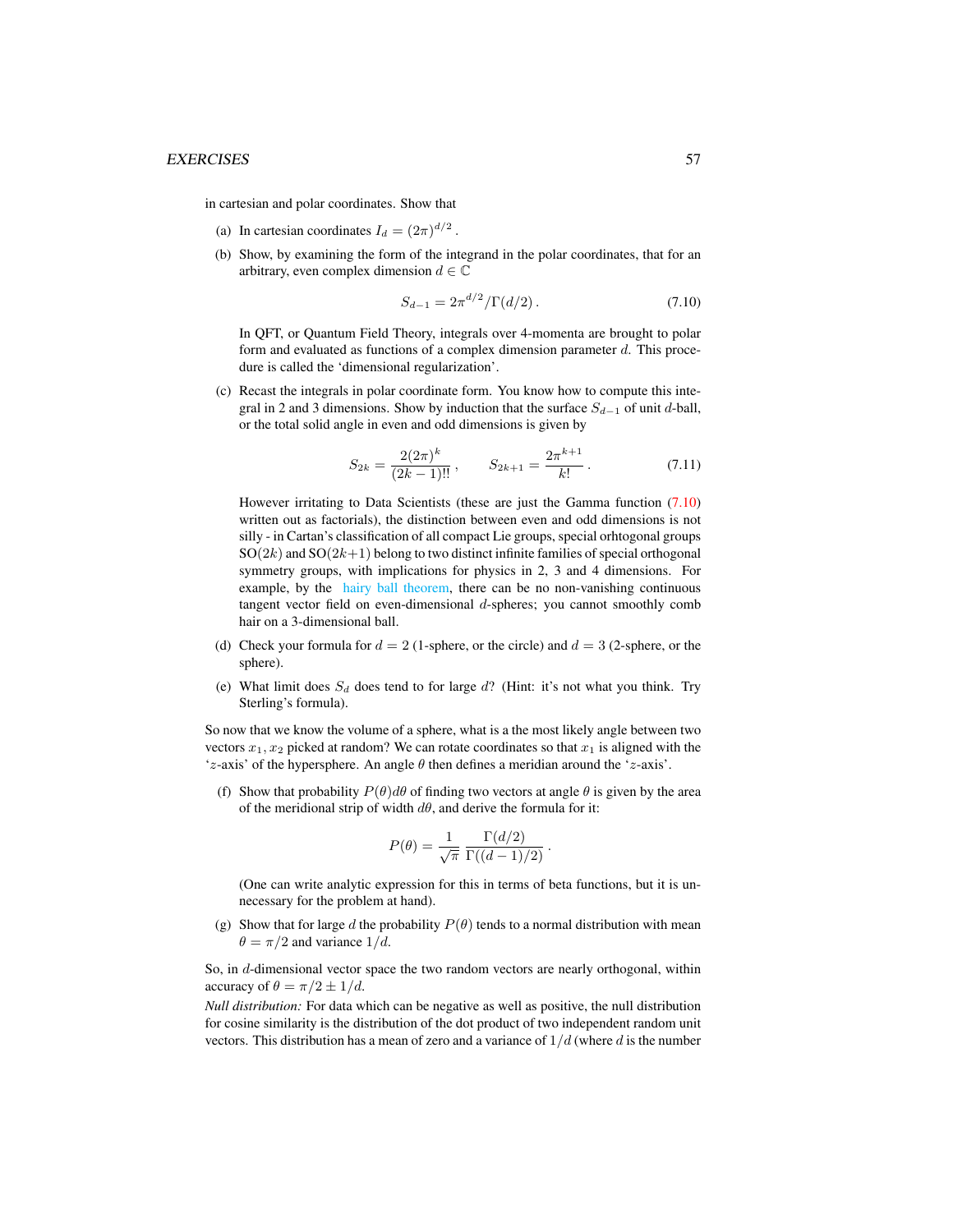of dimensions), and although the distribution is bounded between  $-1$  and  $+1$ , as d grows large the distribution is increasingly well-approximated by the normal distribution.

If you are a humble plumber simulating turbulence, and trying to visualize its state space and the notion of a vector space is some abstract hocus-pocus to you, try thinking this way. Your 2nd Fourier mode basis vector is something that wiggles twice along your computation domain. Your turbulent state is very wiggly. The product of the two functions integrated over the computational domain will average to zero, with a small leftover. We have just estimated that with dumb choices of coordinate bases this leftover will be of order of 1/10 247, which is embarrassingly small for displaying a phenomenon of order  $\approx 1$ .

Several intelligent choices of coordinates for state space projections are described in ChaosBook [section 2.4,](http://ChaosBook.org/chapters/ChaosBook.pdf#section.2.4) the web tutorial [ChaosBook.org/tutorials,](http://ChaosBook.org/tutorials) and Gibson *et al.* [\[9\]](#page-55-6).

#### Sara A. Solla and P. Cvitanovic´

<span id="page-57-0"></span>7.2. Airy function for large arguments. Important contributions as stationary phase points may arise from extremal points where the first non-zero term in a Taylor expansion of the phase is of third or higher order. Such situations occur, for example, at bifurcation points or in diffraction effects, (such as waves near sharp corners, waves creeping around obstacles, etc.). In such calculations, one meets Airy functions integrals of the form

$$
Ai(x) = \frac{1}{2\pi} \int_{-\infty}^{+\infty} dy \, e^{i(xy - \frac{y^3}{3})} \,. \tag{7.12}
$$

Calculate the Airy function  $Ai(x)$  using the stationary phase approximation. What happens when considering the limit  $x \to 0$ . Estimate for which value of x the stationary phase approximation breaks down.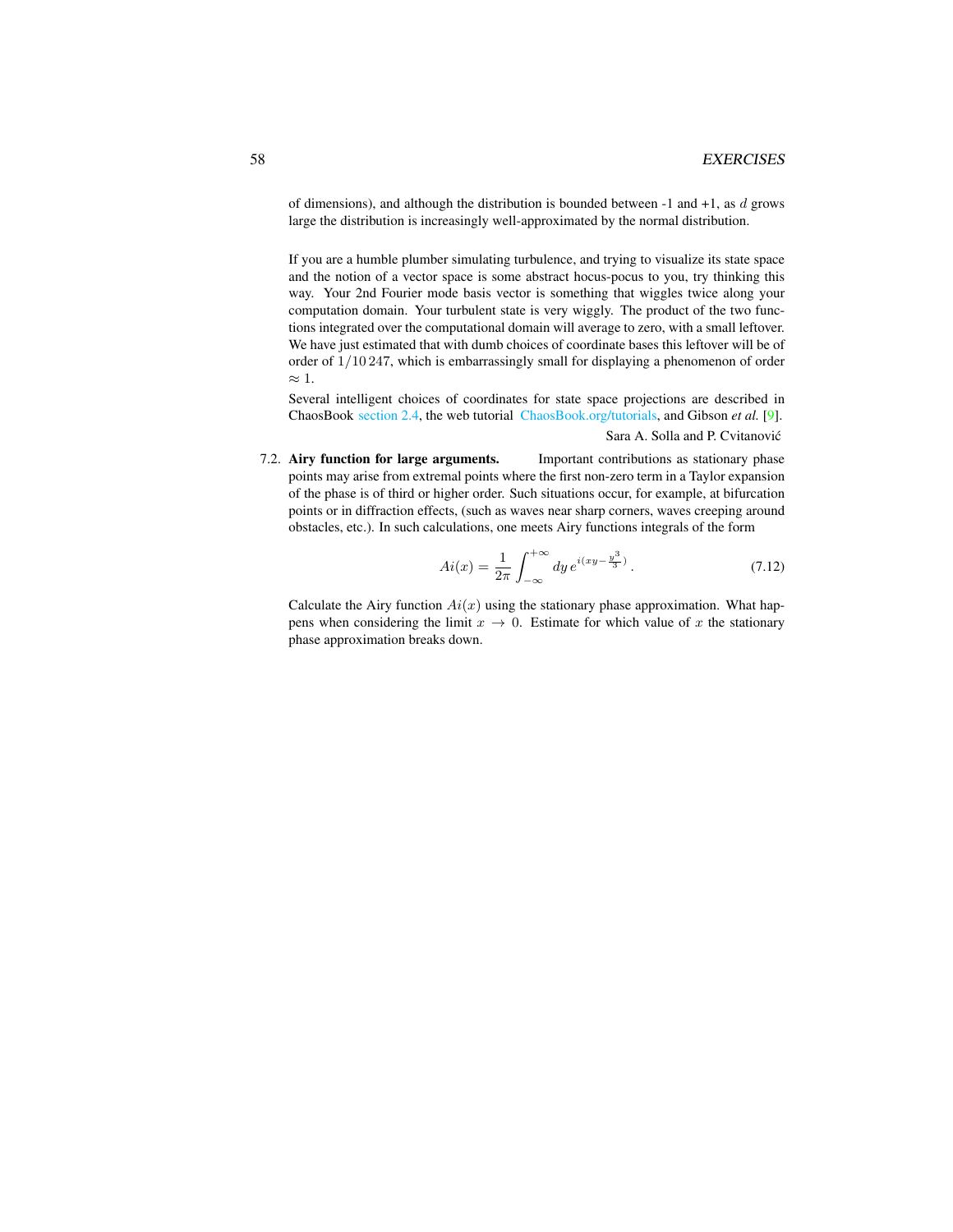# Discrete Fourier transform

# Georgia Tech PHYS-6124

Homework HW #8 due Wednesday, October 16, 2019

== show all your work for maximum credit,

== put labels, title, legends on any graphs

== acknowledge study group member, if collective effort

== if you are LaTeXing, here is the [source code](http://chaosbook.org/~predrag/courses/PHYS-6124-19/exerWeek8.tex)

Exercise [8.1](#page-59-0) *Laplacian is a non-local operator* 4 points Exercise [8.2](#page-60-0) *Lattice Laplacian diagonalized* 8 points

Total of 12 points =  $100\%$  score.

edited October 23, 2019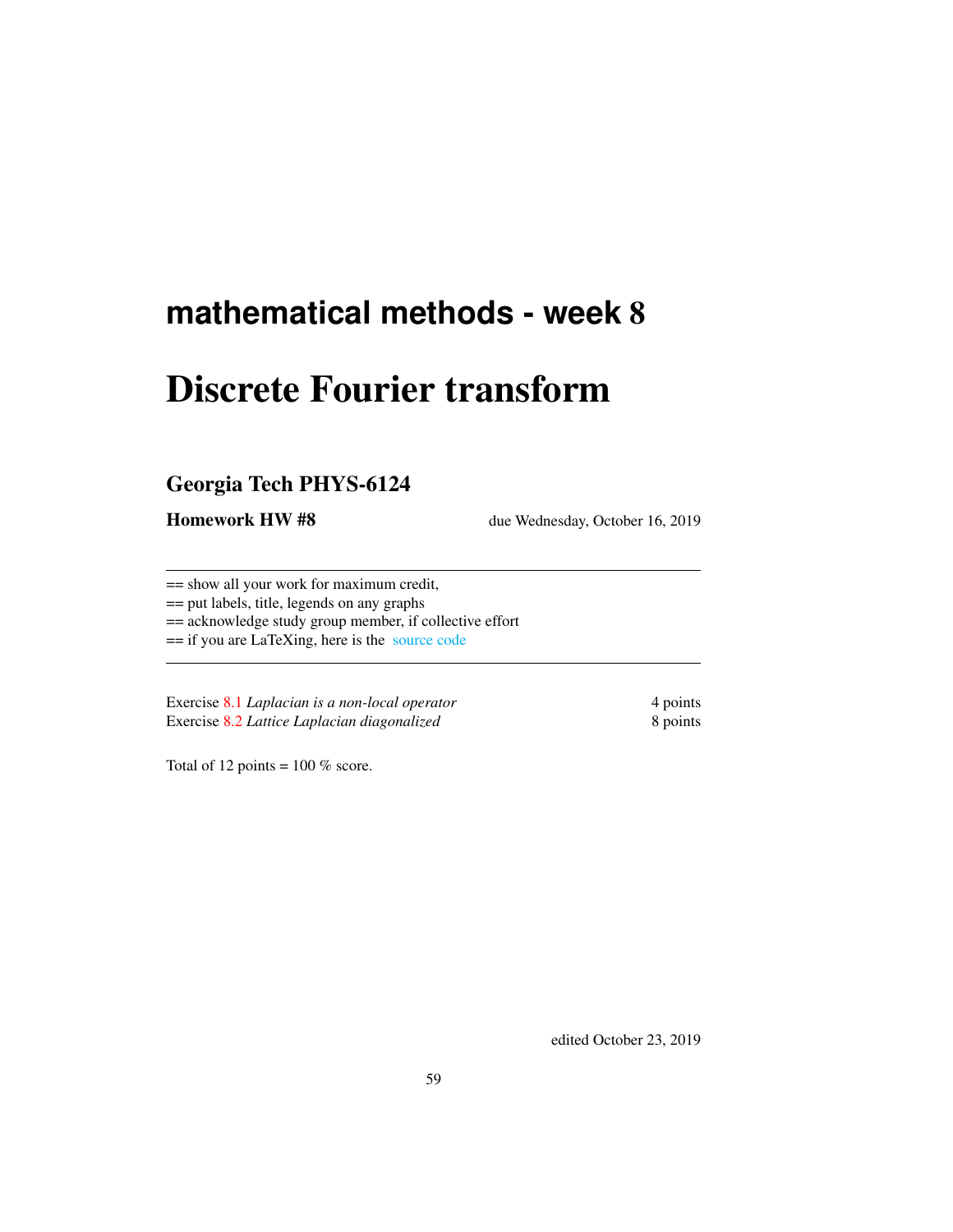## Week 8 syllabus Monday, October 7, 2019

Discretization of continuum, lattices, discrete derivatives, discrete Fourier transforms.

- Mon Applied math version: how to discretize derivatives: ChaosBook [Appendix A24 Deterministic diffusion](http://ChaosBook.org/chapters/ChaosBook.pdf#appendix.X) Sects. A24.1 to A24.1.1 *Lattice Laplacian*.
- Wed A periodic lattice as the simplest example of the theory of finite groups: ChaosBook [Sects. A24.1.2 to A24.3.1.](http://ChaosBook.org/chapters/ChaosBook.pdf#section.X.1) ChaosBook [Example A24.2](http://ChaosBook.org/chapters/ChaosBook.pdf#section.X.6) *Projection operators for discrete Fourier transform.* ChaosBook Example A24.3 *'Configuration-momentum' Fourier space duality.*
- Fri Sect. A24.4 Fourier transform as the limit of a discrete Fourier transform.

### Optional reading

• A theoretical physicist's version of the above notes: *Quantum Field Theory - a cyclist tour*, Chapter 1 *[Lattice field theory](http://chaosbook.org/FieldTheory/QMlectures/lectQM.pdf#chapter.1)* motivates discrete Fourier transforms by computing a free propagator on a lattice.

# **Exercises**

#### <span id="page-59-0"></span>8.1. Laplacian is a non-local operator.

While the Laplacian is a simple tri-diagonal difference operator, its inverse (the "free" propagator of statistical mechanics and quantum field theory) is a messier object. A way to compute is to start expanding propagator as a power series in the Laplacian

<span id="page-59-1"></span>
$$
\frac{1}{m^2 \mathbf{1} - \Delta} = \frac{1}{m^2} \sum_{n=0}^{\infty} \frac{1}{m^{2n}} \Delta^n.
$$
 (8.1)

As  $\Delta$  is a finite matrix, the expansion is convergent for sufficiently large  $m^2$ . To get a feeling for what is involved in evaluating such series, show that  $\Delta^2$  is:

$$
\Delta^{2} = \frac{1}{a^{4}} \begin{bmatrix} 6 & -4 & 1 & 1 & -4 \\ -4 & 6 & -4 & 1 & \\ 1 & -4 & 6 & -4 & 1 \\ & & 1 & -4 & \ddots & \\ & & & 6 & -4 \\ -4 & 1 & & 1 & -4 & 6 \end{bmatrix} .
$$
 (8.2)

What  $\Delta^3$ ,  $\Delta^4$ ,  $\cdots$  contributions look like is now clear; as we include higher and higher powers of the Laplacian, the propagator matrix fills up; while the *inverse* propagator is differential operator connecting only the nearest neighbors, the propagator is integral operator, connecting every lattice site to any other lattice site.

This matrix can be evaluated as is, on the lattice, and sometime it is evaluated this way, but in case at hand a wonderful simplification follows from the observation that the lattice action is translationally invariant, exercise [8.2.](#page-60-0)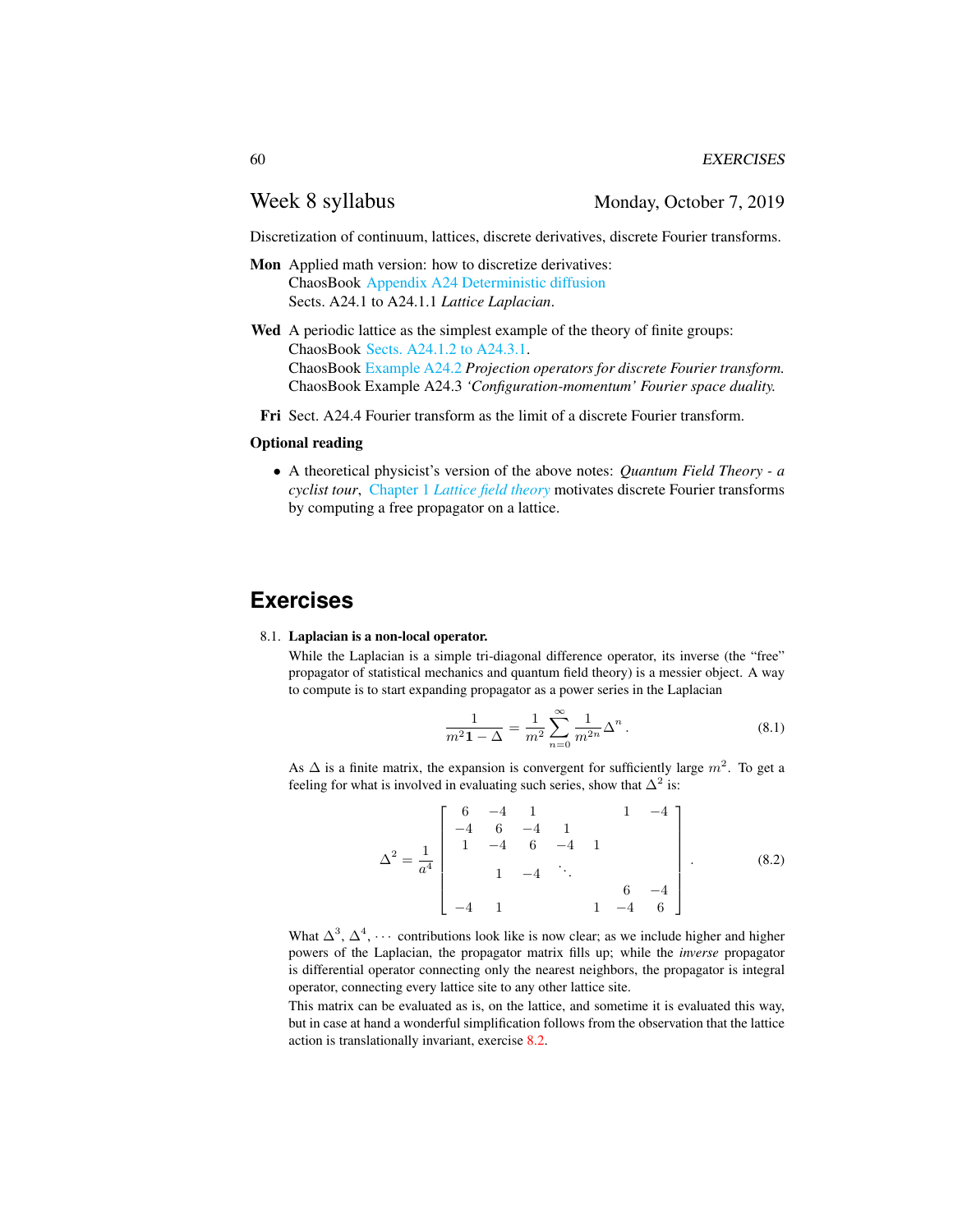### EXERCISES 61

<span id="page-60-0"></span>8.2. Lattice Laplacian diagonalized. Insert the identity  $\sum P^{(k)} = 1$  wherever you profitably can, and use the shift matrix eigenvalue equation to convert shift  $\sigma$  matrices into scalars. If M *commutes* with  $\sigma$ , then  $(\varphi_k^{\dagger} \cdot M \cdot \varphi_{k'}) = \tilde{M}^{(k)} \delta_{kk'}$ , and the matrix M acts as a multiplication by the scalar  $\tilde{M}^{(k)}$  on the kth subspace. Show that for the 1-dimensional version of the lattice Laplacian (??) the projection on the kth subspace is

$$
(\varphi_k^{\dagger} \cdot \Delta \cdot \varphi_{k'}) = \frac{2}{a^2} \left( \cos \left( \frac{2\pi}{N} k \right) - 1 \right) \delta_{kk'} . \tag{8.3}
$$

In the kth subspace the propagator is simply a number, and, in contrast to the mess generated by  $(8.1)$ , there is nothing to evaluating:

$$
\varphi_k^{\dagger} \cdot \frac{1}{m^2 \mathbf{1} - \Delta} \cdot \varphi_{k'} = \frac{\delta_{kk'}}{m^2 - \frac{2}{(ma)^2} \left(\cos 2\pi k / N - 1\right)},\tag{8.4}
$$

where k is a site in the N-dimensional dual lattice, and  $a = L/N$  is the lattice spacing.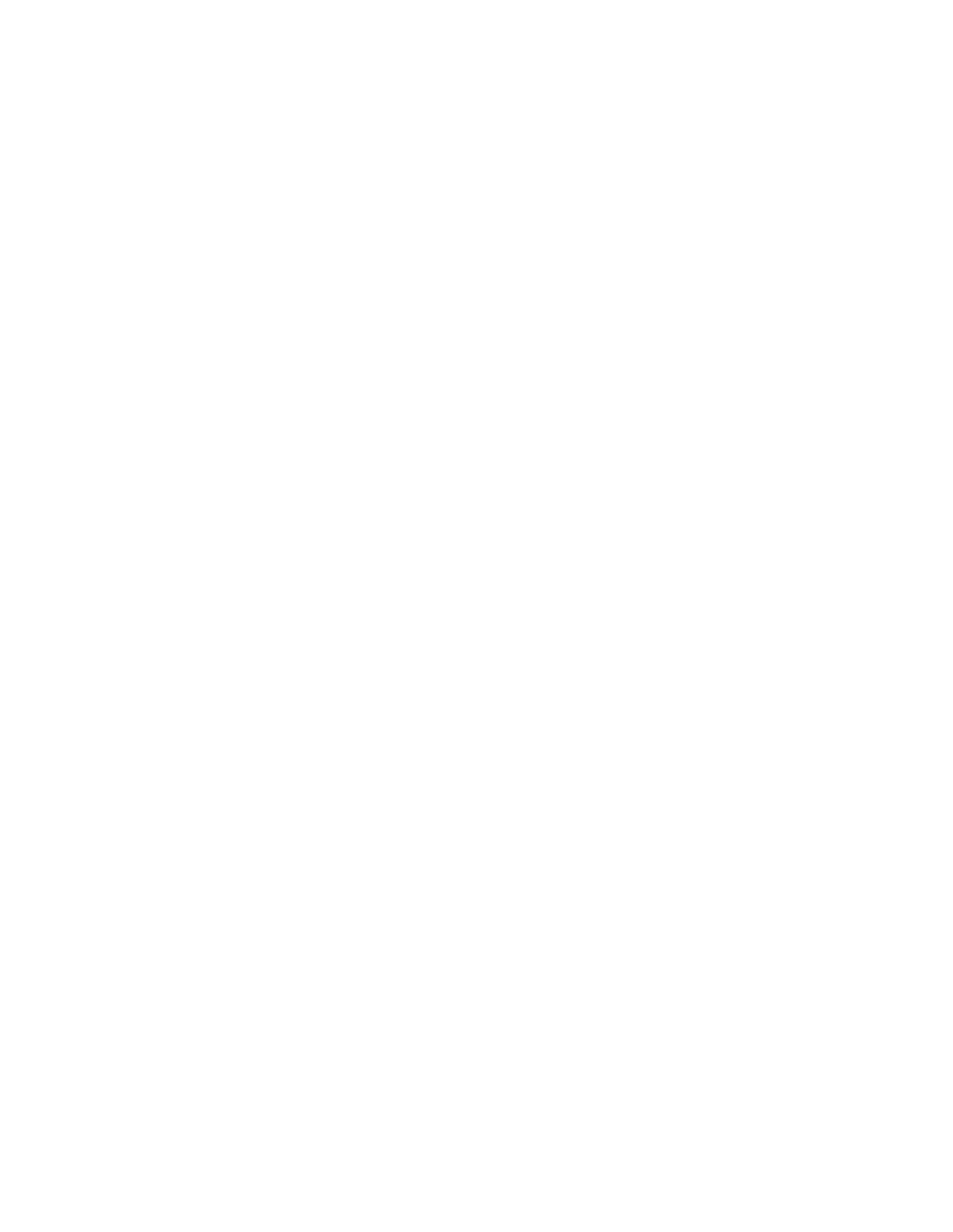# Fourier transform

# Georgia Tech PHYS-6124

Homework HW #9 due Monday, October 21, 2019

== show all your work for maximum credit,

== put labels, title, legends on any graphs

== acknowledge study group member, if collective effort

== if you are LaTeXing, here is the [source code](http://chaosbook.org/~predrag/courses/PHYS-6124-19/exerWeek9.tex)

Exercise [9.2](#page-66-0) d-dimensional Gaussian integrals 5 points Exercise [9.3](#page-66-1) *Convolution of Gaussians* 5 points 5 points

Total of 10 points = 100 % score. Extra points accumulate, can help you later if you miss a few problems.

edited October 18, 2019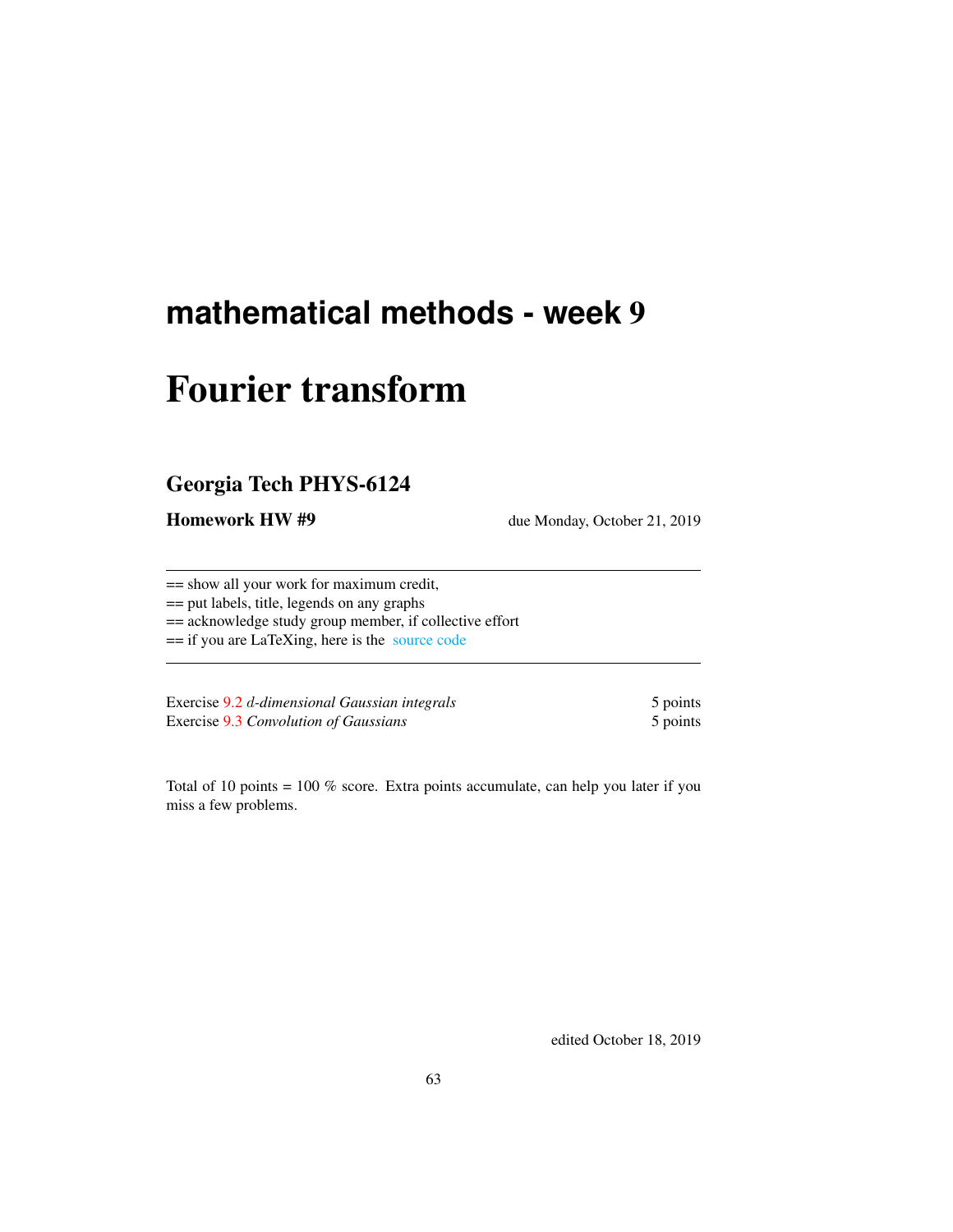# Week 9 syllabus Wednesday, October 16, 2019

- Wed Arfken and Weber [\[1\]](#page-65-0) [\(click here\)](http://ChaosBook.org/library/ArWe05chap14.pdf) Chapter 14. Fourier Series. Farazmand notes on [Fourier transforms.](http://ChaosBook.org/~predrag/courses/PHYS-6124-19/FourierLectFaraz.pdf)
	- Fri Grigoriev notes
		- [4. Integral transforms,](http://ChaosBook.org/~predrag/courses/PHYS-6124-19/ln4.pdf) 4.3-4.4 square wave, Gibbs phenomenon;
		- [5. Fourier transform:](http://ChaosBook.org/~predrag/courses/PHYS-6124-19/ln5.pdf) 5.1-5.6 inverse, Parseval's identity, ..., examples

#### Optional reading

- Stone and Goldbart [\[4\]](#page-66-2) [\(click here\)](http://ChaosBook.org/library/StGoAppB.pdf) Appendix B
- Roger Penrose [\[3\]](#page-65-1) [chapter on Fourier transforms](http://ChaosBook.org/~predrag/courses/PHYS-6124-19/Penr04-9.pdf) is sophisticated, but too pretty to pass up.

#### **Question** 9.1. Henriette Roux asks

Q You usually explain operations by finite-matrix examples, but in exercise [9.3](#page-66-1) you asked us to show that the Fourier transform of the convolution corresponds to the product of the Fourier transforms only for continuum integrals. What is that for discrete Fourier transforms? What is a "convolution theorem" for matrices?

A "Convolution" is a simplified matrix multiplication for translationally invariant matrix operators, see example [9.2.](#page-64-0)

## 9.1 Examples

**Example** 9.1. *Circulant matrices. An* [L×L] *circulant matrix*

<span id="page-63-0"></span>
$$
C = \begin{bmatrix} c_0 & c_{L-1} & \dots & c_2 & c_1 \\ c_1 & c_0 & c_{L-1} & c_2 \\ \vdots & c_1 & c_0 & \ddots & \vdots \\ c_{L-2} & \ddots & c_{L-1} & c_0 \end{bmatrix},
$$
(9.1)

*has eigenvectors (discrete Fourier modes) and eigenvalues*  $Cv_k = \lambda_k v_k$ 

$$
v_k = \frac{1}{\sqrt{L}} (1, \omega^k, \omega^{2k}, \dots, \omega^{k(L-1)})^{\mathrm{T}}, \qquad k = 0, 1, \dots, L-1
$$
  

$$
\lambda_k = c_0 + c_{L-1} \omega^k + c_{L-2} \omega^{2k} + \dots + c_1 \omega^{k(L-1)}, \qquad (9.2)
$$

*where*

$$
=e^{2\pi i/L} \tag{9.3}
$$

*is a root of unity. The familiar examples are the one-lattice site shift matrix*  $(c_1 = 1,$  *all other*  $c_k = 0$ *), and the lattice Laplacian*  $\Box$ *.* 

 $\omega$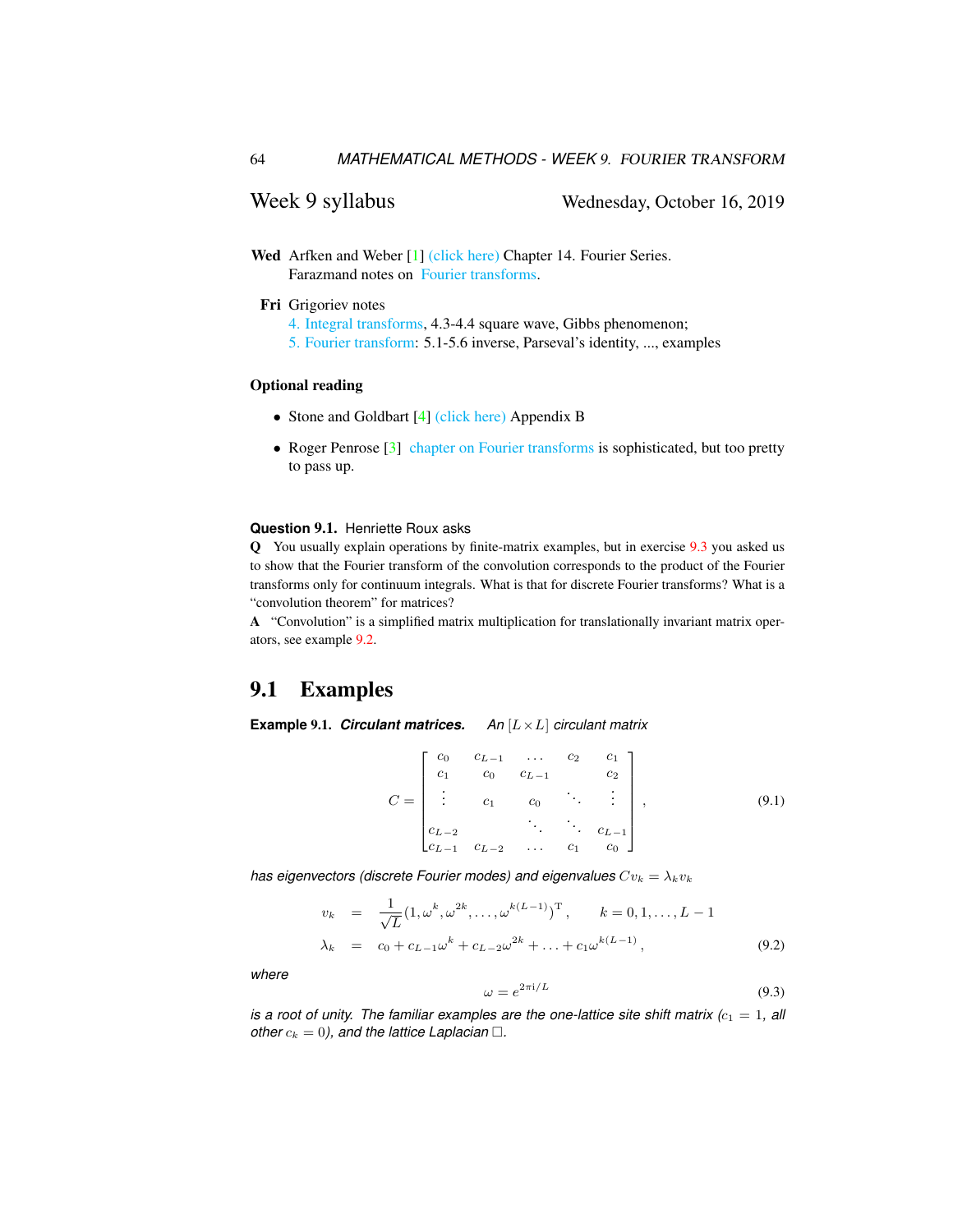<span id="page-64-0"></span>**Example** 9.2. *Convolution theorem for matrices. Translation-invariant matrices can only depend on differences of lattice positions,*

$$
C_{ij} = C_{i-j,0} \tag{9.4}
$$

All content of a translation-invariant matrix is thus in its first row  $C_{n0}$ , all other rows are *its cyclic translations, so translation-invariant matrices are always of the circulant form [\(9.1\)](#page-63-0). A product of two translation-invariant matrices can be written as*

$$
A_{im} = \sum_{j} B_{ij} C_{jm} \Rightarrow A_{i-m,0} = \sum_{j} B_{i-j,0} C_{j-m,0},
$$

*i.e., in the "convolution" form*

$$
A_{n0} = (BC)_{n0} = \sum_{\ell} B_{n-\ell,0} C_{\ell 0}
$$
\n(9.5)

which only uses a single row of each matrix; N operations, rather than the matrix multiplication  $N^2$  operations for each of the  $N$  components  $A_{n0}$ .

*A circulant matrix is constructed from powers of the shift matrix, so it is diagonalized by the discrete Fourier transform, i.e., unitary matrix* U*. In the Fourier representation, the convolution is thus simply a product of* k*th Fourier components (no sum over* k*):*

$$
UAU^{\dagger} = UBU^{\dagger}UCU^{\dagger} \quad \rightarrow \quad \tilde{A}_{kk} = \tilde{B}_{kk}\tilde{C}_{kk} \,. \tag{9.6}
$$

*That requires only 1 multiplication for each of the* N *components*  $A_{n0}$ *.* 

# 9.2 A bit of noise

Fourier invented Fourier transforms to describe the diffusion of heat. How does that come about?

Consider a noisy *discrete time* trajectory

<span id="page-64-1"></span>
$$
x_{n+1} = x_n + \xi_n, \qquad x_0 = 0,
$$
\n(9.7)

where  $x_n$  is a d-dimensional state vector at time n,  $x_{n,j}$  is its jth component, and  $\xi_n$ is a noisy kick at time  $n$ , with the prescribed probability distribution of zero mean and the covariance matrix (diffusion tensor)  $\Delta$ ,

<span id="page-64-2"></span>
$$
\langle \xi_{n,j} \rangle = 0, \qquad \langle \xi_{n,i} \, \xi_{m,j}^T \rangle = \Delta_{ij} \, \delta_{nm} \,, \tag{9.8}
$$

where  $\langle \cdots \rangle$  stands for average over many realizations of the noise. Each 'Langevin' trajectory  $(x_0, x_1, x_2, \dots)$  is an example of a Brownian motion, or diffusion.

In the Fokker-Planck description individual noisy trajectories [\(9.7\)](#page-64-1) are replaced by the evolution of a density of noisy trajectories, with the action of discrete one-time step *Fokker-Planck operator* on the density distribution  $\rho$  at time n,

<span id="page-64-3"></span>
$$
\rho_{n+1}(y) = [\mathcal{L}\rho_n](y) = \int dx \, \mathcal{L}(y,x) \, \rho_n(x) \,, \tag{9.9}
$$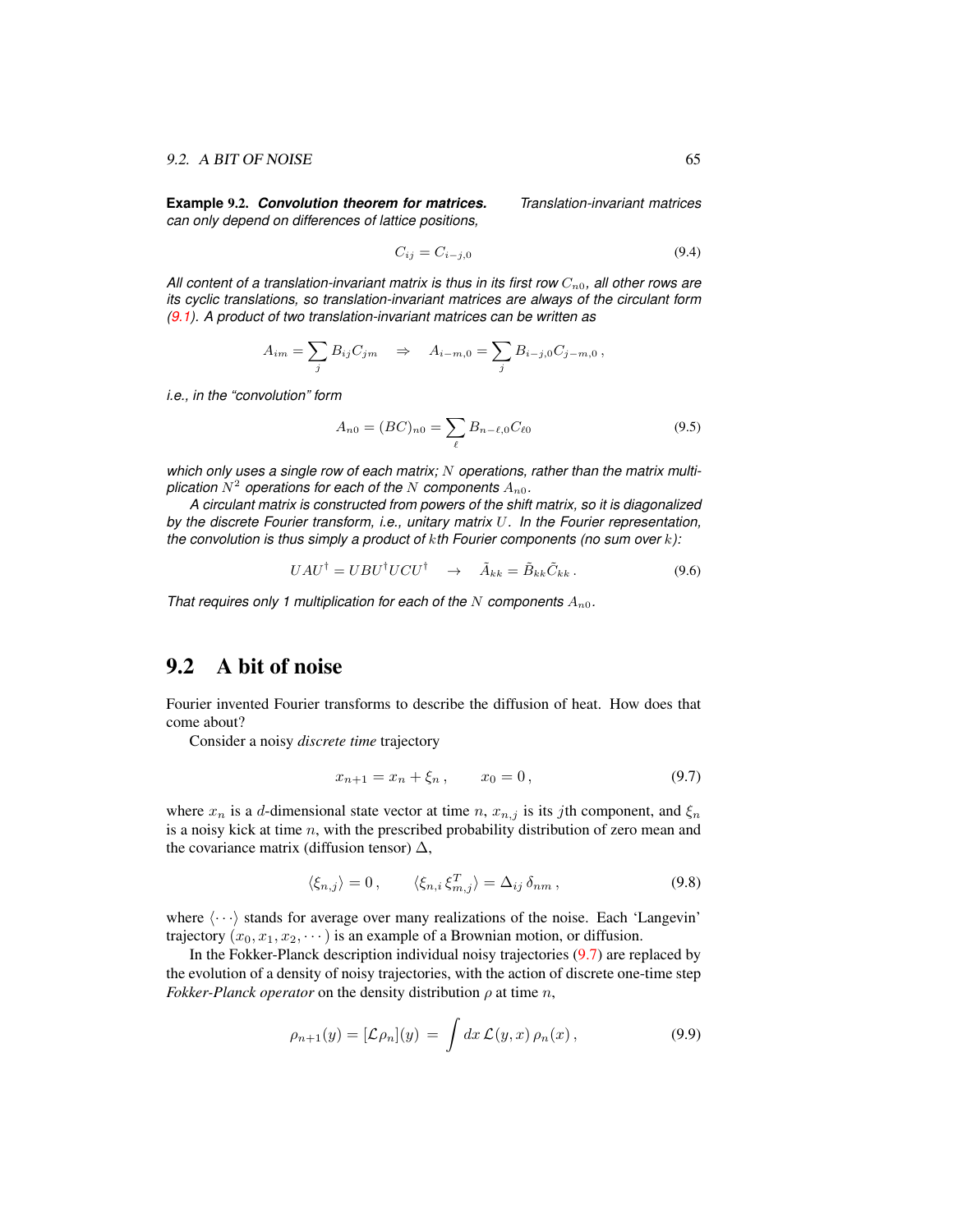given by a normalized Gaussian (work through exercise [9.2\)](#page-66-0)

<span id="page-65-2"></span>
$$
\mathcal{L}(y,x) = \frac{1}{N} e^{-\frac{1}{2}(y-x)^T \frac{1}{\Delta}(y-x)}, \quad N = (2\pi)^{d/2} \sqrt{\det(\Delta)}, \quad (9.10)
$$

which smears out the initial density  $\rho_n$  diffusively by noise of covariance [\(9.8\)](#page-64-2). The covariance  $\Delta$  is a symmetric  $\left[ d \times d \right]$  matrix which can be diagonalized by an orthogonal transformation, and rotated into an ellipsoid with d orthogonal axes, of different widths (covariances) along each axis. You can visualise the Fokker-Planck operator [\(9.9\)](#page-64-3) as taking a  $\delta$ -function concentrated initial distribution centered on  $x = 0$ , and smearing it into a cigar shaped noise cloud.

As  $\mathcal{L}(y, x) = \mathcal{L}(y - x)$ , the Fokker-Planck operator acts on the initial distribution as a *convolution*,

$$
[\mathcal{L}\rho_n](y) = [\mathcal{L} * \rho_n](y) = \int dx \, \mathcal{L}(y-x) \, \rho_n(x)
$$

Consider the action of the Fokker-Planck operator on a normalized, cigar-shaped Gaussian density distribution

$$
\rho_n(x) = \frac{1}{N_n} e^{-\frac{1}{2}x^T \frac{1}{\Delta_n} x}, \qquad N_n = (2\pi)^{d/2} \sqrt{\det(\Delta_n)}.
$$
 (9.11)

That is also a cigar, but in general of a different shape and orientation than the Fokker-Planck operator [\(9.10\)](#page-65-2). As you can check by working out exercise [9.3,](#page-66-1) a convolution of a Gaussian with a Gaussian is again a Gaussian, so the Fokker-Planck operator maps the Gaussian  $\rho_n(x_n)$  into the Gaussian

$$
\rho_{n+1}(x) = \frac{1}{N_{n+1}} e^{-\frac{1}{2}x^T \frac{1}{\Delta_n + \Delta} x}, \qquad N_{n+1} = (2\pi)^{d/2} \sqrt{\det(\Delta_n + \Delta)} \tag{9.12}
$$

one time step later.

In other words, covariances  $\Delta_n$  add up. This is the d-dimensional statement of the familiar fact that cumulative error squared is the sum of squares of individual errors. When individual errors are small, and you are adding up a sequence of them in time, you get Brownian motion. If the individual errors are small and added independently to a solution of deterministic equations (so-called 'drift'), you get the Langevin and the Fokker-Planck equations.

## References

- <span id="page-65-0"></span>[1] G. B. Arfken and H. J. Weber, *[Mathematical Methods for Physicists: A Compre](http://books.google.com/books?vid=ISBN9780120598762)[hensive Guide](http://books.google.com/books?vid=ISBN9780120598762)*, 6th ed. (Academic, New York, 2005).
- <span id="page-65-3"></span>[2] N. Bleistein and R. A. Handelsman, *[Asymptotic Expansions of Integrals](http://books.google.com/books?vid=ISBN9780486650821)* (Dover, New York, 1986).
- <span id="page-65-1"></span>[3] R. Penrose, *[The Road to Reality: A Complete Guide to the Laws of the Universe](http://books.google.com/books?vid=ISBN9781446418208)* (A. A. Knopf, New York, 2005).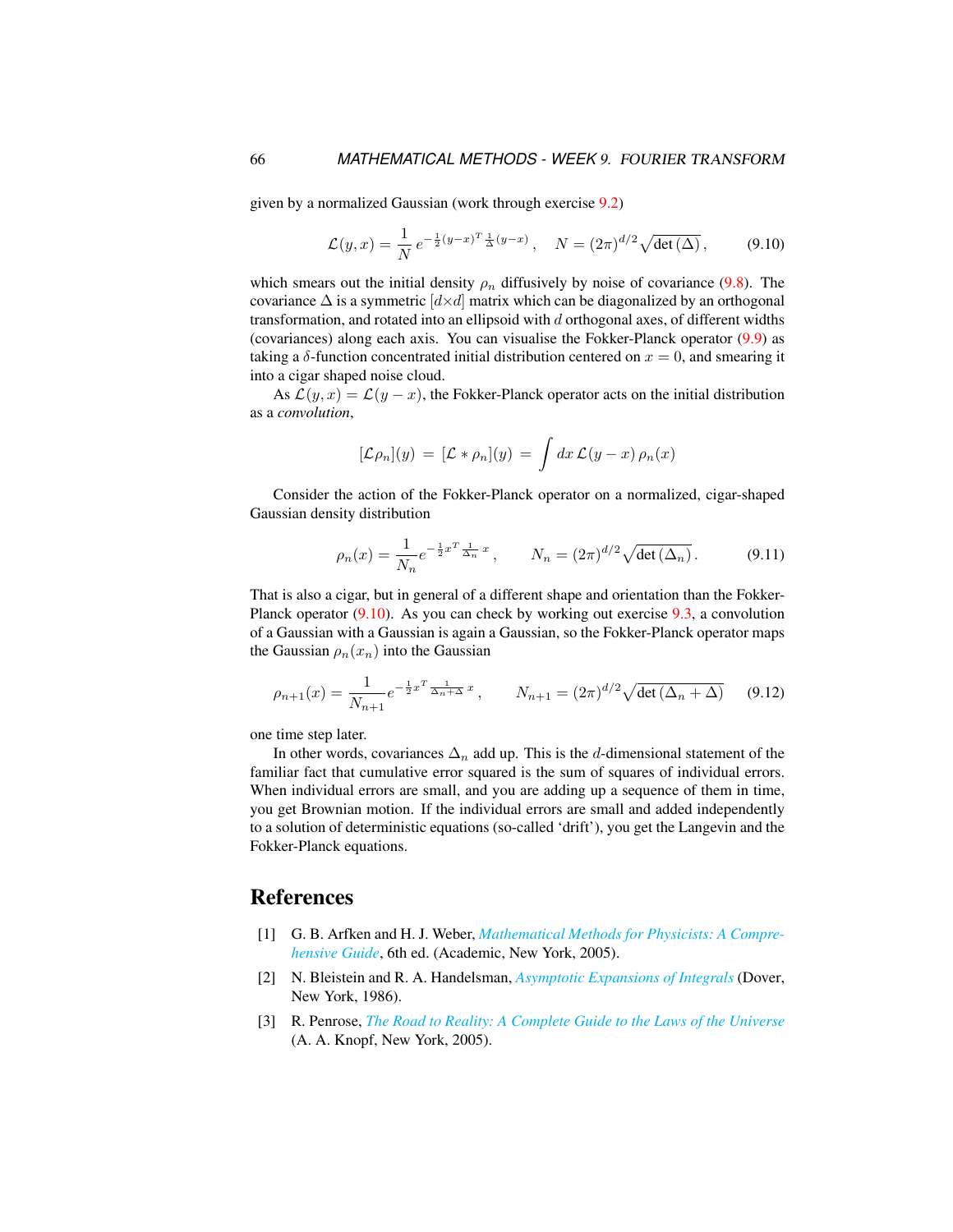#### EXERCISES 67

<span id="page-66-2"></span>[4] M. Stone and P. Goldbart, *[Mathematics for Physics: A Guided Tour for Graduate](http://dx.doi.org/10.1017/cbo9780511627040) [Students](http://dx.doi.org/10.1017/cbo9780511627040)* (Cambridge Univ. Press, Cambridge, 2009).

# **Exercises**

9.1. **Who ordered**  $\sqrt{\pi}$  ? Derive the Gaussian integral

$$
\frac{1}{\sqrt{2\pi}}\int_{-\infty}^{\infty}dx\;e^{-\frac{x^2}{2a}}=\sqrt{a}\,,\qquad a>0\,.
$$

assuming only that you know to integrate the exponential function  $e^{-x}$ . Hint, hint:  $x^2$  is a radius-squared of something.  $\pi$  is related to the area or circumference of something.

<span id="page-66-0"></span>9.2.  $d$ -dimensional Gaussian integrals. Show that the Gaussian integral in  $d$ -dimensions is given by

$$
Z[J] = \int d^d x \, e^{-\frac{1}{2}x^\top \cdot M^{-1} \cdot x + x^\top \cdot J} = (2\pi)^{d/2} |\det M|^{\frac{1}{2}} e^{\frac{1}{2} J^\top \cdot M \cdot J},
$$
(9.13)

where M is a real positive definite  $[d \times d]$  matrix, i.e., a matrix with strictly positive eigenvalues, x and J are d-dimensional vectors, and  $(\cdots)^{\top}$  denotes the transpose.

This integral you will see over and over in statistical mechanics and quantum field theory: it's called 'free field theory', 'Gaussian model', 'Wick expansion', etc.. This is the starting, 'propagator' term in any perturbation expansion.

Here we require that the real symmetric matrix  $M$  in the exponent is strictly positive definite, otherwise the integral is infinite. Negative eigenvalues can be accommodated by taking a contour in the complex plane [\[2\]](#page-65-3), see exercise [6.3](#page-48-1) *Fresnel integral*. Zero eigenvalues require stationary phase approximations that go beyond the Gaussian saddle point approximation, typically to the Airy-function type stationary points, see exercise [7.2](#page-57-0) *Airy function for large arguments*.

### <span id="page-66-1"></span>9.3. Convolution of Gaussians.

(a) Show that the Fourier transform of the convolution

$$
[f * g](x) = \int d^d y f(x - y)g(y)
$$

corresponds to the product of the Fourier transforms

$$
[f * g](x) = \frac{1}{(2\pi)^d} \int d^d k F(k) G(k) e^{-ik \cdot x}, \qquad (9.14)
$$

where

$$
F(k) = \int \frac{d^d x}{(2\pi)^{d/2}} f(x) e^{-ik \cdot x}, \quad G(k) = \int \frac{d^d x}{(2\pi)^{d/2}} g(x) e^{-ik \cdot x}.
$$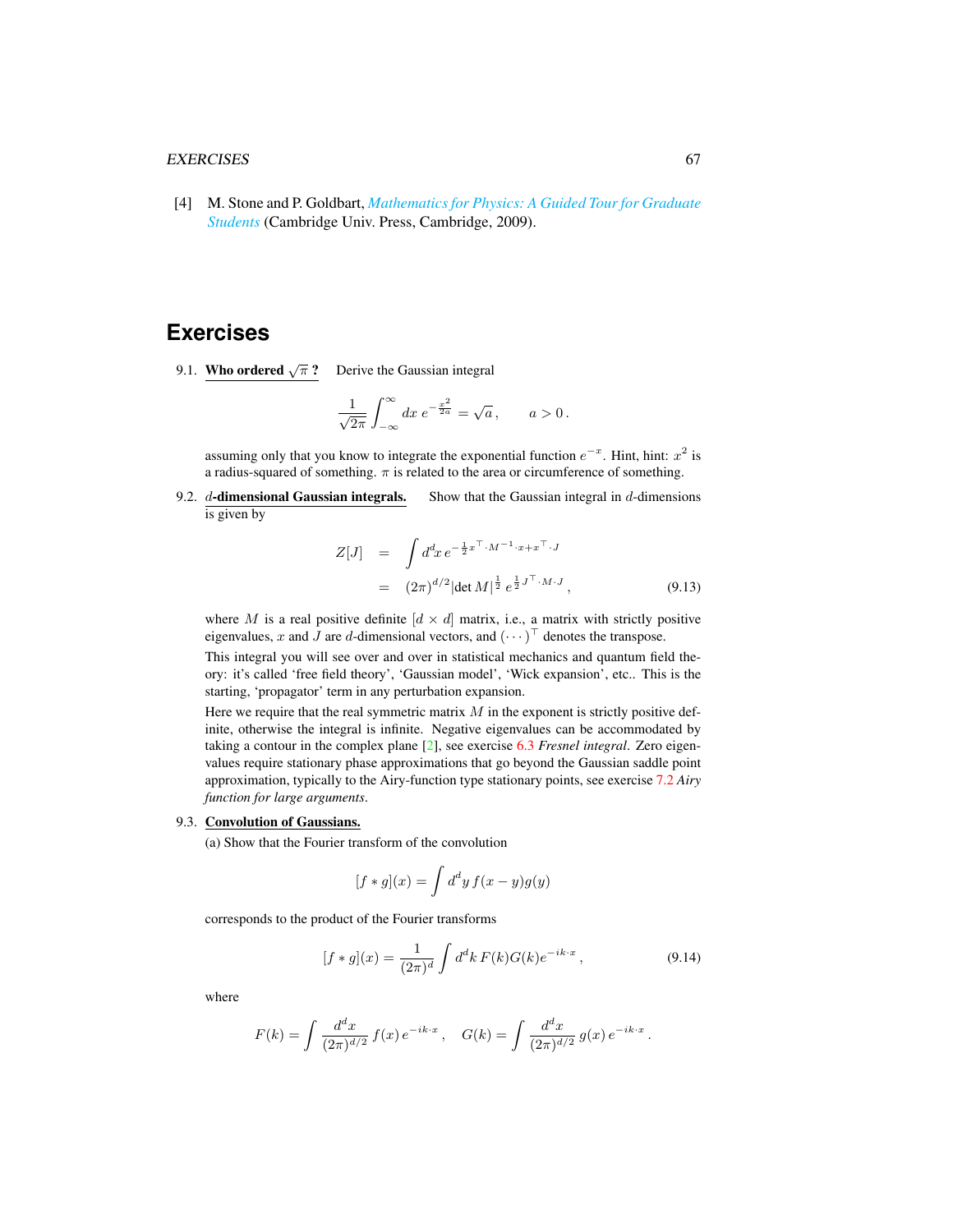(b) Consider two normalized Gaussians

$$
f(x) = \frac{1}{N_1} e^{-\frac{1}{2}x^{\top} \cdot \frac{1}{\Delta_1} \cdot x}, \quad N_1 = \sqrt{\det(2\pi\Delta_1)}
$$
  

$$
g(x) = \frac{1}{N_2} e^{-\frac{1}{2}x^{\top} \cdot \frac{1}{\Delta_2} \cdot x}, \quad N_2 = \sqrt{\det(2\pi\Delta_2)}
$$
  

$$
1 = \int d^d k f(x) = \int d^d k g(x).
$$

Evaluate their Fourier transforms

$$
F(k) = \frac{1}{(2\pi)^{d/2}} e^{\frac{1}{2}k^{\top} \cdot \Delta_1 \cdot k}, \qquad G(k) = \frac{1}{(2\pi)^{d/2}} e^{\frac{1}{2}k^{\top} \cdot \Delta_2 \cdot k}.
$$

Show that the convolution of two normalized Gaussians is a normalized Gaussian

$$
[f * g](x) = \frac{(2\pi)^{-d/2}}{\sqrt{\det(\Delta_1 + \Delta_2)}} e^{-\frac{1}{2}x^{\top} \cdot \frac{1}{\Delta_1 + \Delta_2} \cdot x}.
$$

In other words, covariances  $\Delta_j$  add up. This is the d-dimenional statement of the familiar fact that cumulative error squared is the sum of squares of individual errors. When individual errors are small, and you are adding up a sequence of them in time, you get Brownian motion. If the individual errors are small and added independently to a solution of a deterministic equation, you get Langevin and Fokker-Planck equations.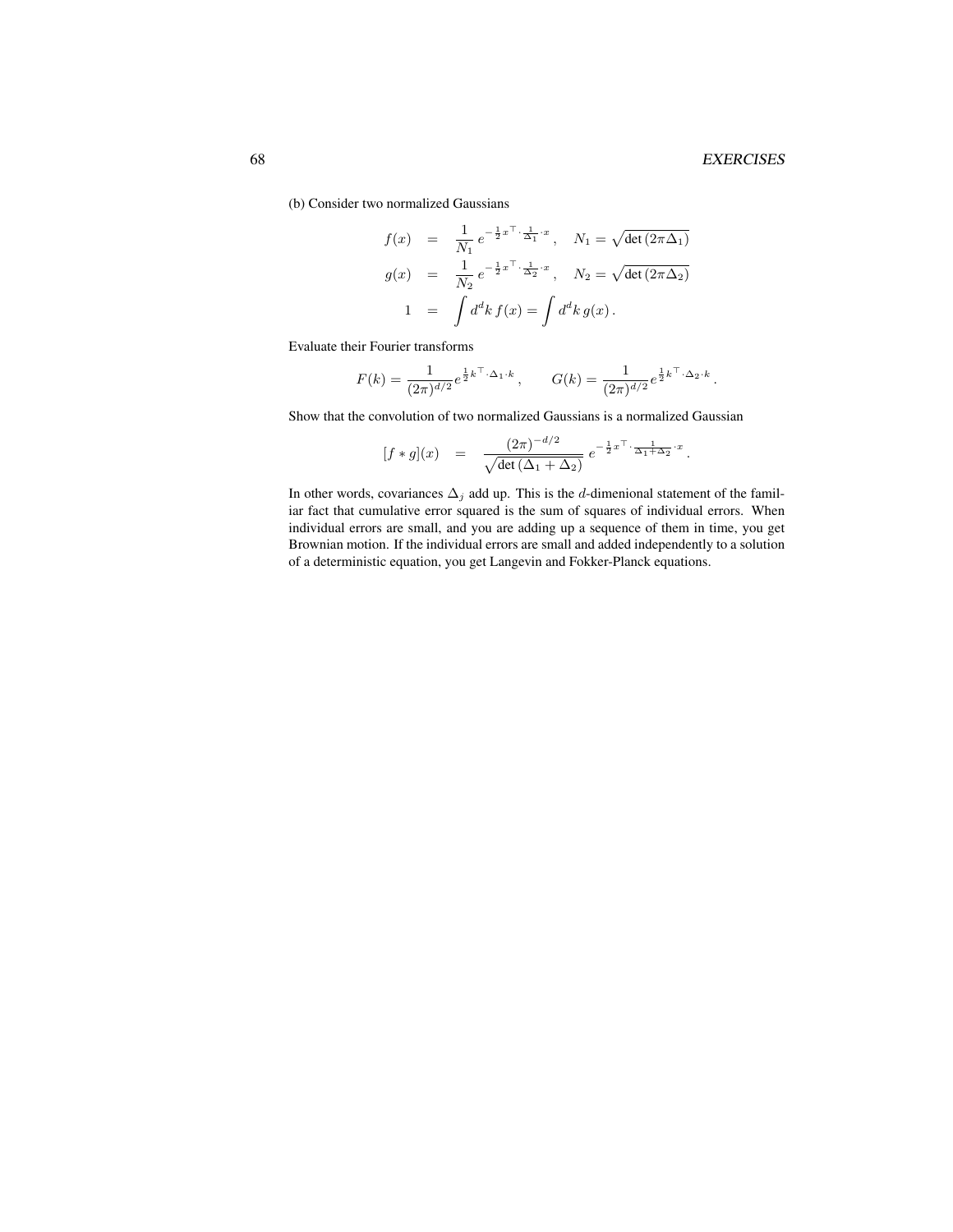# Finite groups

# Georgia Tech PHYS-6124

Homework HW #10 due Monday, October 28, 2019

== show all your work for maximum credit,

== put labels, title, legends on any graphs

== acknowledge study group member, if collective effort

== if you are LaTeXing, here is the [source code](http://chaosbook.org/~predrag/courses/PHYS-6124-19/exerWeek10.tex)

| Exercise 10.1 1-dimensional representation of anything      | 1 point  |
|-------------------------------------------------------------|----------|
| Exercise 10.2 2-dimensional representation of $S_3$         | 4 points |
| Exercise $10.3 D_3$ : symmetries of an equilateral triangle | 5 points |
|                                                             |          |

## Bonus points

| Exercise $10.4$ (a), (b) and (c) <i>Permutation of three objects</i> | 2 points |
|----------------------------------------------------------------------|----------|
| Exercise 10.5 3-dimensional representations of $D_3$                 | 3 points |

Total of 10 points =  $100\%$  score.

edited October 23, 2019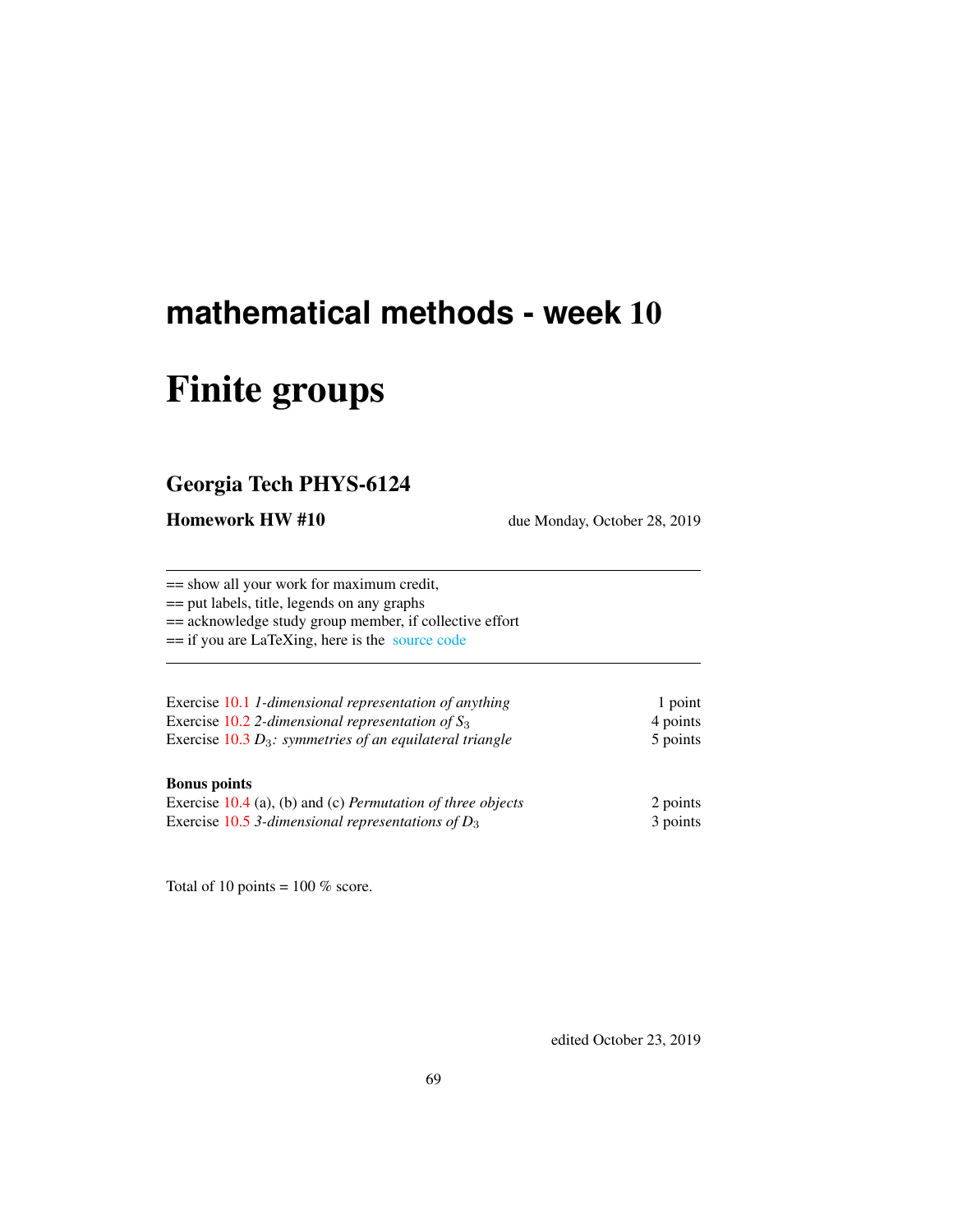## Week 10 syllabus Monday, October 21, 2019

I have given up Twitter in exchange for Tacitus & Thucydides, for Newton & Euclid; & I find myself much the happier. — [Thomas Jefferson](https://founders.archives.gov/documents/Jefferson/03-04-02-0334) to John Adams, 21 January 1812

- **Mon** Groups, permutations,  $D_3 \cong C_{3v} \cong S_3$  symmetries of equilateral triangle, rearrangement theorem, subgroups, cosets.
	- Chapter 1 *Basic Mathematical Background: Introduction* Dresselhaus *et al.* [\[3\]](#page-74-0) [\(click here\)](http://ChaosBook.org/library/Dresselhaus07.pdf)
	- $-$  by [Socratica:](https://www.youtube.com/playlist?list=PLi01XoE8jYoi3SgnnGorR_XOW3IcK-TP6)
		- a delightful introduction to group multiplication (or Cayley) tables.
	- ChaosBook [Chapter 10. Flips, slides and turns](http://ChaosBook.org/chapters/ChaosBook.pdf#chapter.10)
	- For deeper insights, read Roger Penrose [\[8\]](#page-74-1) [\(click here\).](http://ChaosBook.org/library/Penr04-13.pdf)

Wed Irreps, unitary reps and Schur's Lemma.

- Chapter 2 *Representation Theory and Basic Theorems* Dresselhaus *et al.* [\[3\]](#page-74-0), up to and including Sect. 2.4 *The Unitarity of Representations* [\(click here\)](http://ChaosBook.org/library/Dresselhaus07sect2_4.pdf)
- Fri "Wonderful Orthogonality Theorem."

In this course, we learn about full reducibility of finite and compact continuous groups in two parallel ways. On one hand, I personally find the multiplicative *projection operators* [\(1.32\)](#page-13-0), coupled with the notion of class algebras (Harter [\[4\]](#page-74-2) [\(click here\)](http://ChaosBook.org/library/Harter78.pdf) appendix C) most intuitive - a block-diagonalized subspace for each distinct eigenvalue of a given all-commuting matrix. On the other hand, the character weighted sums (here related to the multiplicative projection operators as in ChaosBook [Example A24.2](http://ChaosBook.org/chapters/ChaosBook.pdf#section.X.6) *Projection operators for discrete Fourier transform*) offer a deceptively 'simple' and elegant formulation of full-reducibility theorems, preferred by all standard textbook expositions:

– Dresselhaus *et al.* [\[3\]](#page-74-0) Sects. 2.5 and 2.6 *Schur's Lemma*. a first go at sect. 2.7

#### Optional reading

- There is no need to learn all these ["Greek" words.](http://www.theonion.com/articles/historians-admit-to-inventing-ancient-greeks,18209/)
- [Bedside crocheting.](http://www.theiff.org/oexhibits/oe1e.html)

#### **Question** 10.1. Henriette Roux asks

Q What are cosets good for?

A Apologies for glossing over their meaning in the lecture. I try to minimize group-theory jargon, but cosets cannot be ignored.

Dresselhaus *et al.* [\[3\]](#page-74-0) [\(click here\)](http://ChaosBook.org/library/Dresselhaus07.pdf) Chapter 1 *Basic Mathematical Background: Introduction* needs them to show that the dimension of a subgroup is a divisor of the dimension of the group. For example,  $C_3$  of dimension 3 is a subgroup of  $D_3$  of dimension 6.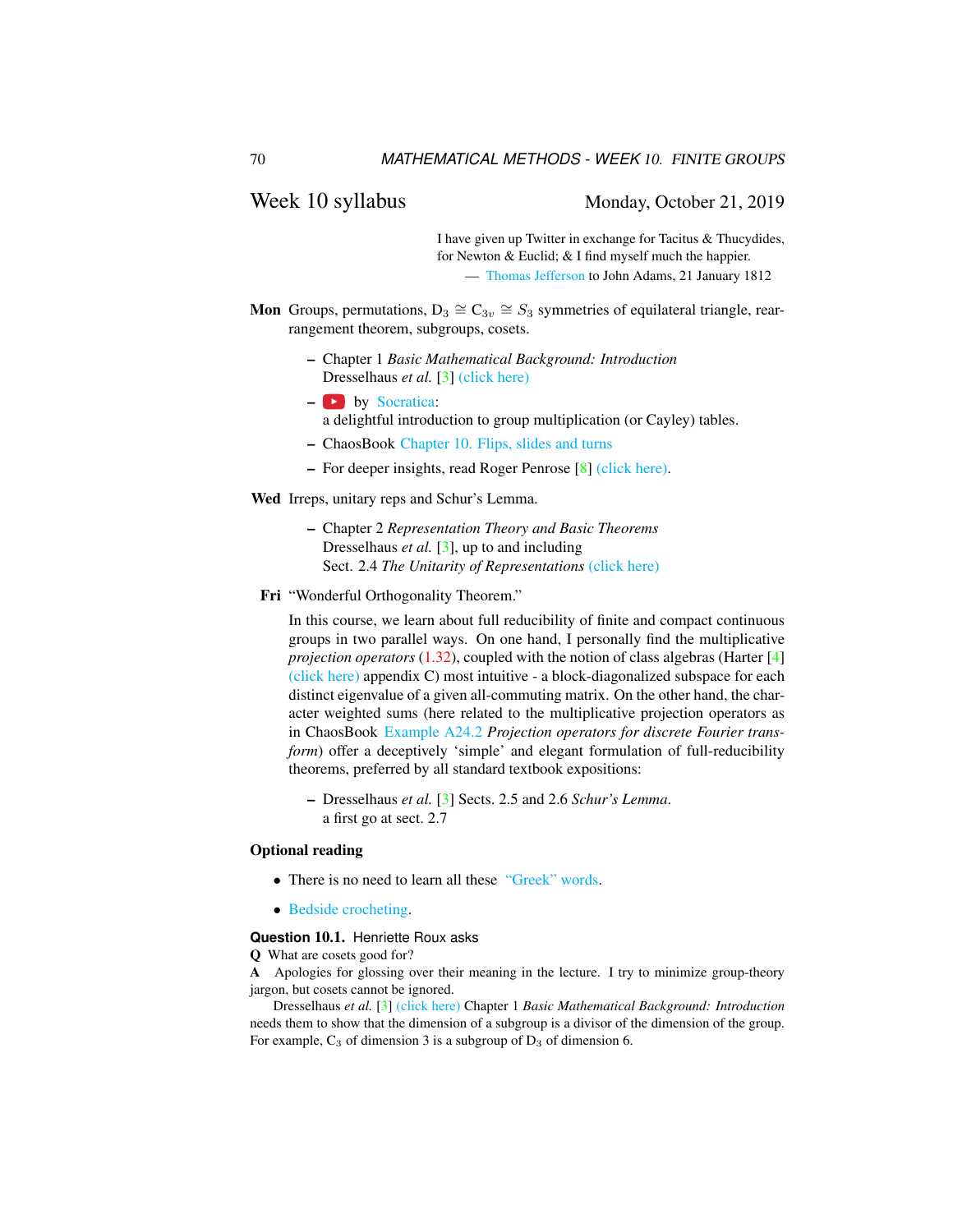| $D_3$    e C C <sup>2</sup> $\sigma$ <sup>(1)</sup> $\sigma$ <sup>(2)</sup> $\sigma$ <sup>(3)</sup> |  |  |                                                                                                                                                                                                                                                                                                                                                                                                                                         |
|-----------------------------------------------------------------------------------------------------|--|--|-----------------------------------------------------------------------------------------------------------------------------------------------------------------------------------------------------------------------------------------------------------------------------------------------------------------------------------------------------------------------------------------------------------------------------------------|
|                                                                                                     |  |  |                                                                                                                                                                                                                                                                                                                                                                                                                                         |
|                                                                                                     |  |  |                                                                                                                                                                                                                                                                                                                                                                                                                                         |
|                                                                                                     |  |  |                                                                                                                                                                                                                                                                                                                                                                                                                                         |
|                                                                                                     |  |  |                                                                                                                                                                                                                                                                                                                                                                                                                                         |
|                                                                                                     |  |  |                                                                                                                                                                                                                                                                                                                                                                                                                                         |
|                                                                                                     |  |  | $\begin{tabular}{c cccc} $e$ & $e$ & $C$ & $C^2$ & $\sigma^{(1)}$ & $\sigma^{(2)}$ & $\sigma^{(3)}$ \\ $C$ & $C$ & $C^2$ & $e$ & $\sigma^{(3)}$ & $\sigma^{(1)}$ & $\sigma^{(2)}$ \\ $C^2$ & $C^2$ & $e$ & $C$ & $\sigma^{(2)}$ & $\sigma^{(3)}$ & $\sigma^{(1)}$ \\ $\sigma^{(1)}$ & $\sigma^{(1)}$ & $\sigma^{(2)}$ & $\sigma^{(3)}$ & $e$ & $C$ & $C^2$ \\ $\sigma^{(2)}$ & $\sigma^{(2)}$ & $\sigma^{(3)}$ & $\sigma^{(1)}$ & $C^2$ |

<span id="page-70-0"></span>Table 10.1: The  $D_3$  group multiplication table.

In ChaosBook *[Chapter 10. Flips, slides and turns](http://ChaosBook.org/chapters/ChaosBook.pdf#chapter.10)* cosets are absolutely essential. The significance of the coset is that if a solution has a symmetry, then the elements in a coset act on the solution the same way, and generate all equivalent copies of this solution. Example 10.7. *Subgroups, cosets of D*<sup>3</sup> should help you understand that.

## 10.1 Group presentations

Group multiplication (or Cayley) tables, such as Table [10.1,](#page-70-0) *define* each distinct discrete group, but they can be hard to digest. A Cayley graph, with links labeled by generators, and the vertices corresponding to the group elements, has the same information as the group multiplication table, but is often a more insightful presentation of the group.

<span id="page-70-1"></span>



For example, the Cayley graph figure [10.1](#page-70-1) is a clear presentation of the dihedral group  $D_4$  of order 8,

$$
D_4 = (e, a, a^2, a^3, b, ba, ba^2, ba^3), \quad \text{generators } a^4 = e, \ b^2 = e. \tag{10.1}
$$

[Quaternion group](https://en.wikipedia.org/wiki/Quaternion_group) is also of order 8, but with a distinct multiplication table / Cayley graph, see figure [10.2.](#page-71-0) For more of such, see, for example, [mathoverflow](https://mathoverflow.net/questions/244524/when-can-the-cayley-graph-of-the-symmetries-of-an-object-have-those-symmetries) Cayley graph discussion.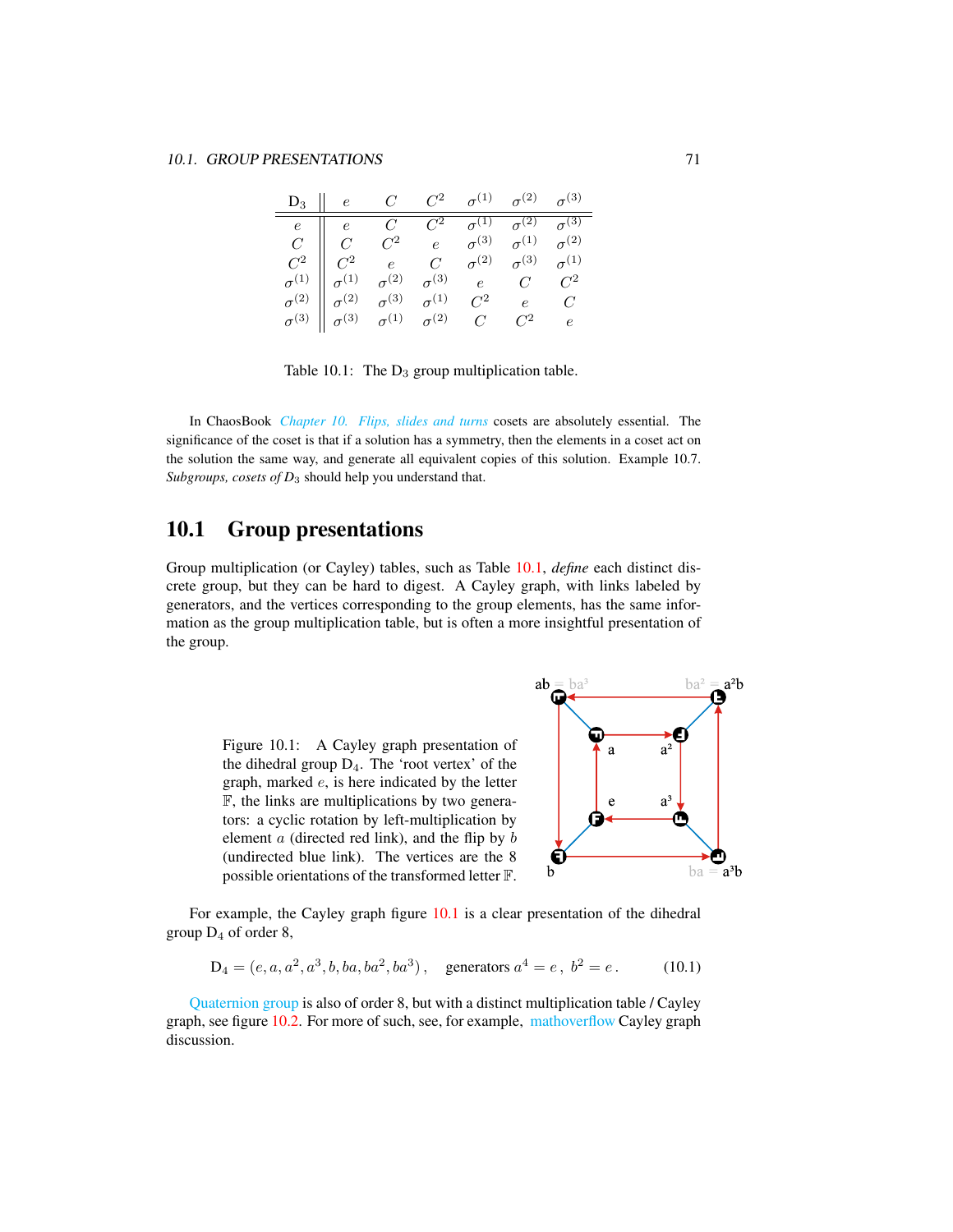

<span id="page-71-0"></span>Figure 10.2: A Cayley graph presentation of the quaternion group  $Q_8$ . It is also of order 8, but distinct from D4.

## 10.1.1 Permutations in birdtracks

In 1937 R. Brauer [\[1\]](#page-74-3) introduced diagrammatic notation for the Kronecker  $\delta_{ij}$  operation, in order to represent "Brauer algebra" permutations, index contractions, and matrix multiplication diagrammatically. His equation (39)

$$
\begin{array}{c}\n\circ \\
\circ \\
\circ \\
\circ\n\end{array}
$$

(send index 1 to 2, 2 to 4, contract ingoing  $(3.4)$ , outgoing  $(1.3)$ ) is the earliest published diagrammatic notation I know about. While in kindergarten (disclosure: we were too poor to afford kindergarten) I sat out to revolutionize modern group theory [\[2\]](#page-74-4). But I suffered a terrible setback; in early 1970's Roger Penrose pre-invented my "birdtracks," or diagrammatic notation, for symmetrization operators [\[7\]](#page-74-5), Levi-Civita tensors [\[9\]](#page-74-6), and "strand networks" [\[6\]](#page-74-7). Here is a little flavor of how one birdtracks:

We can represent the operation of permuting indices  $(d$  "billiard ball labels," tensors with  $d$  indices) by a matrix with indices bunched together:

$$
\sigma_{\alpha}^{\beta} = \sigma_{b_1...b_p}^{a_1 a_2...a_q} \, d_{p...a_1}^{d_1 \dots d_1} \tag{10.2}
$$

To draw this, Brauer style, it is convenient to turn his drawing on a side. For 2-index tensors, there are two permutations:

identity: 
$$
\mathbf{1}_{ab}
$$
,  $^{cd} = \delta_a^d \delta_b^c =$   
flip:  $\sigma_{(12)ab}$ ,  $^{cd} = \delta_a^c \delta_b^d =$   $\blacktriangleright$  (10.3)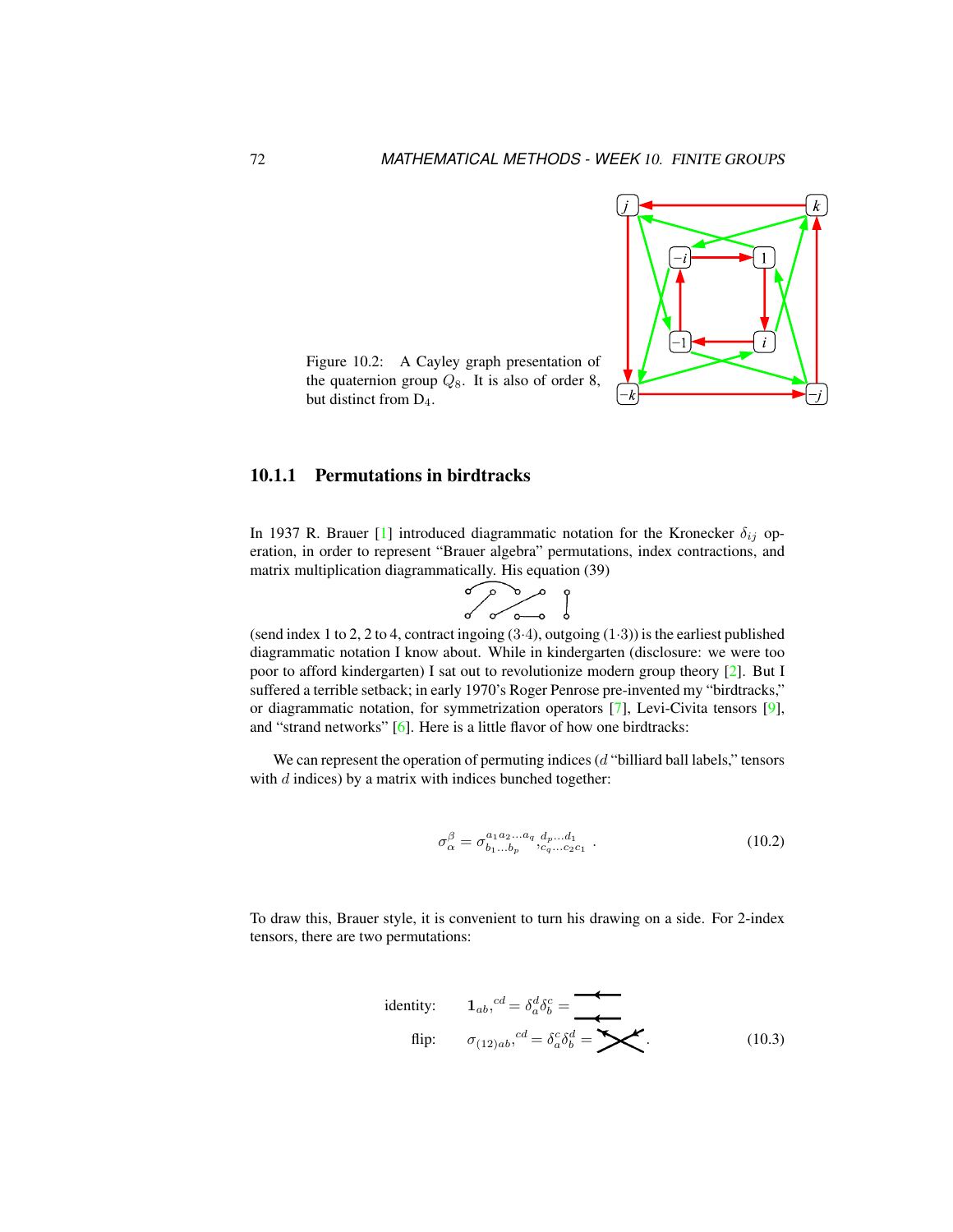For 3-index tensors, there are six permutations:

$$
1_{a_1 a_2 a_3},^{b_3 b_2 b_1} = \delta_{a_1}^{b_1} \delta_{a_2}^{b_2} \delta_{a_3}^{b_3} = \n\overbrace{\leftarrow{\sigma_{(12)a_1 a_2 a_3}},^{b_3 b_2 b_1}} = \delta_{a_1}^{b_2} \delta_{a_2}^{b_3} \delta_{a_3}^{b_3} = \n\overbrace{\leftarrow{\sigma_{(13)}} = \n\overbrace{\sigma_{(13)}} = \n\overbrace{\sigma_{(132)}} = \n\overbrace{\sigma_{(132)}} = \n\overbrace{\sigma_{(133)}} = \n\overbrace{\sigma_{(134)}} \n(10.4)
$$

Here group element labels refer to the standard permutation cycles notation. There is really no need to indicate the "time direction" by arrows, so we omit them from now on.

The symmetric sum of all permutations,

$$
S_{a_1 a_2 \ldots a_p},^{b_p \ldots b_2 b_1} = \frac{1}{p!} \left\{ \delta_{a_1}^{b_1} \delta_{a_2}^{b_2} \ldots \delta_{a_p}^{b_p} + \delta_{a_2}^{b_1} \delta_{a_1}^{b_2} \ldots \delta_{a_p}^{b_p} + \ldots \right\}
$$

$$
S = \frac{1}{\frac{1}{p!} \left\{ \frac{1}{\frac{1}{p!} + \frac{1}{p!} + \frac{1}{p!} + \frac{1}{p!} + \cdots \right\}}, \quad (10.5)
$$

yields the symmetrization operator S. In birdtrack notation, a white bar drawn across p lines [\[7\]](#page-74-0) will always denote symmetrization of the lines crossed. A factor of  $1/p!$  has been introduced in order for S to satisfy the projection operator normalization

$$
S^2 = S
$$
  
\n
$$
\boxed{\cdot \cdot \cdot \cdot \cdot}
$$
\n
$$
= \frac{S}{\cdot \cdot \cdot}
$$
\n(10.6)

You have already seen such "fully-symmetric representation," in the discussion of discrete Fourier transforms, ChaosBook [Example A24.3](http://ChaosBook.org/chapters/ChaosBook.pdf#section.X.6) *'Configuration-momentum' Fourier space duality*, but you are not likely to recognize it. There the average was not over all permutations, but the zero-th Fourier mode  $\phi_0$  was the average over only cyclic permutations. Every finite discrete group has such fully-symmetric representation, and in statistical mechanics and quantum mechanics this is often the most important state (the 'ground' state).

A subset of indices  $a_1, a_2, \ldots a_q, q < p$  can be symmetrized by symmetrization matrix  $S_{12...q}$ 

$$
(S_{12...q})_{a_1a_2...a_q...a_p},^{b_p...b_q...b_2b_1} = \frac{1}{q!} \left\{ \delta_{a_1}^{b_1} \delta_{a_2}^{b_2} \dots \delta_{a_q}^{b_q} + \delta_{a_2}^{b_1} \delta_{a_1}^{b_2} \dots \delta_{a_q}^{b_q} + \dots \right\} \delta_{a_q+1}^{b_q+1} \dots \delta_{a_p}^{b_p}
$$

$$
S_{12...q} = \frac{1}{\frac{1}{q!} \prod_{i=1}^{q} \frac{1}{q}}.
$$
 (10.7)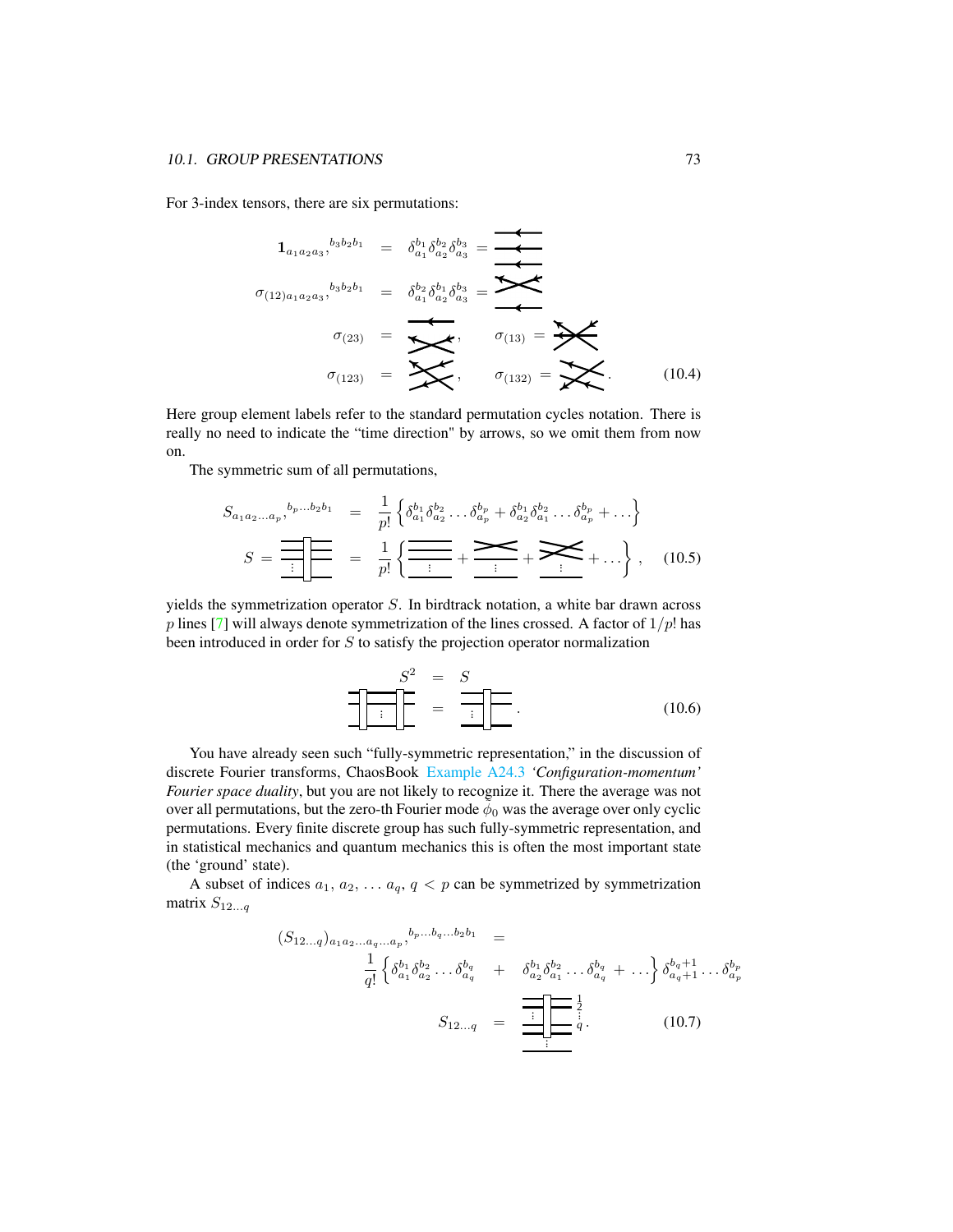Overall symmetrization also symmetrizes any subset of indices:

$$
SS_{12...q} = S
$$
  
\n
$$
\frac{\frac{\sqrt{S_{12...q}}}{\frac{\sqrt{S_{12...q}}}{\frac{\sqrt{S_{12...q}}}{\frac{\sqrt{S_{12...q}}}{\frac{\sqrt{S_{12...q}}}{\frac{\sqrt{S_{12...q}}}{\frac{\sqrt{S_{12...q}}}{\frac{\sqrt{S_{12...q}}}{\frac{\sqrt{S_{12...q}}}{\frac{\sqrt{S_{12...q}}}{\frac{\sqrt{S_{12...q}}}{\frac{\sqrt{S_{12...q}}}{\frac{\sqrt{S_{12...q}}}{\frac{\sqrt{S_{12...q}}}{\frac{\sqrt{S_{12...q}}}{\frac{\sqrt{S_{12...q}}}{\frac{\sqrt{S_{12...q}}}{\frac{\sqrt{S_{12...q}}}{\frac{\sqrt{S_{12...q}}}{\frac{\sqrt{S_{12...q}}}{\frac{\sqrt{S_{12...q}}}{\frac{\sqrt{S_{12...q}}}{\frac{\sqrt{S_{12...q}}}{\frac{\sqrt{S_{12...q}}}{\frac{\sqrt{S_{12...q}}}{\frac{\sqrt{S_{12...q}}}{\frac{\sqrt{S_{12...q}}}{\frac{\sqrt{S_{12...q}}}{\frac{\sqrt{S_{12...q}}}{\frac{\sqrt{S_{12...q}}}{\frac{\sqrt{S_{12...q}}}{\frac{\sqrt{S_{12...q}}}{\frac{\sqrt{S_{12...q}}}{\frac{\sqrt{S_{12...q}}}{\frac{\sqrt{S_{12...q}}}{\frac{\sqrt{S_{12...q}}}{\frac{\sqrt{S_{12...q}}}{\frac{\sqrt{S_{12...q}}}{\frac{\sqrt{S_{12...q}}}{\frac{\sqrt{S_{12...q}}}{\frac{\sqrt{S_{12...q}}}{\frac{\sqrt{S_{12...q}}}{\frac{\sqrt{S_{12...q}}}{\frac{\sqrt{S_{12...q}}}{\frac{\sqrt{S_{12...q}}}{\frac{\sqrt{S_{12...q}}}{\frac{\sqrt{S_{12...q}}}{\frac{\sqrt{S_{12...q}}}{\frac{\sqrt{S_{12...q}}}{\frac{\sqrt{S_{12...q}}}{\frac{\sqrt{S_{12...q}}}{\frac{\sqrt{S_{12...q}}}{\frac{\sqrt{S_{12...q}}}{\frac{\sqrt{S_{12...q}}}{\frac{\sqrt{S_{12...q}}}{\frac{\sqrt{S_{12...q}}}{\frac{\sqrt{S_{12
$$

Any permutation has eigenvalue 1 on the symmetric tensor space:

$$
\sum_{i} \frac{\sigma S}{\sigma} = \sum_{i} \frac{S}{\sigma} \frac{1}{\sigma} \frac{1}{\sigma} \frac{1}{\sigma} \tag{10.9}
$$

Diagrammatically this means that legs can be crossed and uncrossed at will.

One can construct a projection operator onto the fully antisymmetric space in a similar manner [\[2\]](#page-74-1). Other representations are trickier - that's precisely what the theory of finite groups is about.

#### 10.2 Literature

 $\mathbf{p}$  .

It's a matter of no small pride for a card-carrying dirt physics theorist to claim [full and](https://www.youtube.com/embed/CvuoY_yPZeM) [total ignorance](https://www.youtube.com/embed/CvuoY_yPZeM) of group theory (read sect. A.6 *Gruppenpest* of ref. [\[5\]](#page-74-2)). The exposition (or the corresponding chapter in Tinkham [\[10\]](#page-74-3)) that we follow here largely comes from Wigner's classic *Group Theory and Its Application to the Quantum Mechanics of Atomic Spectra* [\[11\]](#page-74-4), which is a harder going, but the more group theory you learn the more you'll appreciate it. Eugene Wigner got the 1963 Nobel Prize in Physics, so by mid 60's gruppenpest was accepted in finer social circles.

The structure of finite groups was understood by late 19th century. A full list of finite groups was another matter. The complete proof of the classification of all finite groups takes about 3 000 pages, a collective 40-years undertaking by over 100 mathematicians, read the [wiki.](https://en.wikipedia.org/wiki/Classification_of_finite_simple_groups) Not all finite groups are as simple or easy to figure out as  $D_3$ . For example, the order of the [Ree](https://en.wikipedia.org/wiki/List_of_finite_simple_groups) group  ${}^{2}F_{4}(2)'$  ${}^{2}F_{4}(2)'$  ${}^{2}F_{4}(2)'$  is  $212(26+1)(24-1)(23+1)(2 1)/2 = 17971200$ .

From Emory Math Department: [A pariah is real!](https://cosmosmagazine.com/mathematics/moonshine-doughnut-maths-proves-pariahs-are-real) The simple finite groups fit into 18 families, except for the 26 sporadic groups. 20 sporadic groups AKA the Happy Family are parts of the Monster group. The remaining six loners are known as the pariahs.

#### **Question** 10.2. Henriette Roux asks

Q What did you do this weekend?

A The same as every other weekend - prepared week's lecture, with my helpers Avi the Little, Edvard the Nordman, and Malbec el Argentino, under Master Roger's watchful eye, [see here.](https://flic.kr/p/2hxYHTx)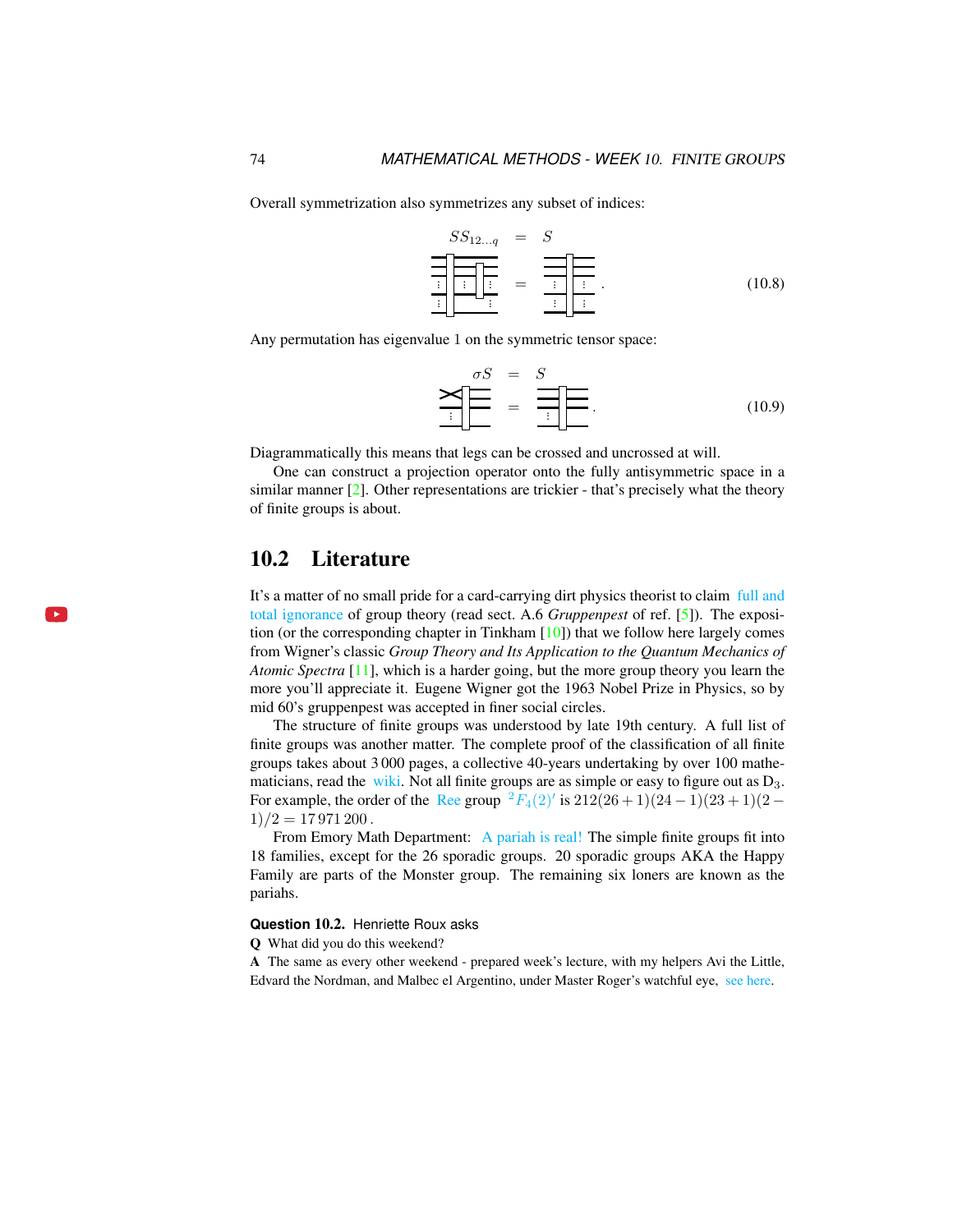#### REFERENCES 75

## References

- [1] R. Brauer, ["On algebras which are connected with the semisimple continuous](http://dx.doi.org/10.2307/1968843) [groups",](http://dx.doi.org/10.2307/1968843) Ann. Math. 38[, 857 \(1937\).](https://doi.org/10.2307/1968843)
- <span id="page-74-1"></span>[2] P. Cvitanović, *[Group Theory: Birdtracks, Lie's and Exceptional Groups](https://press.princeton.edu/titles/8839.html)* (Princeton Univ. Press, Princeton NJ, 2004).
- [3] M. S. Dresselhaus, G. Dresselhaus, and A. Jorio, *[Group Theory: Application to](http://dx.doi.org/10.1007/978-3-540-32899-5) [the Physics of Condensed Matter](http://dx.doi.org/10.1007/978-3-540-32899-5)* (Springer, New York, 2007).
- [4] W. G. Harter and N. dos Santos, ["Double-group theory on the half-shell and the](http://dx.doi.org/10.1119/1.11134) [two-level system. I. Rotation and half-integral spin states",](http://dx.doi.org/10.1119/1.11134) [Amer. J. Phys.](https://doi.org/10.1119/1.11134) 46, [251–263 \(1978\).](https://doi.org/10.1119/1.11134)
- <span id="page-74-2"></span>[5] R. Mainieri and P. Cvitanovic,´ ["A brief history of chaos",](http://ChaosBook.org/paper.shtml#appendHist) in *[Chaos: Classical](http://ChaosBook.org/paper.shtml#appendHist)* [and Quantum](http://ChaosBook.org/paper.shtml#appendHist), edited by P. Cvitanović, R. Artuso, R. Mainieri, G. Tanner, and G. Vattay (Niels Bohr Inst., Copenhagen, 2017).
- [6] R. Penrose, "Angular momentum: An approach to combinatorical space-time", in *Quantum Theory and Beyond*, edited by T. Bastin (Cambridge Univ. Press, Cambridge, 1971).
- <span id="page-74-0"></span>[7] R. Penrose, ["Applications of negative dimensional tensors",](http://homepages.math.uic.edu/~kauffman/Penrose.pdf) in *[Combinatorial](http://homepages.math.uic.edu/~kauffman/Penrose.pdf) [mathematics and its applications](http://homepages.math.uic.edu/~kauffman/Penrose.pdf)*, edited by D. J. J.A. Welsh (Academic, New York, 1971), pp. 221–244.
- [8] R. Penrose, *[The Road to Reality: A Complete Guide to the Laws of the Universe](http://books.google.com/books?vid=ISBN9781446418208)* (A. A. Knopf, New York, 2005).
- [9] R. Penrose and M. A. H. MacCallum, ["Twistor theory: An approach to the quan](http://dx.doi.org/10.1016/0370-1573(73)90008-2)[tisation of fields and space-time",](http://dx.doi.org/10.1016/0370-1573(73)90008-2) Phys. Rep. 6[, 241–315 \(1973\).](https://doi.org/10.1016/0370-1573(73)90008-2)
- <span id="page-74-3"></span>[10] M. Tinkham, *[Group Theory and Quantum Mechanics](http://dx.doi.org/10.1016/c2013-0-01646-5)* (Dover, New York, 2003).
- <span id="page-74-4"></span>[11] E. P. Wigner, *[Group Theory and Its Application to the Quantum Mechanics of](http://books.google.com/books?vid=ISBN9780323152785) [Atomic Spectra](http://books.google.com/books?vid=ISBN9780323152785)* (Academic, New York, 1931).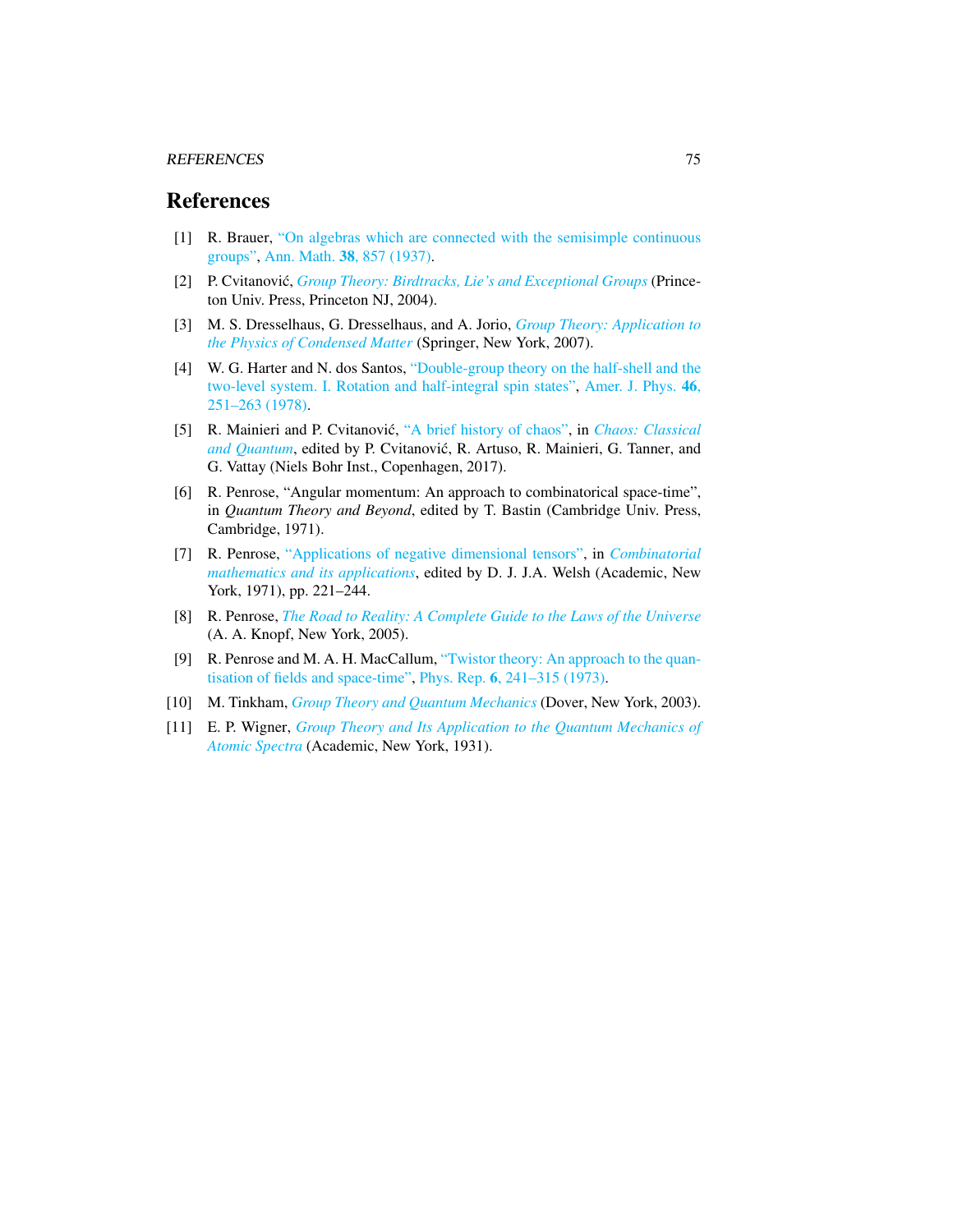## **Exercises**

10.1. **1-dimensional representation of anything.** Let  $D(g)$  be a representation of a group G. Show that  $d(g) = \det D(g)$  is one-dimensional representation of G as well.

(B. Gutkin)

.

- 10.2. 2-dimensional representation of  $S_3$ .
	- (i) Show that the group  $S_3$  of permutations of 3 objects can be generated by two permutations, a transposition and a cyclic permutation:

$$
a = \begin{pmatrix} 1 & 2 & 3 \\ 1 & 3 & 2 \end{pmatrix}, \qquad d = \begin{pmatrix} 1 & 2 & 3 \\ 3 & 1 & 2 \end{pmatrix}
$$

(ii) Show that matrices:

$$
\rho(e) = \begin{pmatrix} 1 & 0 \\ 0 & 1 \end{pmatrix}, \ \ \rho(a) = \begin{pmatrix} 0 & 1 \\ 1 & 0 \end{pmatrix}, \ \ \rho(d) = \begin{pmatrix} z & 0 \\ 0 & z^2 \end{pmatrix},
$$

with  $z = e^{i2\pi/3}$ , provide proper (faithful) representation for these elements and find representation for the remaining elements of the group.

(iii) Is this representation irreducible?

One of those tricky questions so simple that one does not necessarily get them. If it were reducible, all group element matrices could be simultaneously diagonalized. A motivational (counter)example: as multiplication tables for  $D_3$  and  $S_3$  are the same, consider  $D_3$ . Is the above representation of its  $C_3$  subgroup irreducible?

(B. Gutkin)

<span id="page-75-0"></span>10.3. **D<sub>3</sub>: symmetries of an equilateral triangle.** Consider group D<sub>3</sub>  $\cong$  C<sub>3v</sub>  $\cong$  S<sub>3</sub>, the symmetry group of an equilateral triangle:



- (a) List the group elements and the corresponding geometric operations
- (b) Find the subgroups of the group  $D_3$ .
- (c) Find the classes of  $D_3$  and the number of elements in them, guided by the geometric interpretation of group elements. Verify your answer using the definition of a class.
- (d) List the conjugacy classes of subgroups of  $D_3$ . (continued as exercise [11.2](#page-81-0) and exercise [11.3\)](#page-82-0)
- 10.4. Permutation of three objects. Consider  $S_3$ , the group of permutations of 3 objects.
	- (a) Show that  $S_3$  is a group.
	- (b) List the equivalence classes of  $S_3$ ?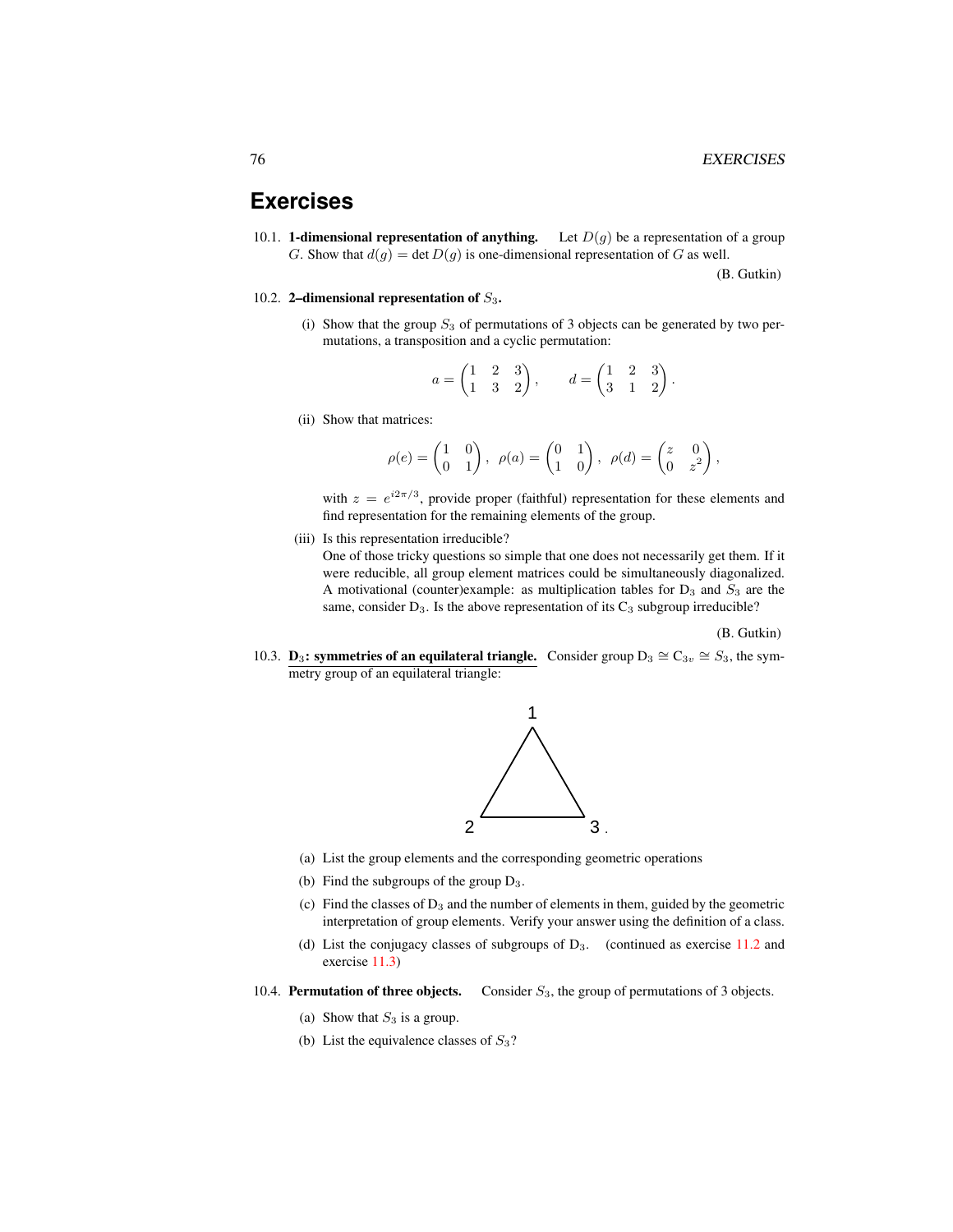- (c) Give an interpretation of these classes if the group elements are substitution operations on a set of three objects.
- (c) Give a geometrical interpretation in case of group elements being symmetry operations on equilateral triangle.
- 10.5. **3-dimensional representations of D**<sub>3</sub>. The group  $D_3$  is the symmetry group of the equilateral triangle. It has 6 elements

$$
D_3 = \{E, C, C^2, \sigma^{(1)}, \sigma^{(2)}, \sigma^{(3)}\},\,
$$

where C is rotation by  $2\pi/3$  and  $\sigma^{(i)}$  is reflection along one of the 3 symmetry axes.

- (i) Prove that this group is isomorphic to  $S_3$
- (ii) Show that matrices

$$
\mathcal{D}(E) = \begin{pmatrix} 1 & 0 & 0 \\ 0 & 1 & 0 \\ 0 & 0 & 1 \end{pmatrix}, \mathcal{D}(C) = \begin{pmatrix} z & 0 & 0 \\ 0 & 1 & 0 \\ 0 & 0 & z^2 \end{pmatrix}, \mathcal{D}(\sigma^{(1)}) = \begin{pmatrix} 0 & 0 & 1 \\ 0 & -1 & 0 \\ 1 & 0 & 0 \end{pmatrix}, \tag{10.10}
$$

generate a 3-dimensional representation  $D$  of  $D_3$ . Hint: Calculate products for representations of group elements and compare with the group table (see lecture).

(iii) Show that this is a reducible representation which can be split into one dimensional A and two-dimensional representation  $\Gamma$ . In other words find a matrix  $R$  such that

$$
\mathbf{R}\mathcal{D}(g)\mathbf{R}^{-1} = \begin{pmatrix} A(g) & 0\\ 0 & \Gamma(g) \end{pmatrix}
$$

for all elements  $g$  of  $D_3$ . (Might help:  $D_3$  has only one (non-equivalent) 2-dim irreducible representation).

(B. Gutkin)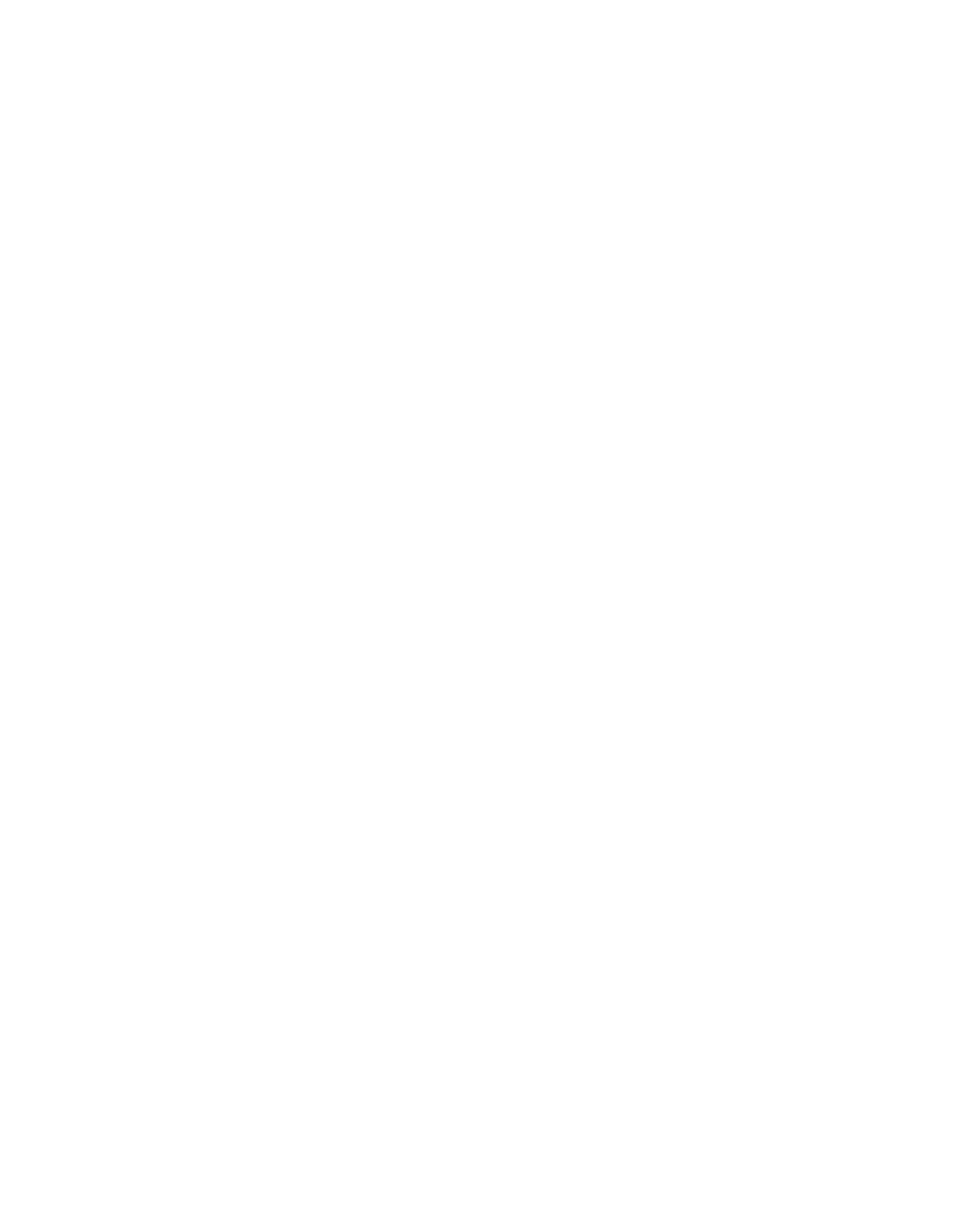# **mathematical methods - week** 11

# Continuous groups

## Georgia Tech PHYS-6124

**Homework HW #11** due Monday, November 4, 2019

== show all your work for maximum credit,

== put labels, title, legends on any graphs

== acknowledge study group member, if collective effort

== if you are LaTeXing, here is the [source code](http://chaosbook.org/~predrag/courses/PHYS-6124-19/exerWeek11.tex)

Exercise [11.1](#page-81-1) *Decompose a representation of* S<sup>3</sup> (a) 2; (b) 2; (c) 3; and (d) 3 points (e) 2 and (f) 3 points bonus points

Total of 10 points =  $100\%$  score. Extra points accumulate, can help you later if you miss a few problems.

edited November 7, 2019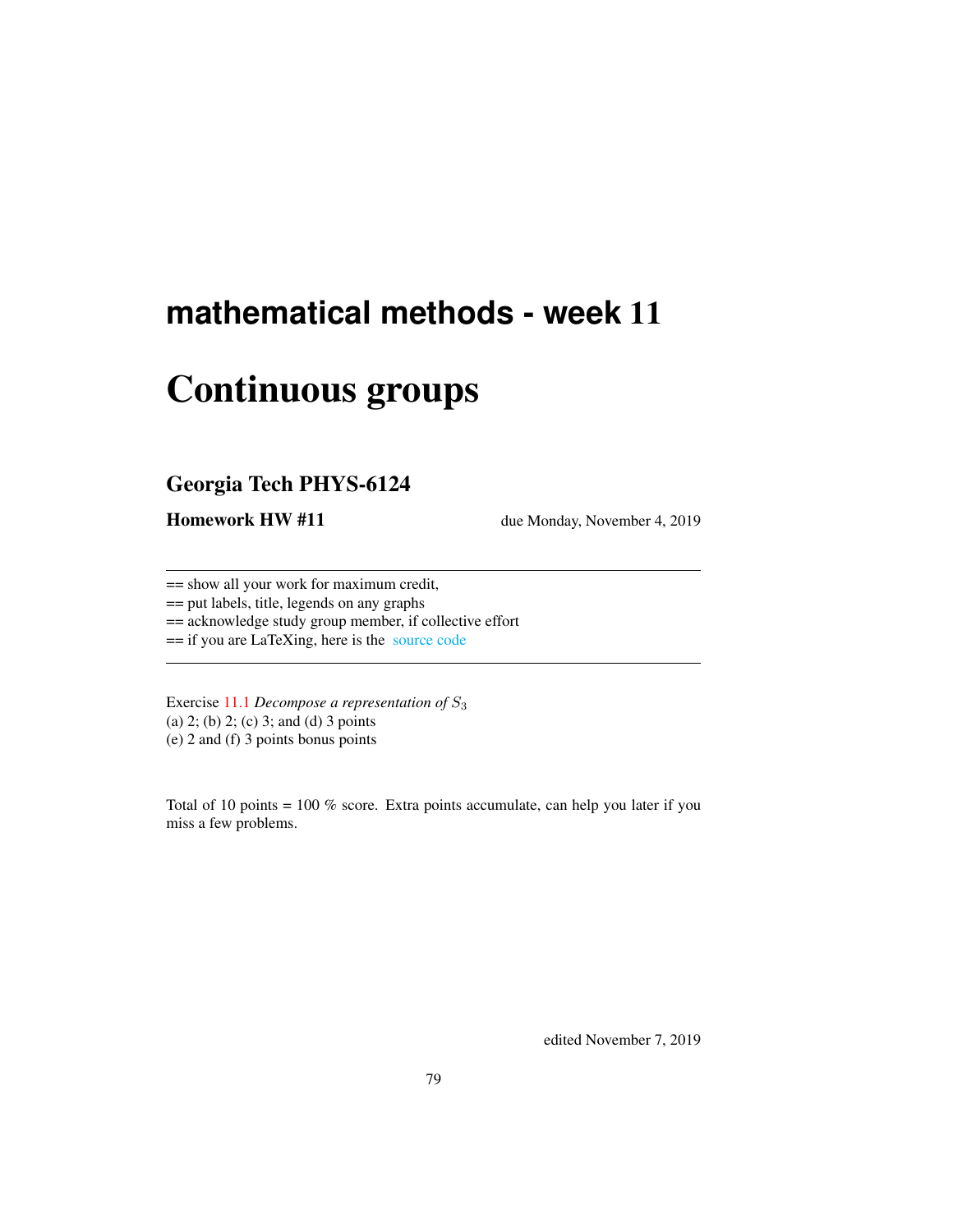#### Week 11 syllabus Monday, October 28, 2019

Irreps, or "irreducible representations.".

- Mon [Harter's Sect.](http://www.uark.edu/ua/modphys/markup/PSDS_UnitsForceDL.php?fname=PSDS_Ch.3_(4.22.10).pdf) *3.2 First stage of non-Abelian symmetry analysis* group multiplication table (3.1.1); class operators; class multiplication table (3.2.1b); all-commuting or central operators;
- Wed Harter's Sect. *3.3 Second stage of non-Abelian symmetry analysis* projection operators (3.2.15); 1-dimensional irreps (3.3.6); 2-dimensional irrep (3.3.7); Lagrange irreps dimensionality relation (3.3.17)

Fri Lie groups, sect. [11.3](#page-80-0)

- Definition of a Lie group
- Cyclic group  $C_N \rightarrow$  continuous SO(2) plane rotations
- $-$  Infinitesimal transformations,  $SO(2)$  generator of rotations
- $SO(2)$  (group element) = exp(generator)

## 11.1 It's all about class

You might want to have a look at Harter [\[4\]](#page-80-1) *Double group theory on the half-shell* [\(click here\).](http://ChaosBook.org/library/Harter78.pdf) Read appendices B and C on spectral decomposition and class algebras. Article works out some interesting examples.

See also remark [1.1](#page-18-0) *Projection operators* and perhaps watch Harter's [online lecture](https://www.youtube.com/watch?v=jLO7-Pks0QM) from Harter's [online course.](http://www.uark.edu/ua/modphys/markup/GTQM_TitlePage_2015.html)

There is more detail than what we have time to cover here, but I find [Harter's](http://www.uark.edu/ua/modphys/markup/PSDS_UnitsForceDL.php?fname=PSDS_Ch.3_(4.22.10).pdf) [Sect.](http://www.uark.edu/ua/modphys/markup/PSDS_UnitsForceDL.php?fname=PSDS_Ch.3_(4.22.10).pdf) *3.3 Second stage of non-Abelian symmetry analysis* particularly illuminating. It shows how physically different (but mathematically isomorphic) higher-dimensional irreps are constructed corresponding to different subgroup embeddings. One chooses the irrep that corresponds to a particular sequence of physical symmetry breakings.

#### 11.2 Lie groups

In week [1](#page-6-0) we introduced projection operators [\(1.33\)](#page-14-0). How are they related to the character projection operators constructed in the group theory lectures? While the character orthogonality might be wonderful, it is not very intuitive - it's a set of solutions to a set of symmetry-consistent orthogonality relations. You can learn a set of rules that enables you to construct a character table, but it does not tell you what it means. Similar thing will happen again when we turn to the study of continuous groups: all semisimple Lie groups will be classified by Killing and Cartan by a more complex set of orthogonality and integer-dimensionality (Diophantine) constraints. You obtain all possible Lie algebras, but have no idea what their geometrical significance is.

In my own Group Theory book [\[1\]](#page-80-2) I (almost) get all simple Lie algebras using projection operators constructed from invariant tensors. What that means is easier to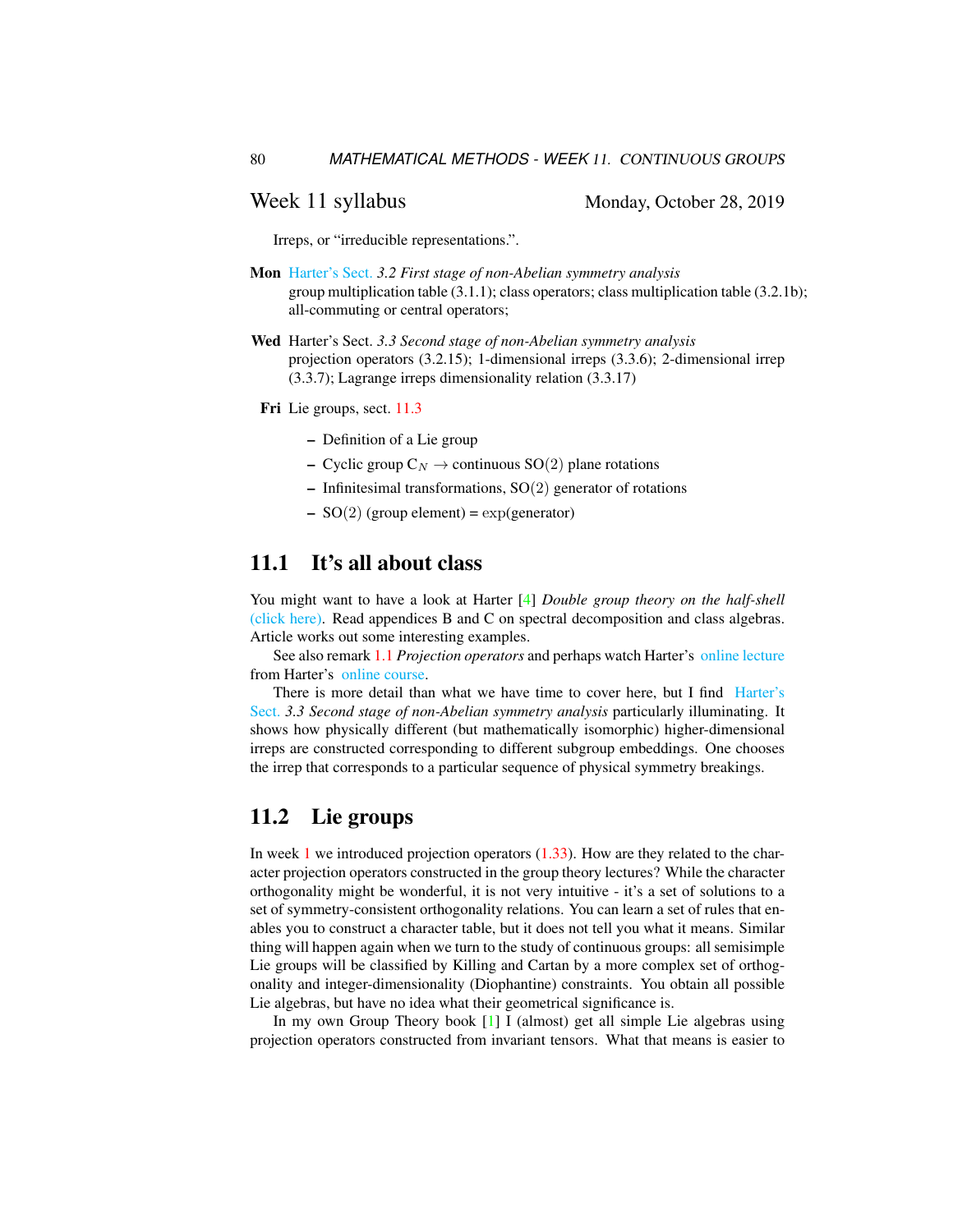understand for finite groups, and here I like the [Harter'](http://www.uark.edu/ua/modphys/markup/PSDS_Info.html)s exposition [\[3\]](#page-80-3) best. Harter constructs 'class operators', shows that they form a basis for the algebra of 'central' or 'all-commuting' operators, and uses their characteristic equations to construct the projection operators [\(1.34\)](#page-14-1) from the 'structure constants' of the finite group, i.e., its class multiplication tables. Expanded, these projection operators are indeed the same as the ones obtained from character orthogonality.

## <span id="page-80-0"></span>11.3 Continuous groups: unitary and orthogonal

Friday's lecture is not taken from any particular book, it's about basic ideas of how one goes from finite groups to the continuous ones that any physicist should know. We have worked one example out earlier, in ChaosBook [Sect. A24.4.](http://ChaosBook.org/chapters/ChaosBook.pdf#section.X.4) It gets you to the continuous Fourier transform as a representation of  $U(1) \simeq SO(2)$ , but from then on this way of thinking about continuous symmetries gets to be increasingly awkward. So we need a fresh restart; that is afforded by matrix groups, and in particular the unitary group  $U(n) = U(1) \otimes SU(n)$ , which contains all other compact groups, finite or continuous, as subgroups.

The main idea in a way comes from discrete groups: the whole cyclic group  $C_N$  is generated by the powers of the smallest rotation by  $2\pi/N$ , and in the  $N \to \infty$  limit one only needs to understand the algebra of  $T_\ell$ , generators of infinitesimal transformations,  $D(\theta) = 1 + i \sum_{\ell} \theta_{\ell} T_{\ell}.$ 

These thoughts are spread over chapters of my book [\[1\]](#page-80-2) *Group Theory - Birdtracks, Lie's, and Exceptional Groups* that you can steal from my website, but the book itself is too sophisticated for this course. If you ever want to learn some group theory in depth, you'll have to petition the School to offer it.

### References

- <span id="page-80-2"></span>[1] P. Cvitanović, *[Group Theory: Birdtracks, Lie's and Exceptional Groups](https://press.princeton.edu/titles/8839.html)* (Princeton Univ. Press, Princeton NJ, 2004).
- <span id="page-80-4"></span>[2] M. Hamermesh, *[Group Theory and Its Application to Physical Problems](http://dx.doi.org/10.1119/1.1941790)* (Dover, New York, 1962).
- <span id="page-80-3"></span>[3] W. G. Harter, *[Principles of Symmetry, Dynamics, and Spectroscopy](http://www.uark.edu/ua/modphys/markup/PSDS_Info.html)* (Wiley, New York, 1993).
- <span id="page-80-1"></span>[4] W. G. Harter and N. dos Santos, ["Double-group theory on the half-shell and the](http://dx.doi.org/10.1119/1.11134) [two-level system. I. Rotation and half-integral spin states",](http://dx.doi.org/10.1119/1.11134) [Amer. J. Phys.](https://doi.org/10.1119/1.11134) 46, [251–263 \(1978\).](https://doi.org/10.1119/1.11134)
- <span id="page-80-5"></span>[5] M. Tinkham, *[Group Theory and Quantum Mechanics](http://dx.doi.org/10.1016/c2013-0-01646-5)* (Dover, New York, 2003).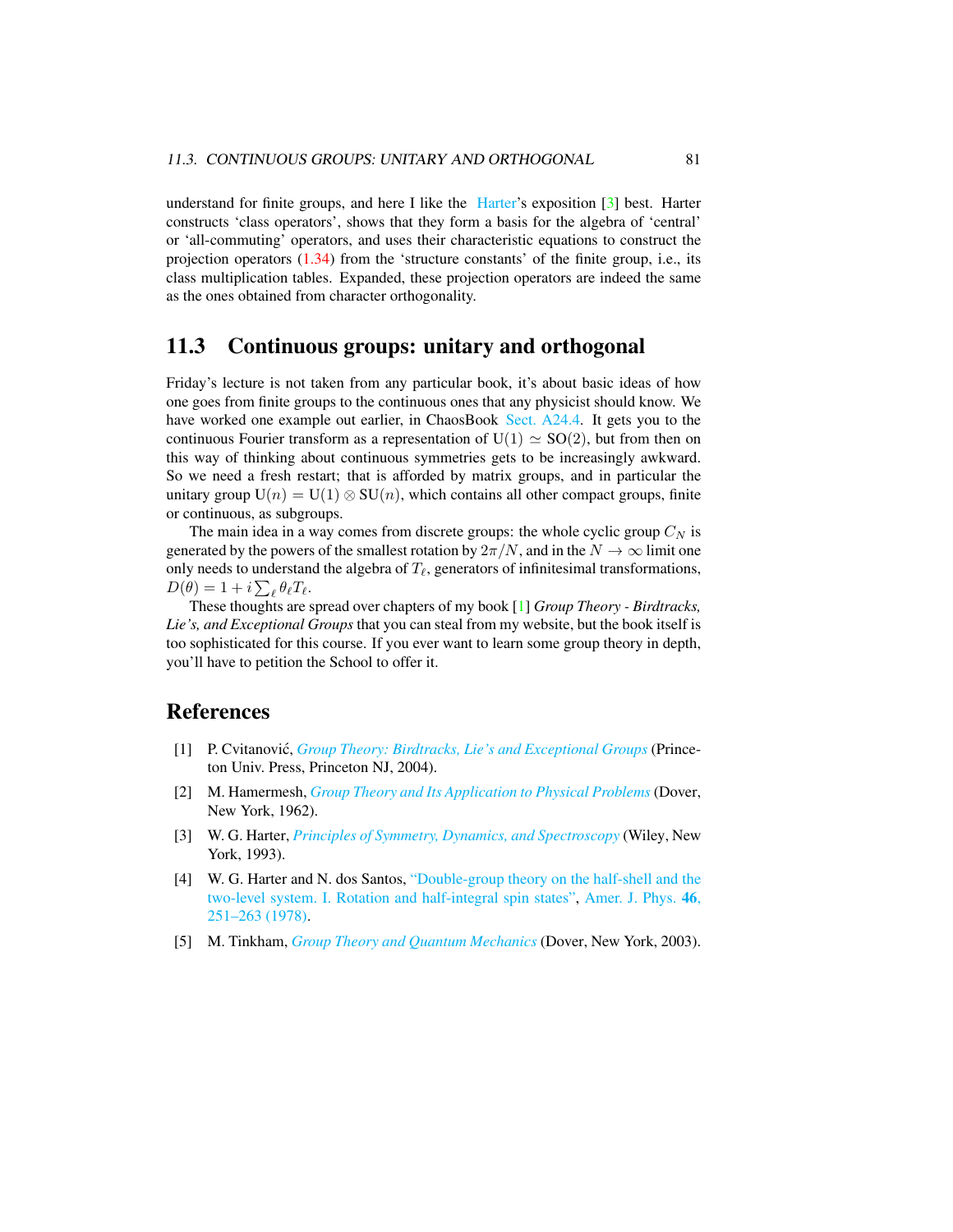,

## **Exercises**

<span id="page-81-1"></span>11.1. Decompose a representation of  $S_3$ . Consider a reducible representation  $D(q)$ , i.e., a representation of group element  $g$  that after a suitable similarity transformation takes form

$$
D(g) = \begin{pmatrix} D^{(a)}(g) & 0 & 0 & 0 \\ 0 & D^{(b)}(g) & 0 & 0 \\ 0 & 0 & D^{(c)}(g) & 0 \\ 0 & 0 & 0 & \ddots \end{pmatrix}
$$

with character for class  $C$  given by

$$
\chi(\mathcal{C})=c_a\,\chi^{(a)}(\mathcal{C})+c_b\,\chi^{(b)}(\mathcal{C})+c_c\,\chi^{(c)}(\mathcal{C})+\cdots,
$$

where  $c_a$ , the multiplicity of the ath irreducible representation (colloquially called "irrep"), is determined by the character orthonormality relations,

$$
c_a = \overline{\chi^{(a)*} \chi} = \frac{1}{h} \sum_{k}^{class} N_k \chi^{(a)}(\mathcal{C}_k^{-1}) \chi(\mathcal{C}_k).
$$
 (11.1)

Knowing characters is all that is needed to figure out what any reducible representation decomposes into!

As an example, let's work out the reduction of the matrix representation of  $S_3$  permutations. The identity element acting on three objects [a b c] is a  $3 \times 3$  identity matrix,

$$
D(E) = \begin{pmatrix} 1 & 0 & 0 \\ 0 & 1 & 0 \\ 0 & 0 & 1 \end{pmatrix}
$$

Transposing the first and second object yields  $[b \ a \ c]$ , represented by the matrix

$$
D(A) = \begin{pmatrix} 0 & 1 & 0 \\ 1 & 0 & 0 \\ 0 & 0 & 1 \end{pmatrix}
$$

since

$$
\begin{pmatrix} 0 & 1 & 0 \\ 1 & 0 & 0 \\ 0 & 0 & 1 \end{pmatrix} \begin{pmatrix} a \\ b \\ c \end{pmatrix} = \begin{pmatrix} b \\ a \\ c \end{pmatrix}
$$

- a) Find all six matrices for this representation.
- b) Split this representation into its conjugacy classes.
- c) Evaluate the characters  $\chi(\mathcal{C}_i)$  for this representation.
- d) Determine multiplicities  $c_a$  of irreps contained in this representation.
- e) Construct explicitly all irreps.
- f) Explain whether any irreps are missing in this decomposition, and why.
- <span id="page-81-0"></span>11.2. **Invariance under fractional rotations.** Argue that if the isotropy group of the velocity field  $v(x)$  is the discrete subgroup  $C_m$  of SO(2) rotations about an axis (let's say the 'zaxis'),

$$
C^{1/m}v(x) = v(C^{1/m}x) = v(x), \qquad (C^{1/m})^m = e,
$$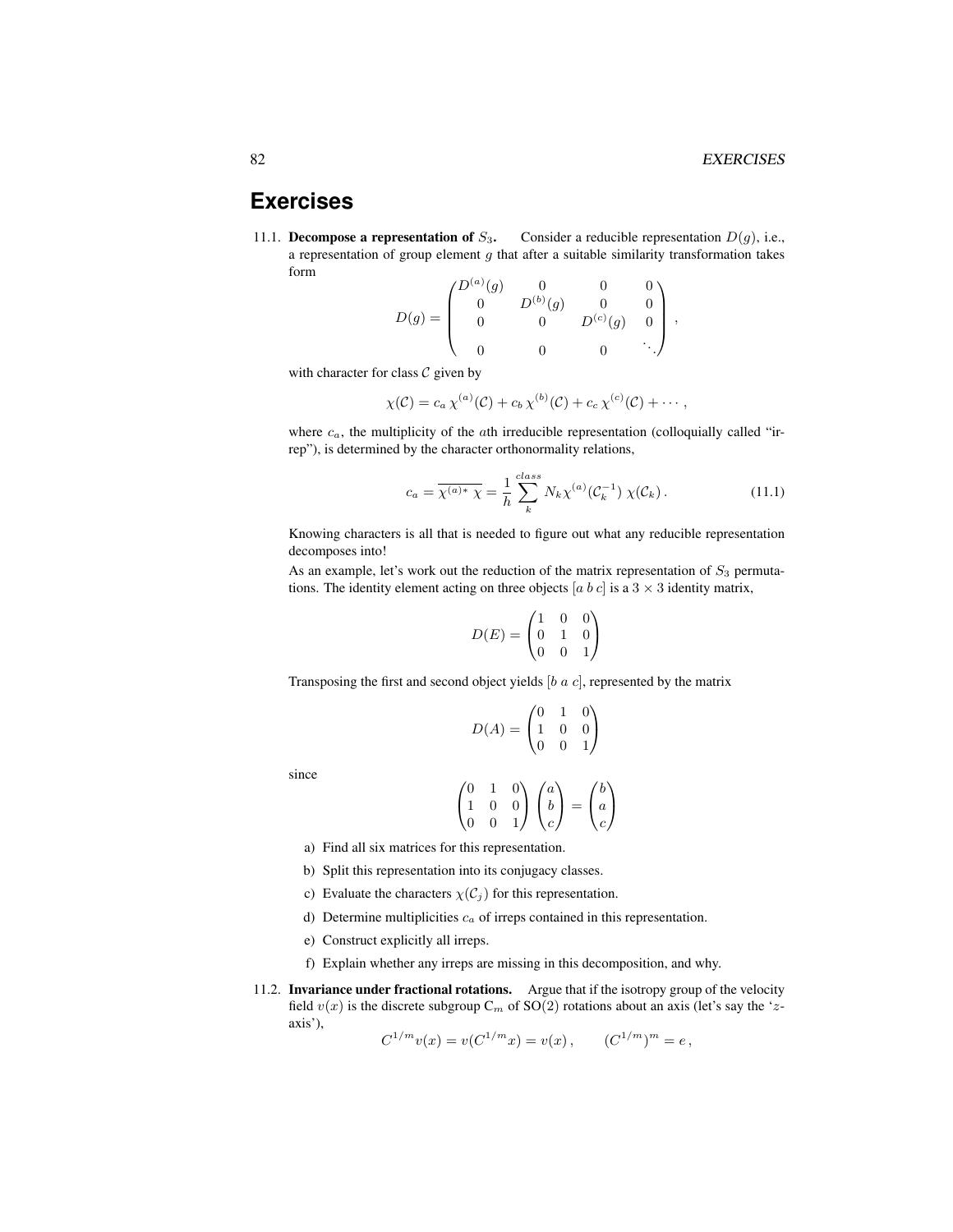#### EXERCISES 83

the only non-zero components of Fourier-transformed equations of motion are  $a_{jm}$  for  $j = 1, 2, \cdots$ . Argue that the Fourier representation is then the quotient map of the dynamics,  $\mathcal{M}/\mathbb{C}_m$ . (Hint: this sounds much fancier than what is - think first of how it applies to the Lorenz system and the 3-disk pinball.)

- <span id="page-82-0"></span>11.3. Characters of D<sub>3</sub>. (continued from exercise [10.3\)](#page-75-0) D<sub>3</sub>  $\cong$  C<sub>3v</sub>, the group of symmetries of an equilateral triangle: has three irreducible representations, two one-dimensional and the other one of multiplicity 2.
	- (a) All finite discrete groups are isomorphic to a permutation group or one of its subgroups, and elements of the permutation group can be expressed as cycles. Express the elements of the group  $D_3$  as cycles. For example, one of the rotations is  $(123)$ , meaning that vertex 1 maps to 2,  $2 \rightarrow 3$ , and  $3 \rightarrow 1$ .
	- (b) Use your representation from exercise  $10.3$  to compute the  $D_3$  character table.
	- (c) Use a more elegant method from the group-theory literature to verify your  $D_3$  character table.
	- (d) Two D<sup>3</sup> irreducible representations are one dimensional and the third one of multiplicity 2 is formed by  $[2 \times 2]$  matrices. Find the matrices for all six group elements in this representation.

(Hint: get yourself a good textbook, like Hamermesh [\[2\]](#page-80-4) or Tinkham [\[5\]](#page-80-5), and read up on classes and characters.)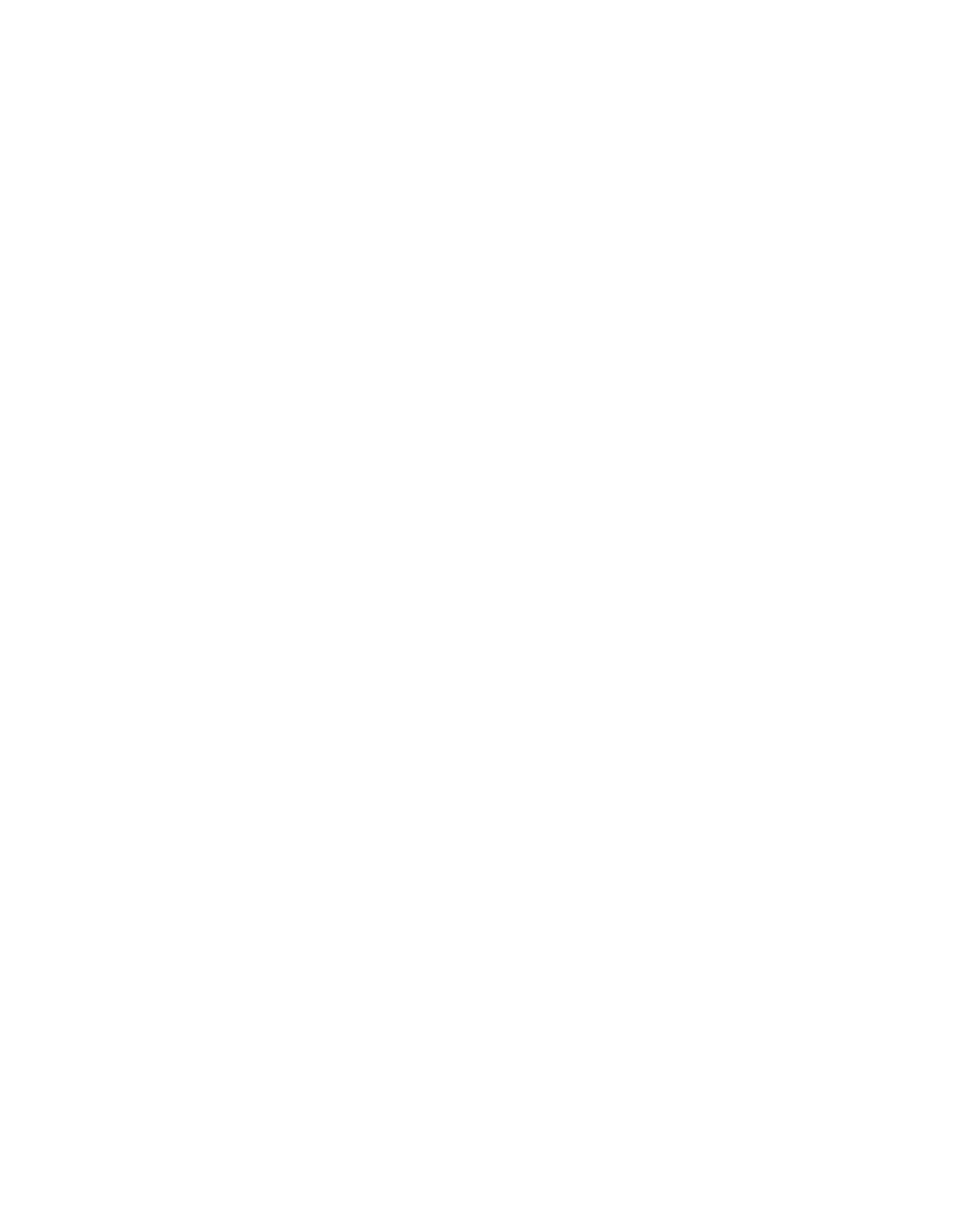# **mathematical methods - week** 12

# $SO(3)$  and  $SU(2)$

## Georgia Tech PHYS-6124

**Homework HW #12** due Monday, November 11, 2019

== show all your work for maximum credit,

== put labels, title, legends on any graphs

== acknowledge study group member, if collective effort

== if you are LaTeXing, here is the [source code](http://chaosbook.org/~predrag/courses/PHYS-6124-19/exerWeek12.tex)

Exercise [12.1](#page-92-0) *Irreps of SO*(2) 3 points Exercise [12.2](#page-92-1) *Conjugacy classes of SO*(3) 4 points (+ 2 bonus points, if complete) Exercise [12.3](#page-92-2) *The character of SO*(3) 3-dimensional representation 3 points

#### Bonus points

Exercise [12.4](#page-92-3) *The orthonormality of SO*(3) *characters* 2 points

Total of 10 points =  $100\%$  score.

edited November 11, 2019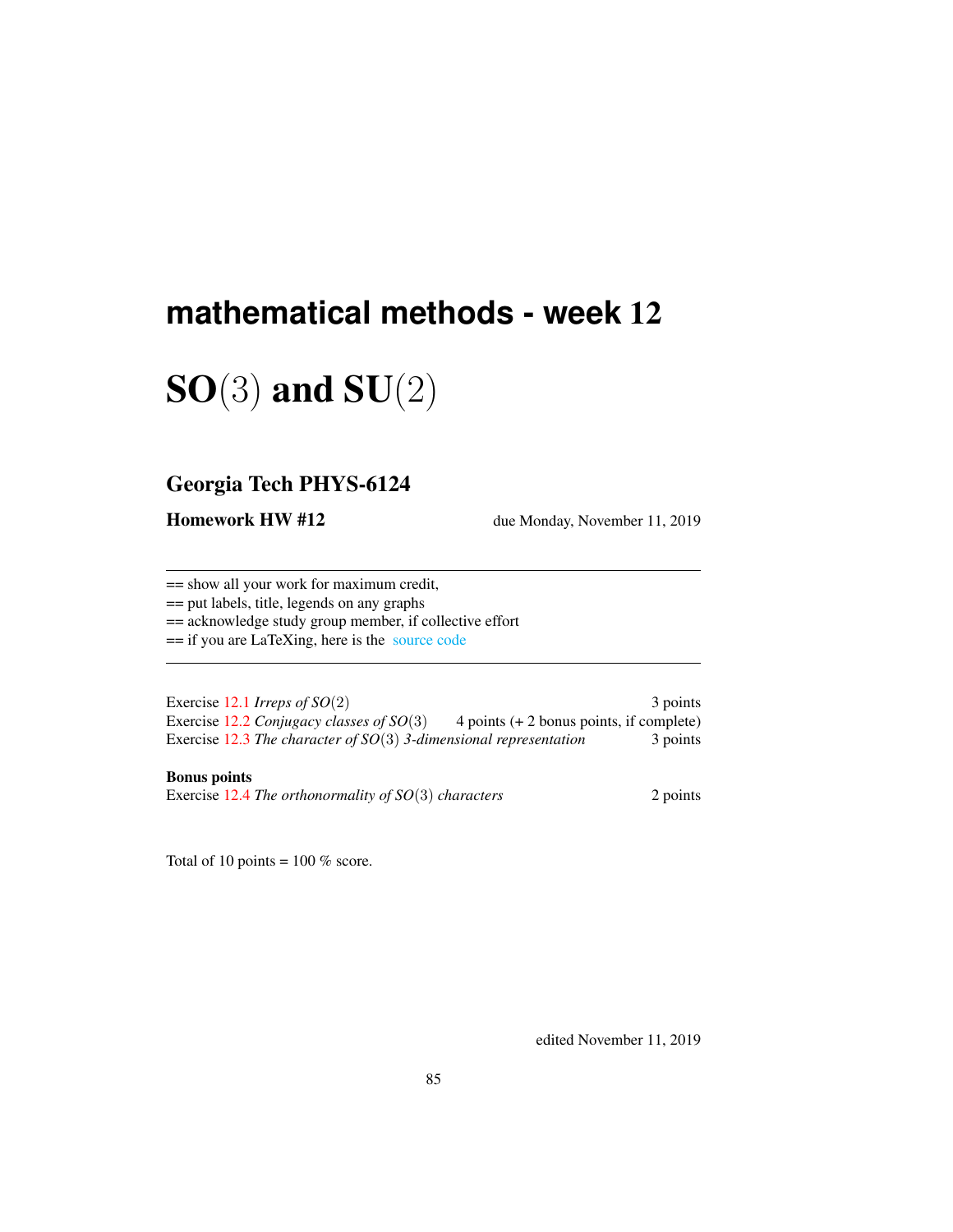#### Week 12 syllabus Monday, November 4, 2019

- Mon The  $N \to \infty$  limit of C<sub>N</sub> gets you to the continuous Fourier transform as a representation of  $SO(2)$ , but from then on this way of thinking about continuous symmetries gets to be increasingly awkward. So we need a fresh restart; that is afforded by matrix groups, and in particular the unitary group  $U(n)$  =  $U(1) \otimes SU(n)$ , which contains all other compact groups, finite or continuous, as subgroups.
	- Reading: Chen, Ping and Wang [\[2\]](#page-91-0) *Group Representation Theory for Physicists*, Sect 5.2 *Definition of a Lie group, with examples* [\(click here\).](http://ChaosBook.org/library/Chen5-2.pdf)
	- Reading: [C. K. Wong](http://ckw.phys.ncku.edu.tw/) *Group Theory* notes, Chap 6 *[1D continuous groups](http://ckw.phys.ncku.edu.tw/public/pub/Notes/Mathematics/GroupTheory/Tung/Powerpoint/6._1DContinuousGroups.ppt)*, Sect. 6.6 completes discussion of Fourier analysis as continuum limit of cyclic groups  $C_n$ , compares  $SO(2)$ ,  $O(2)$ , discrete translations group, and continuous translations group.
- Wed What's the payback? While for you the geometrically intuitive representation is the set of rotation  $[2\times2]$  matrices, group theory says no! They split into pairs of 1dimensional irreps, and the basic building blocks of *our* 2-dimensional rotations on our kitchen table (forget quantum mechanics!) are the U(1)  $[1 \times 1]$  complex unit vector phase rotations.
	- Reading: [C. K. Wong](http://ckw.phys.ncku.edu.tw/) *Group Theory* notes, Chap 6 *[1D continuous groups](http://ckw.phys.ncku.edu.tw/public/pub/Notes/Mathematics/GroupTheory/Tung/Powerpoint/6._1DContinuousGroups.ppt)*, Sects. 6.1-6.3 Irreps of SO(2).
- **Fri** OK, I see that formally  $SU(2) \simeq SO(3)$ , but who ordered "spin?"
	- For overall clarity and pleasure of reading, I like Schwichtenberg [\[6\]](#page-92-4) [\(click](http://ChaosBook.org/library/Schwicht15-2edited.pdf) [here\)](http://ChaosBook.org/library/Schwicht15-2edited.pdf) discussion best. If you read anything for this week's lectures, read Schwichtenberg.
	- Read sect.  $12.3 \text{ SU}(2) \simeq \text{SO}(3)$  $12.3 \text{ SU}(2) \simeq \text{SO}(3)$

#### Optional reading

- We had started the discussion of continuous groups last Friday you might want to have a look at the current version of [week 11 notes.](http://ChaosBook.org/~predrag/courses/PHYS-6124-19/week11.pdf)
- Dirac belt trick [applet](https://www.gregegan.net/APPLETS/21/21.html)
- If still anxious, maybe this helps: Mark Staley, *Understanding quaternions and the Dirac belt trick* [arXiv:1001.1778.](http://arXiv.org/abs/1001.1778)
- I have enjoyed reading Mathews and Walker [\[5\]](#page-92-5) Chap. 16 *Introduction to groups* [\(click here\).](http://ChaosBook.org/library/MathWalk73.pdf) Goldbart writes that the book is "based on lectures by Richard Feynman at Cornell University." Very clever. In particular, work through the example of fig. 16.2: it is very cute, you get explicit eigenmodes from group theory alone. The main message is that if you think things through first, you never have to go through using explicit form of representation matrices - thinking in terms of invariants, like characters, will get you there much faster.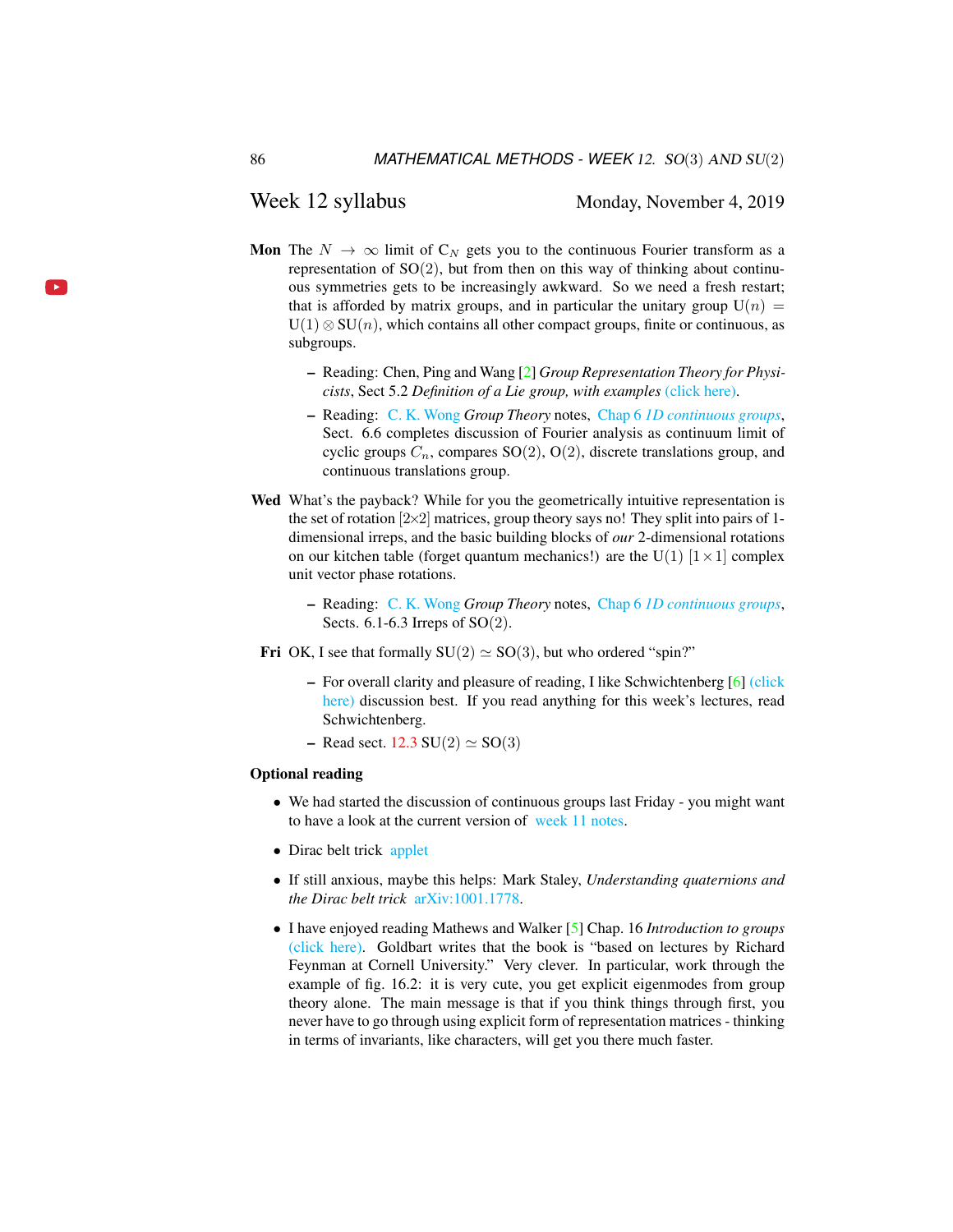• Any book, like Arfken & Weber [\[1\]](#page-91-1), or Cornwell [\[3\]](#page-91-2) *Group Theory in Physics: An introduction* that covers group theory might be more in your taste.

#### **Question** 12.1. Predrag asks

- Q You are graduate students now. Are you ready for The Talk?
- A Henriette Roux: [I'm ready!](https://www.smbc-comics.com/comic/the-talk-3)

## 12.1 Linear algebra

In this section we collect a few basic definitions. A sophisticated reader might prefer skipping straight to the definition of the Lie product  $(12.8)$ , the big difference between the group elements product used so far in discussions of finite groups, and what is needed to describe continuous groups.

Vector space. A set V of elements x, y, z, . . . is called a *vector* (or *linear*) *space* over a field  $F$  if

- (a) *vector addition* "+" is defined in  $V$  such that  $V$  is an abelian group under addition, with identity element 0;
- (b) the set is *closed* with respect to *scalar multiplication* and vector addition

$$
a(\mathbf{x} + \mathbf{y}) = a\mathbf{x} + a\mathbf{y}, \qquad a, b \in \mathbb{F}, \quad \mathbf{x}, \mathbf{y} \in V
$$
  
\n
$$
(a + b)\mathbf{x} = a\mathbf{x} + b\mathbf{x}
$$
  
\n
$$
a(b\mathbf{x}) = (ab)\mathbf{x}
$$
  
\n
$$
1\mathbf{x} = \mathbf{x}, \qquad 0\mathbf{x} = \mathbf{0}.
$$
 (12.1)

Here the field  $\mathbb F$  is either  $\mathbb R$ , the field of reals numbers, or  $\mathbb C$ , the field of complex numbers. Given a subset  $V_0 \subset V$ , the set of all linear combinations of elements of  $V_0$ , or the *span* of  $V_0$ , is also a vector space.

**A basis.**  $\{e^{(1)}, \dots, e^{(d)}\}$  is any linearly independent subset of V whose span is V. The number of basis elements d is the *dimension* of the vector space V.

**Dual space, dual basis.** Under a general linear transformation  $g \in GL(n, \mathbb{F})$ , the row of basis vectors transforms by right multiplication as  $e^{(j)} = \sum_k (g^{-1})^j{}_k \, e^{(k)}$ , and the column of  $x_a$ 's transforms by left multiplication as  $x' = \mathbf{g}x$ . Under left multiplication the column (row transposed) of basis vectors  $e_{(k)}$  transforms as  $e_{(j)} = (g^{\dagger})_j{}^k e_{(k)}$ , where the *dual rep*  $g^{\dagger} = (g^{-1})^{\top}$  is the transpose of the inverse of g. This observation motivates introduction of a *dual* representation space  $\overline{V}$ , the space on which  $GL(n, \mathbb{F})$ acts via the dual rep  $g^{\dagger}$ .

**Definition.** If V is a vector representation space, then the *dual space*  $\overline{V}$  is the set of all linear forms on  $V$  over the field  $\mathbb{F}$ .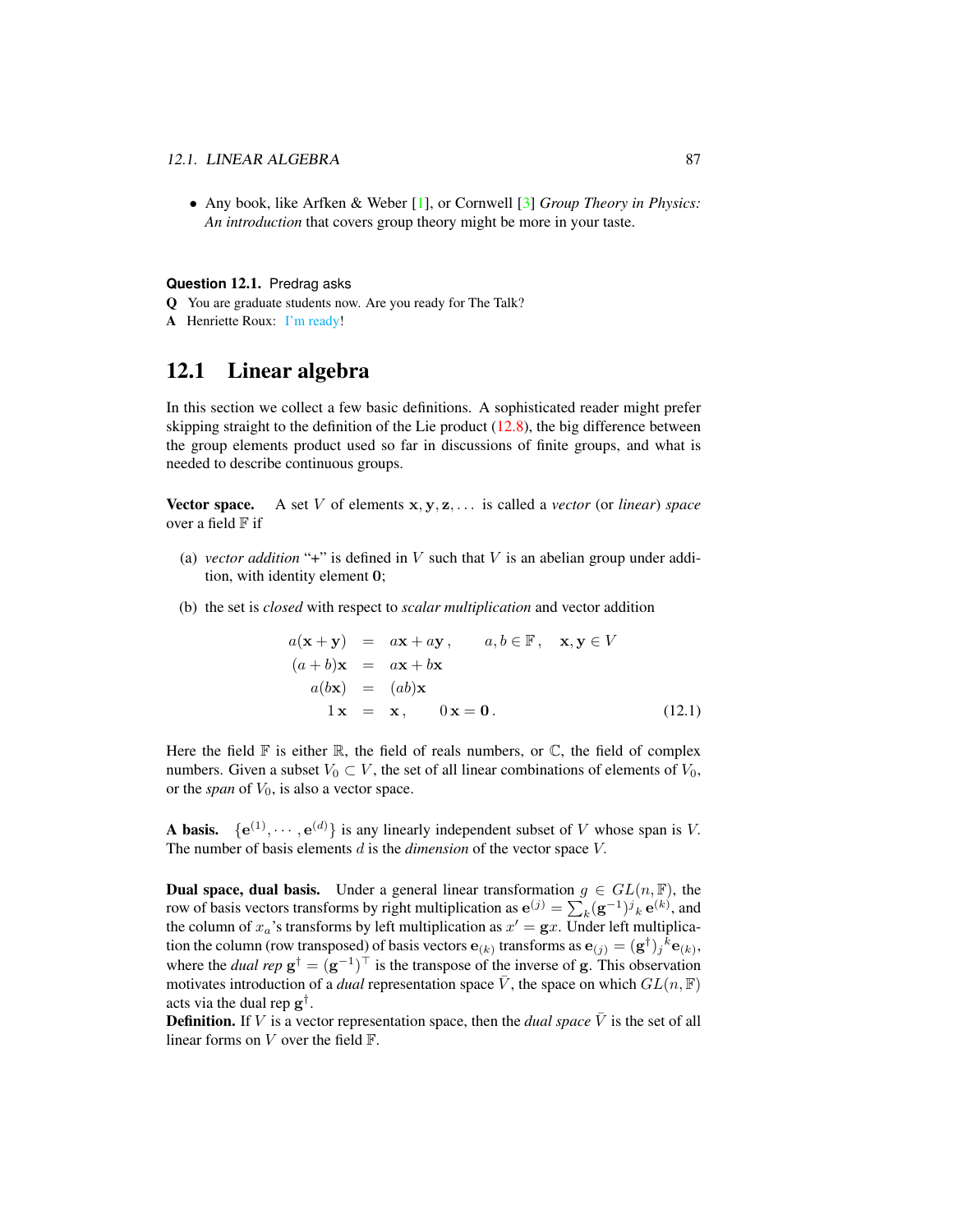,

If  $\{e^{(1)}, \dots, e^{(d)}\}$  is a basis of V, then  $\bar{V}$  is spanned by the *dual basis*  $\{e_{(1)}, \dots, e_{(d)}\}$ , the set of d linear forms  $e_{(k)}$  such that

$$
\mathbf{e}_{(j)} \cdot \mathbf{e}^{(k)} = \delta_j^k
$$

where  $\delta_j^k$  is the Kronecker symbol,  $\delta_j^k = 1$  if  $j = k$ , and zero otherwise. The components of dual representation space vectors  $\bar{y} \in \bar{V}$  will here be distinguished by upper indices

$$
(y^1, y^2, \dots, y^n). \tag{12.2}
$$

They transform under  $GL(n, \mathbb{F})$  as

$$
y'^a = (\mathbf{g}^\dagger)^a{}_b y^b. \tag{12.3}
$$

For  $GL(n, \mathbb{F})$  no complex conjugation is implied by the  $\dagger$  notation; that interpretation applies only to unitary subgroups  $U(n) \subset GL(n, \mathbb{C})$ . In the index notation, g can be distinguished from  $g^{\dagger}$  by keeping track of the relative ordering of the indices,

$$
(\mathbf{g})_a^b \to g_a^b \,, \qquad (\mathbf{g}^\dagger)_a^b \to g^b{}_a \,. \tag{12.4}
$$

**Algebra.** A set of r elements  $\mathbf{t}_{\alpha}$  of a vector space T forms an algebra if, in addition to the vector addition and scalar multiplication,

(a) the set is *closed* with respect to multiplication  $T \cdot T \rightarrow T$ , so that for any two elements  $\mathbf{t}_{\alpha}, \mathbf{t}_{\beta} \in \mathcal{T}$ , the product  $\mathbf{t}_{\alpha} \cdot \mathbf{t}_{\beta}$  also belongs to  $\mathcal{T}$ :

$$
\mathbf{t}_{\alpha} \cdot \mathbf{t}_{\beta} = \sum_{\gamma=0}^{r-1} \tau_{\alpha\beta}^{\gamma} \mathbf{t}_{\gamma}, \qquad \tau_{\alpha\beta}^{\gamma} \in \mathbb{C} \, ; \tag{12.5}
$$

(b) the multiplication operation is *distributive*:

$$
(\mathbf{t}_{\alpha} + \mathbf{t}_{\beta}) \cdot \mathbf{t}_{\gamma} = \mathbf{t}_{\alpha} \cdot \mathbf{t}_{\gamma} + \mathbf{t}_{\beta} \cdot \mathbf{t}_{\gamma} \mathbf{t}_{\alpha} \cdot (\mathbf{t}_{\beta} + \mathbf{t}_{\gamma}) = \mathbf{t}_{\alpha} \cdot \mathbf{t}_{\beta} + \mathbf{t}_{\alpha} \cdot \mathbf{t}_{\gamma}.
$$

The set of numbers  $\tau_{\alpha\beta}^{\gamma}$  are called the *structure constants*. They form a matrix rep of the algebra,

$$
(\mathbf{t}_{\alpha})_{\beta}{}^{\gamma} \equiv \tau_{\alpha\beta}{}^{\gamma},\tag{12.6}
$$

whose dimension is the dimension  $r$  of the algebra itself.

Depending on what further assumptions one makes on the multiplication, one obtains different types of algebras. For example, if the multiplication is associative

$$
(\mathbf{t}_{\alpha} \cdot \mathbf{t}_{\beta}) \cdot \mathbf{t}_{\gamma} = \mathbf{t}_{\alpha} \cdot (\mathbf{t}_{\beta} \cdot \mathbf{t}_{\gamma}),
$$

the algebra is *associative*. Typical examples of products are the *matrix product*

$$
(\mathbf{t}_{\alpha} \cdot \mathbf{t}_{\beta})_a^c = (t_{\alpha})_a^b (t_{\beta})_b^c, \qquad \mathbf{t}_{\alpha} \in V \otimes \bar{V}, \qquad (12.7)
$$

and the *Lie product*

<span id="page-87-0"></span>
$$
(\mathbf{t}_{\alpha} \cdot \mathbf{t}_{\beta})_a^c = (t_{\alpha})_a^b (t_{\beta})_b^c - (t_{\alpha})_c^b (t_{\beta})_b^a, \qquad \mathbf{t}_{\alpha} \in V \otimes \bar{V}
$$
 (12.8)

which defines a *Lie algebra*.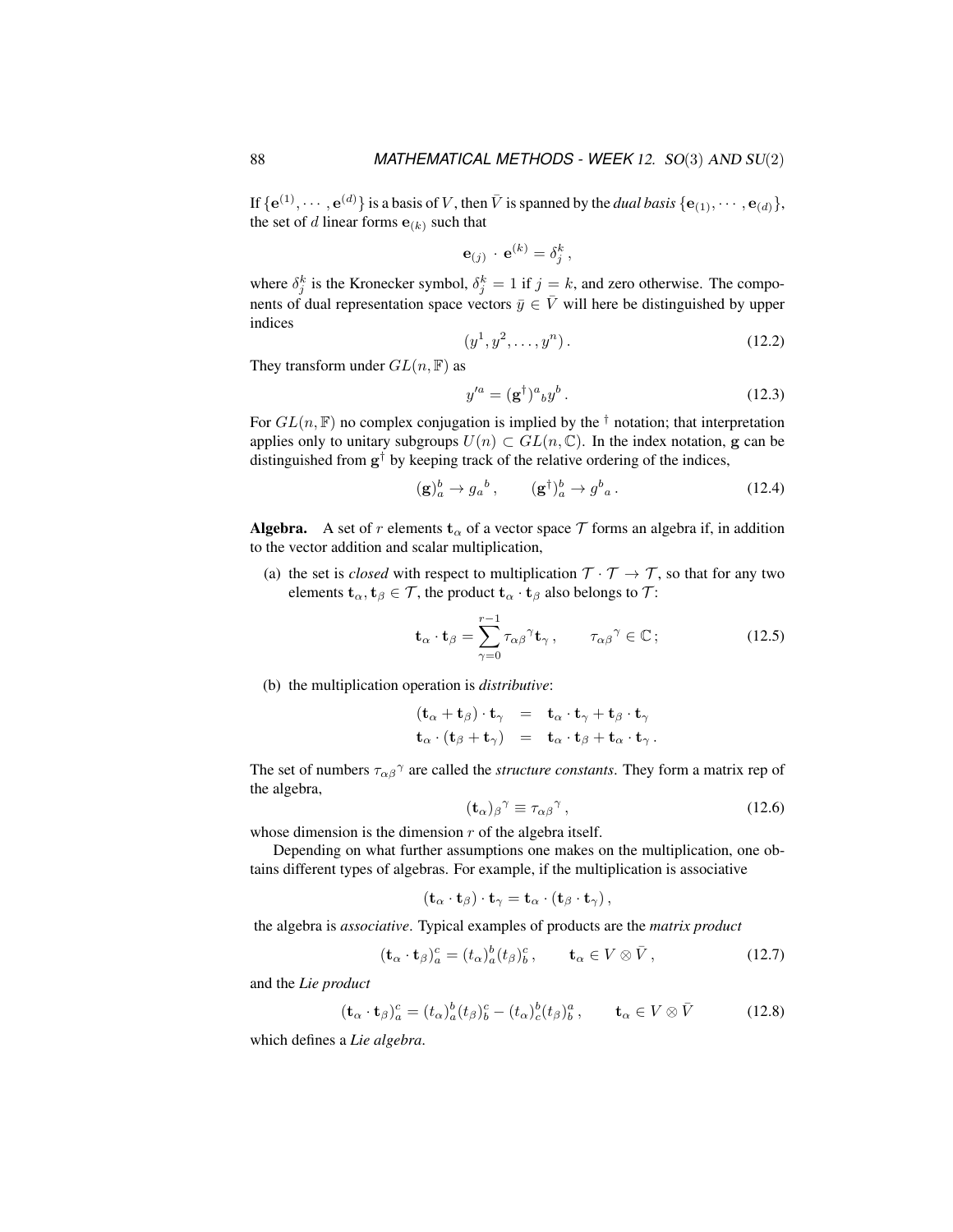## 12.2 SO(3) character orthogonality

In 3 Euclidean dimensions, a rotation around  $z$  axis is given by the  $SO(2)$  matrix

$$
R_3(\varphi) = \begin{pmatrix} \cos\varphi & -\sin\varphi & 0\\ \sin\varphi & \cos\varphi & 0\\ 0 & 0 & 1 \end{pmatrix} = \exp\varphi \begin{pmatrix} 0 & -1 & 0\\ 1 & 0 & 0\\ 0 & 0 & 0 \end{pmatrix} . \tag{12.9}
$$

An arbitrary rotation in  $\mathbb{R}^3$  can be represented by

<span id="page-88-0"></span>
$$
R_{\mathbf{n}}(\varphi) = e^{-i\varphi} \mathbf{n} \cdot \mathbf{L} \qquad \mathbf{L} = (L_1, L_2, L_3), \tag{12.10}
$$

where the unit vector  $n$  determines the plane and the direction of the rotation by angle  $\varphi$ . Here  $L_1, L_2, L_3$  are the generators of rotations along  $x, y, z$  axes respectively,

$$
L_1 = i \begin{pmatrix} 0 & 0 & 0 \\ 0 & 0 & 1 \\ 0 & -1 & 0 \end{pmatrix}, \quad L_2 = i \begin{pmatrix} 0 & 0 & 1 \\ 0 & 0 & 0 \\ -1 & 0 & 0 \end{pmatrix}, \quad L_3 = i \begin{pmatrix} 0 & -1 & 0 \\ 1 & 0 & 0 \\ 0 & 0 & 0 \end{pmatrix},
$$
(12.11)

with Lie algebra relations

<span id="page-88-1"></span>
$$
[L_i, L_j] = i\varepsilon_{ijk} L_k. \tag{12.12}
$$

All SO(3) rotations by the same angle  $\theta$  around different rotation axis n are conjugate to each other,

$$
e^{i\phi \mathbf{n}_2 \cdot \mathbf{L}} e^{i\theta \mathbf{n}_1 \cdot \mathbf{L}} e^{-i\phi \mathbf{n}_2 \cdot \mathbf{L}} = e^{i\theta \mathbf{n}_3 \cdot \mathbf{L}}, \qquad (12.13)
$$

with  $e^{i\phi \mathbf{n}_2 \cdot \mathbf{L}}$  and  $e^{-i\theta \mathbf{n}_2 \cdot \mathbf{L}}$  mapping the vector  $\mathbf{n}_1$  to  $\mathbf{n}_3$  and back, so that the rotation around axis  $n_1$  by angle  $\theta$  is mapped to a rotation around axis  $n_3$  by the same  $\theta$ . The conjugacy classes of SO(3) thus consist of rotations by the same angle about all distinct rotation axes, and are thus labelled the angle θ. As the conjugacy class depends only on  $θ$ , the characters can only be a function of  $θ$ . For the 3-dimensional special orthogonal special orthogonal representation, the character is

$$
\chi = 2\cos(\theta) + 1. \tag{12.14}
$$

For an irrep labeled by j, the character of a conjugacy class labeled by  $\theta$  is

<span id="page-88-2"></span>
$$
\chi^{(j)}(\theta) = \frac{\sin(j+1/2)\theta}{\sin(\theta/2)}
$$
\n(12.15)

To check that these characters are orthogonal to each other, one needs to define the group integration over a parametrization of the  $SO(3)$  group manifold. A group element is parametrized by the rotation axis n and the rotation angle  $\theta \in (-\pi, \pi]$ , with  $n$  a unit vector which ranges over all points on the surface of a unit ball. Note however, that a  $\pi$  rotation is the same as a  $-\pi$  rotation (n and  $-n$  point along the same direction), and the *n* parametrization of  $SO(3)$  is thus a 2-dimensional surface of a unit-radius ball with the opposite points identified.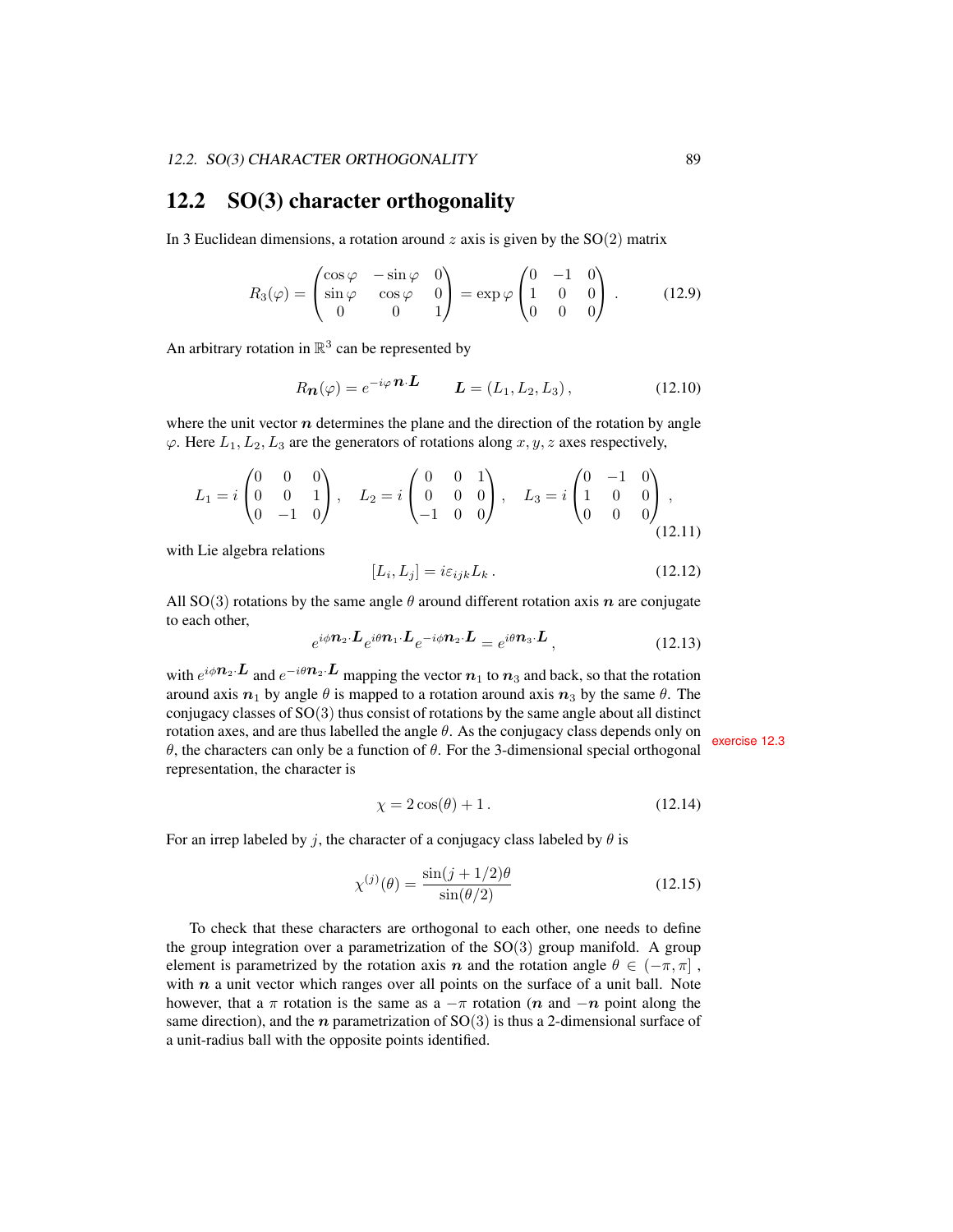The Haar measure for  $SO(3)$  requires a bit of work, here we just note that after the integration over the solid angle (characters do not depend on it), the Haar measure is

<span id="page-89-2"></span>
$$
dg = d\mu(\theta) = \frac{d\theta}{2\pi}(1 - \cos(\theta)) = \frac{d\theta}{\pi}\sin^2(\theta/2). \tag{12.16}
$$

With this measure the characters are orthogonal, and the character orthogonality theorems follow, of the same form as for the finite groups, but with the group averages exercise [12.4](#page-92-3) replaced by the continuous, parameter dependant group integrals

$$
\frac{1}{|G|} \sum_{g \in G} \to \int_G \! dg \, .
$$

The good news is that, as explained in ChaosBook.org Chap. *[Relativity for cyclists](http://birdtracks.eu/courses/PHYS-7143-19/continuous.pdf)* (and in *Group Theory - Birdtracks, Lie's, and Exceptional Groups* [\[4\]](#page-92-6)), one never needs to actually explicitly construct a group manifold parametrizations and the corresponding Haar measure.

## <span id="page-89-0"></span>12.3  $SU(2)$  and  $SO(3)$

K. Y. Short

An element of  $SU(2)$  can be written as

<span id="page-89-1"></span>
$$
U_{vecn}(\phi) = e^{i\phi \,\sigma \cdot \hat{\mathbf{n}}/2} \tag{12.17}
$$

where  $\sigma_j$  is a Pauli matrix and  $\phi$  is a real number. What is the significance of the  $1/2$ factor in the argument of the exponential?

Consider a generic position vector  $x = (x, y, z)$  and construct a matrix of the form

$$
\begin{array}{rcl}\n\sigma \cdot \boldsymbol{x} & = & \sigma_x x + \sigma_y y + \sigma_z z \\
& = & \begin{pmatrix} 0 & x \\ x & 0 \end{pmatrix} + \begin{pmatrix} 0 & -iy \\ iy & 0 \end{pmatrix} + \begin{pmatrix} z & 0 \\ 0 & -z \end{pmatrix} \\
& = & \begin{pmatrix} z & x - iy \\ x + iy & -z \end{pmatrix}\n\end{array} \tag{12.18}
$$

Its determinant

$$
\det \begin{pmatrix} z & x - iy \\ x + iy & -z \end{pmatrix} = -(x^2 + y^2 + z^2) = -x^2 \tag{12.19}
$$

gives the length of a vector. Consider a  $SU(2)$  transformation [\(12.17\)](#page-89-1) of this matrix,  $U^{\dagger}(\sigma \cdot x)U$ . Taking the determinant, we find the same expression as before:

$$
\det U(\sigma \cdot \mathbf{x})U^{\dagger} = \det U \det (\sigma \cdot \mathbf{x}) \det U^{\dagger} = \det (\sigma \cdot \mathbf{x}). \tag{12.20}
$$

Just as  $SO(3)$ ,  $SU(2)$  preserves the lengths of vectors.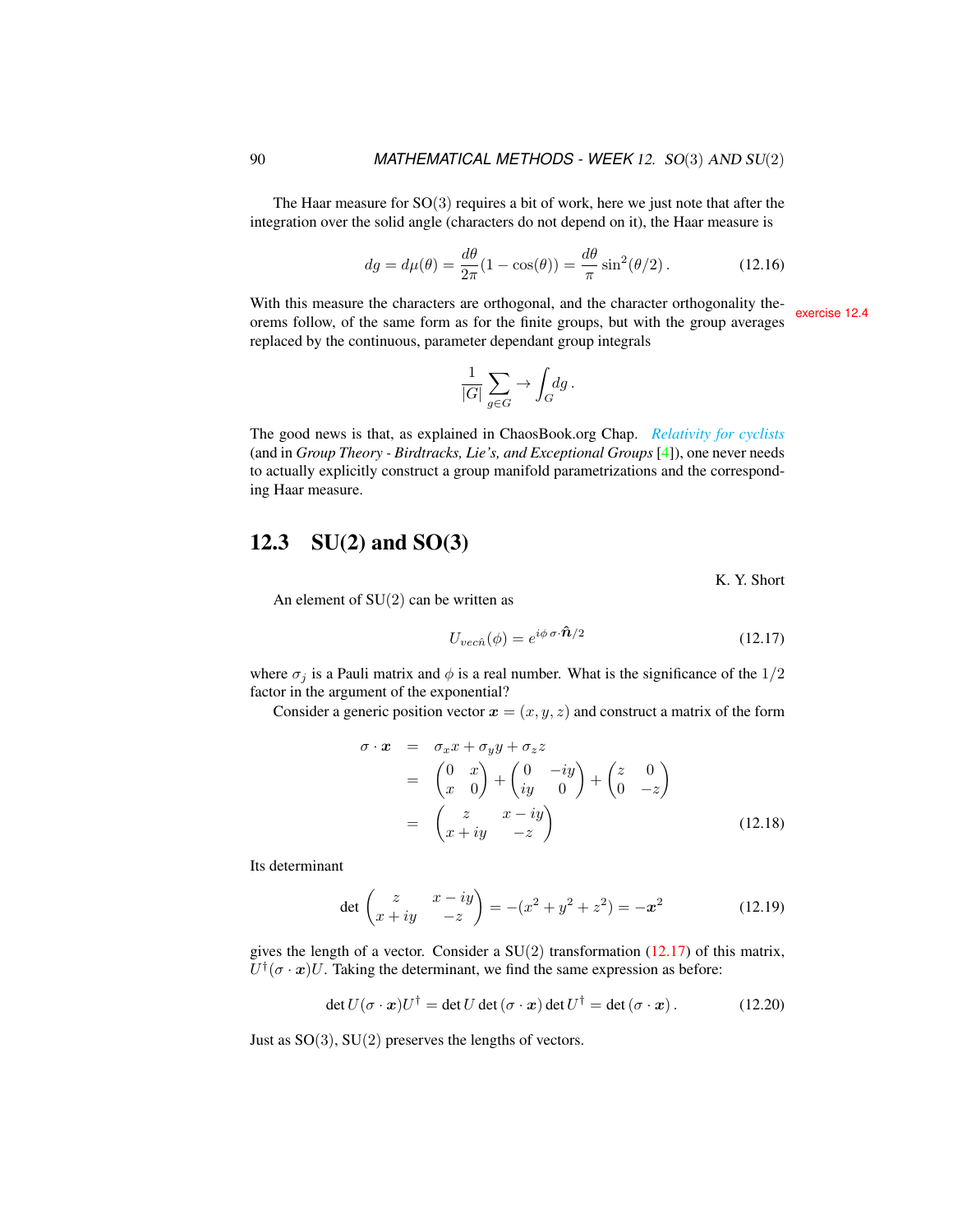To make the correspondence between  $SO(3)$  and  $SU(2)$  more explicit, consider a SU(2) transformation on a complex two-component *spinor*

$$
\psi = \begin{pmatrix} \alpha \\ \beta \end{pmatrix} \tag{12.21}
$$

related to  $x$  by

$$
x = \frac{1}{2}(\beta^2 - \alpha^2), \quad y = -\frac{i}{2}(\alpha^2 + \beta^2), \quad z = \alpha\beta
$$
 (12.22)

Check that a SU(2) transformation of  $\psi$  is equivalent to a SO(3) transformation on x. From this equivalence, one sees that a  $SU(2)$  transformation has three real parameters that correspond to the three rotation angles of  $SO(3)$ . If we label the "angles" for the SU(2) transformation by  $\alpha$ ,  $\beta$ , and  $\gamma$ , we observe, for a "rotation" about  $\hat{x}$ 

$$
U_x(\alpha) = \begin{pmatrix} \cos \alpha/2 & i \sin \alpha/2 \\ i \sin \alpha/2 & \cos \alpha/2 \end{pmatrix},
$$
 (12.23)

for a "rotation" about  $\hat{y}$ ,

$$
U_y(\beta) = \begin{pmatrix} \cos \beta/2 & \sin \beta/2 \\ -\sin \beta/2 & \cos \beta/2 \end{pmatrix},
$$
 (12.24)

and for "rotation" about  $\hat{z}$ ,

$$
U_z(\gamma) = \begin{pmatrix} e^{i\gamma/2} & 0\\ 0 & e^{-i\gamma/2} \end{pmatrix} .
$$
 (12.25)

Compare these three matrices to the corresponding  $SO(3)$  rotation matrices:

$$
R_x(\zeta) = \begin{pmatrix} 1 & 0 & 0 \\ 0 & \cos \zeta & \sin \zeta \\ 0 & -\sin \zeta & \cos \zeta \end{pmatrix}, \quad R_y(\phi) = \begin{pmatrix} \cos \phi & 0 & \sin \phi \\ 0 & 1 & 0 \\ -\sin \phi & 0 & \cos \phi \end{pmatrix}
$$

$$
R_z(\theta) = \begin{pmatrix} \cos \theta & \sin \theta & 0 \\ -\sin \theta & \cos \theta & 0 \\ 0 & 0 & 1 \end{pmatrix}
$$
(12.26)

They're equivalent! Result: *Half the rotation angle generated by SU*(2) *corresponds to a rotation generated by SO*(3)*.*

What does this mean? At this point, probably best to switch to Schwichtenberg [\[6\]](#page-92-4) [\(click here\)](http://ChaosBook.org/library/Schwicht15-2edited.pdf) who explains clearly that  $SU(2)$  is a simply-connected group, and thus the "mother" or covering group, or the double cover of  $SO(3)$ . This means there is a twoto-one map from SU(2) to SO(3); an SU(2) turn by  $4\pi$  corresponds to an SO(3) turn by 2π. So, the building blocks of your 3-dimensional world are not 3-dimensional real vectors, but the 2-dimensional complex spinors! Quantum mechanics chose electrons to be spin 1/2, and there is nothing Fox Channel can do about it.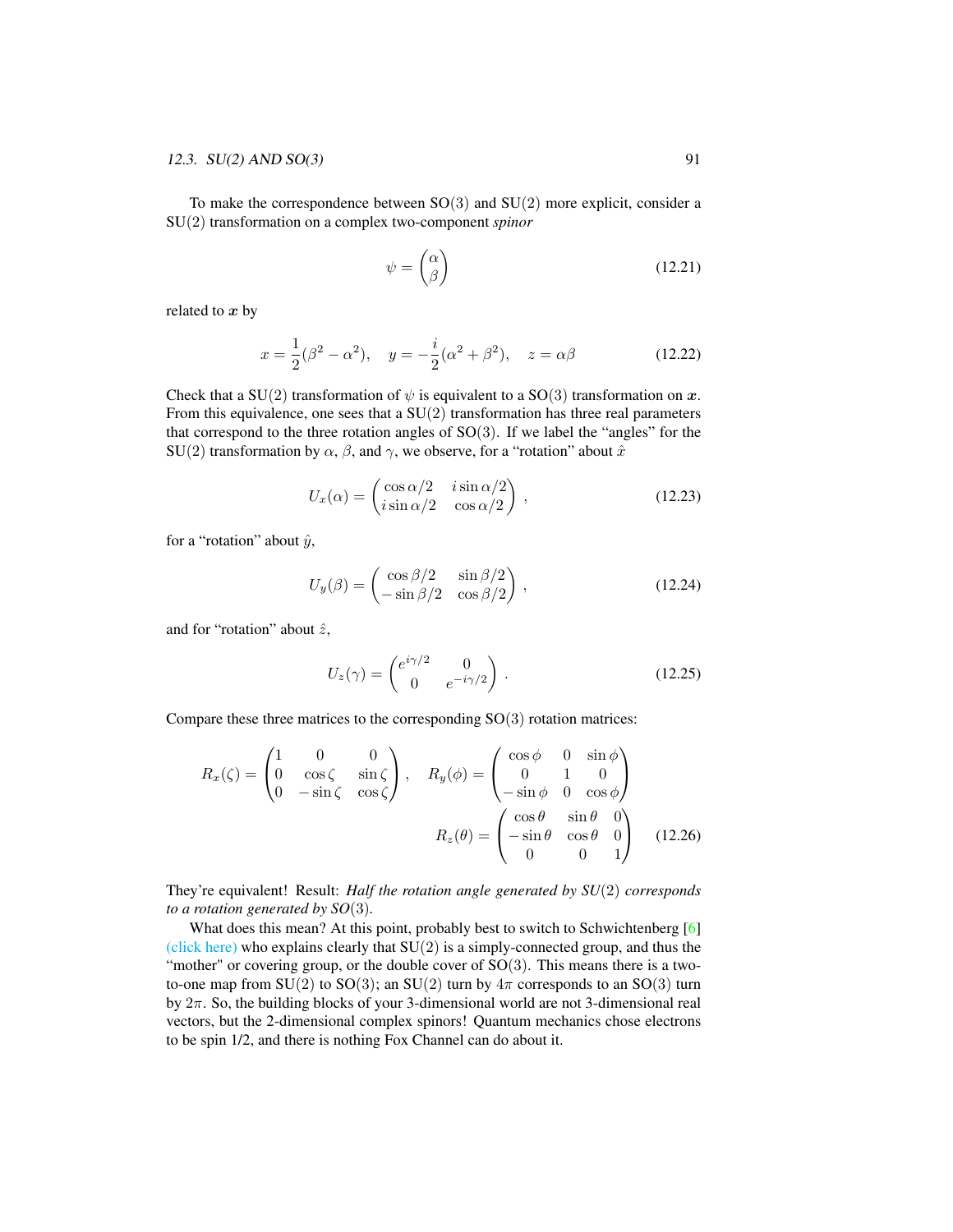#### 12.4 What *really* happened

They do not make Norwegians as they used to. In his brief biographical sketch of Sophus Lie, [Burkman](http://math.hawaii.edu/home/talks/burkman_master_talk.pdf) writes: "I feel that I would be remiss in my duties if I failed to mention avery interesting event that took place in Lie's life. Klein (a German) and Lie had moved to Paris in the spring of 1870 (they had earlier been working in Berlin). However, in July 1870, the Franco-Prussian war broke out. Being a German alien in France, Klein decided that it would be safer to return to Germany; Lie also decided to go home to Norway. However (in a move that I think questions his geometric abilities), Lie decided that to go from Paris to Norway, he would walk to Italy (and then presumably take a ship to Norway). The trip did not go as Lie had planned. On the way, Lie ran into some trouble–first some rain, and he had a habit of taking off his clothes and putting them in his backpack when he walked in the rain (so he was walking to Italy in the nude). Second, he ran into the French military (quite possibly while walking in the nude) and they discovered in his sack(in addition to his hopefully dry clothing) letters written to Klein in German containing the words 'lines' and 'spheres' (which the French interpreted as meaning 'infantry' and 'artillery'). Lie was arrested as a (insane) German spy. However, due to intervention by Gaston Darboux, he was released four weeks later and returned to Norway to finish his doctoral dissertation."

#### **Question** 12.2. Henriette Roux asks

Q This is a math methods course. Why are you not teaching us Bessel functions?

A Blame Feynman: On May 2, 1985 my stay at Cornell was to end, and Vinnie of college town *Italian Kitchen* made a special dinner for three of us regulars. Das Wunderkind noticed Feynman ambling down Eddy Avenue, kidnapped him, and here we were, two wunderkinds, two humans.

Feynman was a very smart, forever driven wunderkind. He naturally bonded with our very smart, forever driven wunderkind, who suddenly lurched out of control, and got very competive about at what age who summed which kind of Bessel function series. Something like age twelve, do not remember which one did the Bessels first. At that age I read " [Palle Alone in the World,](https://vimeo.com/89776780)" while my nonwunderkind friend, being from California, watched television 12 hours a day.

When Das Wunderkind taught graduate E&M, he spent hours creating lectures about symmetry groups and their representations as various eigenfunctions. Students were not pleased.

So, fuggedaboutit! if you have not done your Bessels yet, they are eigenfunctions, just like your Fourier modes, but for a spherical symmetry rather than for a translation symmetry; wiggle like a cosine, but decay radially.

When you need them you'll figure them out. Or sue me.

#### References

 $\rightarrow$ 

- <span id="page-91-1"></span>[1] G. B. Arfken and H. J. Weber, *[Mathematical Methods for Physicists: A Compre](http://books.google.com/books?vid=ISBN9780120598762)[hensive Guide](http://books.google.com/books?vid=ISBN9780120598762)*, 6th ed. (Academic, New York, 2005).
- <span id="page-91-0"></span>[2] J.-Q. Chen, J. Ping, and F. Wang, *[Group Representation Theory for Physicists](http://dx.doi.org/10.1142/0262)* (World Scientific, Singapore, 1989).
- <span id="page-91-2"></span>[3] J. F. Cornwell, *[Group Theory in Physics: An Introduction](http://books.google.com/books?vid=ISBN9780121898007)* (Academic, New York, 1997).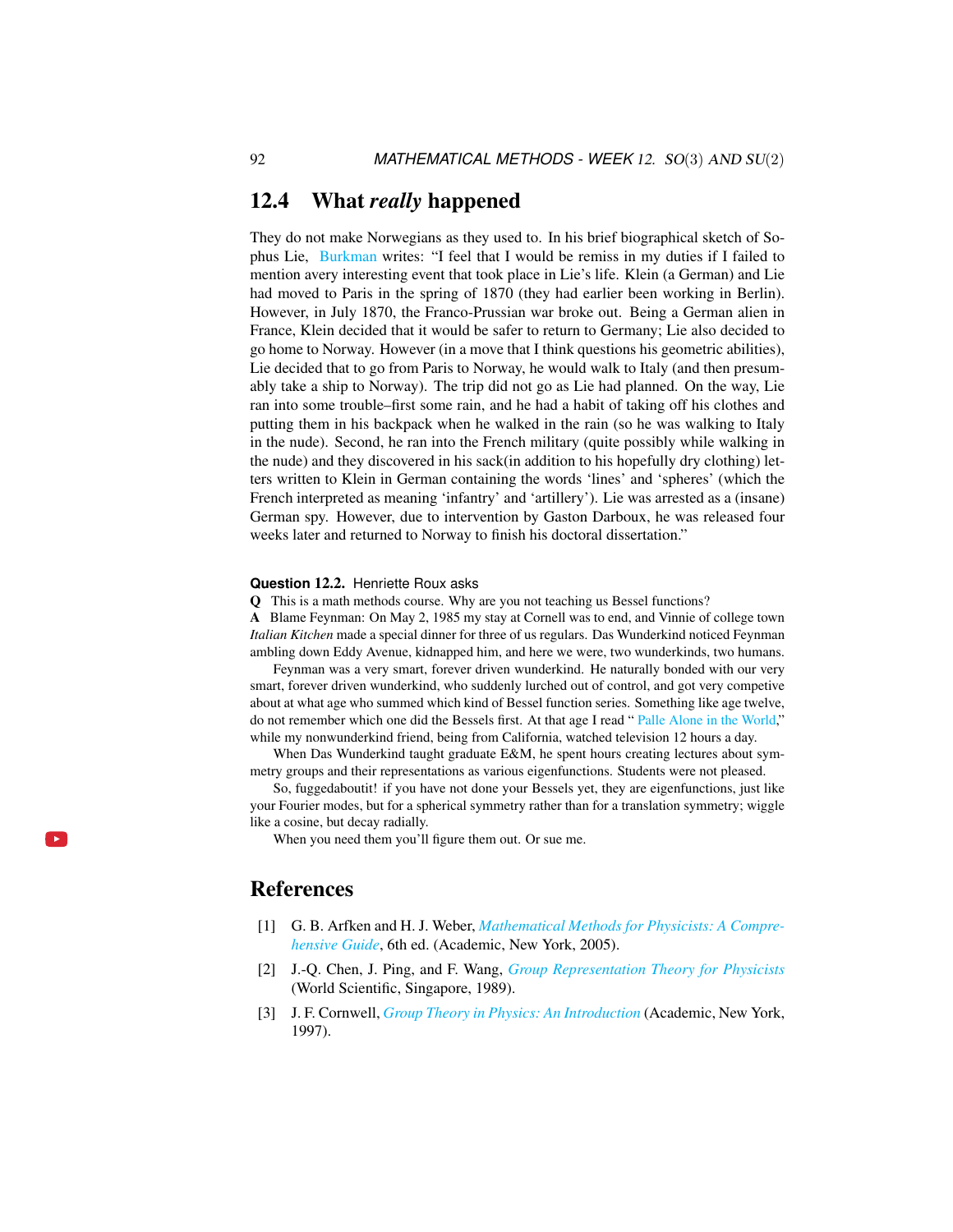#### EXERCISES 93

- <span id="page-92-6"></span>[4] P. Cvitanović, *[Group Theory: Birdtracks, Lie's and Exceptional Groups](https://press.princeton.edu/titles/8839.html)* (Princeton Univ. Press, Princeton NJ, 2004).
- <span id="page-92-5"></span>[5] J. Mathews and R. L. Walker, *[Mathematical Methods of Physics](http://dx.doi.org/10.2307/2316002)* (W. A. Benjamin, Reading, MA, 1970).
- <span id="page-92-4"></span>[6] J. Schwichtenberg, *[Physics from Symmetry](http://dx.doi.org/10.1007/978-3-319-19201-7)* (Springer, Berlin, 2015).

## **Exercises**

<span id="page-92-0"></span>12.1. **Irreps of SO** $(2)$ . Matrix

$$
T = \left[ \begin{array}{cc} 0 & -i \\ i & 0 \end{array} \right] \tag{12.27}
$$

is the generator of rotations in a plane.

(a) Use the method of projection operators to show that for rotations in the kth Fourier mode plane, the irreducible 1D subspaces orthonormal basis vectors are

$$
\mathbf{e}^{(\pm k)} = \frac{1}{\sqrt{2}} \left( \pm \mathbf{e}_1^{(k)} - i \,\mathbf{e}_2^{(k)} \right) \,.
$$

How does T act on  $e^{(\pm k)}$ ?

(b) What is the action of the  $[2 \times 2]$  rotation matrix

$$
D^{(k)}(\theta) = \begin{pmatrix} \cos k\theta & -\sin k\theta \\ \sin k\theta & \cos k\theta \end{pmatrix}, \qquad k = 1, 2, \cdots
$$

on the  $(\pm k)$ th subspace  $e^{(\pm k)}$ ?

- (c) What are the irreducible representations characters of  $SO(2)$ ?
- <span id="page-92-1"></span>12.2. Conjugacy classes of  $SO(3)$ : Show that all  $SO(3)$  rotations [\(12.10\)](#page-88-0) by the same angle  $\theta$  around any rotation axis  $n$  are conjugate to each other:

$$
e^{i\phi \mathbf{n}_2 \cdot \mathbf{L}} e^{i\theta \mathbf{n}_1 \cdot \mathbf{L}} e^{-i\phi \mathbf{n}_2 \cdot \mathbf{L}} = e^{i\theta \mathbf{n}_3 \cdot \mathbf{L}} \tag{12.28}
$$

Check this for infinitesimal  $\phi$ , and argue that from that it follows that it is also true for finite  $\phi$ . Hint: use the Lie algebra commutators [\(12.12\)](#page-88-1).

<span id="page-92-2"></span>12.3. The character of SO(3) 3-dimensional representation: Show that for the 3-dimensional special orthogonal representation [\(12.10\)](#page-88-0), the character is

$$
\chi = 2\cos(\theta) + 1. \tag{12.29}
$$

Hint: evaluate the character explicitly for  $R_x(\theta)$ ,  $R_y(\theta)$  and  $R_z(\theta)$ , then explain what is the intuitive meaning of 'class' for rotations.

<span id="page-92-3"></span>12.4. The orthonormality of  $SO(3)$  characters: Verify that given the Haar measure [\(12.16\)](#page-89-2), the characters  $(12.15)$  are orthogonal:

$$
\langle \chi(j) | \chi(j') \rangle = \int_G dg \, \chi^{(j)}(g^{-1}) \, \chi^{(j')}(g) = \delta_{jj'}.
$$
 (12.30)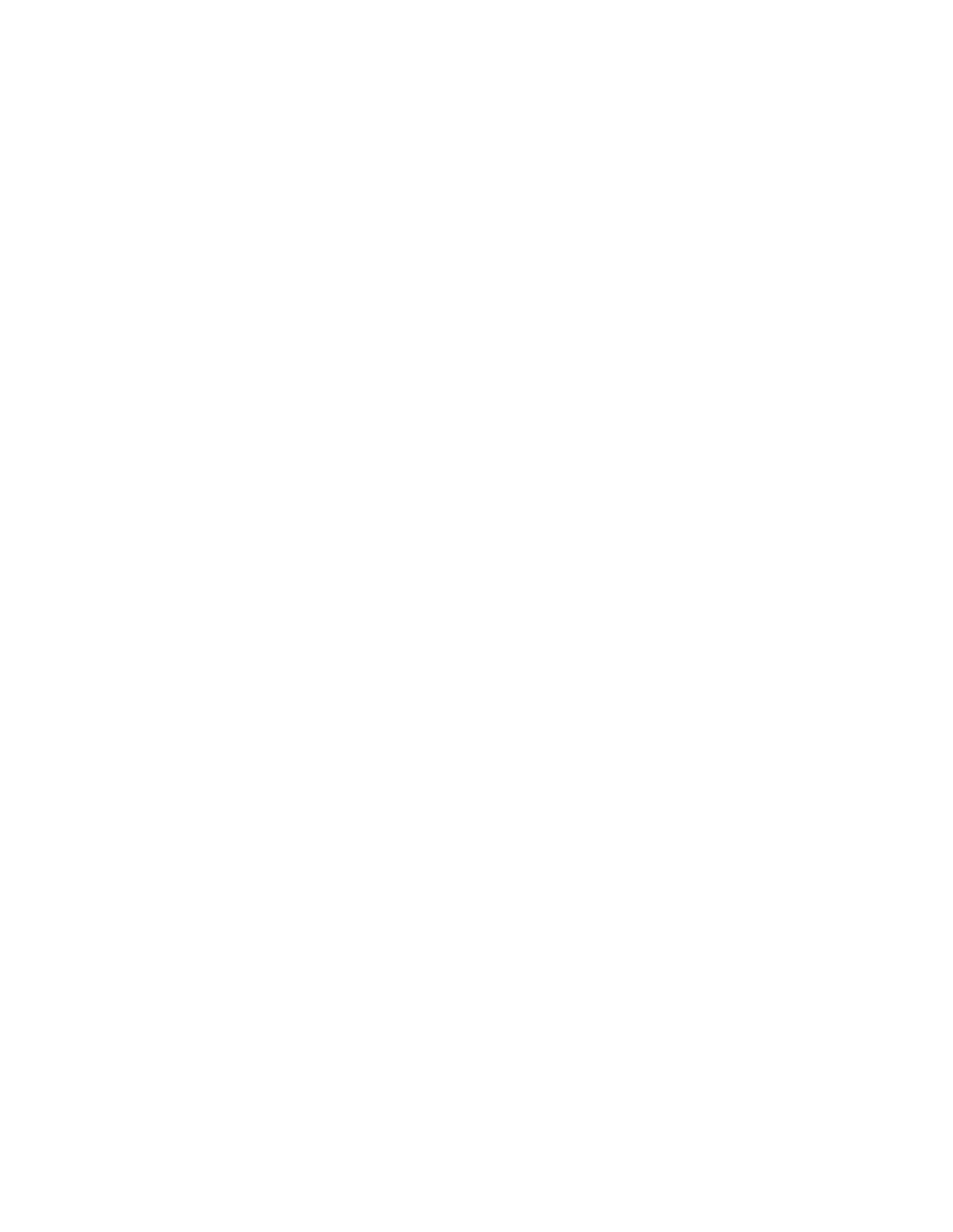# **mathematical methods - week** 13

# **Probability**

## Georgia Tech PHYS-6124

Homework HW #13 due Monday, November 18, 2019

== show all your work for maximum credit,

== put labels, title, legends on any graphs

== acknowledge study group member, if collective effort

== if you are LaTeXing, here is the [source code](http://chaosbook.org/~predrag/courses/PHYS-6124-19/exerWeek13.tex)

Bonus points

Exercise [13.1](#page-96-0) *Lyapunov equation* 12 points

This week there are no required exercises. Whatever you do, you get bonus points.

edited November 15, 2019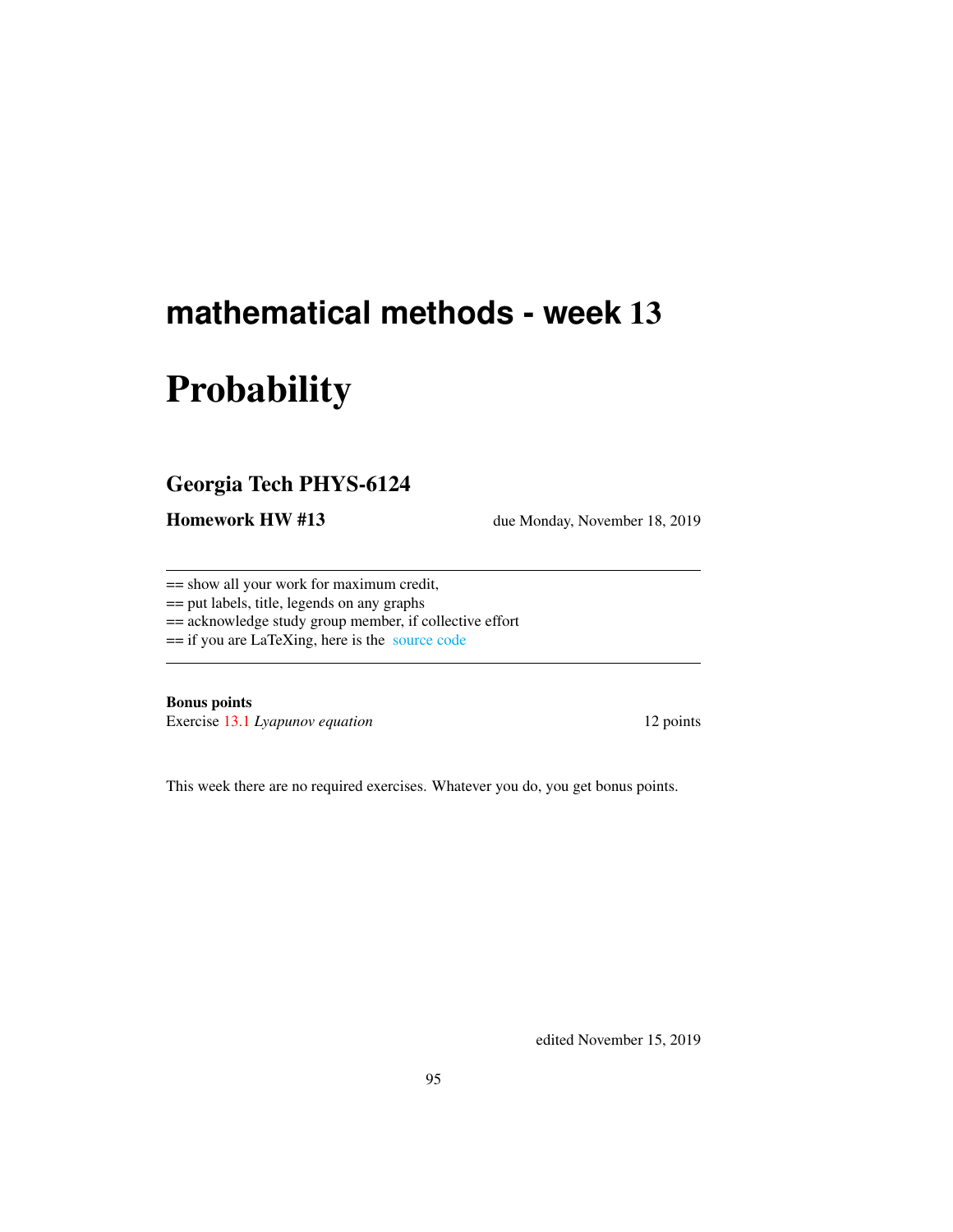#### Week 13 syllabus November 11, 2019

Mon A summary of key concepts

– ChaosBook [appendix A20.1 Moments, cumulants](http://ChaosBook.org/chapters/ChaosBook.pdf#section.T.1)

Wed Why Gaussians again?

- ChaosBook [33.2 Brownian diffusion](http://ChaosBook.org/chapters/ChaosBook.pdf#section.33.2)
- ChaosBook [33.3 Noisy trajectories](http://ChaosBook.org/chapters/ChaosBook.pdf#section.33.3)
- Fri A glimpse of Orstein-Uhlenbeck, the "harmonic oscillator" of the theory of stochastic processes. And the one "Lyapunov" thing Lyapunov actually did:)
	- [Noise is your friend](http://chaosbook.org/~predrag/courses/PHYS-6124-19/noiseURfriend.pdf)
	- ChaosBook [33.4 Noisy maps](http://ChaosBook.org/chapters/ChaosBook.pdf#section.33.4)
	- ChaosBook 33.5 All nonlinear noise is local

## 13.1 Literature

Really going into the Ornstein-Uhlenbeck equation might take too much of your time, so this week we skip doing exercises, and if you are curious, and want to try your hand at solving exercise [13.1](#page-96-0) *Lyapunov equation*, you probably should first skim through our lectures on the Ornstein-Uhlenbeck spectrum, Sect. 4.1 and Appen. B.1 [here.](http://www.cns.gatech.edu/~predrag/papers/CviLip12.pdf) Finally! we get something one expects from a math methods course, an example of why orthogonal polynomials are useful, in this case the Hermite polynomials :) .

The reason why I like this example is that again the standard 'physics' intuition The reason why I like this example is that again the standard physics intuition misleads us. Brownian noise spreads with time as  $\sqrt{t}$ , but the diffusive dynamics of nonlinear flows is fundamentally different - instead of spreading, in the Ornstein-Uhlenbeck example the noise contained and balanced by the nonlinear dynamics.

- D. Lippolis and P. Cvitanović, *How well can one resolve the state space of a chaotic map?*, Phys. Rev. Lett. 104, 014101 (2010); [arXiv:0902.4269](http://arXiv.org/abs/0902.4269)
- P. Cvitanović and D. Lippolis, *Knowing when to stop: How noise frees us from determinism*, in M. Robnik and V.G. Romanovski, eds., *Let's Face Chaos through Nonlinear Dynamics* (Am. Inst. of Phys., 2012); [arXiv:1206.5506](http://arXiv.org/abs/1206.5506)
- J. M. Heninger, D. Lippolis and P. Cvitanovic,´ *Neighborhoods of periodic orbits and the stationary distribution of a noisy chaotic system*; [arXiv:1507.00462](http://arXiv.org/abs/1507.00462)

#### **Question** 13.1. Henriette Roux asks

Q What percentage score on problem sets is a passing grade?

A That might still change, but currently it looks like 60% is good enough to pass the course. 70% for C, 80% for B, 90% for A. Very roughly - will alert you if this changes. Here is the percentage score as of [week 10.](http://ChaosBook.org/~predrag/courses/PHYS-6124-19/grades.png)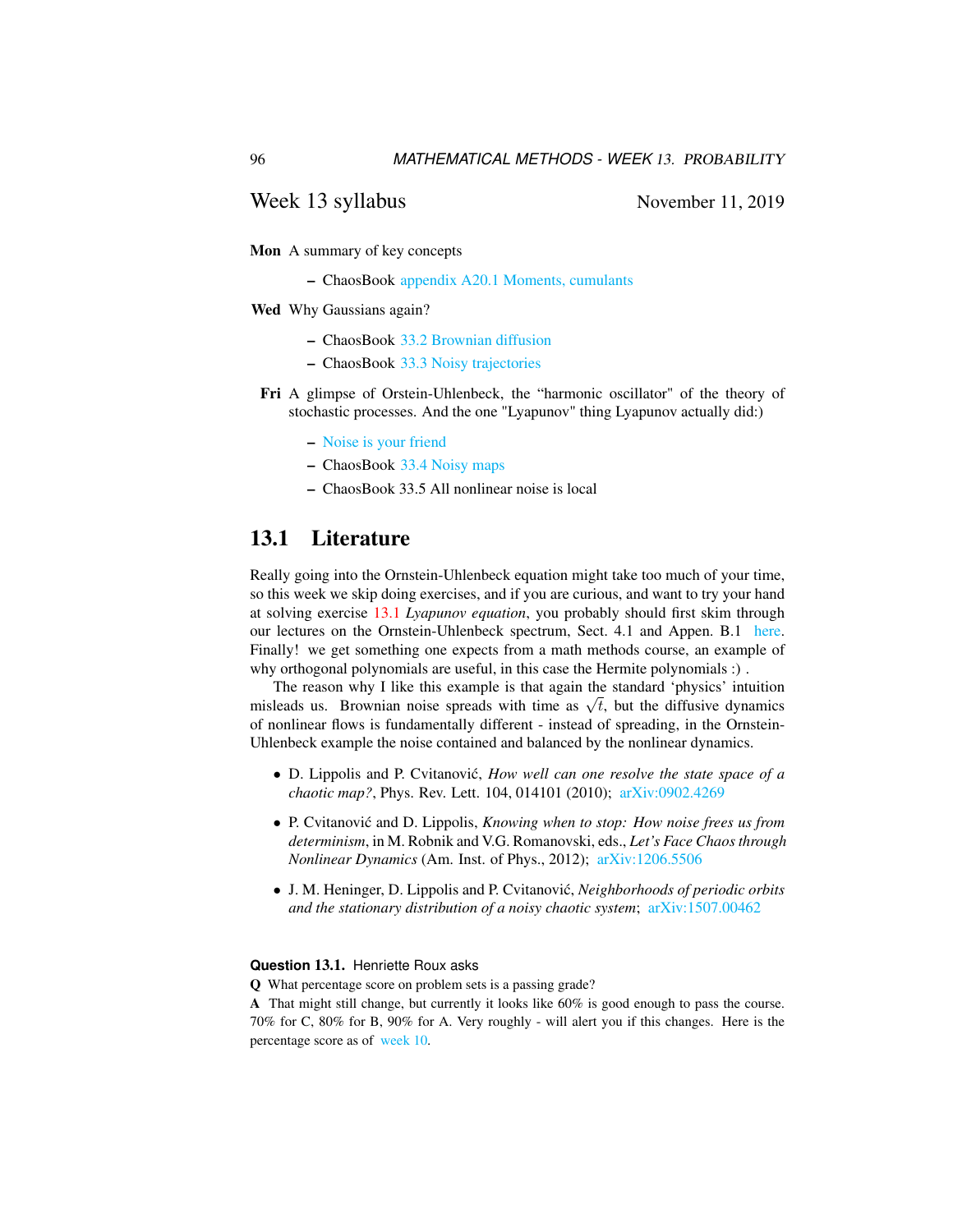#### EXERCISES 97

#### **Question** 13.2. Henriette Roux asks

Q How do I subscribe to the nonlinear and math physics and other seminars mailing lists? A [click here](http://www.cns.gatech.edu/computers/info.html)

## **Exercises**

<span id="page-96-0"></span>13.1. Lyapunov equation. Consider the following system of ordinary differential equations,

<span id="page-96-2"></span>
$$
\dot{Q} = A Q + Q A^{\top} + \Delta, \qquad (13.1)
$$

in which  $\{Q, A, \Delta\} = \{Q(t), A(t), \Delta(t)\}\$ are  $[d \times d]$  matrix functions of time t through their dependence on a deterministic trajectory,  $A(t) = A(x(t))$ , etc., with stability matrix A and noise covariance matrix  $\Delta$  given, and density covariance matrix  $Q$  sought. The superscript ( )<sup> $\top$ </sup> indicates the transpose of the matrix. Find the solution  $Q(t)$ , by taking the following steps:

(a) Write the solution in the form  $Q(t) = J(t)[Q(0) + W(t)]J^{\top}(t)$ , with Jacobian matrix  $J(t)$  satisfying

<span id="page-96-1"></span>
$$
\dot{J}(t) = A(t) J(t), \qquad J(0) = 1, \tag{13.2}
$$

with 1 the  $\left[ d \times d \right]$  identity matrix. The Jacobian matrix at time t

<span id="page-96-3"></span>
$$
J(t) = \hat{T}e^{\int_{0}^{t} d\tau \, A(\tau)}, \tag{13.3}
$$

where  $\hat{T}$  denotes the 'time-ordering' operation, can be evaluated by integrating [\(13.2\)](#page-96-1).

(b) Show that  $W(t)$  satisfies

$$
\dot{W} = \frac{1}{J} \Delta \frac{1}{J^{\top}}, \qquad W(0) = 0.
$$
 (13.4)

(c) Integrate  $(13.1)$  to obtain

$$
Q(t) = J(t) \left[ Q(0) + \int_0^t d\tau \, \frac{1}{J(\tau)} \, \Delta(\tau) \, \frac{1}{J^\top(\tau)} \right] J^\top(t) \,. \tag{13.5}
$$

(d) Show that if  $A(t)$  commutes with itself throughout the interval  $0 \leq \tau \leq t$  then the time-ordering operation is redundant, and we have the explicit solution  $J(t)$  =  $\exp\left\{\int_{0}^{t}$  $\int_{0}^{t} d\tau A(\tau)$ . Show that in this case the solution reduces to

<span id="page-96-4"></span>
$$
Q(t) = J(t) Q(0) J(t)^{\top} + \int_{0}^{t} d\tau' e^{\tau'} e^{\int_{t}^{t} d\tau A(t)} \Delta(\tau') e^{\tau'} e^{\int_{t}^{t} d\tau A^{\top}(t)}.
$$
 (13.6)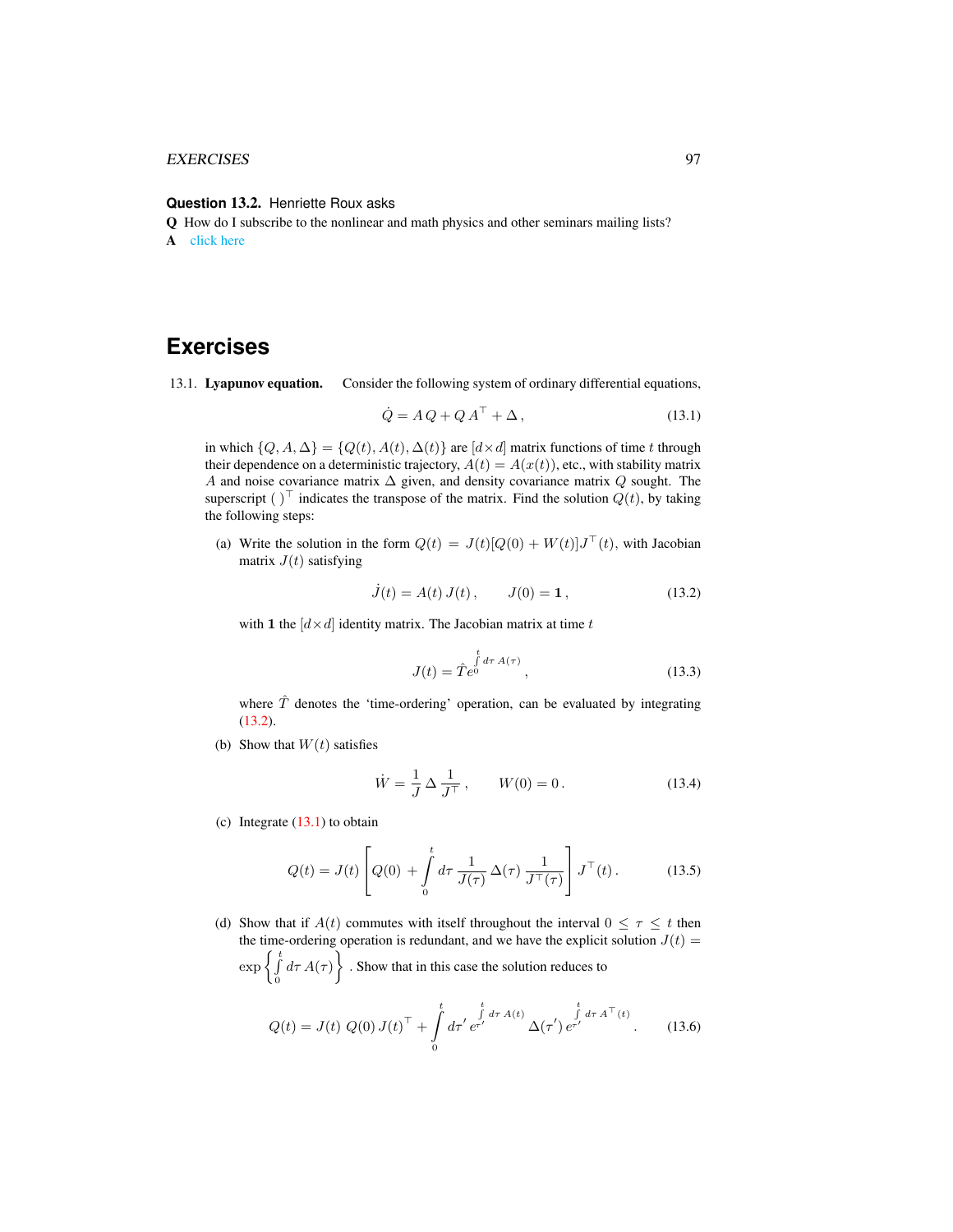(e) It is hard to imagine a time dependent  $A(t) = A(x(t))$  that would be commuting. However, in the neighborhood of an equilibrium point  $x^*$  one can approximate the stability matrix with its time-independent linearization,  $A = A(x^*)$ . Show that in that case  $(13.3)$  reduces to

$$
J(t) = e^{t A},
$$

and  $(13.6)$  to what?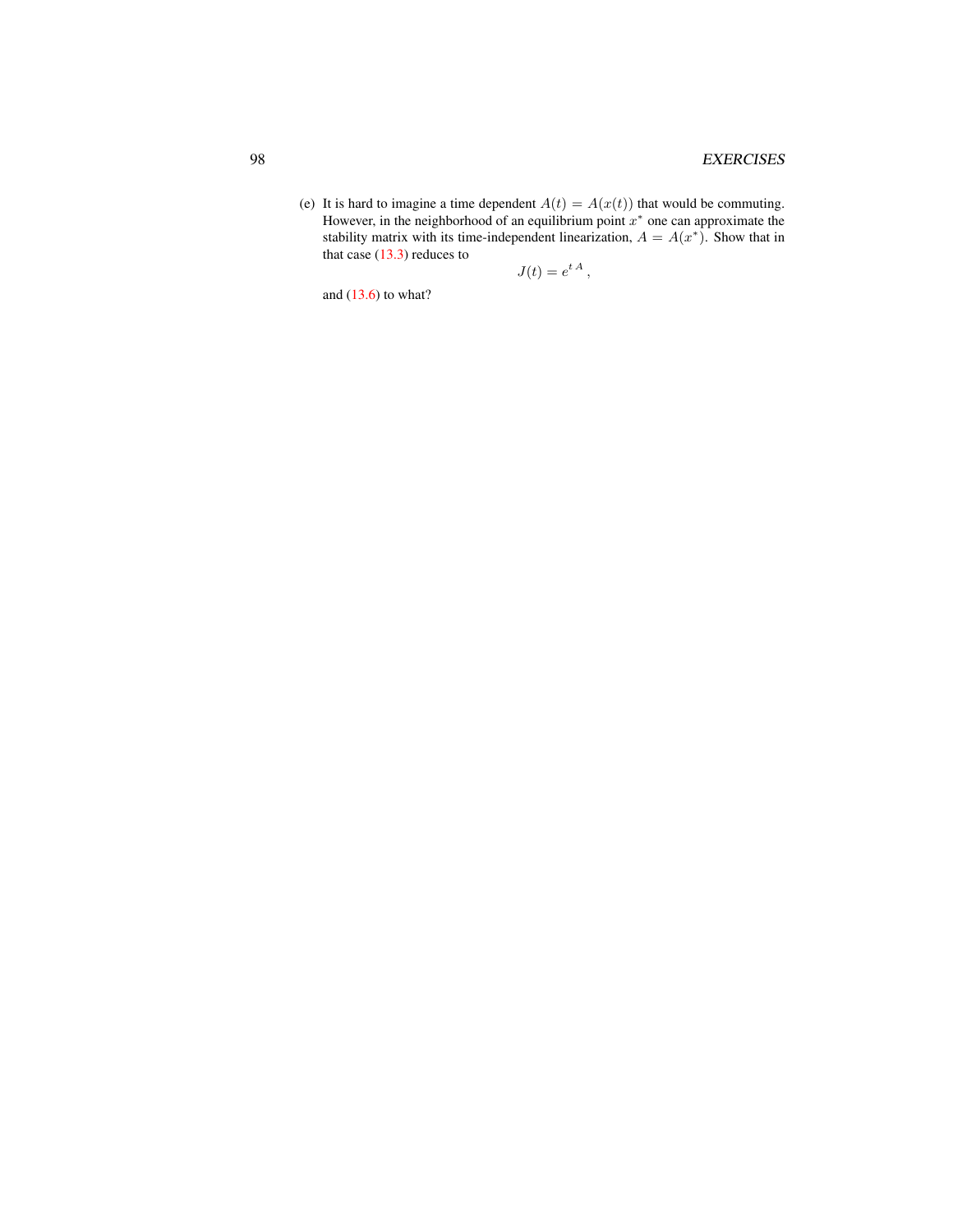# **mathematical methods - week** 14

# Math for experimentalists

## Georgia Tech PHYS-6124

**Homework HW #14** due Monday, November 25, 2019

== show all your work for maximum credit, == put labels, title, legends on any graphs == acknowledge study group member, if collective effort == if you are LaTeXing, here is the [source code](http://chaosbook.org/~predrag/courses/PHYS-6124-19/exerWeek14.tex) Exercise [14.1](#page-101-0) *A* "*study" of stress and life satisfaction* a) to d) 10 points

Bonus points Exercise [14.1](#page-101-0) *A* "*study*" *of stress and life satisfaction* e) 4 points

Total of 10 points = 100 % score. Extra points accumulate, can help you later if you miss a few problems.

edited November 22, 2019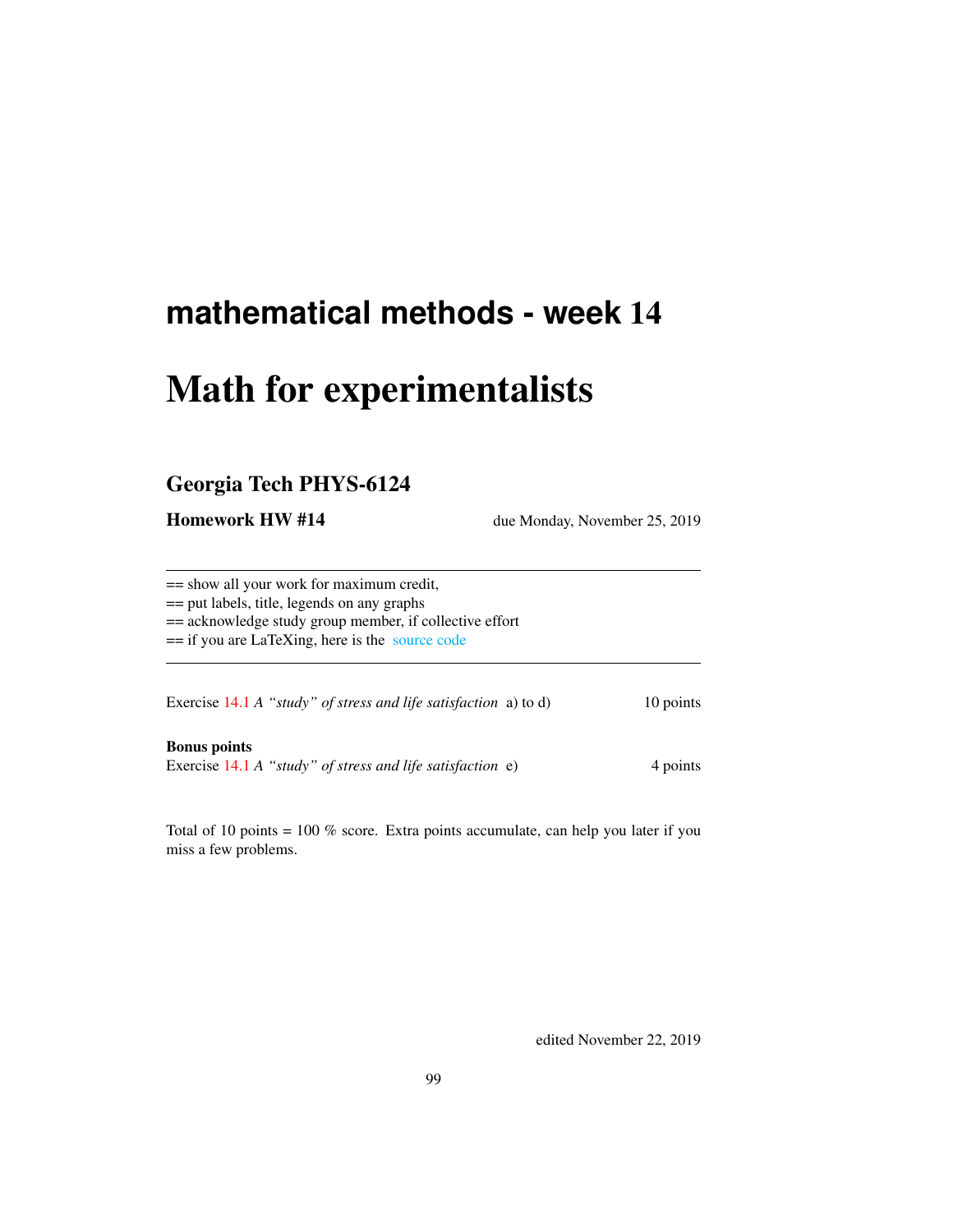#### Week 14 syllabus November 18, 2019

Lecturer: [Ignacio Taboada](http://www.taboada.gatech.edu/)

Mon Uncertainty, probability, probability density functions, error matrix, etc.

- Ignacio's [lecture notes.](http://chaosbook.org/~predrag/courses/PHYS-6124-19/Probability_and_uncertainty_1.pdf)
- Predrag's summary of key concepts for a physicist: ChaosBook [appendix A20.1 Moments, cumulants.](http://ChaosBook.org/chapters/ChaosBook.pdf#section.T.1)
- Wed Distributions: binomial; Poisson; normal; uniform. Moments; quantiles.
	- Ignacio's [lecture notes.](http://chaosbook.org/~predrag/courses/PHYS-6124-19/Distributions.pdf)
	- For binomial theorem, Poisson and Gaussian distributions, see Arfken and Weber [\[1\]](#page-101-1) [\(click here\)](http://ChaosBook.org/library/ArWe05chap19.pdf) *Mathematical Methods for Physicists: A Comprehensive Guide*, Chapter 19.
	- Fri Monte Carlo (why you need the uniform ditribution); central limit theorem (why you need normal dist). Multi-dimensional PDFs; correlation error propagation.
		- Ignacio's [lecture notes.](http://chaosbook.org/~predrag/courses/PHYS-6124-19/Multi-Dpdf.pdf)
		- Predrag's [Noise is your friend](http://chaosbook.org/~predrag/courses/PHYS-6124-19/noiseURfriend.pdf) and ChaosBook [33.3 Noisy trajectories](http://ChaosBook.org/chapters/ChaosBook.pdf#section.33.3) derive the closely related covariance matrix evolution formula

### 14.1 Statistics for experimentalists: desiderata

I have solicited advice from my experimental colleagues. You tell me how to cover this in less than two semesters :)

2012-09-24 Ignacio Taboada Cover least squares. To me, this is the absolute most basic thing you need to know about data fitting - and usually I use more advanced methods.

For a few things that particle and astroparticle people do often for hypothesis testing, read Li and Ma [\[3\]](#page-101-2), *Analysis methods for results in gamma-ray astronomy*, and Feldman and Cousins [\[2\]](#page-101-3) *Unified approach to the classical statistical analysis of small signals*. Both papers are too advanced to cover in this course, but the idea of hypothesis testing can be studied in simpler cases.

- 2012-09-24 Peter Dimon thoughts on how to teach math methods needed by experimentlists:
	- 1. Probability theory
		- (a) Inference
		- (b) random walks
		- (c) Conditional probability
		- (d) Bayes rule (another look at diffusion)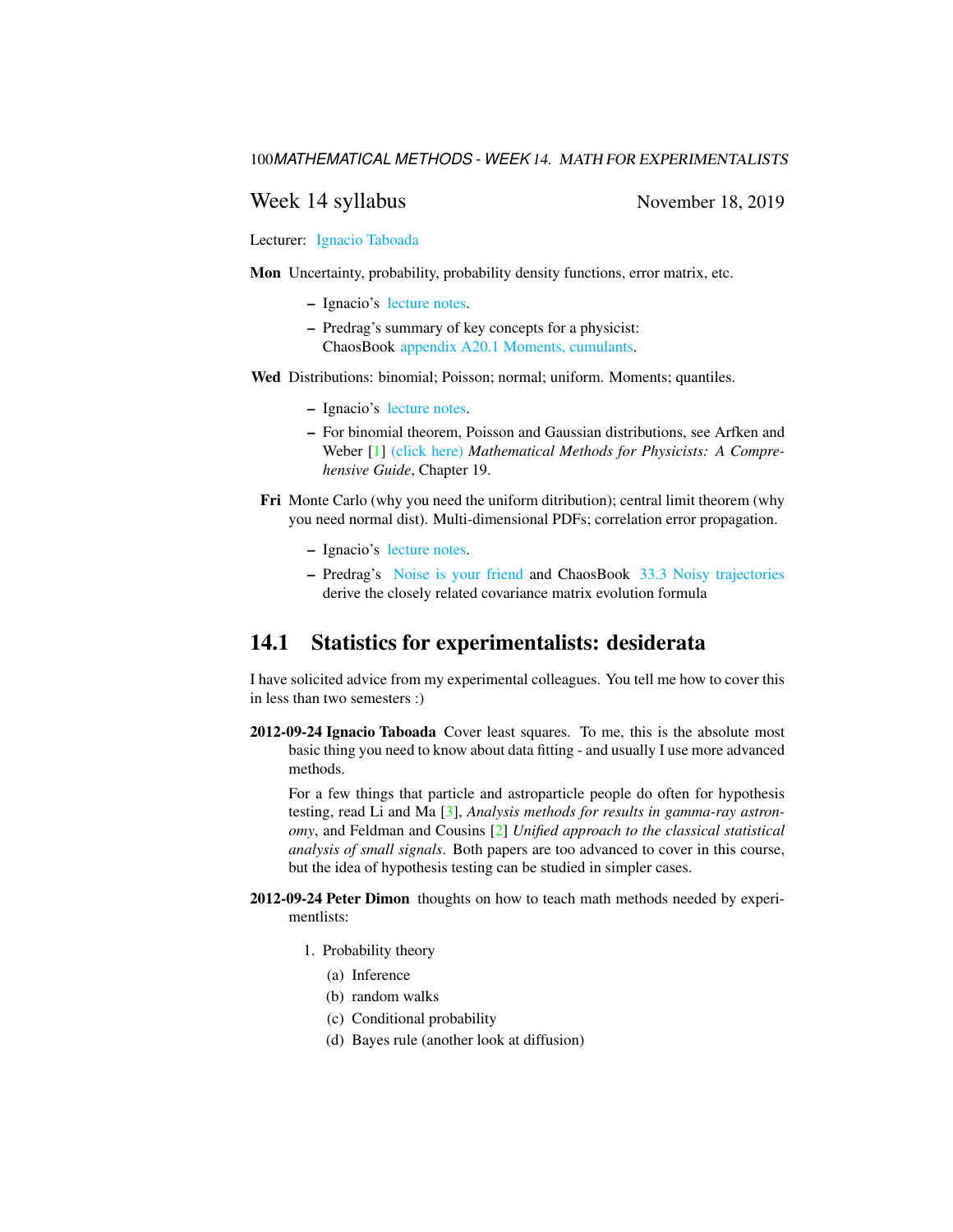- (e) Machlup has a classic paper on analysing simple on-off random spectrum. Hand out to students. (no Baysians use of information that you do not have) (Peter takes a dim view)
- 2. Fourier transforms
- 3. power spectrum Wiener-Kitchen for correlation function
	- (a) works for stationary system
	- (b) useless on drifting system (tail can be due to drift only)
	- (c) must check whether the data is stationary
- 4. measure: power spectrum, work in Fourier space

(a) do this always in the lab

- 5. power spectra for processes: Brownian motion,
	- (a) Langevin  $\rightarrow$  get Lorenzian
	- (b) connect to diffusion equation
- 6. they need to know:
	- (a) need to know contour integral to get from Langevin power spectrum, to the correlation function
- 7. why is power spectrum Lorenzian look at the tail  $1/\omega^2$ 
	- (a) because the cusp at small times that gives the tails
	- (b) flat spectrum at origin gives long time lack of correlation
- 8. position is not stationary

(a) diffusion

- 9. Green's function
	- (a)  $\delta$  fct  $\rightarrow$  Gaussian + additivity
- 10. Nayquist theorem
	- (a) sampling up to a Nayquist theorem (easy to prove)
- 11. Other processes:
	- (a) what signal you expect for a given process
- 12. Fluctuation-dissipation theorem
	- (a) connection to response function (lots of them measure that)
	- (b) for Brownian motion power spectrum related to imaginary part of response function
- 13. Use *Numerical Recipes* (stupid on correlation functions)
	- (a) zillion filters (murky subject)
	- (b) Kalman (?)
- 14. (last 3 lecturs)
	- (a) how to make a measurement
	- (b) finite time sampling rates (be intelligent about it)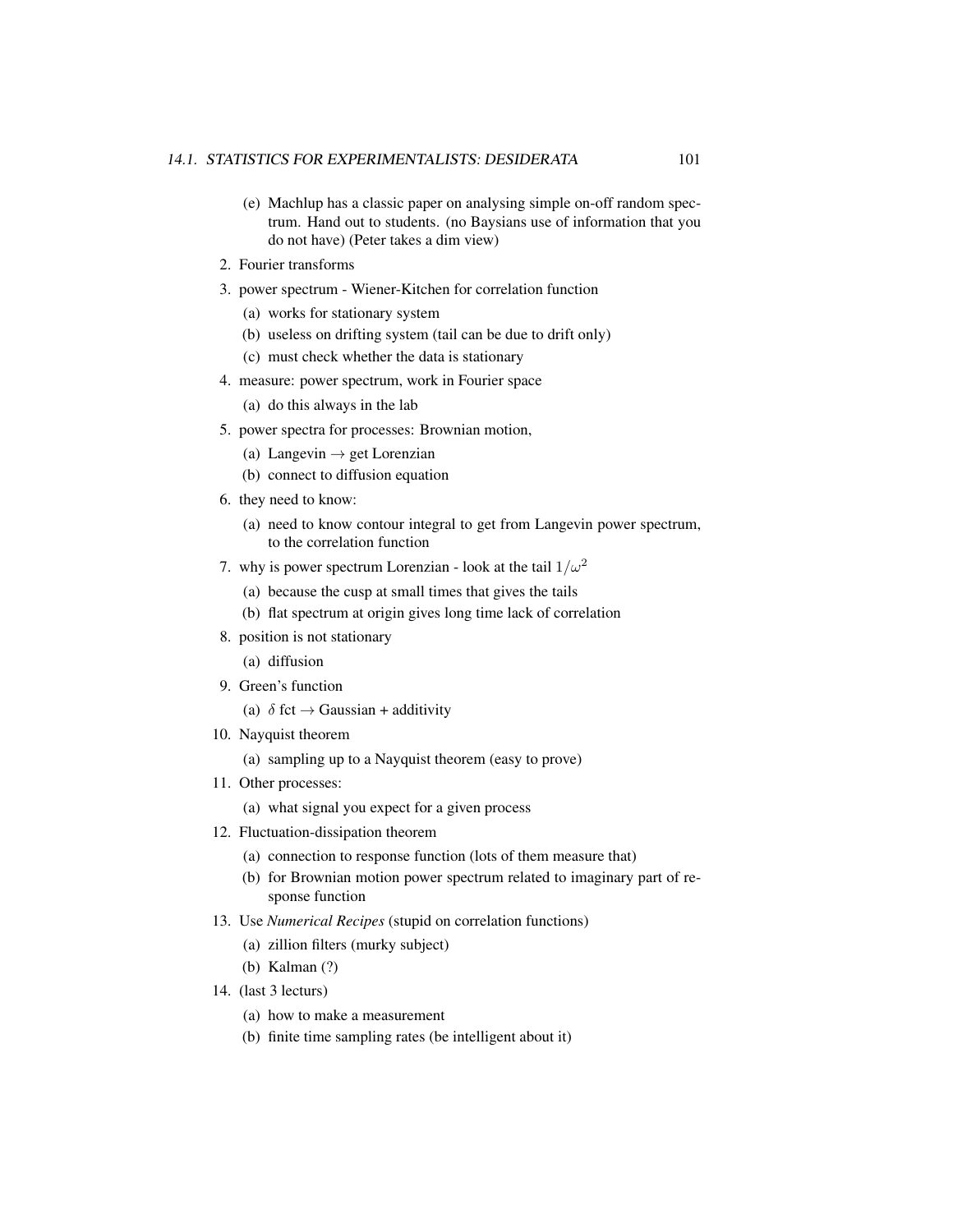PS: Did I suggest all that? I thought I mentioned, like, three things.

Did you do the diffusion equation? It's an easy example for PDEs, Green's function, etc. And it has an unphysically infinite speed of information, so you can add a wave term to make it finite. This is called the Telegraph Equation (it was originally used to describe damping in transmission lines).

What about Navier-Stokes? There is a really cool exact solution (stationary) in two-dimensions called Jeffery-Hamel flow that involves elliptic functions and has a symmetry-breaking. (It's outlined in Landau and Lifshitz, *Fluid Dynamics*).

#### 2012-09-24 Mike Schatz .

- 1. 1D bare minimum:
	- (a) temporal signal, time series analysis
	- (b) discrete Fourier transform, FFT in 1 and 2D exercises
	- (c) make finite set periodic
- 2. Image processing:
	- (a) Fourier transforms, correlations,
	- (b) convolution, particle tracking
- 3. PDEs in 2D (Matlab): will give it to Predrag

#### References

- <span id="page-101-1"></span>[1] G. B. Arfken and H. J. Weber, *[Mathematical Methods for Physicists: A Compre](http://books.google.com/books?vid=ISBN9780120598762)[hensive Guide](http://books.google.com/books?vid=ISBN9780120598762)*, 6th ed. (Academic, New York, 2005).
- <span id="page-101-3"></span>[2] G. J. Feldman and R. D. Cousins, ["Unified approach to the classical statistical](http://dx.doi.org/10.1103/PhysRevD.57.3873) [analysis of small signals",](http://dx.doi.org/10.1103/PhysRevD.57.3873) Phys. Rev. D 57[, 3873–3889 \(1998\).](https://doi.org/10.1103/PhysRevD.57.3873)
- <span id="page-101-2"></span>[3] T.-P. Li and Y.-Q. Ma, ["Analysis methods for results in gamma-ray astronomy",](http://dx.doi.org/10.1086/161295) Astrophys. J. 272[, 317–324 \(1983\).](https://doi.org/10.1086/161295)

## **Exercises**

<span id="page-101-0"></span>14.1. A "study" of stress and life satisfaction.

Participants completed a measure on how stressed they were feeling (on a 1 to 30 scale) and a measure of how satisfied they felt with their lives (measured on a 1 to 10 scale). Participants' scores are given in table [14.1.](#page-102-0)

You can do this homework with pencil and paper, in Excel, Python, whatever:

a) Calculate the average stress and satisfaction.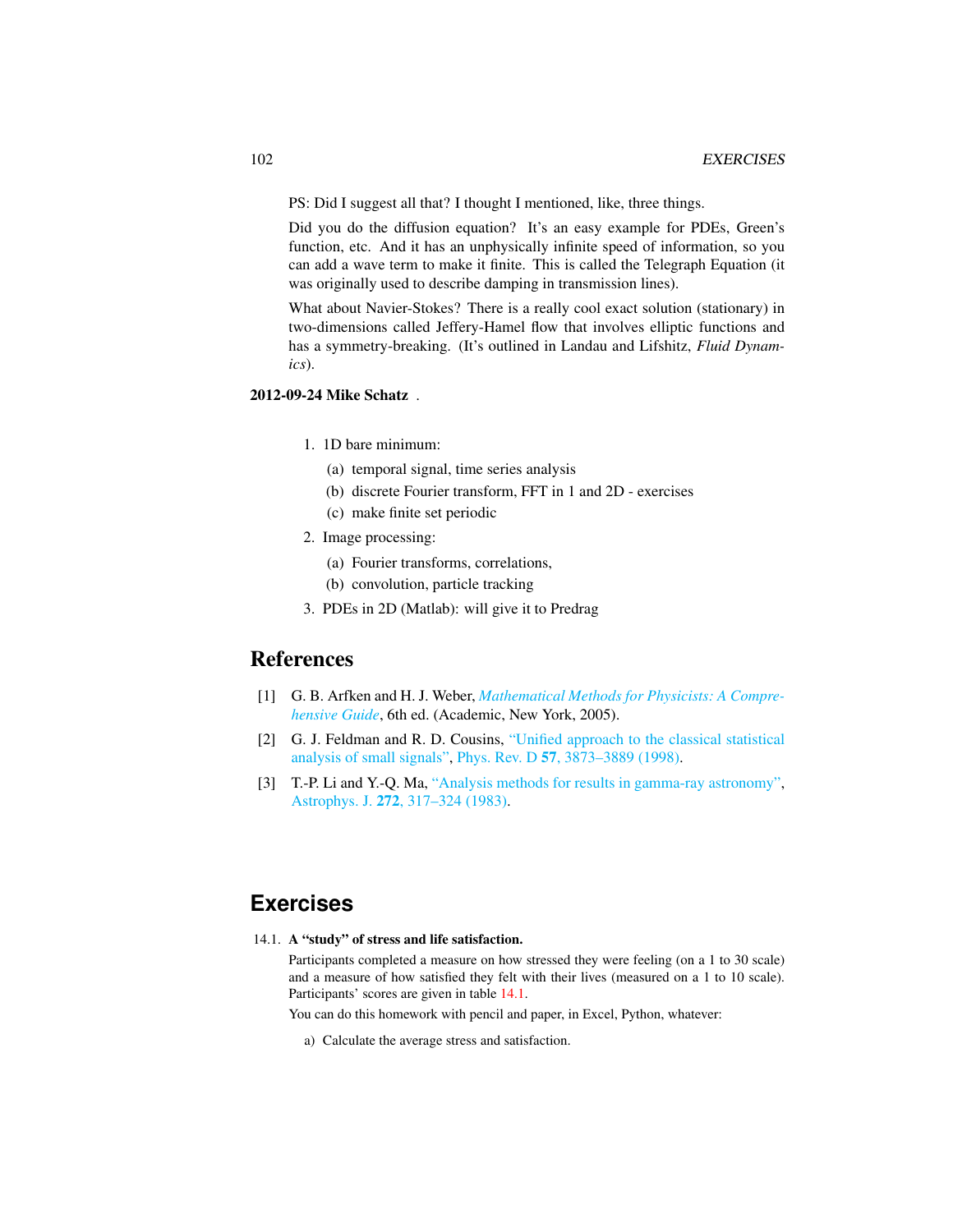| Stress score $(X)$ | Life Satisfaction (Y) |
|--------------------|-----------------------|
|                    |                       |
| 25                 |                       |
| 19                 |                       |
|                    |                       |
| 23                 | 2                     |
| 6                  |                       |
| 11                 |                       |
| 22                 |                       |
| 25                 |                       |
| 10                 |                       |
|                    |                       |

<span id="page-102-0"></span>Table 14.1: Stress vs. satisfaction for a sample of 10 individuals.

- b) Calculate the variance of each.
- c) Plot Y vs. X.
- d) Calculate the correlation coefficient matrix and indicate the value of the covariance.
- e) Bonus: Read [the article](https://www.economist.com/graphic-detail/2013/05/02/money-can-buy-happiness) on "The Economist" (if you can get past the paywall), or, more seriously, [D. Kahneman and A. Deaton](https://www.pnas.org/content/107/38/16489.full) -the 2002 Nobel Memorial Prize in Economic Sciences- about the correlation between income and happiness. Report on your conclusions.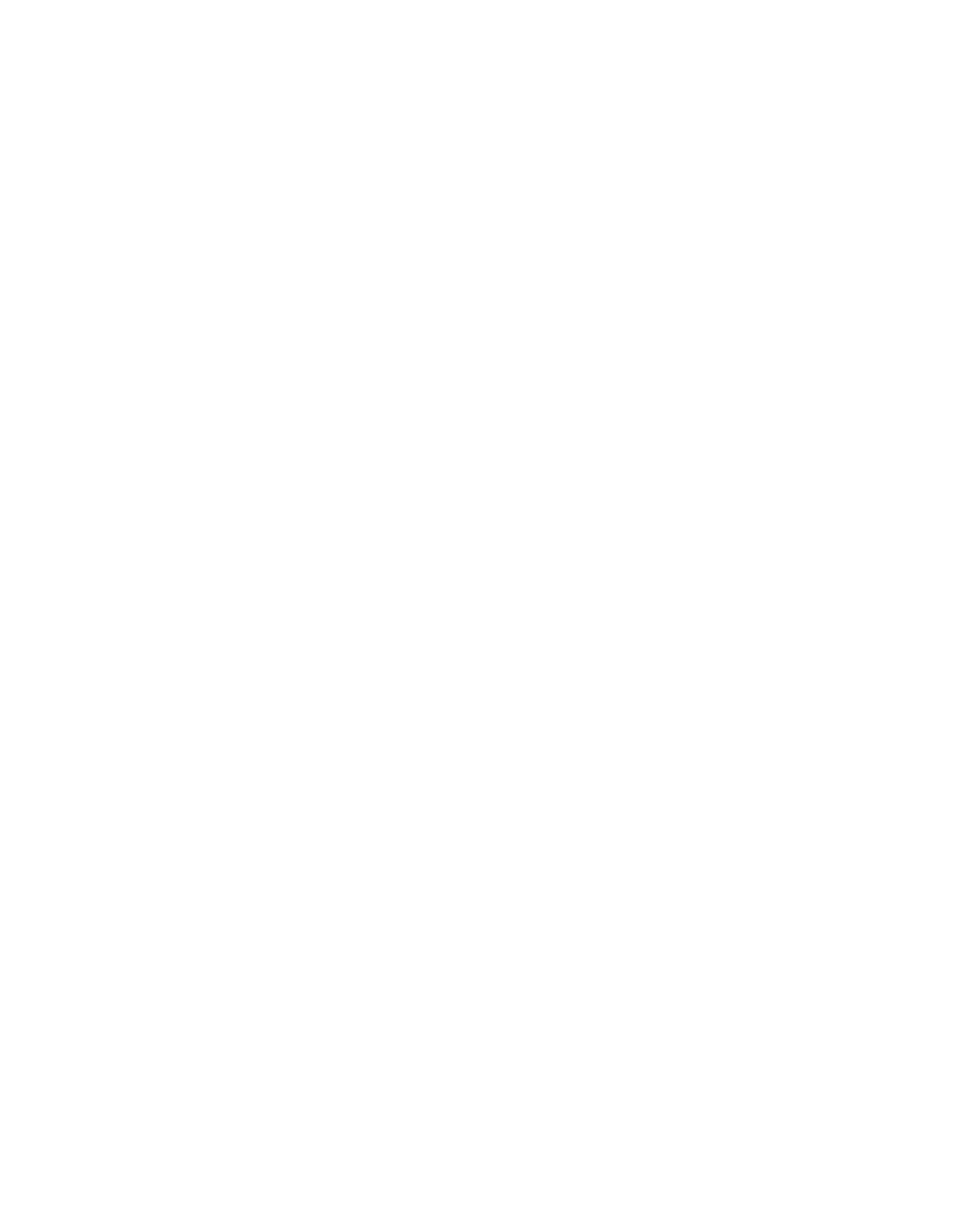# **mathematical methods - week** 15

# (Non)linear dimensionality reduction

## Georgia Tech PHYS-6124

Homework HW #15 due Monday, December 2, 2019

== show all your work for maximum credit, == put labels, title, legends on any graphs == acknowledge study group member, if collective effort

== if you are LaTeXing, here is the [source code](http://chaosbook.org/~predrag/courses/PHYS-6124-19/exerWeek15.tex)

Exercise [15.1](#page-106-0) *Unbiased sample variance* 5 points

#### Bonus points

Exercise [15.2](#page-106-1) *Standard error of the mean* 5 points Exercise [15.3](#page-107-0) *[Bayesian statistics](http://ChaosBook.org/~predrag/courses/PHYS-6124-19/HW15Solla.pdf)*, by Sara A. Solla 10 points

Total of 10 points = 100 % score. Extra points accumulate, can help you still if you had missed a few problems.

edited December 2, 2019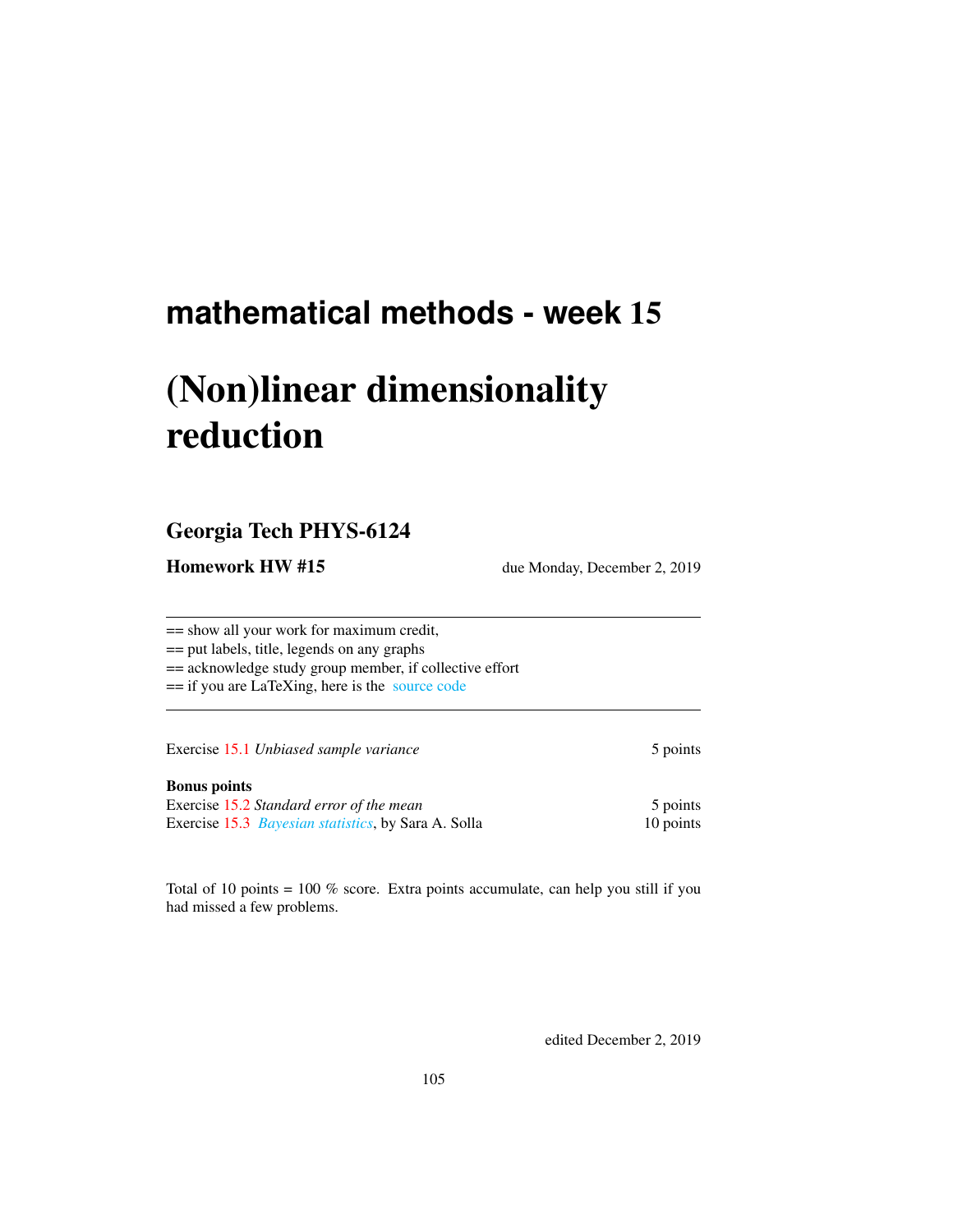Week 15 syllabus Monday, November 25, 2019

Linear and nonlinear dimensionality reduction: applications to neural data Lecturer: [Sara A. Solla](https://www.feinberg.northwestern.edu/faculty-profiles/az/profile.html?xid=16584)

- Mon Neural recordings; Principal Components Analysis (PCA); Singular Value Decomposition (SVD); ISOMAP nonlinear dimensionality reduction; Multidimensional scaling
	- Sara's [lecture notes.](http://chaosbook.org/~predrag/courses/PHYS-6124-19/GATech 112519.pdf)
	- Predrag's summary of key concepts for a physicist: ChaosBook [appendix A20.1 Moments, cumulants.](http://ChaosBook.org/chapters/ChaosBook.pdf#section.T.1)

## 15.1 Optional reading: Bayesian statistics

Sara A. Solla

Natural sciences aim at abstracting general principles from the observation of natural phenomena. Such observations are always affected by instrumental restrictions and limited measurement time. The available information is thus imperfect and to some extent unreliable; scientists in general and physicists in particular thus have to face the task of extracting valid inferences from noisy and incomplete data. Bayesian probability theory provides a systematic framework for quantitative reasoning in the face of such uncertainty.

In this lecture (not given in the Fall 2019 course) we will focus on the problem of inferring a probabilistic relationship between a dependent and an independent variable. We will review the concepts of joint and conditional probability distributions, and justify the commonly adopted Gaussian assumption on the basis of maximal entropy arguments. We will state Bayes' theorem and discuss its application to the problem of integrating prior knowledge about the variables of interest with the information provided by the data in order to optimally update our knowledge about these variables. We will introduce and discuss Maximum Likelihood (ML) and Maximum A Posteriori (MAP) for optimal inference. These methods provide a solution to the problem of specifying optimal values for the parameters in a model for the relationship between independent and dependent variables. We will discuss the general formulation of this framework, and demonstrate that it validates the method of minimizing the sum-ofsquared-errors in the case of Gaussian distributions.

- A quick but superficial read: Matthew R. Francis, *[So what's all the fuss about](http://galileospendulum.org/2013/06/07/so-whats-all-the-fuss-about-bayesian-statistics/) [Bayesian statistics?](http://galileospendulum.org/2013/06/07/so-whats-all-the-fuss-about-bayesian-statistics/)*
- Reading: Lyons [\[1\]](#page-106-2), *Bayes and Frequentism: a particle physicist's perspective* [\(click here\)](http://ChaosBook.org/library/Lyons13.pdf)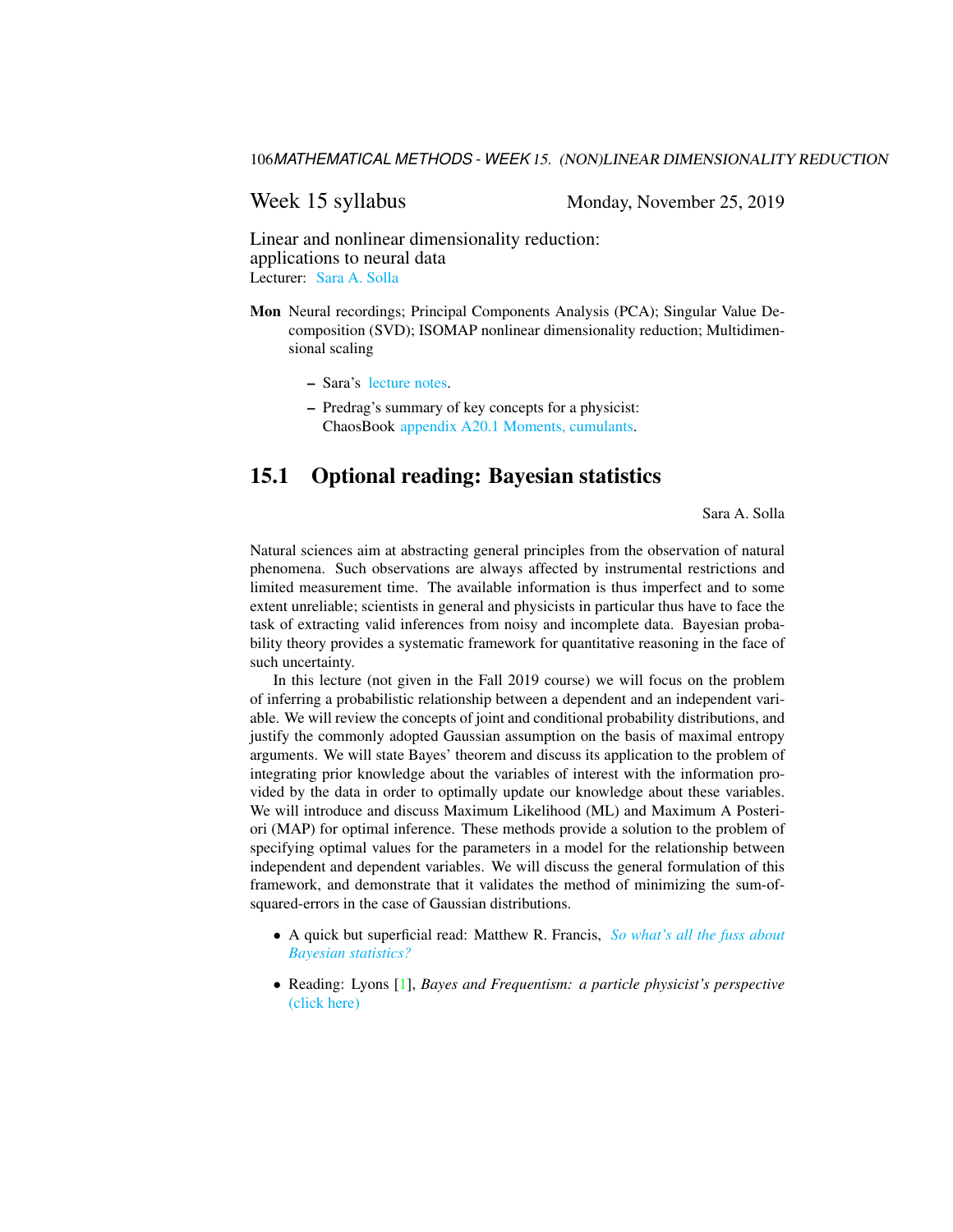#### REFERENCES 107

## References

<span id="page-106-2"></span>[1] L. Lyons, ["Bayes and Frequentism: a particle physicist's perspective",](http://dx.doi.org/10.1080/00107514.2012.756312) [Contem](https://doi.org/10.1080/00107514.2012.756312)[porary Physics](https://doi.org/10.1080/00107514.2012.756312) 54, 1–16 (2013).

## **Exercises**

<span id="page-106-0"></span>15.1. **Unbiased sample variance.** Empirical estimates of the mean  $\hat{\mu}$  and the variance  $\hat{\sigma}^2$  are said to be "unbiased" if their expectations equal the exact values,

<span id="page-106-4"></span>
$$
\mathbb{E}[\hat{\mu}] = \mu, \qquad \mathbb{E}[\hat{\sigma}^2] = \sigma^2. \tag{15.1}
$$

(a) Verify that the empirical mean

<span id="page-106-3"></span>
$$
\hat{\mu} = \frac{1}{N} \sum_{i=1}^{N} a_i
$$
\n(15.2)

is unbiased.

(b) Show that the naive empirical estimate for the *sample variance*

$$
\bar{\sigma}^2 = \frac{1}{N} \sum_{i=1}^{N} (a_i - \hat{\mu})^2 = \frac{1}{N} \sum_{i=1}^{N} a_i^2 - \frac{1}{N^2} \left( \sum_{i=1}^{N} a_i \right)^2
$$

is biased. Hint: note that in evaluating  $\mathbb{E}[\cdots]$  you have to separate out the diagonal terms in  $\overline{2}$ 

$$
\left(\sum_{i=1}^{N} a_i\right)^2 = \sum_{i=1}^{N} a_i^2 + \sum_{i \neq j}^{N} a_i a_j . \tag{15.3}
$$

(c) Show that the empirical estimate of form

$$
\hat{\sigma}^2 = \frac{1}{N-1} \sum_{i=1}^{N} (a_i - \hat{\mu})^2, \qquad (15.4)
$$

is unbiased.

(d) Is this empirical sample variance unbiased for any finite sample size, or is it unbiased only in the  $n \to \infty$  limit?

#### Sara A. Solla

#### <span id="page-106-1"></span>15.2. Standard error of the mean.

Now, estimate the empirical mean [\(15.2\)](#page-106-3) of observable a by  $j = 1, 2, \dots, N$  attempts to estimate the mean  $\hat{\mu}_i$ , each based on M data samples

$$
\hat{\mu}_j = \frac{1}{M} \sum_{i=1}^{M} a_i \,. \tag{15.5}
$$

Every attempt yields a different sample mean.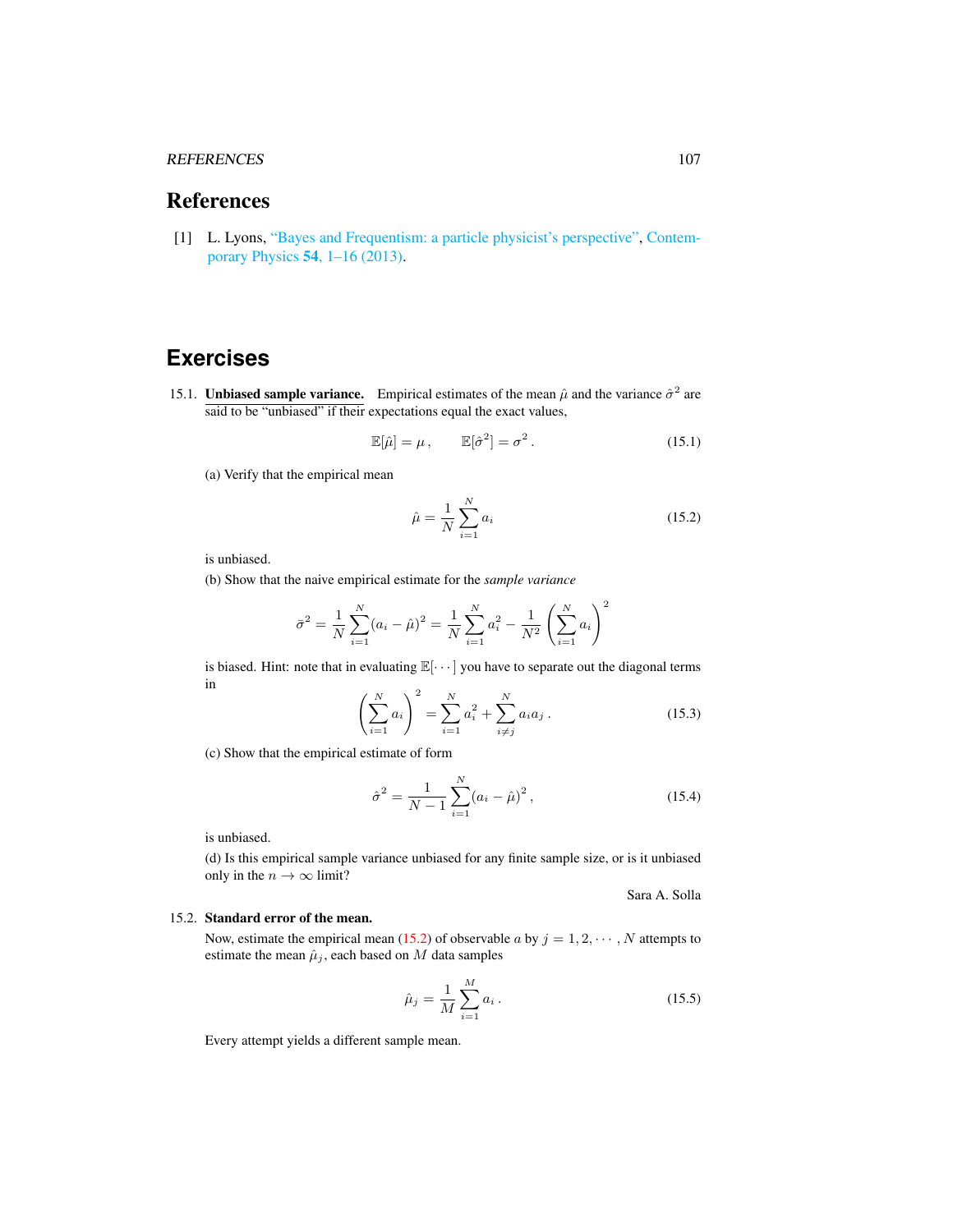(a) Argue that  $\hat{\mu}_j$  itself is an idd random variable, with unbiased expectation  $\mathbb{E}[\hat{\mu}] = \mu$ . (b) What is its variance

$$
\text{Var}[\hat{\mu}] = \mathbb{E}[(\hat{\mu} - \mu)^2] = \mathbb{E}[\hat{\mu}^2] - \mu^2
$$

as a function of variance expectation [\(15.1\)](#page-106-4) and N, the number of  $\hat{\mu}_j$  estimates? Hint; one way to do this is to repeat the calculations of exercise [15.1,](#page-106-0) this time for  $\hat{\mu}_j$  rather than  $\mathfrak{a}_i.$ 

(c) The quantity  $\sqrt{\text{Var}[\hat{\mu}]} = \sigma/\sqrt{N}$  is called the *standard error of the mean* (SEM); it tells us that the accuracy of the determination of the mean  $\mu$ . How does SEM decrease as the  $N$ , the number of estimate attempts, increases?

Sara A. Solla

<span id="page-107-0"></span>15.3. Bayes. *[Bayesian statistics](http://ChaosBook.org/~predrag/courses/PHYS-6124-19/HW15Solla.pdf)*.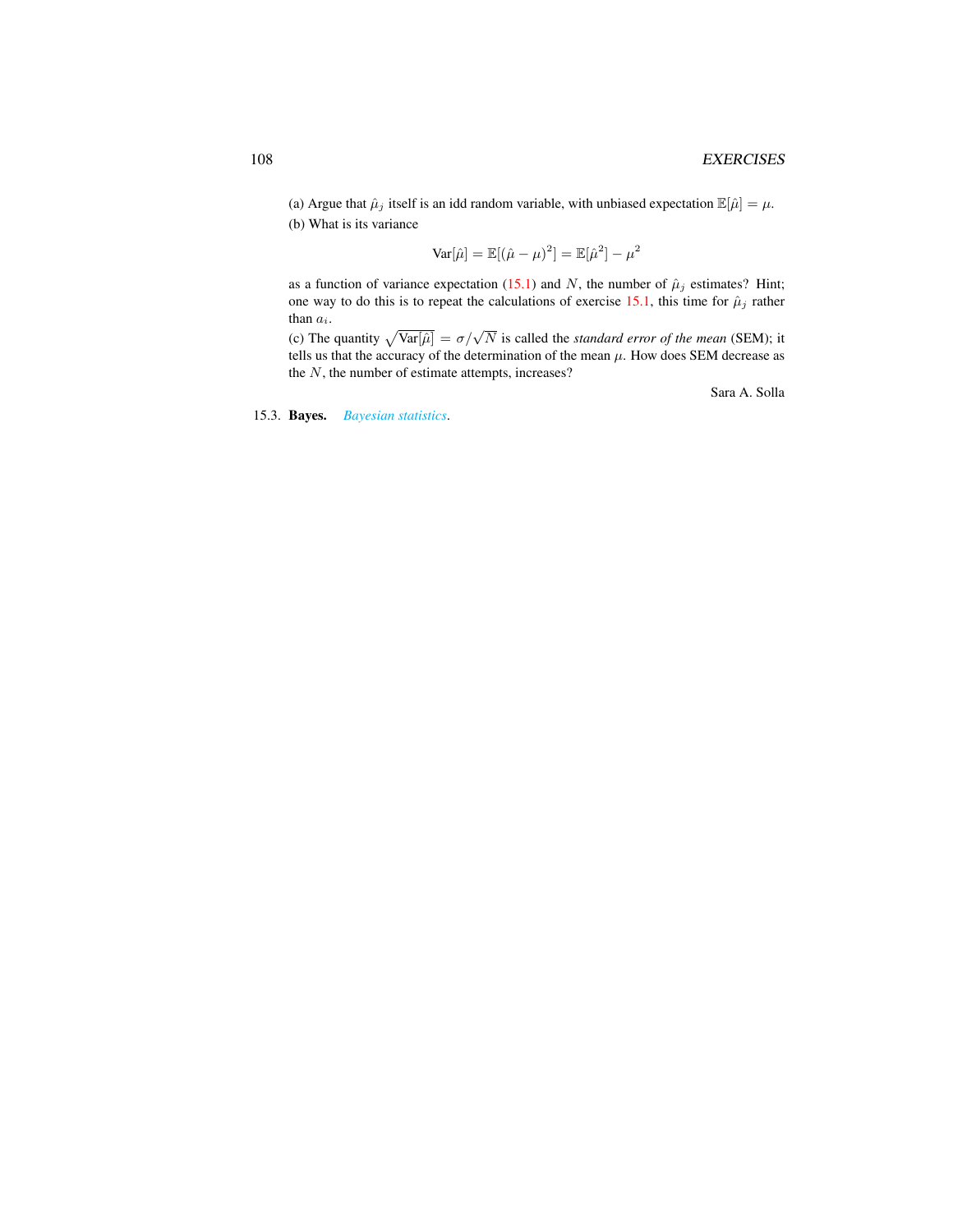## **mathematical methods - week** 16

# Calculus of variations

### Georgia Tech PHYS-6124

Homework HW #16 due whenever in 2020

== show all your work for maximum credit,

== put labels, title, legends on any graphs

== acknowledge study group member, if collective effort

### Optional exercises

| Problem set #0 Farmer and the pig          | $0$ points |
|--------------------------------------------|------------|
| Problem set #1 <i>Fermat's principle</i>   | $0$ points |
| Problem set #2 <i>Lagrange multipliers</i> | $0$ points |

No points for any of these, but solutions available upon request.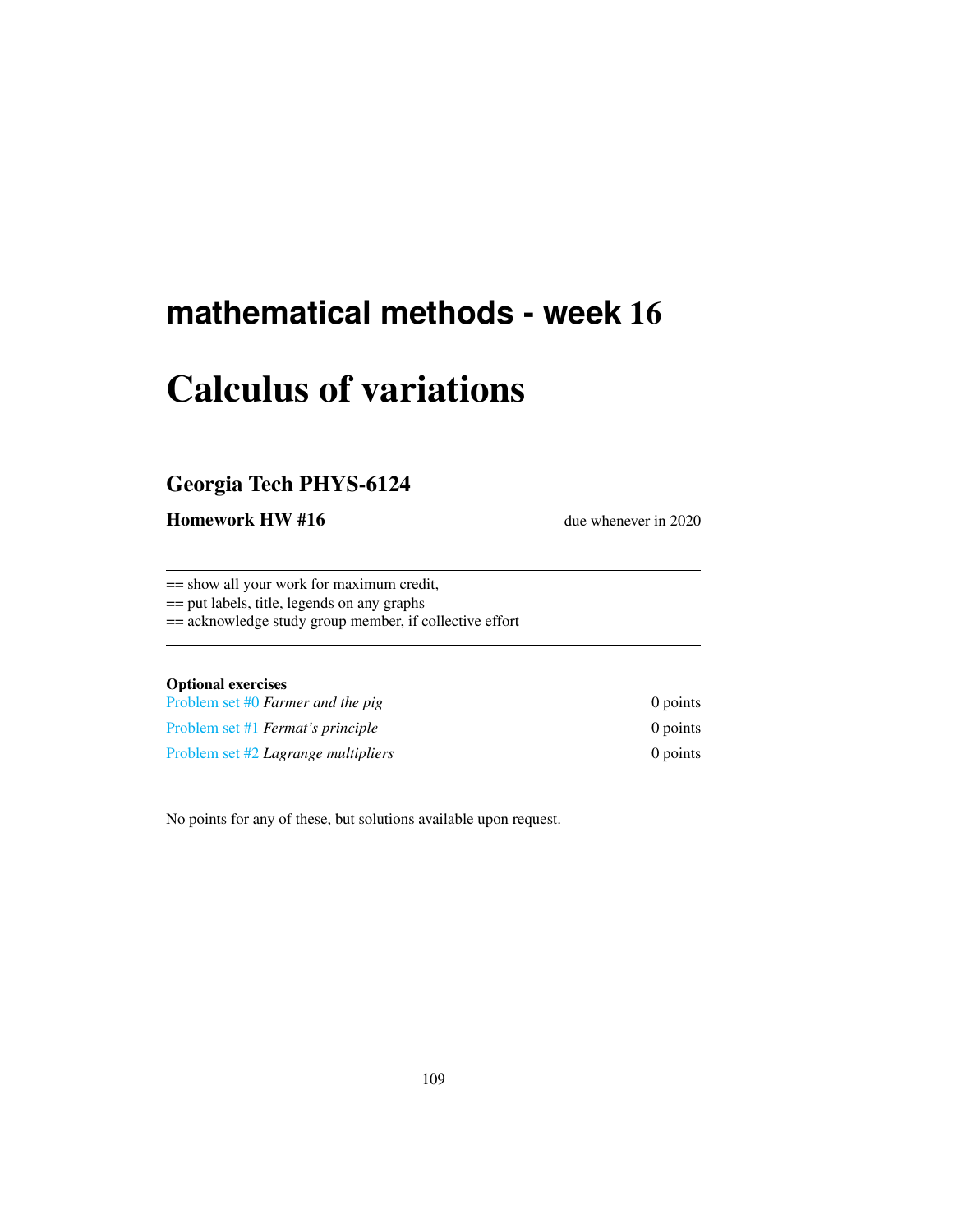Perhaps, by now, you have gotten drift of what this course is about. We always start with something intuitively simple and obvious; all topics are picked from current, ongoing research across physics and engineering. Then we let mathematics take over, and bang! math takes you someplace where your intuition fails you, and the surprising path that Nature had picked instead is stunningly beautiful. Like quantum mechanics, or electron spin.

There is so much more essential mathematical physics we never got to... For example, I would have loved to discuss the calculus of variations, and whether the [God](https://gatech.instructure.com/courses/56198) [does exist?](https://gatech.instructure.com/courses/56198)

In either case, I wish you a great, stimulating, rewarding 2020!

Mon Calculus of variations.

- ChaosBook [sect. 34.3](http://ChaosBook.org/chapters/ChaosBook.pdf#section.34.3) *Least action method*
- P. Goldbart [notes](http://ChaosBook.org/~predrag/courses/PHYS-6124-12/PG93-calcVar.pdf)
- M. Stone & P. Goldbart [Chapter 1](http://ChaosBook.org/~predrag/courses/PHYS-6124-12/StGoChap1.pdf)

Wed (No class meeting) Lagrange-Euler equations; Lagrange multipliers.

- M. Stone & P. Goldbart [Chapter 1](http://ChaosBook.org/~predrag/courses/PHYS-6124-12/StGoChap1.pdf)
- M. Stone & P. Goldbart [Section 1.5](http://ChaosBook.org/~predrag/courses/PHYS-6124-12/StGoChap1.pdf)
- Example [16.1](#page-110-0) *Gaussian minimizes information*
- Read only if things nonlinear interest you: *[A variational principle for](http://ChaosBook.org/~predrag/papers/preprints.html#POextract) [periodic orbit searches](http://ChaosBook.org/~predrag/papers/preprints.html#POextract)*; read *Turbulent fields and their recurrences* first.
- Fri (No class meeting) From Lagrange to Hamilton; Constrained Hamiltonian systems; Dirac constraints.
	- [Cristel Chandre](http://www.chandre.fr/) *Lagrange to Hamilton* [notes](http://ChaosBook.org/~predrag/courses/PHYS-6124-12/Lagrange-Hamilton.pdf)
	- Cristel Chandre *Dirac constraints* [notes](http://ChaosBook.org/~predrag/courses/PHYS-6124-12/Hamilton-Dirac.pdf)

### 16.1 Calculus of variations

Think globally, act locally. — [Patrick Geddes](http://en.wikipedia.org/wiki/Think_globally,_act_locally)

It all started by pondering elementary geometrical problems, such as ChaosBook [34.3](http://ChaosBook.org/chapters/ChaosBook.pdf#section.34.3) [Least action method](http://ChaosBook.org/chapters/ChaosBook.pdf#section.34.3) reflection and refraction of light rays, but by the end of 18th century d'Alembert (1742), Maupertuis (1744), and an Italian immigrant to France, Joseph-Louis de La Grange (1788) knew that classical mechanics in phase-space of any dimensions can be recast -in a demonstration of divine elegance- as a variational condition on a single scalar (!) function. In physics that is known as "the principle of least action," in engineering as "constrained optimization," and the function is known as respectively the "Lagrangian" or the "cost" function.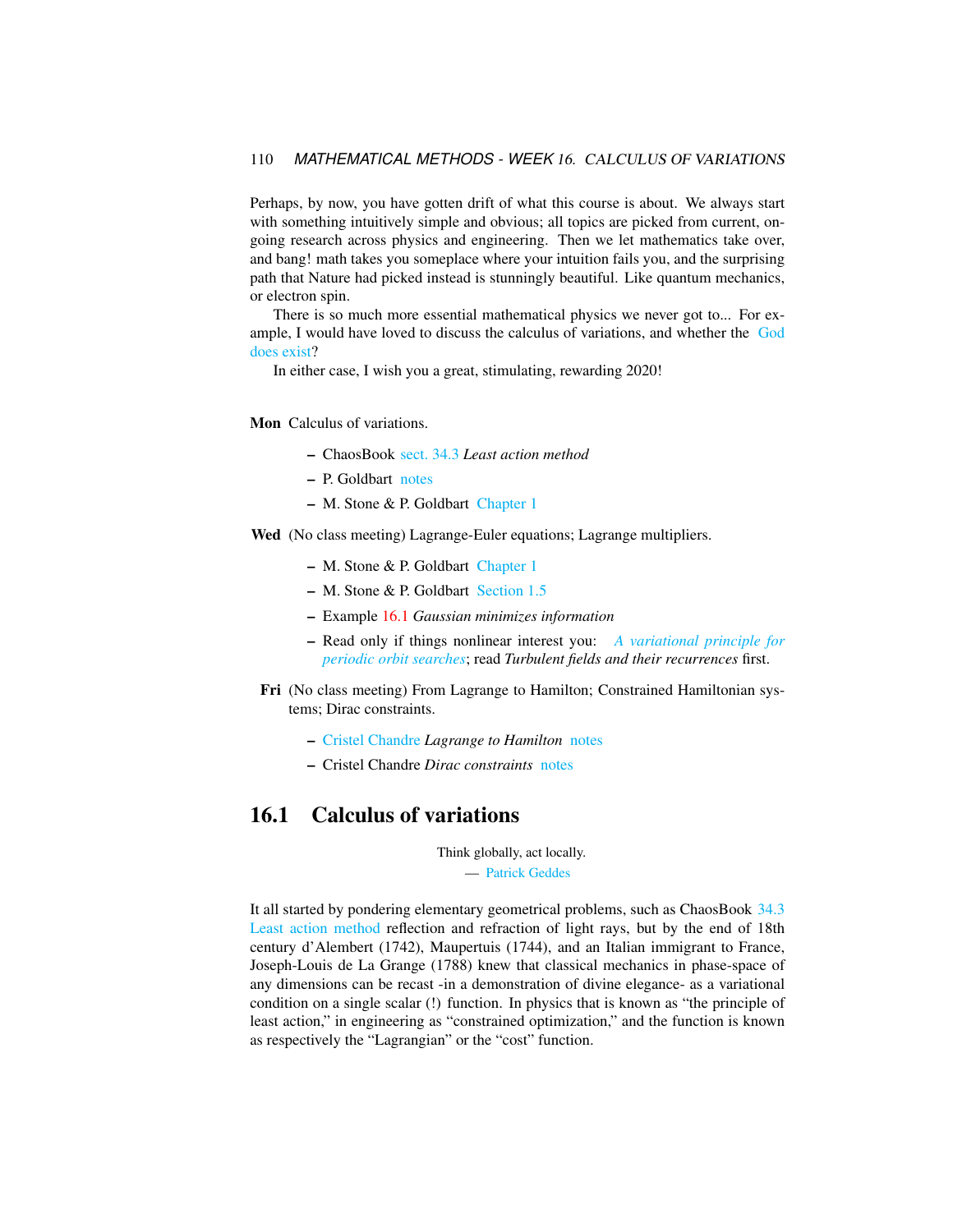In the regulation physics indoctrination classes, Lagrangians are always presented as an partial derivative gymnastics orgy relatives of the cuddly old Hamiltonians. But that totally misses the point. Hamiltonian formulation obtains solutions of natural laws by integration in time for given, *locally* specified initial conditions. Lagrangian formulation seeks *global* solutions, to be obtained without any time or space integrations.

Maupertuis saw this as a proof of the existence of God, Lagrange as merely a bag of useful mathematical tricks to solve mechanical problems with constraints. Neither could dream that in 20th century the masters of Lagrangians would be not physicists, but robotics engineers, and that Lagrangians would be central to the formulation of special and general relativity, quantum mechanics and quantum field theory (Feynman path integrals), a succinct statement of the myriad spatiotemporal and internal symmetries of modern particle physics.

In 21st century this goes by name of "Machine Learning" or even "Deep Learning;" I have invited our [friend from Minsk](https://youtu.be/gXlfXirQF3A) to tell us all about it. "Machine learning" is typically a gradient-descent method or a neural network for searching for desired answers, and that would be vastly improved if we knew how to impose natural laws as constraints on the spaces one searches in. That turns out to be surprisingly hard. In the class I tried to explain how one imposes constraints in the Lagrangian constrainedoptimization formalism.

We illustrate the principle by answering the question that might have bugged you in the recent weeks - what's so special about Gaussians?

<span id="page-110-0"></span>**Example** 16.1. *Gaussian minimizes information. Shannon [information entropy](https://en.wikipedia.org/wiki/Entropy_(information_theory)) is given by*

<span id="page-110-1"></span>
$$
S[\rho] = -\langle \ln \rho \rangle = -\int_{\mathcal{M}} dx \, \rho(x) \ln \rho(x) \,, \tag{16.1}
$$

*where* ρ *is a probability density. Shannon thought of* − ln ρ *as 'information' in the sense that if -for example-*  $\rho(x) = 2^{-6}$ , *it takes*  $-\ln \rho = 6$  *bits of 'information' to specify the probability density* ρ *at the point* x*. Information entropy [\(16.1\)](#page-110-1) is the expectation value of (or average) information.*

*A probability density* ρ ≥ 0 *is an arbitrary function, of which we only require that it is normalized as a probability,*

<span id="page-110-2"></span>
$$
\int_{\mathcal{M}} dx \,\rho(x) = 1\,,\tag{16.2}
$$

*has a mean value,*

$$
\int_{\mathcal{M}} dx \, x \, \rho(x) = \mu \,, \tag{16.3}
$$

*and has a variance*

<span id="page-110-3"></span>
$$
\int_{\mathcal{M}} dx \, x^2 \rho(x) = \mu^2 + \sigma^2 \,. \tag{16.4}
$$

*As* ρ *can be arbitrarily wild, it might take much "information" to describe it. Is there a function* ρ(x) *that contains the* least *information, i.e., that minimizes the information entropy [\(16.1\)](#page-110-1)?*

*To find it, we minimize [\(16.1\)](#page-110-1) subject to constraints [\(16.2\)](#page-110-2)-[\(16.4\)](#page-110-3), implemented by*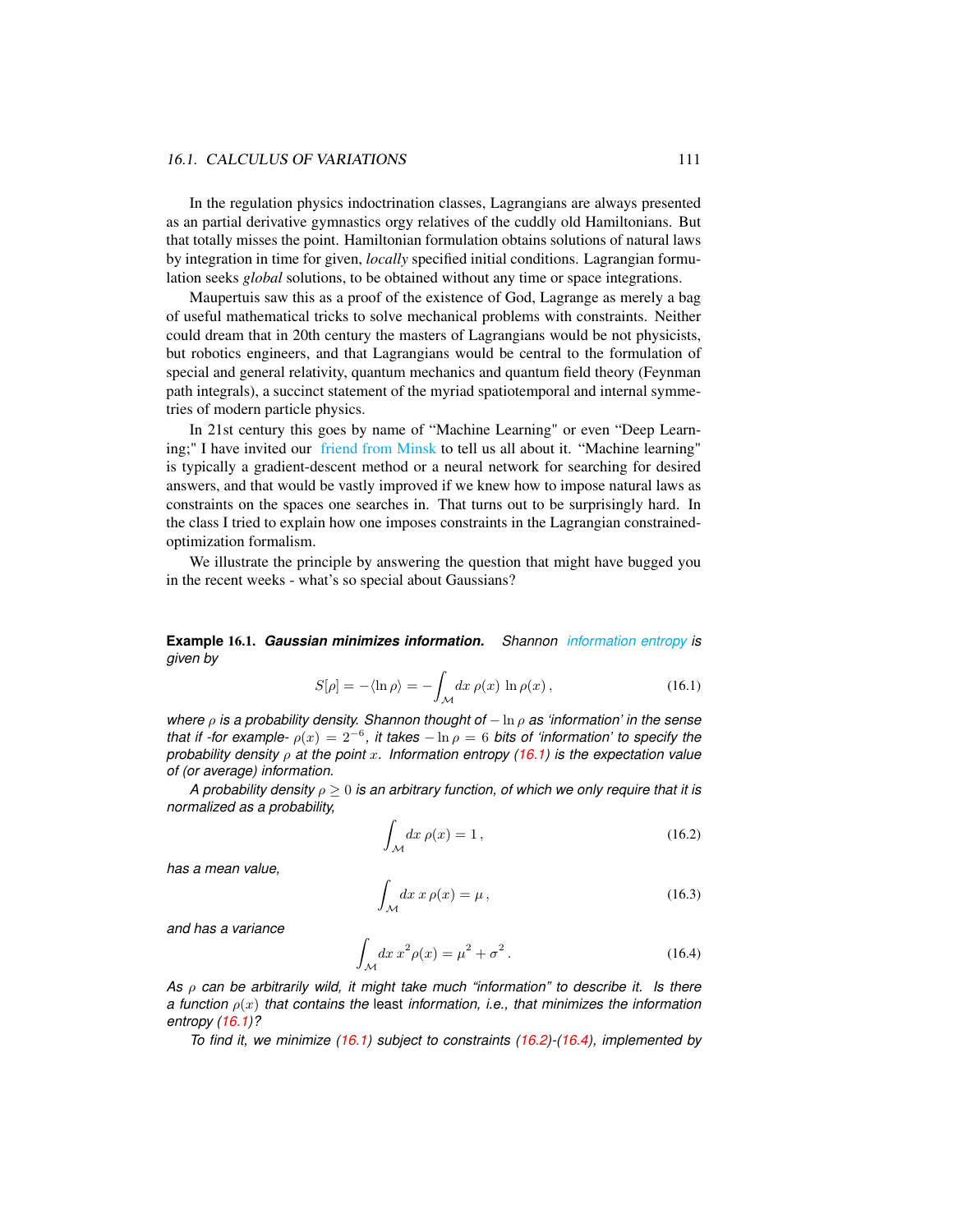### 112 *MATHEMATICAL METHODS - WEEK* 16. CALCULUS OF VARIATIONS

*adding Lagrange multipliers* λ<sup>j</sup>

$$
C[\rho] = \int_{\mathcal{M}} dx \, \rho(x) \ln \rho(x)
$$
  
+  $\lambda_0 \left( \int_{\mathcal{M}} dx \, \rho(x) - 1 \right) + \lambda_1 \left( \int_{\mathcal{M}} dx \, x \, \rho(x) - \mu \right)$   
+  $\lambda_2 \left( \int_{\mathcal{M}} dx \, (x - \mu)^2 \rho(x) - \sigma^2 \right),$  (16.5)

*and looking for the extremum*  $\delta C = 0$ ,

$$
\frac{\delta C[\rho]}{\delta \rho(x)} = (\ln \rho(x) + 1) + \lambda_0 + \lambda_1 x + \lambda_2 x^2 = 0,
$$
\n(16.6)

*so*

$$
\rho(x) = e^{-(1+\lambda_0 + \lambda_1 x + \lambda_2 x^2)}.
$$
\n(16.7)

*The Lagrange multipliers*  $\lambda_j$  *can be expressed in terms of distribution parameters*  $\mu$  *and* σ *by substituting this* ρ(x) *into the constraint equations [\(16.2\)](#page-110-2)-[\(16.4\)](#page-110-3), and we find that the probability density that minimizes information entropy is the Gaussian*

$$
\rho(x) = \frac{1}{\sqrt{2\pi}\sigma} e^{-\frac{(x-\mu)^2}{2\sigma^2}}.
$$
\n(16.8)

*In what sense is that the distribution with the 'least information'? As we saw in the derivation of the ChaosBook [appendix A20.1](http://ChaosBook.org/chapters/ChaosBook.pdf#section.T.1) cumulant expansion eq. (A20.7), for a Gaussian distribution all cumulants but the mean*  $\mu$  *and the variance*  $\sigma^2$  vanish, it is a *distribution specified by only two 'informations', the location of its peak and its width. Sara A. Solla*

And [that's all,](http://ChaosBook.org/~predrag/courses/PHYS-6124-19/applause-4.mp3) folks.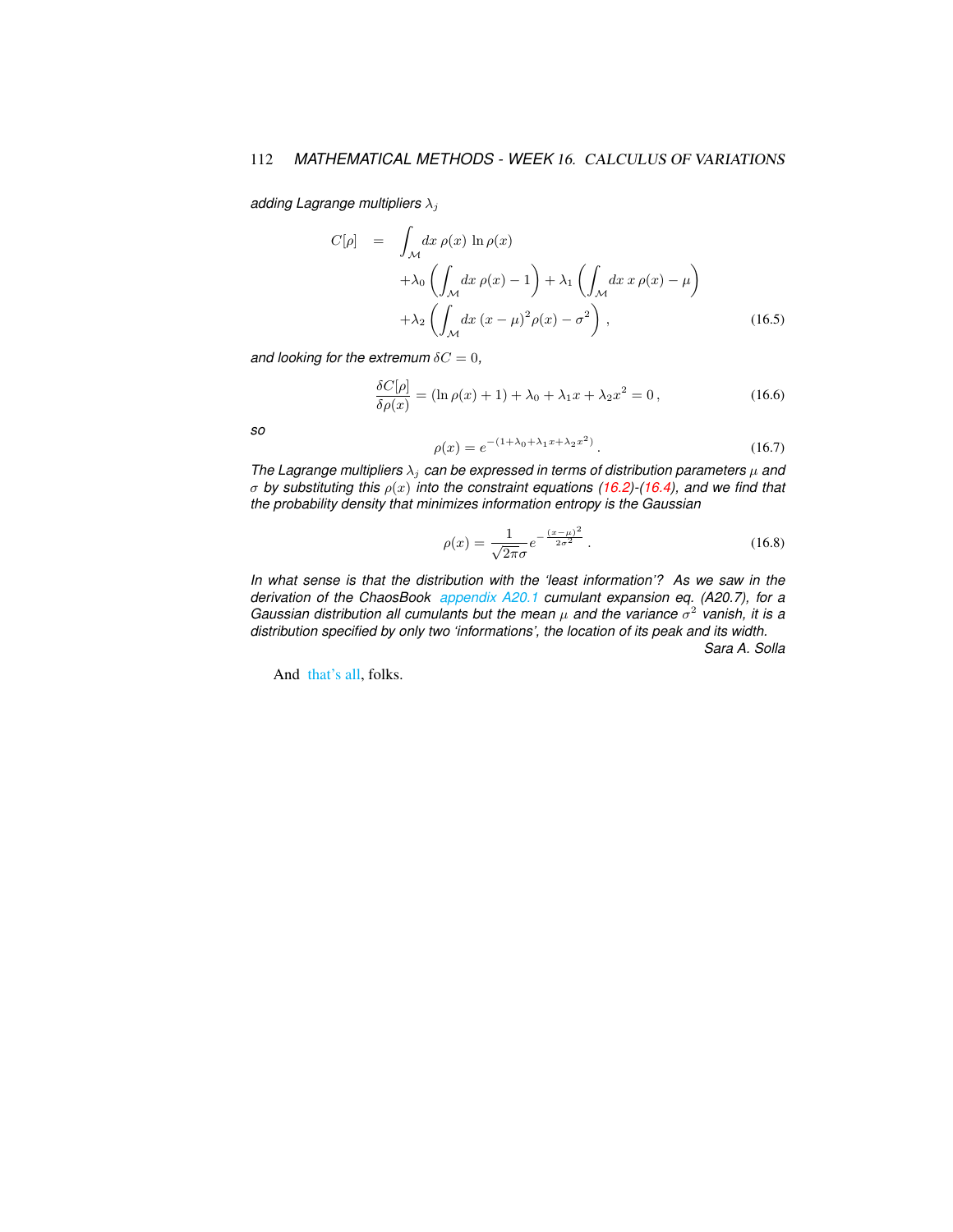### **mathematical methods - week** 17

## The epilogue, and what next?

If I had had more time, I would have written less — Blaise Pascal, a remark made to a correspondent

Student evaluations : 11 out of 21 students filled in the questionnaire, with a bimodal distribution, typically 4 at the "Exceptional" end, and 4 at the other, "Very Poor' end.

Positive evaluations along lines of "This course's best aspect was the breadth of material covered," "This expended effort for this course was proportional to the amount of material I wanted to learn," are not included in what follows; we focus on criticisms, and how to improve the course for the future students.

Several students have written in depth about the problems with the course. These valuable comments are merged (for student privacy) and addressed below, to assist future instructors in preparing this annual physics Fall course aimed at the incoming graduate students.

#### Structure of the course comments :

The course is taught as a very rushed sweep of complicated mathematical concepts, trying to go much more in-depth with the topics than we had time for, and, as result, I understood almost nothing. The beginning of the course was on topics some had seen in other physics or math courses, but from the start the course often felt inaccessible if you did not already have some familiarity with whichever topic was being lectured on. By the last third, we faced quite advanced math topics that only a student with a degree in mathematics would have possibly seen, so attempting to research these topics without any background or any semblance of a direction to start was mind-numbingly frustrating at best, and a complete waste of time at worst.

There is no consistent textbook for the course. The recommended multiple texts for each individual topic lead to a disorienting mess of information hunting that ends up with the student cutting their losses and giving up.

The homework was extremely abstractly related to the lecture and did not touch upon the aspects we talked about in class. Homework problems varied between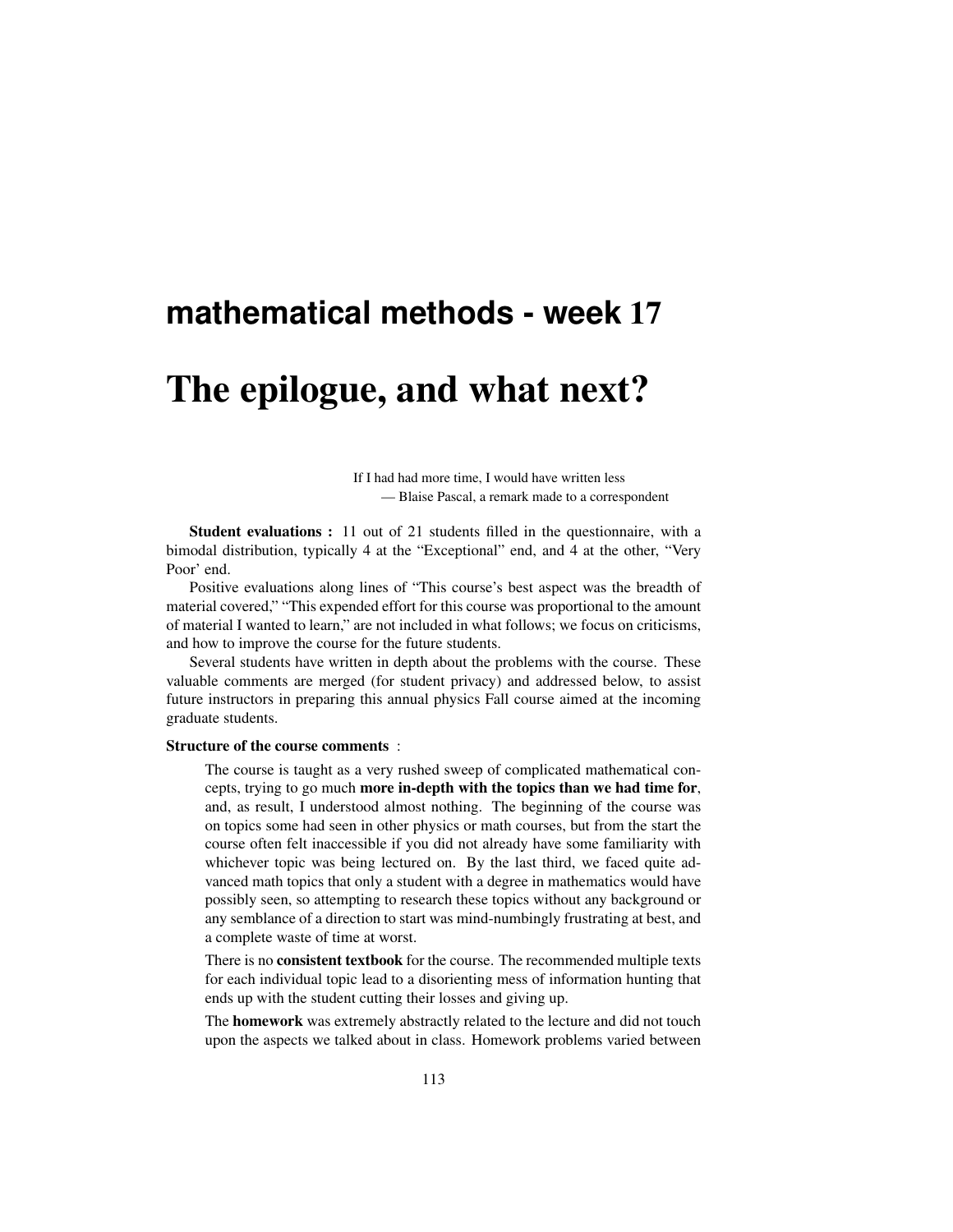very easy to wildly difficult (or difficultly worded). One had to research for hours to figure out the material necessary to do the homework, as it was never addressed in class nor was there any dedicated textbook on which to rely.

The most important issue of this course is consistency, the severe lack of correlation between lecture, study, and homework. Lectures are inconsistent with homework assignments, and often one finds that the information required to do a problem is revealed the same day the homework is due, maybe even days later.

The workload for this course was not appropriate for a pass/fail class. It was unclear what grade constitutes a pass until about 2/3 through the course. The best part of the course was that it was pass/fail. This reduced the overall stress of the ineffectiveness of the course, so it did not impact my other courses at all.

With the lecturing to the board, *many* minutes can pass with your hand up before the instructor turns to the class to notice you might have a question.

If I'm getting next to nothing of value from lecture and have to do all this research on my own just to stand a chance at completing a homework problem, why show up? I was so lost in this course almost all the time that I eventually found it useless to attend class, and learned much more by reading textbooks not assigned by the course, in order to hopefully glean something useful to solve the esoteric problems. These severe issues encouraged skipping class; minimal practice/learning was actually achieved.

#### Action :

In the first semester of graduate school, and as a required course, the incoming class of graduate students needs a traditional, clearly structured textbook course, with clearly spelled out expectations for each learning step, and much better learning practices than what this version of the course offered.

Use one consistent textbook that guides the entire course (lecture, study, and homework).

Assign homework directly relevant to what students learned in class (the lecture taking place before the homework is due), and requiring no outside research. Have someone read over the homework questions before they are assigned to make sure that what is being asked is clear. For **advanced topics**, make homework optional.

State on course homepage the **grade** required for a pass.

Keep the course pass/fail if it remains a required course. (However, starting Fall 2020 Math Methods will no longer be required for all 1st year physics grad students. It will be an elective, letter grade course, not pass/fail.)

Have a deep look at how this course was taught and what students found difficult; try to relate to the average learner. Understand better what a student is asking. To facilitate that, at the beginning of a class go through a bullet-point list of concepts covered in the previous class, ask for questions related to each. On the days the homework is due, go through problems, ask what difficulties were there with each one.